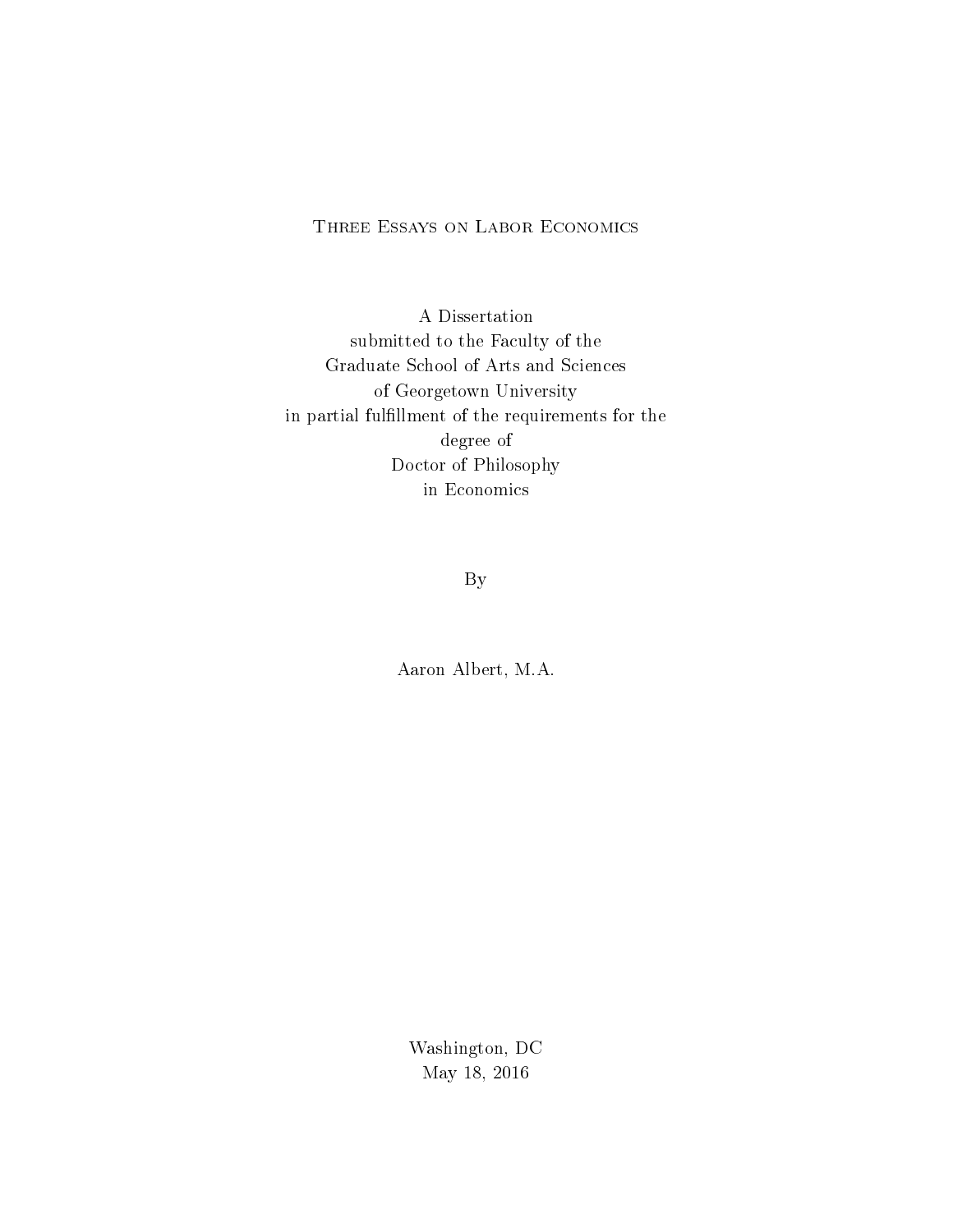Copyright  $\odot$  2016 by Aaron Albert All Rights Reserved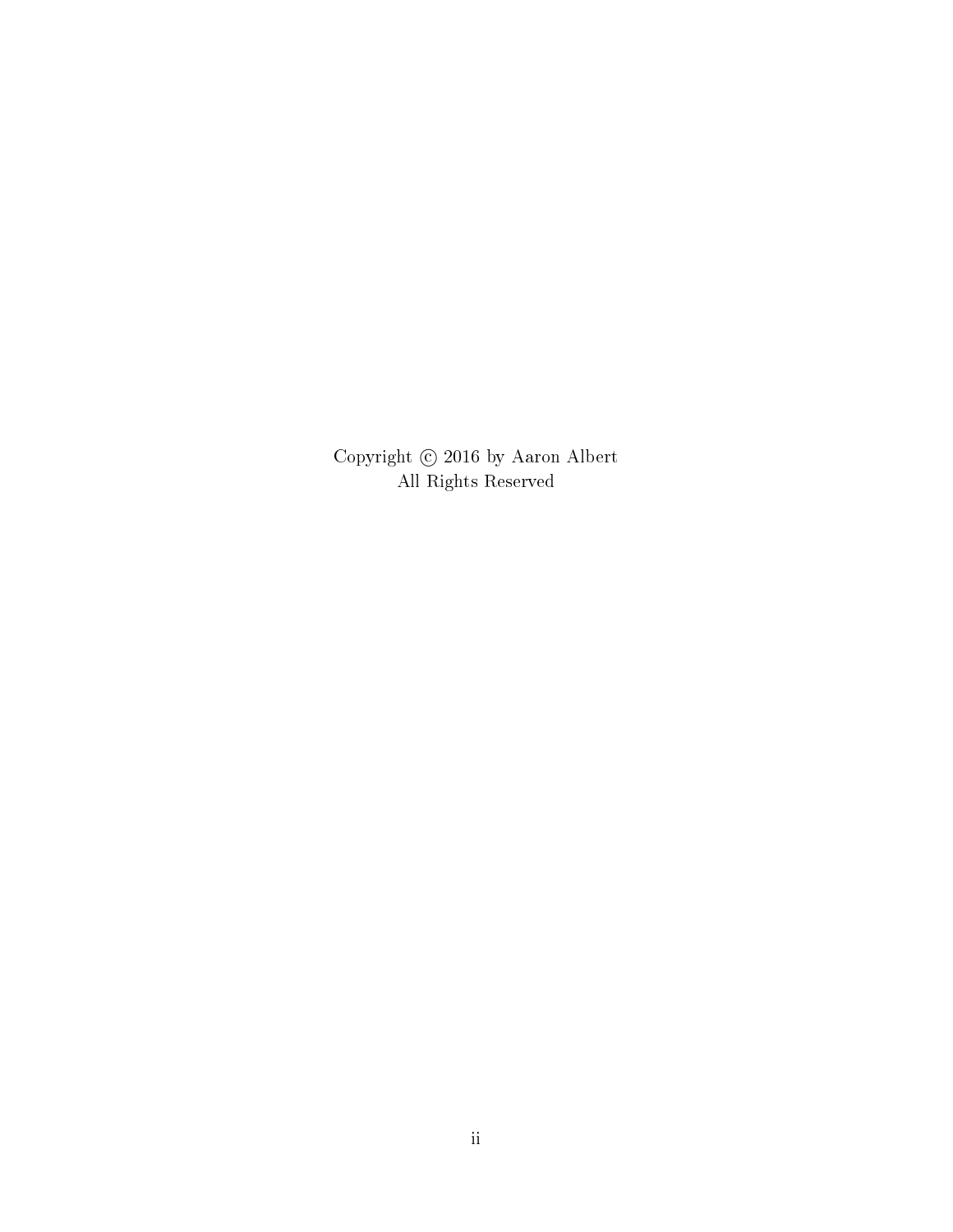## Three Essays on Labor Economics

Aaron Albert, M.A.

Dissertation Advisor: Francis Vella, Ph.D.

## **ABSTRACT**

Chapter 1 investigates the labor market implications of single fatherhood. Samples from the Panel Study of Income Dynamics reveal that men experiencing single fatherhood after marital separation experience dramatic decreases in both labor hours and income. I identify the effects of marital separation for men with and without children and show that the decrease in income and hours for single fathers goes beyond those experienced by other separated men, likely due to the additional constraints on time and scheduling faced by single fathers.

Chapter 2 estimates the effects of recent half day state Pre-Kindergarten programs on school attendance and mothers' labor supply. I show that state Pre-K programs have succeeded in increasing school attendance for some 4-5 year olds, and in this way have succeeded in their stated goal. However, I show that the introduction of these programs is also associated with decreased labor hours for mothers of eligible children. I show that the decrease in labor hours can be explained by the fixed costs of childcare which cause may cause some mothers to decrease work from full-time hours to avoid having to pay for and arrange supplementary childcare after Pre-K has ended.

Chapter 3 analyses the effectiveness of the National Science  $\&$  Mathematics Access to Retain Talent Grant (SMART) in its goal of increasing the science and math preparation of college graduates. Although estimates are limited by a small sample size and imperfect observations of SMART eligibility, I do not find evidence that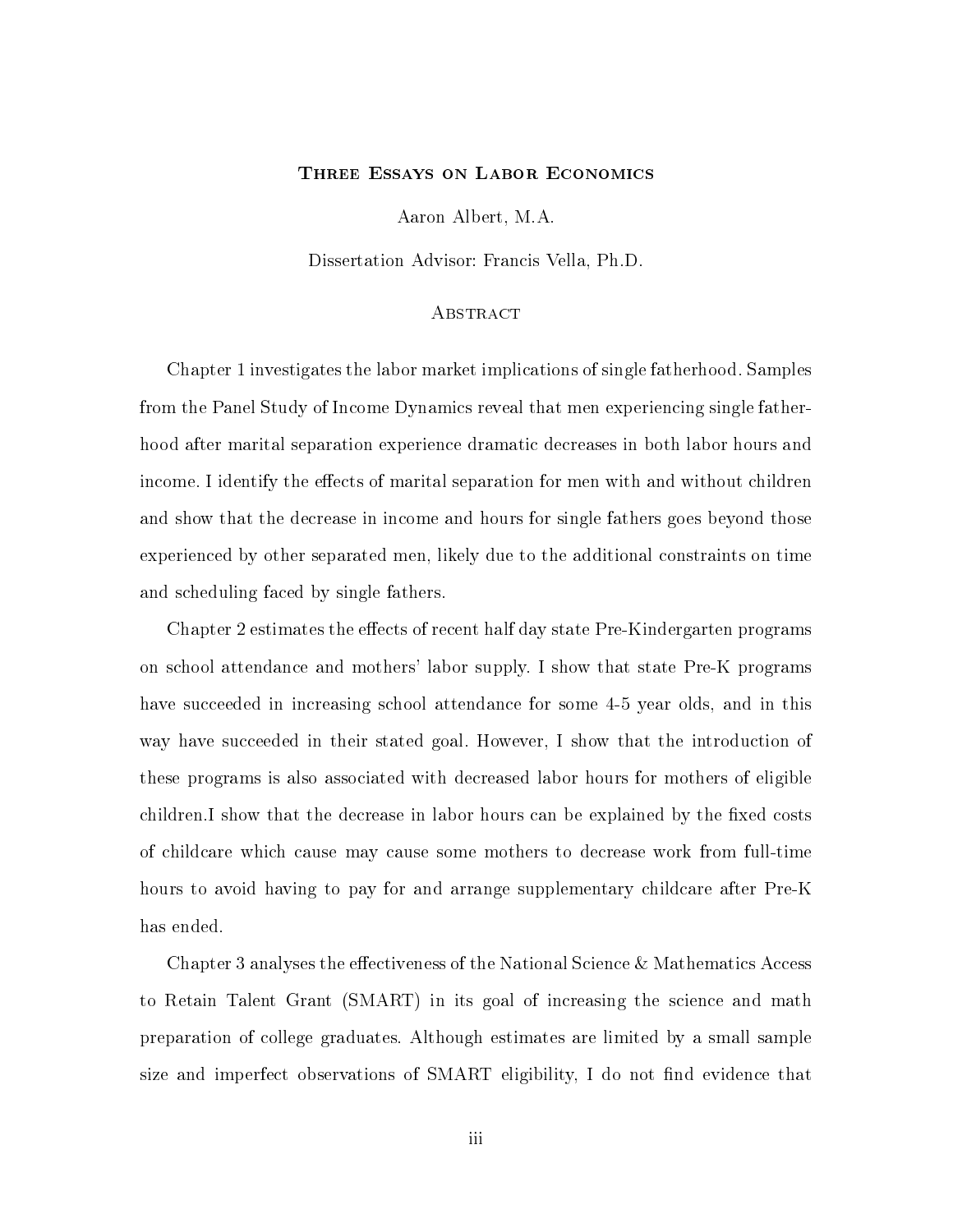program eligibility increases the number of declared science, technology, engineering, and mathematics (STEM) majors.

Index words: Labor Supply, Marital Separation, Parenting, Family, Education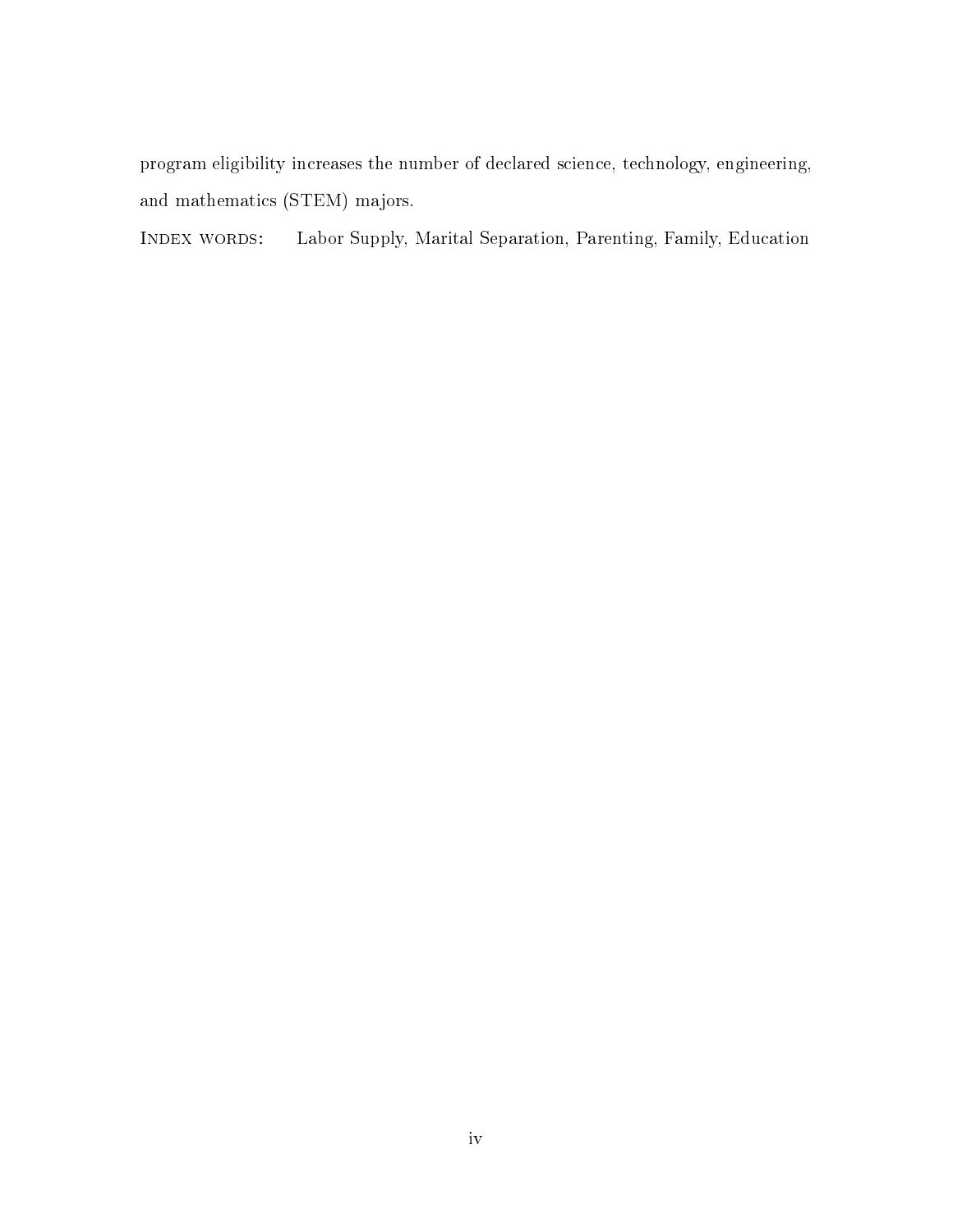# Table of Contents

# **CHAPTER**

| $\mathbf{1}$   | Parental Duties, Labor Market Behavior, and Single Fatherhood in |                |
|----------------|------------------------------------------------------------------|----------------|
|                | America                                                          | $\mathbf{1}$   |
|                | 1.1                                                              | $\mathbf{1}$   |
|                | 1.2                                                              | 3              |
|                | 1.3                                                              | $\overline{5}$ |
|                | 1.4                                                              | 8              |
|                | The Effects of Single Fatherhood<br>1.5                          | 12             |
|                | 1.6                                                              | 17             |
|                | 1.7                                                              | 22             |
| $\overline{2}$ | Reexamining State Pre-K Programs: Enrollment and Mothers' Labor  |                |
|                |                                                                  | 25             |
|                | 2.1                                                              | 25             |
|                | 2.2                                                              | 28             |
|                | 2.3<br>Static Labor Supply With Pre-K and Fixed Costs            | 30             |
|                | 2.4                                                              | 33             |
|                | 2.5                                                              | 39             |
|                | 2.6                                                              | 42             |
|                | SIPP: Mothers' Labor Supply and Childcare<br>2.7                 | 44             |
|                | 2.8                                                              | 46             |
| 3              | Do STEM incentives work? Evidence from SMART grants and the      |                |
|                |                                                                  | 49             |
|                | 3.1                                                              | 49             |
|                | 3.2                                                              | $50\,$         |
|                | 3.3                                                              | 53             |
|                | 3.4                                                              | 57             |
|                | 3.5                                                              | 59             |
|                | 3.6                                                              | 62             |
| APPENDIX       |                                                                  |                |
| A              |                                                                  | 64             |
| B              |                                                                  | 79             |
| $\rm C$        |                                                                  | 94             |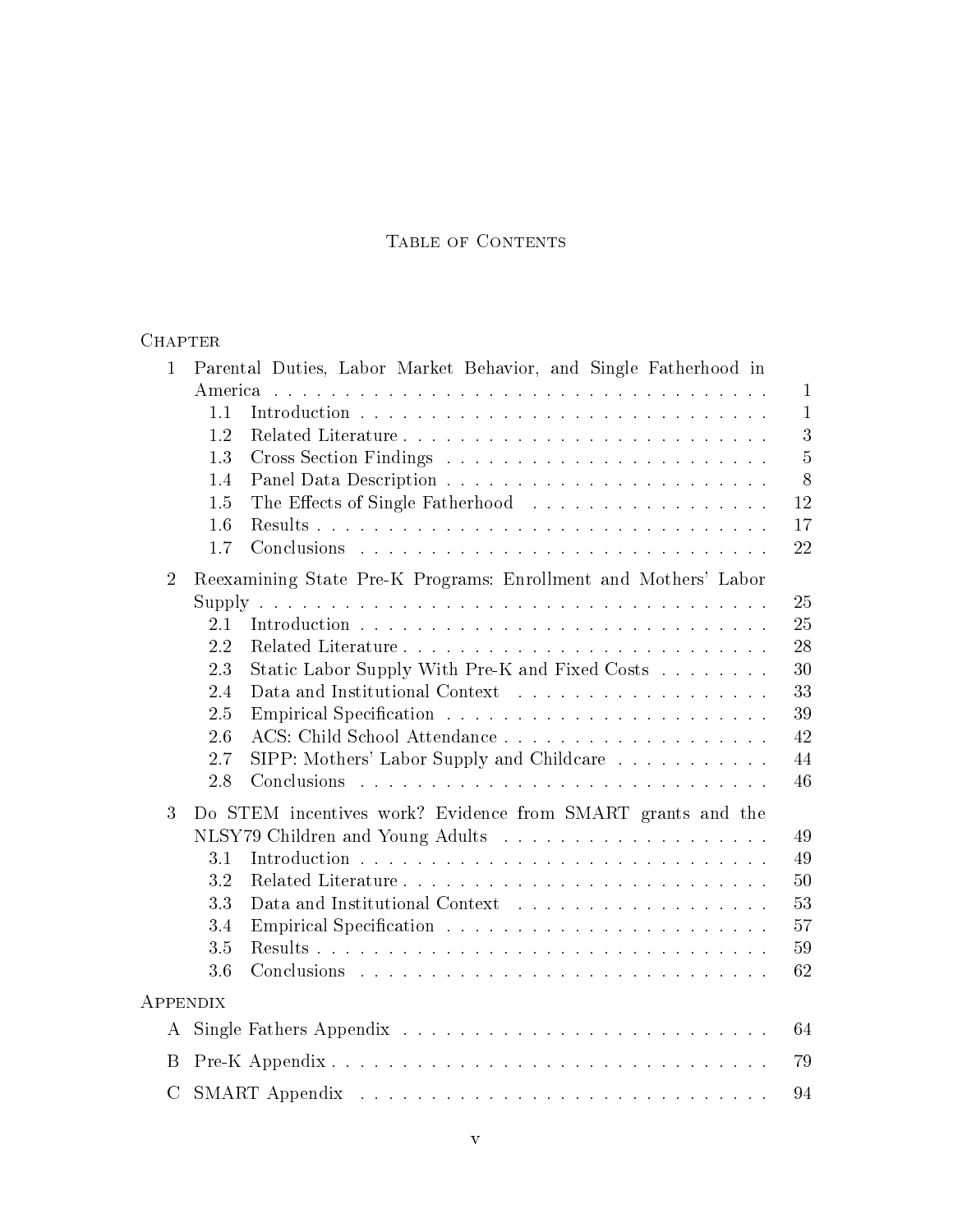#### CHAPTER 1

# Parental Duties, Labor Market Behavior, and Single Fatherhood in A **MERICA**

#### 1.1 INTRODUCTION

The delay of marriage coupled with increased legal protection for children with unmarried parents has greatly increased the proportion of children born out of wedlock (Stevenson and Wolfers 2007). For married couples, divorce increased rapidly in the 1970s due to many factors including social change and the adoption of unilateral and no-fault divorce laws (Wolfers 2006). Although mothers typically assumed custody of children after divorce, states began to move away from explicit preference of mothers in the 1960s with most states explicitly stating preference for joint custody by the 1980s (Nunley 2011). As a result, more children with separated parents began to live with their father at least some of the time.

Single fatherhood has become increasingly prevalent totaling 3 million fathers as of 2010 (compared to 10.5 million single mothers) (see Figure (A.1). Moreover, this group shows important differences from other men. Single fathers work fewer hours, earn lower wages, and perform much more housework when compared to married fathers and unmarried non-fathers of similar age and education (see Tables ( A.2)-  $(A.4)$ .

This paper seeks to determine the effects of sole parenting on men's labor market outcomes. This is important for two reasons: the career interruptions experienced by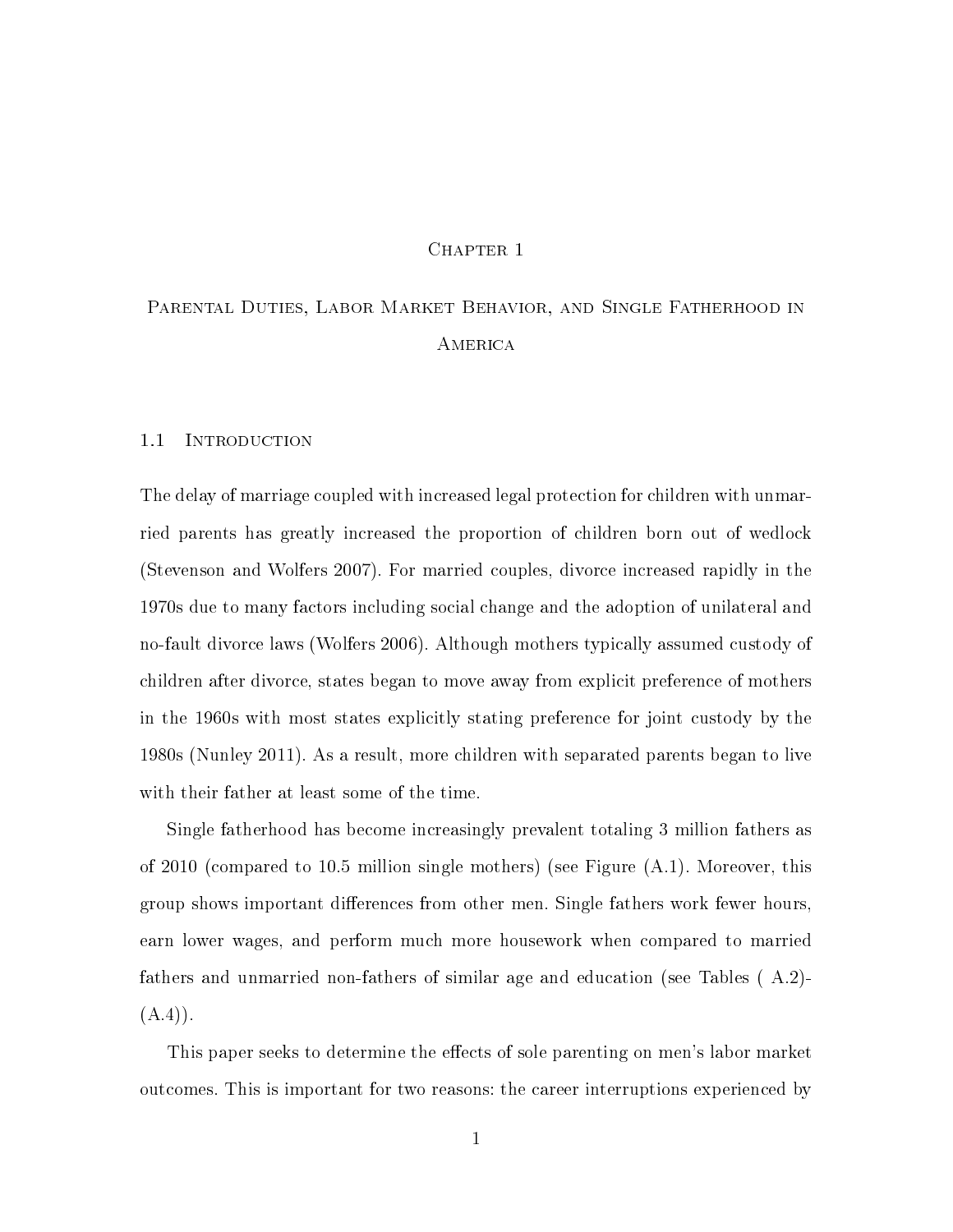single fathers are concerning because of their potential for lasting effects on men's career opportunities and earnings. Moreover, a large body of research has established the importance of family income on child outcomes. If sole parenting puts a considerable strain on men's earnings this could imply decreased educational and career opportunities for their children (Carneiro 2003). Single fathers may also provide evidence of the effects of changes to parenting status for all families, especially since transitions into single father status are unlikely to be anticipated from a young age when key education and career decisions are made.

I first create a profile of single fathers in the United States using recent cross sections from the American Communities Survey (ACS). This shows how single fathers differ from other men in their labor market preparation, behavior, and outcomes. Compared to married fathers, single fathers are most often selected from the economically disadvantaged as evidenced by their lower educational attainment. Moreover, single fathers work fewer hours and earn less per hour than married fathers in all age and education groups. I also use samples from the Panel Study of Income Dynamics (PSID). Even controlling for individual differences, sole parenting is associated with significant changes for men entering into single fatherhood through martial separation. These "separated fathers" experience a sizable decrease in income and wages and an increase in weekly hours of housework.

To quantify the observed differences between separated fathers and other men I estimate the effects of single fatherhood by comparing outcomes of single fathers to outcomes of the same men in periods before and after single fatherhood, as well as to other men with similar age, education, etc. The effect of single fatherhood is thus defined as the additional effect of marital separation on men living with children after separation. The observed changes exceed what would be predicted by either marital separation or increased housework. Single fathers are also more likely to change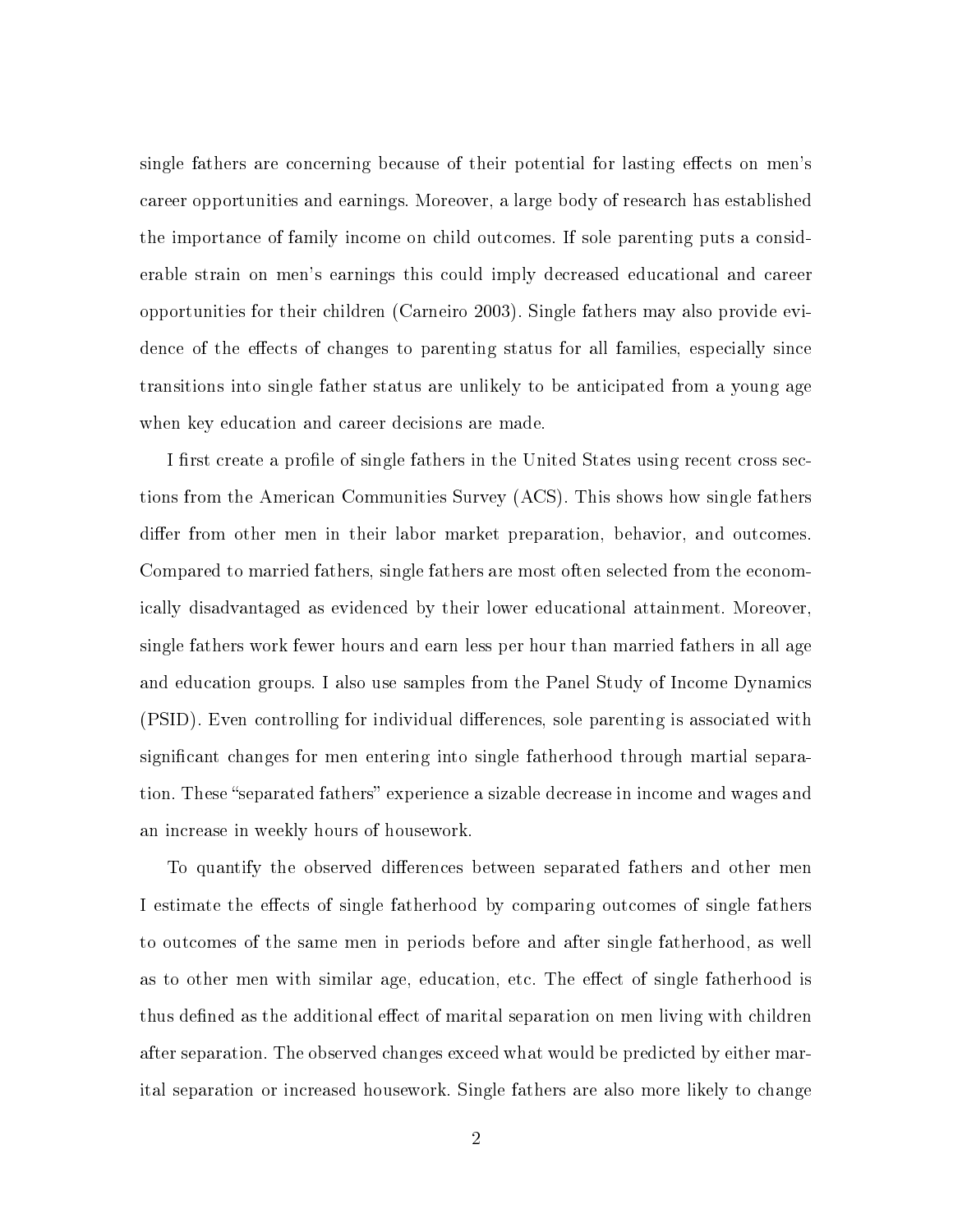industry or career and are less likely to work full time, which suggest that men may select into more flexible (but less lucrative) careers during years of sole parenting. Although marital separation is likely a traumatic experience, their lost labor income is not counteracted by increases in other family income and does not appear to be due to decreases in either physical or mental health status.

# 1.2 Related Literature

Household division of labor and its implications for labor market outcomes was first analyzed theoretically in Becker (1973). Becker showed that, due to gains from specialization, small differences in comparative advantage between market and home productivity can lead to large differences in the behavior of married men and women. This model suggests that marriage (and children) should increase specialization causing men's labor hours to increase while women's fall (with the opposite effect on home production). If human capital accumulates on the job, this could lead to increased market productivity and thus increased wage rates for men. Empirical studies support this specialization story as marriage appears to have zero or negative effect on female wages (Korenman and Neumark 1992) and a positive effect on male wages (Korenman and Neumark 1991). Children also seem to increase this specialization as the advent of children is associated with decreases in female wages (Korenman and Neumark 1992) and hours (Bianchi 2000, Angrist 1998), and increases in male wages and hours (Lundberg and Rose 2002). As one would expect, marital separation has the opposite effect of marriage on specialization. Empirical work confirms that females work more after divorce while males work less (Mueller 2005).

Becker (1985) offers an alternate explanation for the changes in hours and wages of married men and women. Becker suggests that productivity (and thus wages)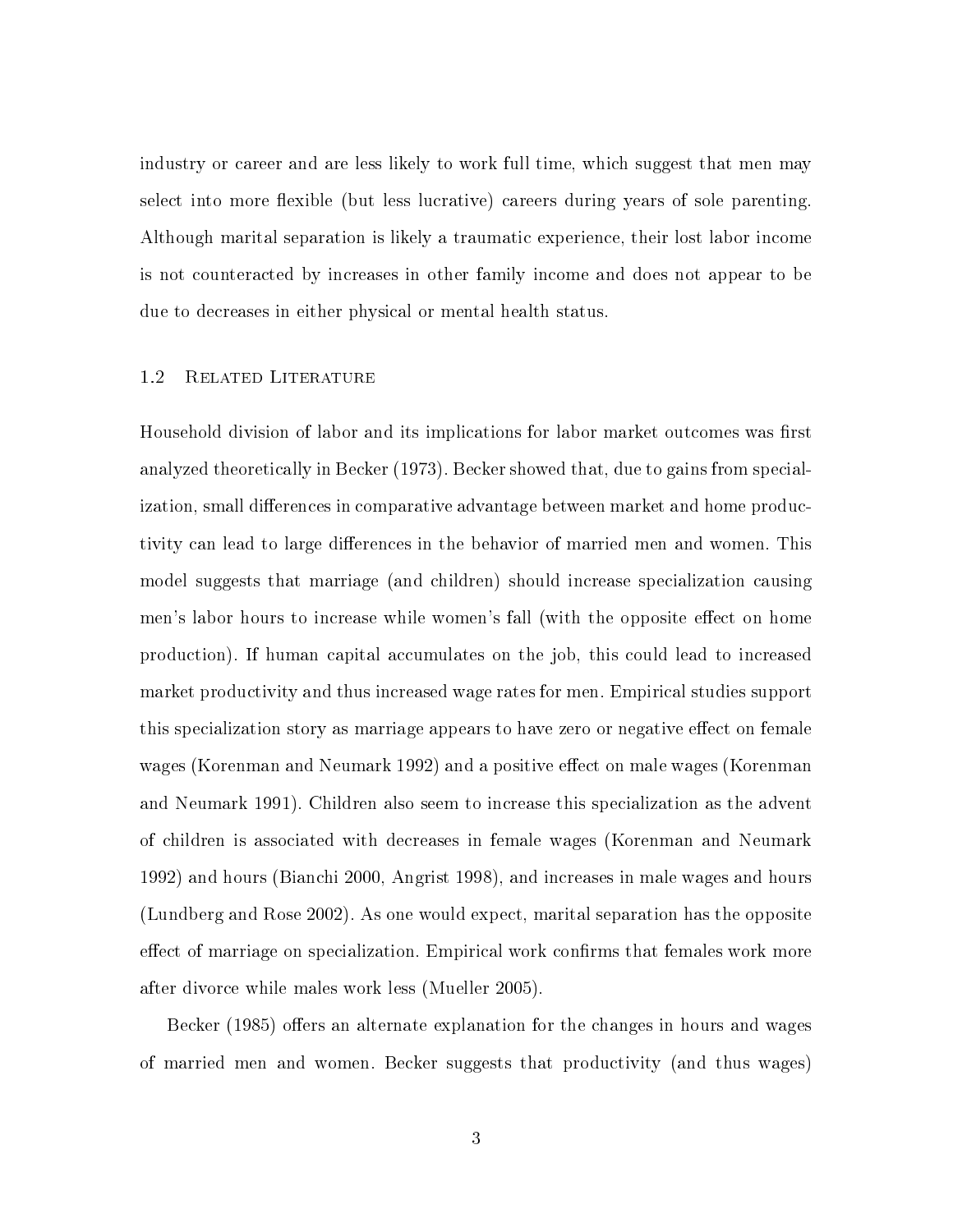may be hurt by housework due to its exhausting nature. If married women perform more housework due to comparative advantage, the fatiguing nature of housework may suppress their market wage (and thus hours). Although most empirical work on housework suggests no effect on male wages, Bryan  $(2011)$  shows that male wages are negatively affected by housework in the UK (see Maani and Cruickshank (2010) for a survey of the housework literature). Other research has suggested that flexible hours, which may be necessary for primary caretakers, may also have a negative effect on earnings (Flabbi 2012).

The effects of single parenting have been well-detailed from the perspective of single mothers. Because single-motherhood is common among the poor, much of the work on single mothers focuses on topics such as incidence of poverty, welfare burden, and response to relevant policy reforms (for instance see Meyer and Sullivan 2008, Card and Blank 2008, Mammen 2008, and many others).

Although the effect of children have been well studied for other groups single fathers provide unique evidence on the effects of changes to parenting status. Although natural experiments (such as Angrist 1998) may provide evidence of the effect of changes in number of children, men and women choose education and careers with expectations regarding their future roles as both parent and provider. Similarly, many children are born out of wedlock and mothers most often assume custody after marital separation so single motherhood may be anticipated as a possible outcome for many mothers. Because single fatherhood is comparatively less common, men may not anticipate their future role as single father. For this reason, the changes experienced by single fathers may be more likely due to changes in parenting status rather than the result of years of decisions leading to an anticipated parenting status.

The closest work to what follows is Brown (2000) which profiles the American single father population using CPS data from the 1980s and 1990s. This study, how-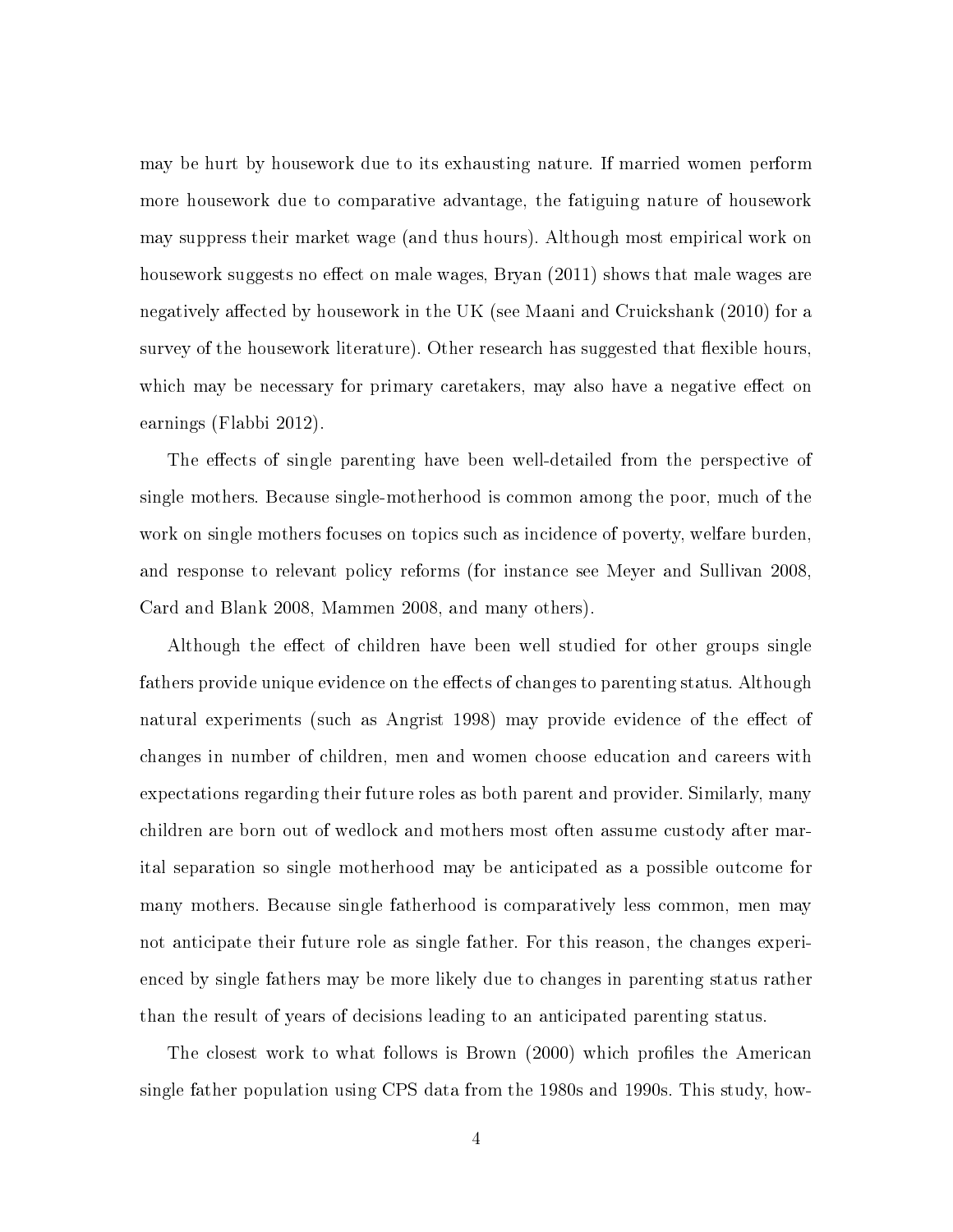ever, shows only general patterns without pursuing any causal link between single fatherhood and outcomes. Another similar work is Lin and Chen (2006). This paper shows that a group they define as "custodial fathers" work more hours than married fathers. This study is over 10 years old and does not explicitly define any causal  $\text{effects.}^1$  Lerman and Sorensen (2000) shows that the earnings of non-custodial fathers increase with contact and participation in the lives of their children.<sup>2</sup> Unlike these papers I will explicitly seek causal effects using recent longitudinal data, and will analyze single fatherhood due to spousal death.

# 1.3 Cross Section Findings

To provide a cohesive profile of the current economic status of single fathers, I present evidence combining the 1950-2000 Census with the American Community Survey 2011 1% Sample.<sup>3</sup> 'Married father' will be defined as married male living with at least one own-child less than 18 years old. 'Single father' will be defined as an unmarried male living with at least one own-child.<sup>4</sup> Note that neither includes non-custodial fathers, i.e. men who have fathered children living elsewhere. I will also distinguish between `never married' fathers and `separated fathers'. Never married fathers are men living with own children before their first marriage - these men may later marry, but at

<sup>&</sup>lt;sup>1</sup>'Custodial father' is a term specific to their paper, meaning that a child lives in the home but at least one of the child's parents lives elsewhere.

<sup>&</sup>lt;sup>2</sup>The focal group of this paper is men with children living outside their household.

<sup>3</sup>Data assembled using Integrated Public Use Microdata Series (IPUMS), Ruggles et. al (2010) Detailed information on household members no longer appear in decennial censuses beginning in 2010, so use of equivalent ACS data is necessary.

<sup>&</sup>lt;sup>4</sup>Residence in Census data is determined by where child lives majority of the time. Residence in ACS samples is determined by where child is staying at time of interview. Child residency may be distinct from legal child custody. Since the focus of this paper is on parenting and domestic responsibilities this abstraction seems inconsequential. Also, "own child" in household may be step or adopted but possible distinctions between biological, step, or adopted children will be ignored.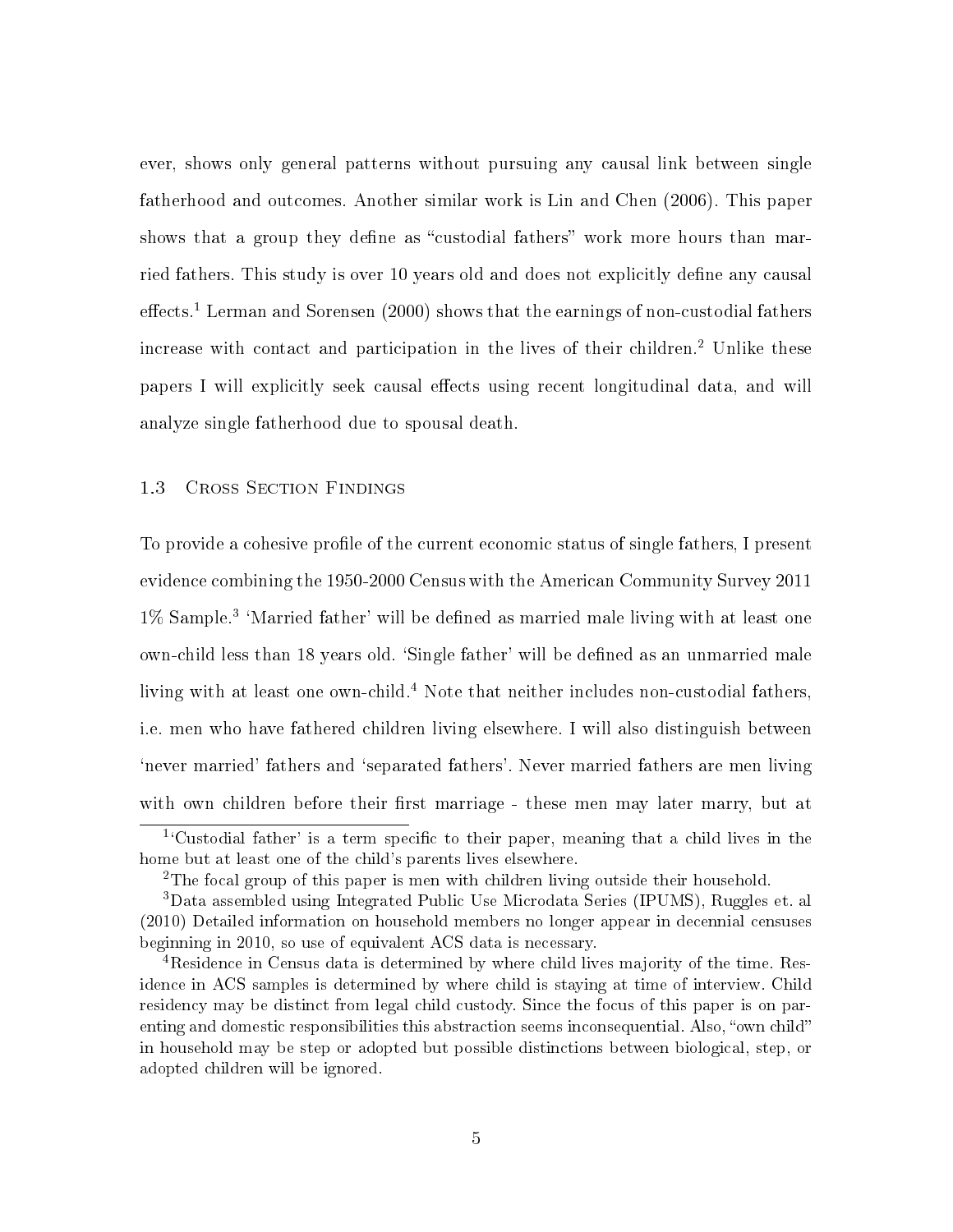time of single fatherhood their marital status is 'single, never married'. Separated fathers consist of divorced, separated, or widowed men living with own children, i.e. `previously married fathers' or `separated fathers'. Although both groups are charged with sole parenting the two groups differ in many ways.

First, note that as of 2010 there were about 3 million single fathers (never married and separated combined), compared to 10.5 million single mothers, (see Figure A.1). This is equal to about 3% of the male population aged 18-65 and 4% of male heads-ofhousehold (for females about  $10\%$  and  $15\%$ ). This reflects a sizable increase in single fathers considering that they totaled less than 1% of adult males in years 1950-1970. Of custodial parents (i.e. those living with own children less than 18), single fathers represent 11% of all fathers (30% for mothers). This number has shown an especially sharp increase for men starting in 1970. The increase for both genders since 1960 corresponds to the rapid increase in both out-of-wedlock births and divorce rates throughout this period.

In 2010 about half of single fathers report being separated or divorced, 3% are widowers, and the rest are 'never married' (see Table A.1). These totals, however, reflect only current marital status - fathers once divorced or separated, for instance, cannot be identified after remarriage.<sup>5</sup> The inability to identify men who previously reported single fatherhood partly motivates the use of panel data in later sections.

Single fathers differ significantly from married fathers in their workforce preparation and participation. Single fathers have lower educational attainment than their married counterparts (see Table A.2). Around 25.5% of never married fathers and 14% of previously married fathers have no high school diploma, compared to 11.7% for married fathers. Only 7.4% of never married and 20.2% of previously married

 $5A$ bout 1% of fathers report status as 'married, spouse absent'; I group these men with married fathers because they are still married. This group may include couples who interact very little, but their circumstances are likely varied and cannot be determined.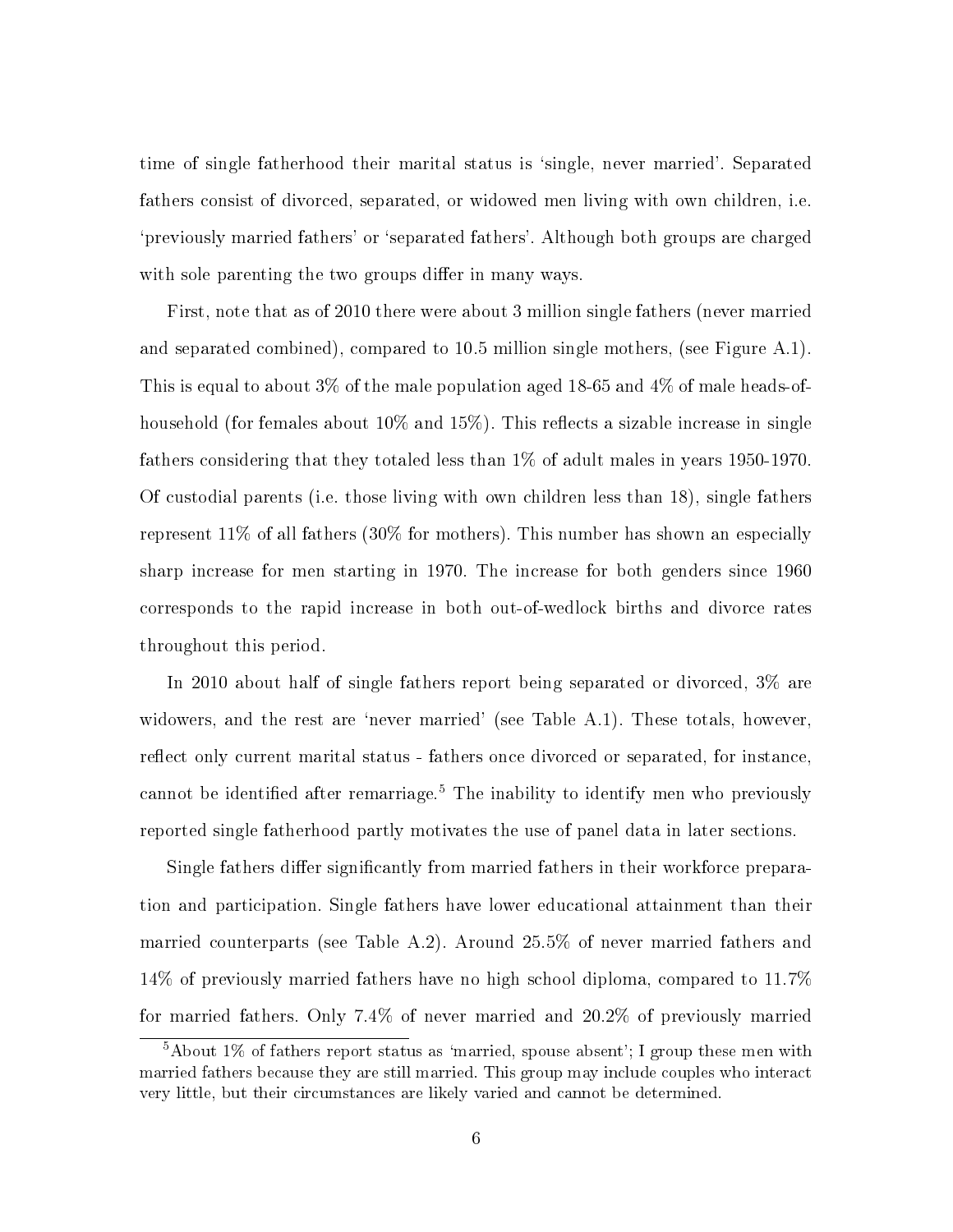fathers report holding a 4-year college degree, compared to 36.0% among married fathers. Never married (and previously married) single fathers report higher rates for both unemployed and not-in-labor force:  $14.1\%$  (9.4%) and  $11.9\%$  (11.9%) vs.  $5.0\%$ and 5.5% for married fathers. Among those who work, never married fathers report roughly 335 hours fewer work hours per year then married fathers; previously married report 150 fewer hours than married fathers.<sup>6</sup>

With lower education and less time at work it is not surprising that single fathers report lower earnings on average.<sup>7</sup> Approximately 23.7% of never married and 11.8% of previously married single father report income below the poverty level, compared to 7.1% of those headed by a married father (see Table A.2). Single fathers' annual incomes are lower on average as well. Married fathers report an average labor income of approximately \$62,511 while single fathers earn only \$28,844 if never married or \$46,959 if previously married (see Table A.3).<sup>8</sup> Single fathers report lower wage rates as well (See Table A.4). The average never married father earns about \$16.46 per hour and previously married fathers earn \$24.08 per hour, both falling short of the \$29.19 per hour earned by married fathers.

Table A.5 shows the coefficients of regressing hours, labor income, and wage rate on single fatherhood (both never married and previously married) for the population of all ACS males living with children under 18. Covariates control for indicators of each year of age, three education groups (no diploma, high school diploma, or at least 4-year college degree), indicators for each state, race (indicator for 'white'), and

<sup>&</sup>lt;sup>6</sup>Hours per week (and thus year) must be roughly approximated because ACS only reports hour data in intervals. Numbers assigned are the middle of each reported interval. Although exact hour differences cannot be determined, single fathers report lower-hour intervals with higher frequency than married fathers.

<sup>&</sup>lt;sup>7</sup>As measured by wage income.

<sup>8</sup>Married fathers also earn more across all age and education groups when comparing total incomes instead of just labor. These figures are available upon request.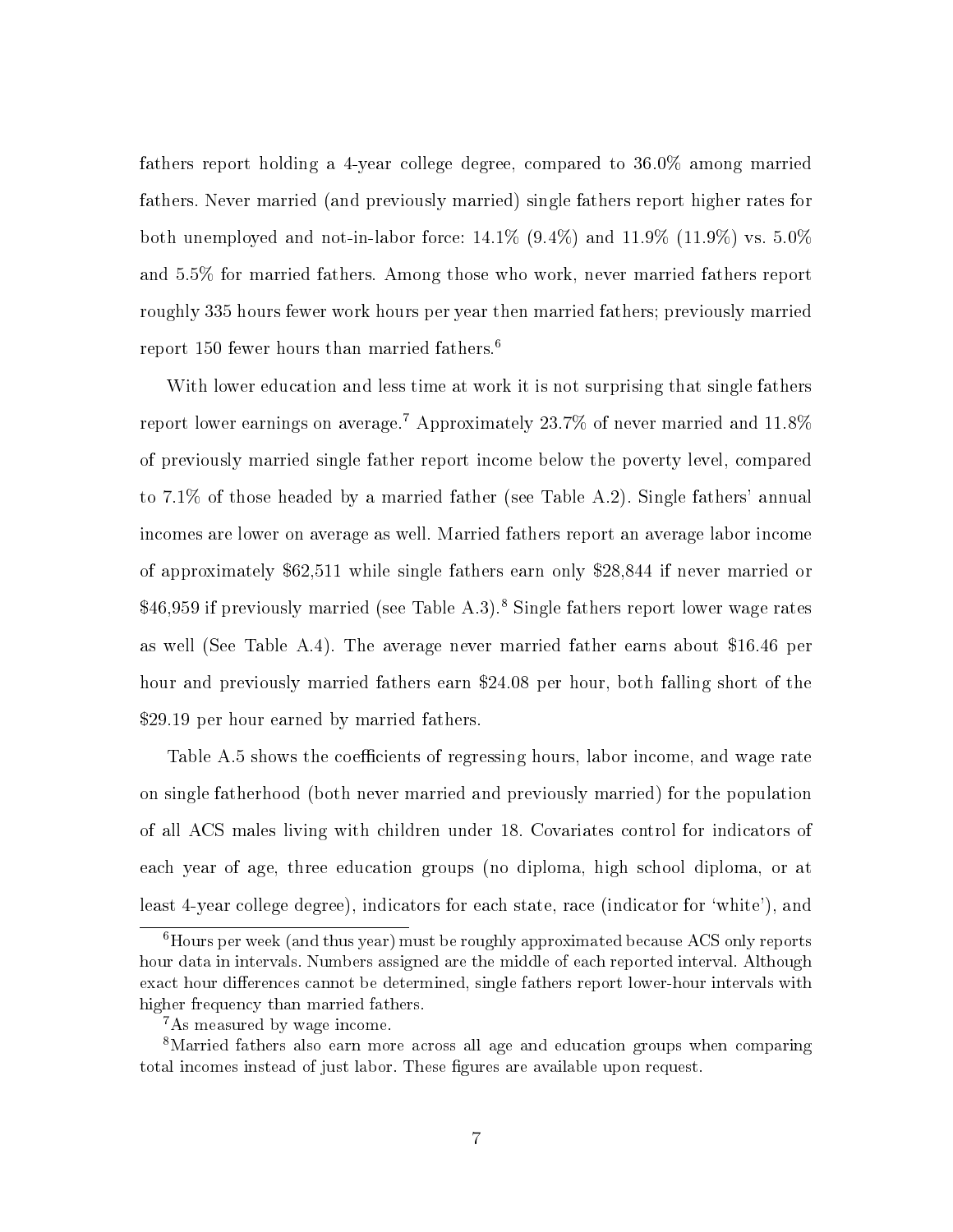number of young children (age 5 years or less). Compared to other fathers, never married fathers earn about \$8560 less per year (about 26%). Separated fatherhood is associated with a loss of about \$9590 (20%) annually. Some of this stems from fewer work hours: never married fathers work almost 296 fewer hours per year and separated fathers work about 246 hours fewer. The remaining difference stems from lower wage rates: never married fathers earn about \$2.11 less per hour or 13.5% less and separated fathers earn about \$2.21 less per hour (9.0%).

Current ACS data shows clear differences between single and married fathers. Most importantly single fathers report less education, fewer work hours, lower earnings, and a lower wage rate. This information obviously does not establish causality between single fatherhood and lower economic outcomes because the two populations are different in many ways, both observable and unobservable. The sections below continue with regression analysis using panel data to better address these issues.

#### 1.4 Panel Data Description

For further analysis I will use the Panel Study of Income Dynamics (PSID). Surveys were conducted annually 1968-1997 and biannually 1999-2009. I make use of all years, but restrict the sample to male heads of household aged 18-65. After these exclusions I retain a sample of 143,416 observations over 16,281 unique individuals (see Table A.6).

I continue to distinguish between married, never married, and separated single fathers.<sup>9</sup> Single fathers without missing wage information total 3,888 observations over 2,999 individuals (31,581 observations including those for years before or after

<sup>&</sup>lt;sup>9</sup>Note that the PSID categorizes couples living together for multiple years as married. For this reason the `Married' population will also include cohabiting couples that are not legally married.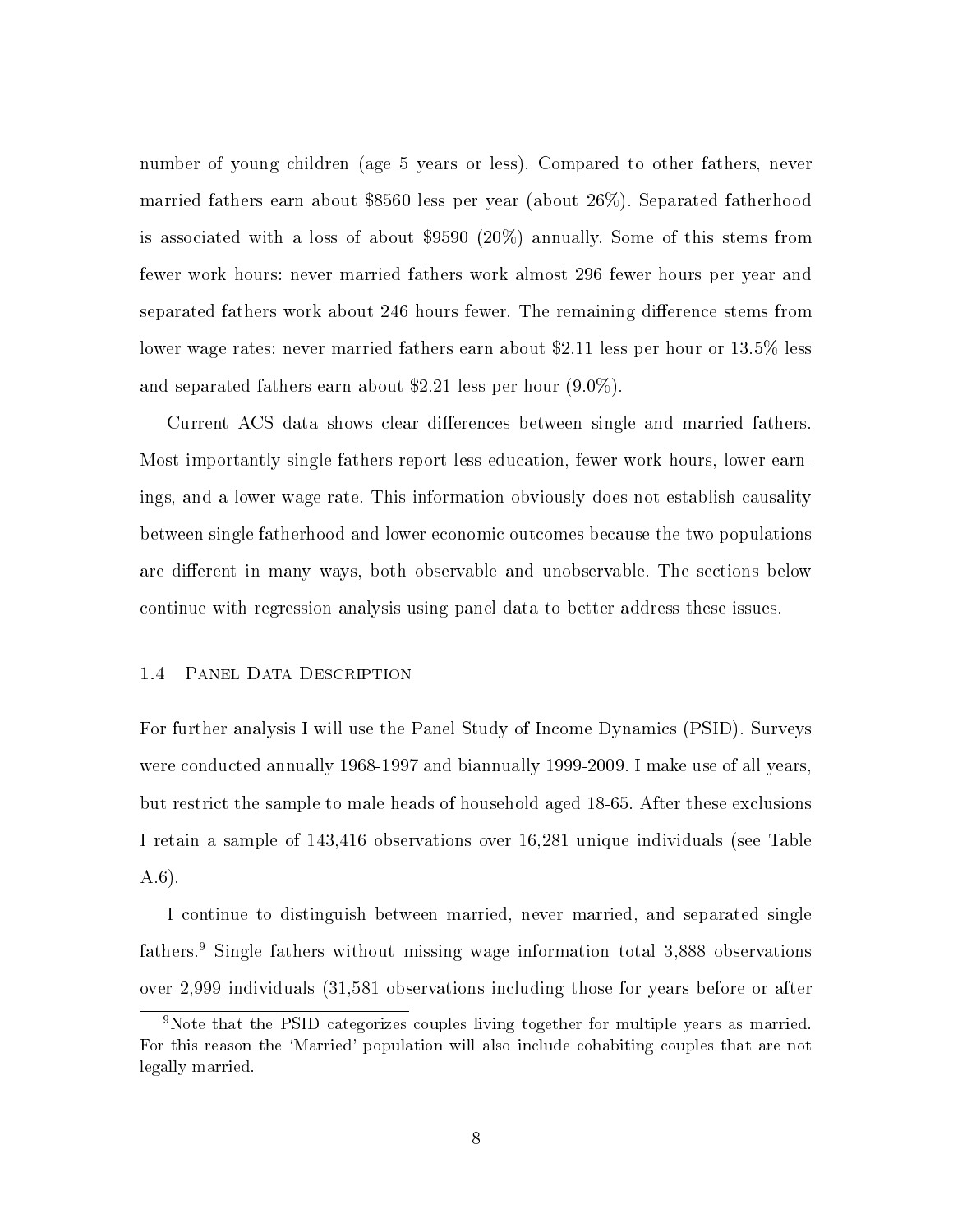single fatherhood). Information on housework hours is not available for 1982, so all observations from this year will be excluded from specifications including housework.<sup>10</sup>

The outcomes on which I focus will be annual work hours, weekly hours of housework, the log of hourly wage rate, and log of annual labor income which should capture any major labor market changes associated with single fatherhood. I will also consider fulltime status, to examine how many single fathers experience large decreases in labor hours.<sup>11</sup> All dollars are converted to 2009 values using Bureau of Labor Statistics Consumer Price Index (CPI) data.<sup>12</sup> I top-code income data to 99th percentile values for each year to limit the effect of extreme outliers. To maximize sample size, I define wage rate as annual wage income divided by labor hours instead of relying reported wage rates, which have limited availability. Defining wage rate in this way introduces measurement error which can be problematic in specific contexts, e.g. when estimating the wage elasticity of labor supply (see Borjas 1980). Since men's wage rate and hours will not appear together in any estimates, this measurement error should not introduce bias.

Table A.7 shows comparisons similar to those of the previous section using a 2009 cross section of the PSID data (only one year is used to abstract from possible year effects). Labor force participation is very high for all men, so censoring is not likely to bias results (since hours and income are only available for those with nonzero labor hours). Married fathers are also much more likely to work full time. Single fathers report lower income, lower wage rate, and fewer work hours as seen in the ACS data. Single fathers also report lower education levels.

 $10$ To allow for maximum sample size, I report estimates for individuals from all PSID subsamples (Core SRC, Immigrant, Core SEO, and Latino). Similar results hold throughout using only the nationally representative core subsample and are available upon request.

 $11$ I define fulltime status as an indicator variable for 1680 or more hours of work per year.  $12$ ftp://ftp.bls.gov/pub/special.requests/cpi/cpiai.txt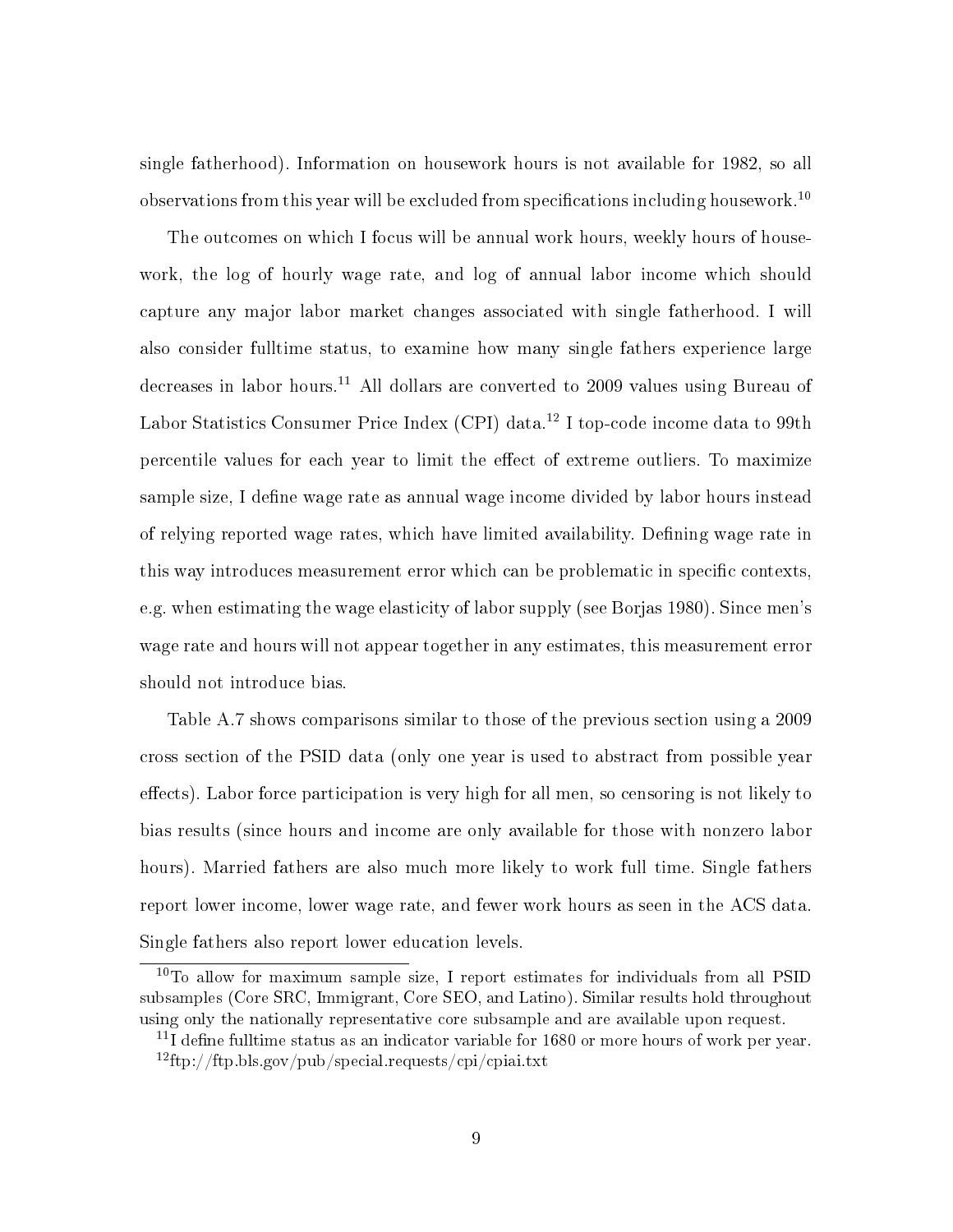Utilizing all years sampled in the PSID, Table A.8 shows regression coefficients for single fatherhood on labor outcomes controlling for age and year (with indicators for each year and year of age), education groups (no diploma, high school diploma, or at least 4-year college degree), state, and race (indicator for white). As in the ACS data, both never married and separated fatherhood is associated with lower likelihood of fulltime work, fewer work hours, a lower wage rate, and lower annual labor income. The differences are larger in magnitude in the PSID than in the 2011 ACS data, possibly due to the inclusion of observations across many additional years. Single fathers perform more hours of housework per week; although some additional time spent on household duties is unsurprising, it is worth noting that separated fathers perform almost 4 additional hours per week. This is sizable considering that married fathers perform only 10 hours of housework per week on average. Moreover, these additional hours may be an underestimate because the PSID housework question, as it is phrased, does not explicitly include child care time (Keith and Malone 2005).

Next, I will consider year-by-year changes in the focal variables before and after single fatherhood begins. Figure  $A.2$  shows regression coefficients associated with years before and after separated fatherhood begins, conditioned on individual fixed effects.<sup>13</sup> Indicators show the different outcomes associated with 4-5 years before single fatherhood, 2-3 years before, 1 year before or just beginning single father, 1-2 years after, ..., 9-10 years after, and 10 or more years after separated fatherhood.<sup>14</sup> Figure A.3 shows similar year-to-year transitions for the never-married father population.

<sup>&</sup>lt;sup>13</sup>Similar patterns are apparent looking only at averages by year. Looking instead at regression coefficients allows us to abstract from potential age and year effects

<sup>&</sup>lt;sup>14</sup>More than 5 years before separation is excluded to avoid collinearity. Indicators are also added to control for remarriage and children leaving the household after the beginning of single fatherhood (e.g. maturing or leaving to live with another relative).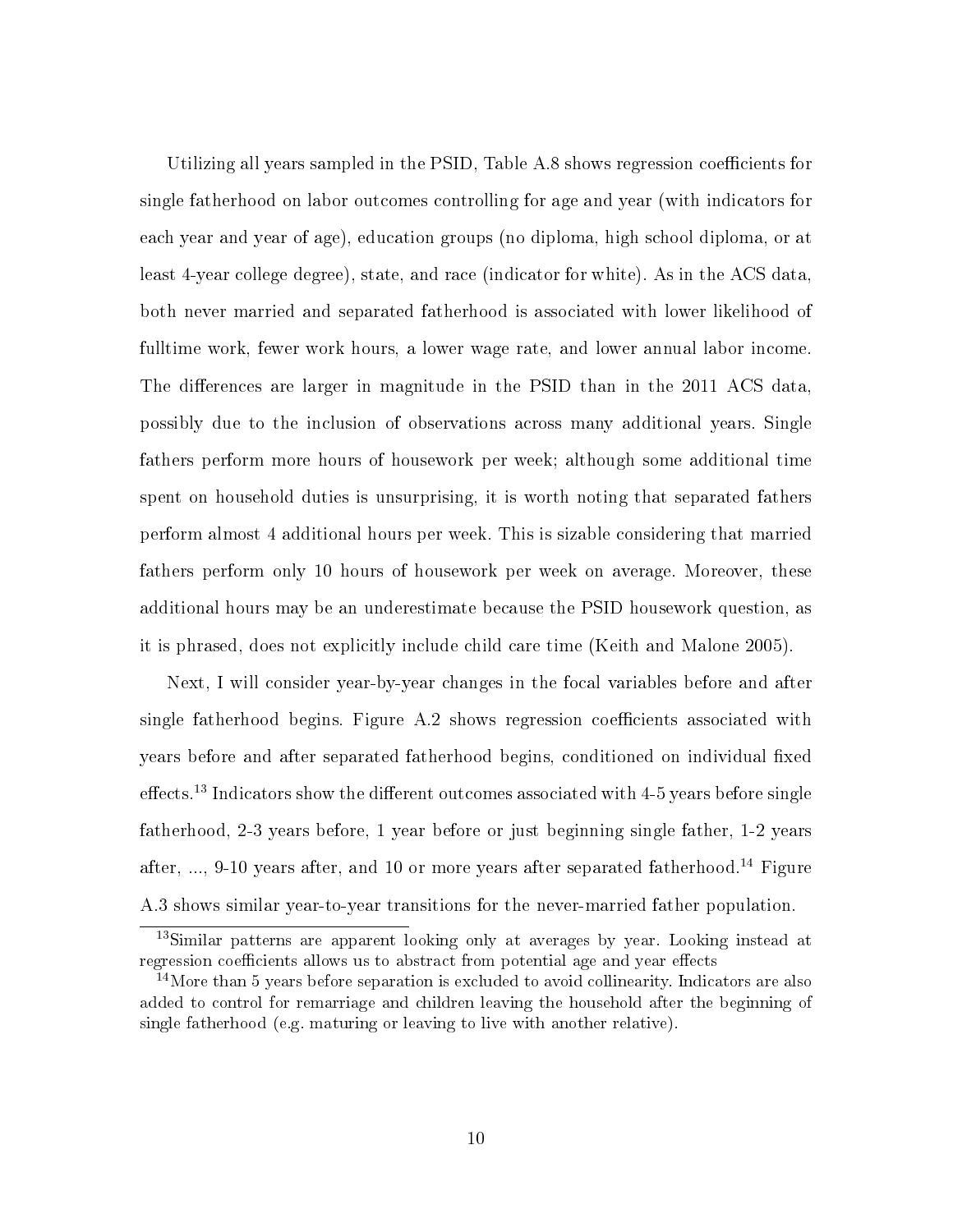Adding year-to-year effects reveals dynamic changes in all four focal variables as the men enter separated fatherhood (year zero). Many fathers appear to leave fulltime status as sole parenting begins, but most return within 6 years. Wage rate falls by 10% initially and does not appear to recover. Labor hours fall by 200 as sole parenting begins and recovers quickly - no statistical difference remains after 4 years. The combined decrease in wage rate and hours cause a lasting effect on labor income (not pictured); income falls by  $20\%$  as separated fatherhood begins, and a difference of 15-20% persists in all remaining observed years. Housework rises by around 2.5 hours a week when separated fatherhood begins and slowly falls - a difference around 1.5 hours per week is present 6-10 years after separated fatherhood begins.

The results for never-married fathers are strikingly different. Housework hours increase slightly as men enter into single fatherhood, but few significant changes are present in their labor market variables. Although the lack of significant changes is surprising, especially compared to the large changes seen in separated fathers, this closely resembles patterns seen among teen mothers as detailed by Kearney & Levine  $(2012)$ . They find that teen mothers are selected from the very poor, but that teen mothers experience similar economic outcomes as peers choosing to delay childbirth. Teen motherhood is only appealing to those with the lowest opportunity costs, therefore it does not significantly interrupt the careers of its affected population. In this way, never married fatherhood may have little apparent effect precisely because it is most common among those with little opportunity for higher education or career advancement.

Some of the changes experienced by separated fathers may be explained by marital separation in itself. For comparison, Figure  $A.4$  compares the year-to-year effects of marital separation on two groups: separated fathers and men experiencing marital separation but not separated fatherhood. The effects on wage rate are almost indistin-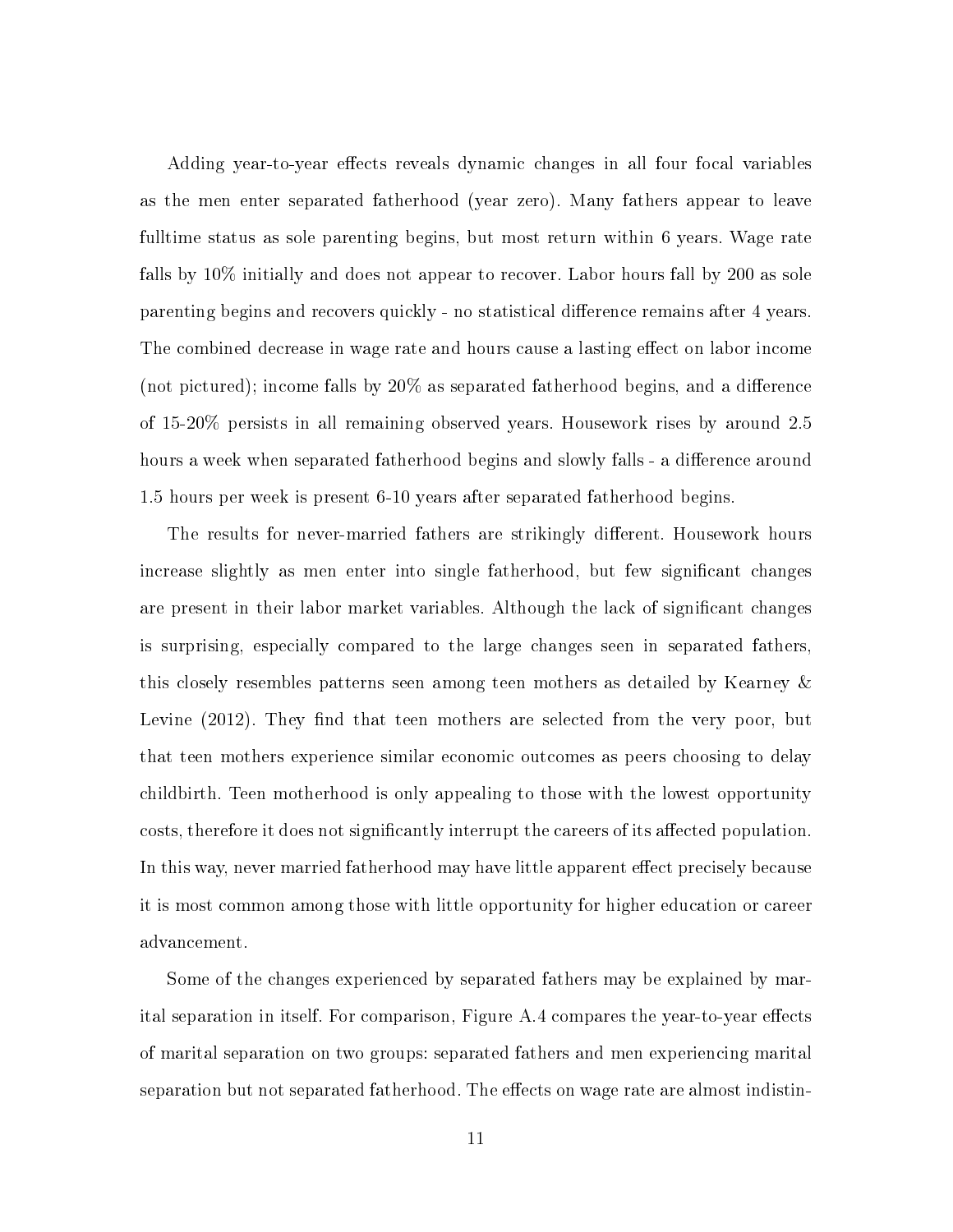guishable; separated fathers' wage rates seem to drop more quickly at first but there are no significant differences in any years. Labor hours fall less sharply in later years for the separated fathers. In fact, labor hours seem to almost completely recover for separated fathers. The coefficients related to housework show some difference as well separated fathers show a larger increase around marital separation but the two trends become similar after 4 years. All in all, the four trends around marital separation are quite similar across the two groups. Moreover, what differences appear suggest the single fathers fair better after marital separation - their hours and income seem to recover more quickly, despite its initial decreases.

Exploiting the longitudinal dimension of the PSID sample reveals some important patterns. First, examining year-to-year differences in labor market outcomes reveals that very few signicant labor market changes occur during periods of never married fatherhood. However, separated fathers undergo signicant changes in wage, income, hours, and housework even after controlling for individual fixed effects. Examining year-to-year effects shows lasting changes to income and hours and wages, as well as a sizable increase in housework at the beginning of single fatherhood. The next section will explicitly seek to identify effect of single parenting on separated fathers.<sup>15</sup>

# 1.5 The Effects of Single Fatherhood

Now I will explicitly seek to identify the effects of single fatherhood on fulltime status, annual labor hours, log of labor income, log of wage rate, and weekly hours of housework. My approach is to estimate a series of equations where I capture single fatherhood as the effect of having children in the household after marital separation.

<sup>&</sup>lt;sup>15</sup>Because never married fathers experience few labor market changes, analysis below will focus on outcomes for separated fathers. Similar estimates were performed for the never married father population with few significant results.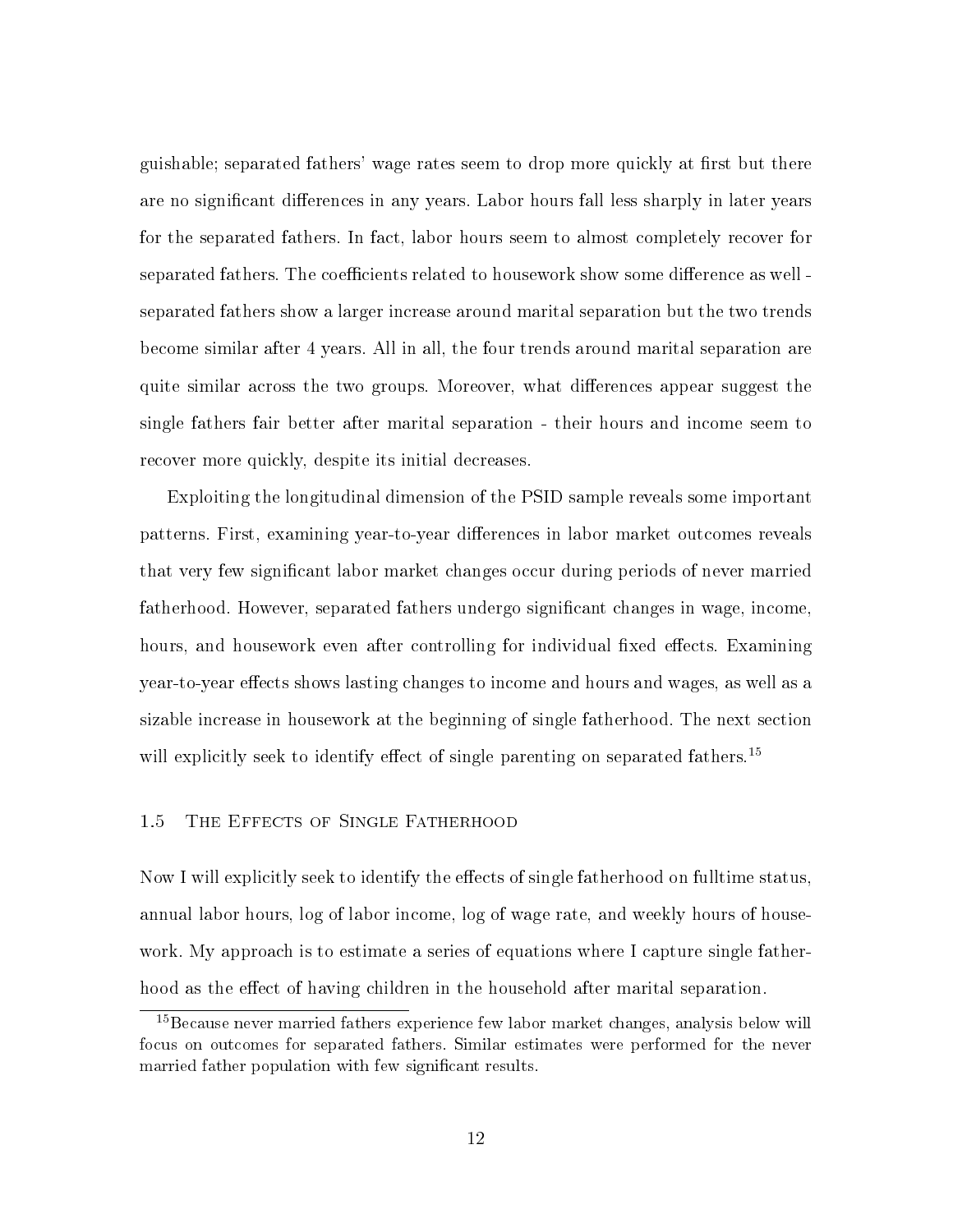First assume that outcomes are determined by equations:

$$
Y_{it} = \alpha_0 + \beta_0 X_{it} + \beta_1 D_{it}^{SepFather} + \beta_2 D_{it}^{Post-SF-R} + \beta_3 D_{it}^{Post-SF-M} + u_{it}
$$
 (1.1)

$$
u_{it} = \gamma_i + \tau_t + \epsilon_{it} \tag{1.2}
$$

Here  $Y_{it}$  is the dependent variable for individual 'i' in year 't',  $D_{it}^{SepFather}$  indicates  ${\rm separated\;father\; status},$   $D_{it}^{Post-SF-R}$  and  $D_{it}^{Post-SF-M}$  indicate years after single father status has ended (either due to remarriage or children no longer in household respectively), and  $X_{it}$  is a matrix of relevant covariates. Relevant covariates include a 'Kids' indicator for one or more children in the household, and indicators for each year of age, as well as log of wage in the hours equation. I assume that the error term is composed of  $\gamma_i$  which reflects unobserved individual characteristics,  $\tau_t$  the time varying component common to all individuals, and random error  $\epsilon_{it}$ . Unobserved individual characteristics include such things as ambition, skill, and affinity for market work and housework which might influence the dependent variables; these are assumed to be time-invariant. Although ability and ambition may change every year for each individual, this would be impossible to estimate as the number of covariates would exceed the number of observations. There may be annual effects as well due to data differences, business cycles, or technological changes influencing work or housework; these are assumed to be the same for all individuals.

In equation 1.1 the effect of single fatherhood is identified as a difference-indifference between separated and married fathers. This estimate is credible if one assumes that married fathers are the relevant comparison group for separated fathers. One limitation to this estimates is that previous research has shown that men's labor hours and wage rates fall after marital separation (regardless of single father status). For this reason, a more conservative estimate might be the additional effect of marital separation for separated fathers. Adding indicator variables for separated and never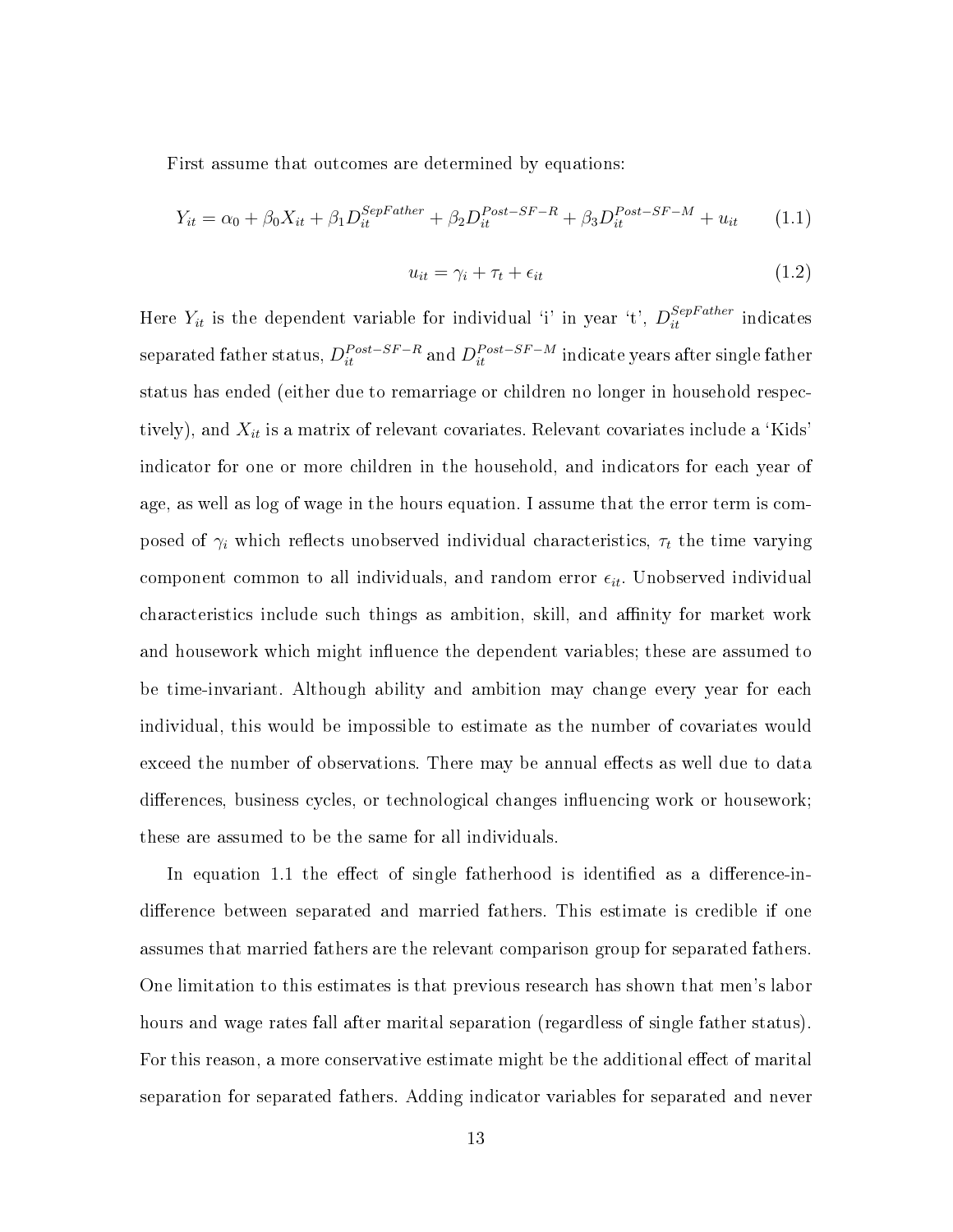married marital status, the effect of single fatherhood is determined by difference-indifference-in-difference estimation of the form:

$$
Y_{it} = \alpha_0 + \beta_0 X_{it} + \beta_1 D_{it}^{SepFather} + \beta_2 D_{it}^{Separated} + \beta_3 D_{it}^{Nevertheless-Married} + \beta_4 D_{it}^{Post-SF-R} + \beta_5 D_{it}^{Post-SF-M} + u_{it}
$$
\n
$$
(1.3)
$$

Here  $D_{it}^{SepFather}$  reflects separated fatherhood,  $D_{it}^{Separated}$  indicates divorced, separated, and widowed,  $D_{it}^{NeverMarried}$  indicates no married years observed in or before year t, and  $X_{it}$  is a matrix of relevant covariates. Marital separation may be associated with changes in the dependent variables regardless of single parent status, but this should be captured by the `Separated' indicator. Although men experiencing single fatherhood may be characterized by lower economic status, this is captured by the individual fixed effects.

The previous section showed evidence supporting the idea that marital separation may have both anticipatory and lasting effects on the variables of interest. To consider the possible influence of these year-by-year effects, I will also present estimation including covariates controlling for dynamic effects of marital separation. These effects may differ by individual, but this cannot be estimated (the number of coefcients estimated would exceed observations). Instead one might assume that the effects of marital separation are distinct for two groups - separated fathers and other separated men. This possibility was investigated in Figure A.2. The trends in changes associated with marital separation suggest that the effects are quite similar for the two groups, except for the larger effect of marital separation beginning 4 years after separation on hours and income for separated men who do not experience sole parenting. Combining the effects of marital separation for these two groups might, therefore, overstate the effect of marital separation on separated fathers. This is not problematic; because separated fatherhood is defined as the additional effect of sole parenting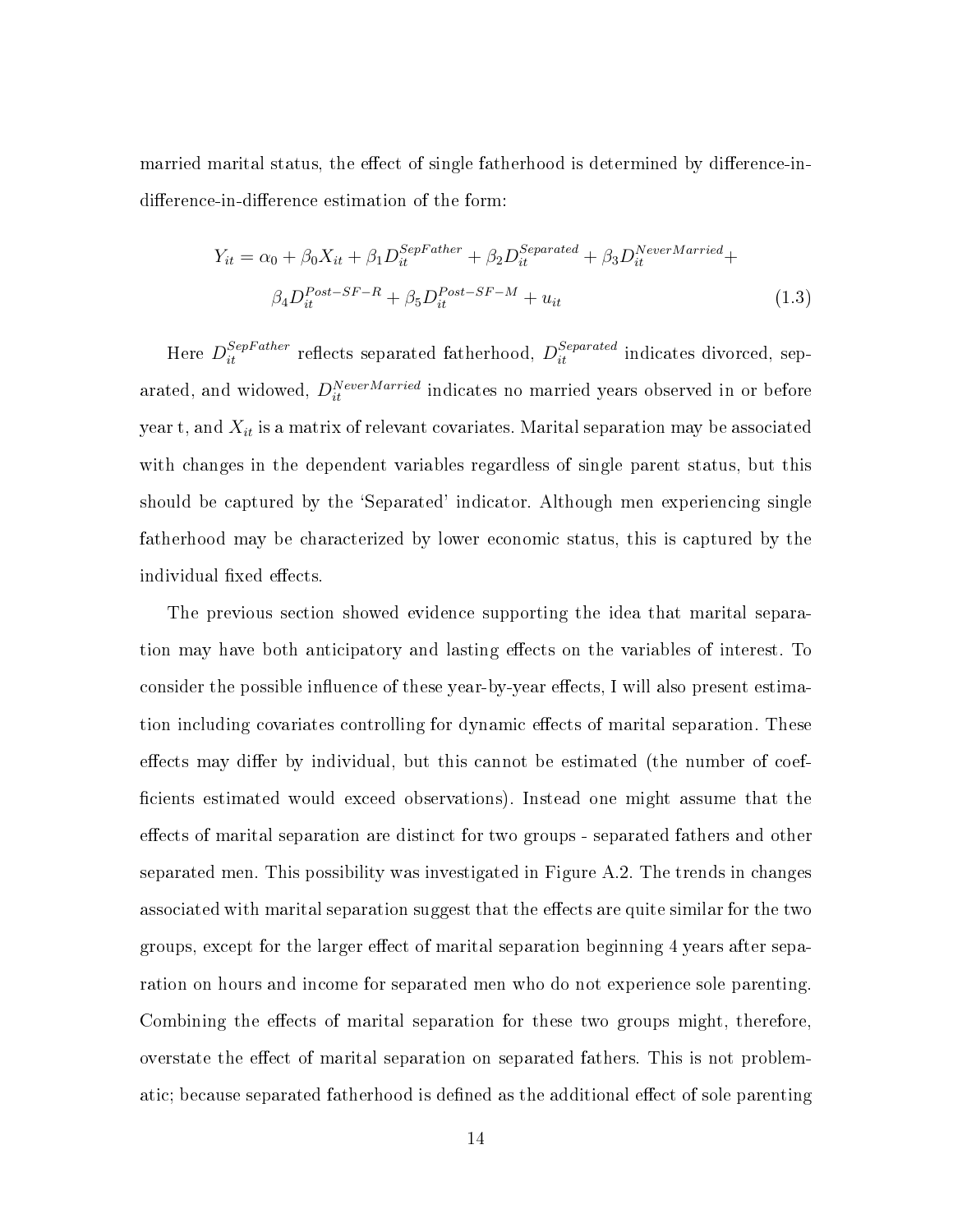for separated men, overstating the effect of marital separation would only lead to underestimation of the effect of single fatherhood.<sup>16</sup>

Controlling for dynamic effects before and after marital separation with year indicators leads to:

$$
Y_{it} = \alpha_0 + \beta_0 X_{it} + \beta_1 D_{it}^{SepFather} + \beta_2 D_{it}^{Separated} + \beta_3 D_{it}^{NeverMarried} +
$$
  

$$
\beta_4 D_{it}^{Post-SF-R} + \beta_5 D_{it}^{Post-SF-NC} + \sum_{j=1}^{9} \lambda_j D_{SepYearGroup_j} + u_{it}
$$
 (1.4)

Here all variables are defined exactly as in equations  $(1.1)$  and  $(3.2)$  which the exception of year-groups. As in the previous section, years around marital separation are grouped as follows: 4-5 years before single fatherhood, 2-3 years before, 1 year before or just beginning single father, 1-2 years after, ..., 9-10 years after, and 10 or more years after separated fatherhood (more than 5 years before separation is the excluded group).

Estimation of equations  $1.1 - 1.4$  yield the effect of separated fatherhood conditioned on observable differences such as age and marital status, as well as unobservable time invariant individual differences. The identifying assumption is that single fatherhood does not occur concurrently with important unobserved changes at the individual level. This is problematic if, for instance, men are more likely to become single fathers during periods of low individual wages (perhaps due to lower opportunity costs of child care during these years). To address this possibility I will also show results for the effect of separated fatherhood on widower-fathers alone. Widowers are an interesting subpopulation for many reasons. First, death is used in many studies

 $16$ Including different dynamic effects for the two groups is also feasible, with identification stemming from differences in years spent in separated father state. The results are very similar, but interpretation is not as straight forward.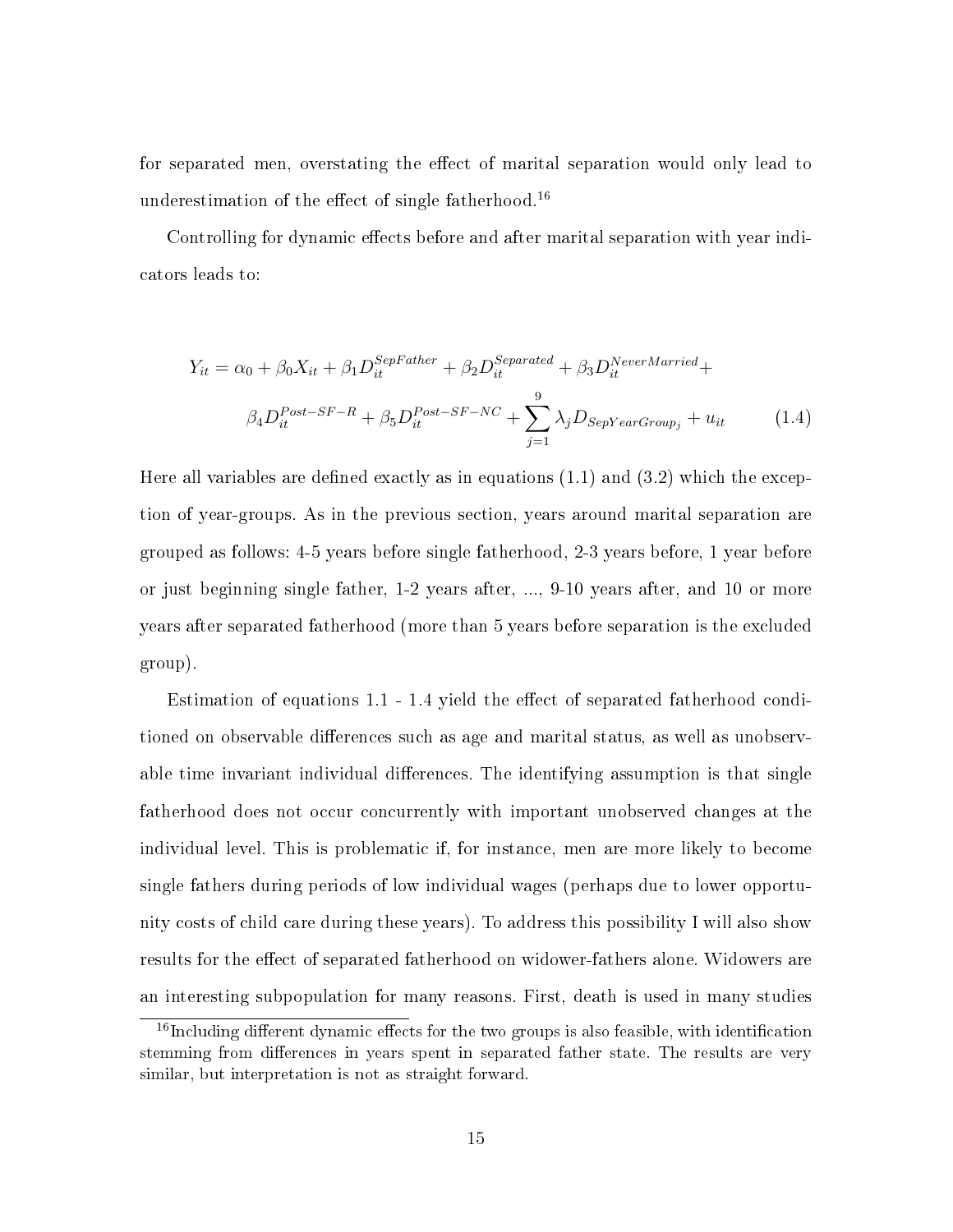as an exogenous shock because it is less likely to be correlated with omitted characteristics than divorce (e.g. Corak 2001). Although spousal death may be related to socio-economic status, the longitudinal structure of the PSID allows me to limit this bias through use of individual fixed effects (as in Fronstin et al 2001 and many others). Using widowers also allows me to abstract from custody decisions because widowers almost always retain custody after spousal death. The yearly change in number of household children for widowers (-0.1 children) is not significantly different from married fathers  $(+0.09 \text{ children})$ .<sup>17</sup> Sole parenting for widowers allows us to abstract from the choice elements of both marital separation and child custody, allowing more plausible identification of the causal effects of single fatherhood on labor outcomes.

Although spousal death is less likely to be correlated with unobserved characteristics, this approach has some disadvantages. First, spousal death may still be correlated with unobservable individual income variation (although this is less likely to be the case than with divorce). As before, this will be limited by the DIDID approach which will condition all estimates on widower status. Moreover, since widowers tend to be older and economically disadvantaged, the effect on widowers may be different from other men. This would be particularly concerning if estimates using the widower subpopulation differ substantially from estimates using all separated fathers. Also, focusing on the widower subpopulation necessitates small sample sizes and thus less precise estimates.

Lastly, spousal death likely causes a variety of changes beyond fatherhood and the labor market. Apparent labor market changes for widowers may be the result of many things including changes in physical and emotional health, household size, etc. Because single fatherhood is defined as the additional effect of spousal death for men

 $17$ Some difference here is expected; married men are likely to father new children while new widowers are not.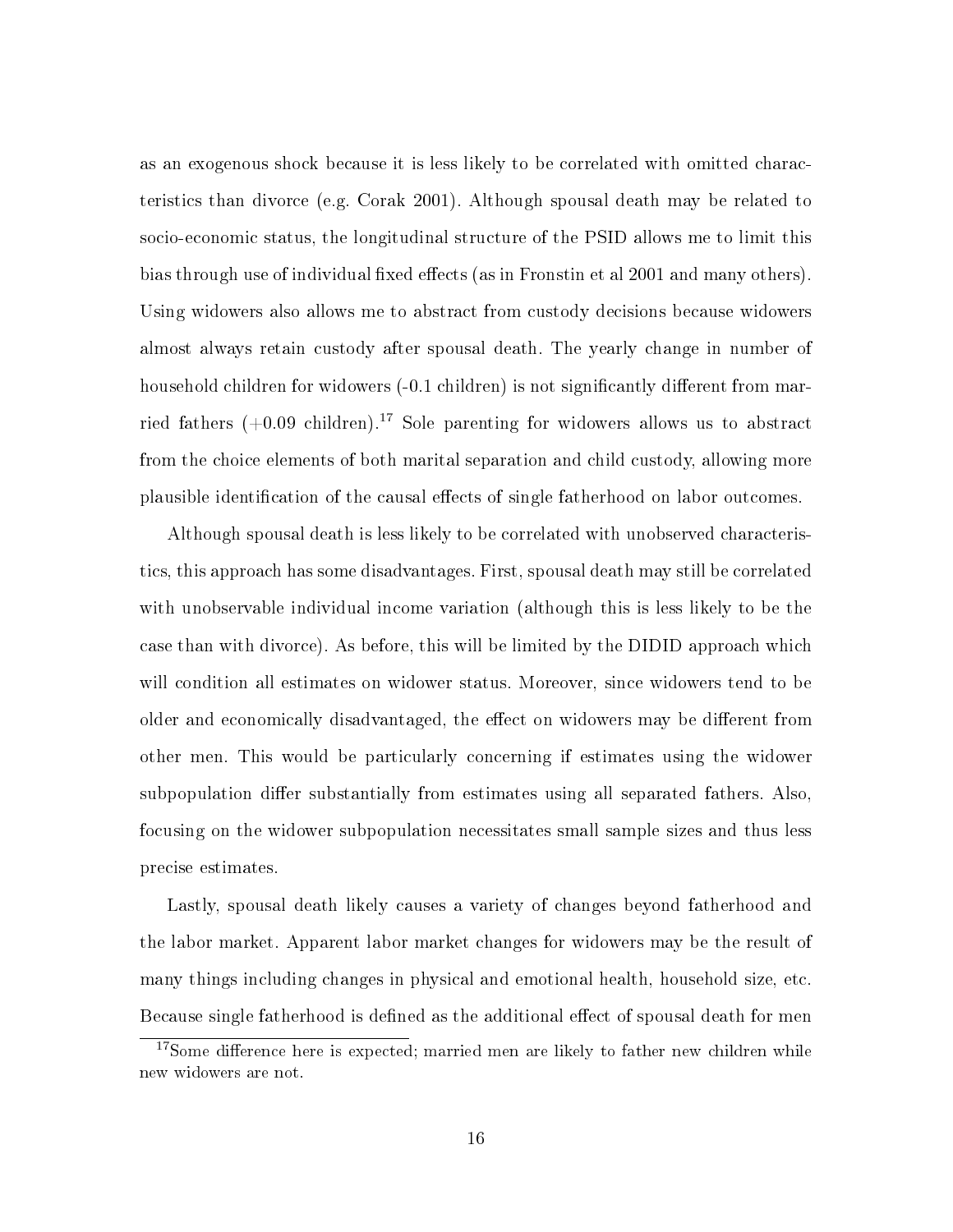with kids, this will be partly ameliorated by conditioning on spousal death. Estimates for the effect of single fatherhood will therefore only be biased if spousal death is more traumatic for men with children. While differences in the effect of spousal death for men with and without children is possible, I will show evidence that suggests the health status, other income, family size, etc. do not appear to explain the changes observed, at least as measured in the PSID surveys.

## 1.6 Results

Difference-in-Difference estimates reveal that separated fathers experience significant decreases in wages and hours at the beginning of single father status, as well a significant increases in housework hours (see Table  $A.9$ ). The effects of single fatherhood are significant at the  $0.1\%$  confidence level for fulltime status, log of income, log of labor hours, log of wage rate, and housework hours, as identified by the 2540 single fathers with at least one observation outside single father status (2582 for housework). On average separated fathers work 268 hours less per year, are 15.8% less likely to work full time, earn 14.5% less per hour and 33.1% less per year. This is accompanied by an increase in housework of 3.5 hours per week - a sizable difference considering the average married father performs only 10 hours of housework per week.

Difference-in-Difference-in-Difference estimates show the effect of single fatherhood that cannot be explained by marital separation (see Table  $A.10$ ). The effects here are quite similar to those found above. Single fathers experience a 24.9% decrease in annual income during their single fatherhood years. This is largely due to reduction in labor hours, as they work 197 fewer hours in each single father year. Single father years are also typied by a large increase in housework, as they perform an additional 2.3 hours of chores per week. Interestingly, all of these effects appear to persist after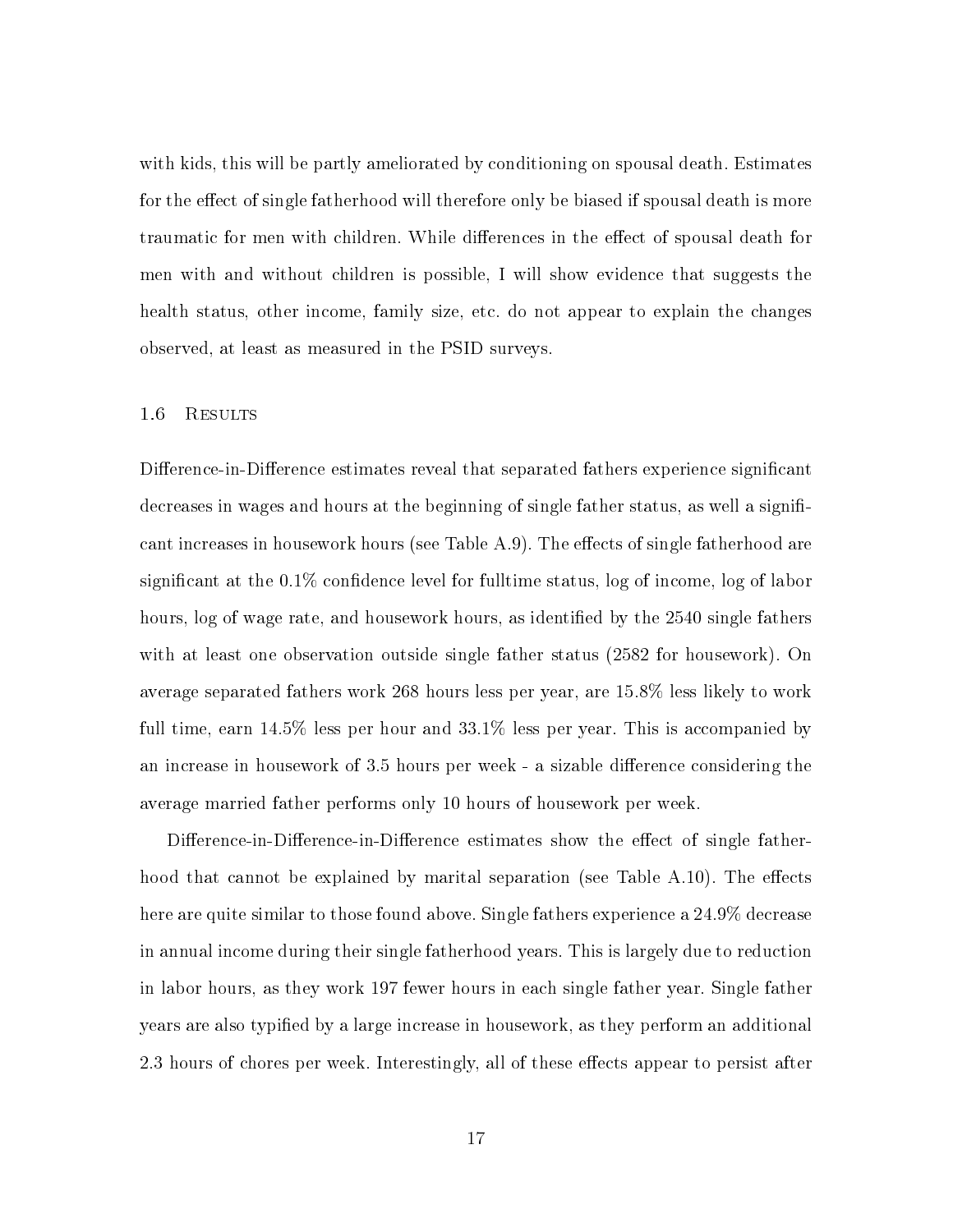remarriage. This suggests that less specialization may occur in single fathers' second marriages (perhaps due to increased ability to perform household chores, or decreased confidence in the permanence of marriage). Table A.10 also shows estimation adding in year-to-year changes around year of marital separation, and the results are similar.

I next estimate the effects of separated fatherhood on widowers only. The results in Table A.11 show results without dynamic separation effects. These effects are identified by the 313 men with observations both during and outside widower-fatherhood (326 for housework). The effect of widowed fatherhood is similar to that seen in previous specifications with all separated fathers with increases in housework and large decreases in work and income. Widower fathers are 4.7% less likely to work fulltime, which is significant at the 5% confidence level. Widower fathers also report 87 fewer hours per year, significant at the 5% confidence level. Widowed fathers experience a decrease in income similar to that of other separated fathers, significant at the  $10\%$ confidence level. Repeating these estimates including dynamic separation effects for widowers does not change the results. Although custodial fathers after divorce may represent a select group of divorced men, this selection cannot explain the appearance of similar results among widower-fathers.

Using a similar approach, Table A.12 shows that separated fathers are more likely to experience a variety of career changes as single fatherhood begins. Although career flexibility is difficult to measure, results above show that these men are much less likely to work full time hours. Moreover, single fathers are 4.7% more likely to have to miss work due to a sick child, significant at the  $.1\%$  confidence level. Separated fathers are also about 10% more likely to change occupation or industry during their years of sole parenting. This increase in job turnover continues after remarriage which suggests persistence in career volatility. Widower fathers are also signicantly more likely to change industry or report missed work.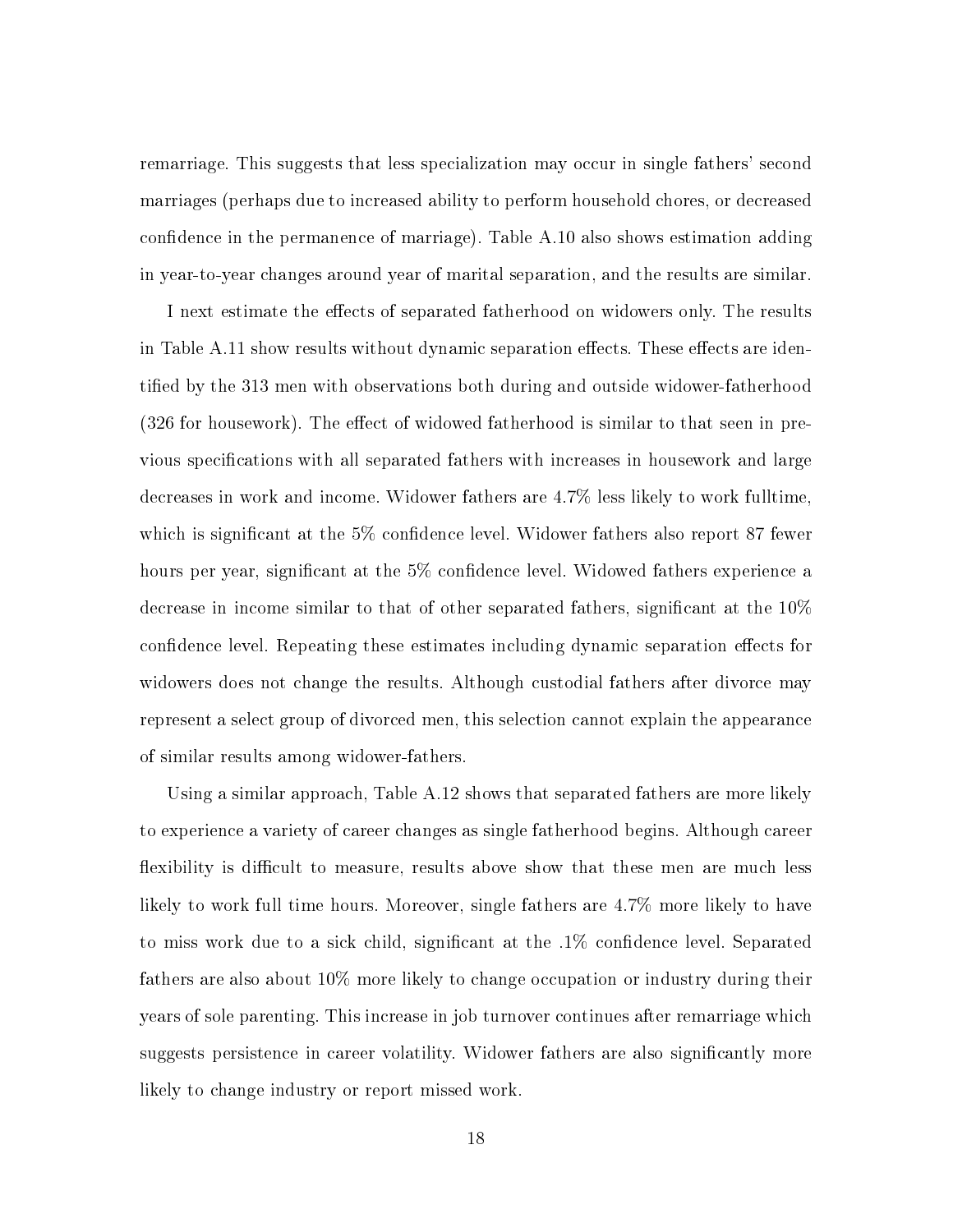One concern is that selection out of separated father status may be non-random due to remarriage. If men with highest earning potential and least emotional distress remarry more easily, we will observe more years of single fatherhood for those with the lowest earning. Table A.13 repeats estimation using only the first year of single fatherhood. Assuming widowers remain single for two years, this estimate should provide evidence of initial effects without any effects contaminated by remarriage. Estimates for all five focal variables are at least as large as in estimates using all observed years, which suggests that nonrandom remarriage cannot explain the apparent effects of single fatherhood.<sup>18</sup>

It may seem reasonable to attribute the apparent labor market changes to the increase in housework at the onset of single fatherhood. To control for this possibility I add housework hours as an additional explanatory variable in the estimates of Table A.13. The coefficient for housework here must be viewed critically because housework hours is likely to be endogenous. Although housework does appear to have a significant negative effect on both income and labor hours, the coefficients for separated fatherhood are largely unchanged.<sup>19</sup>

If single father households receive significantly more non-labor income, their decreased hours may be a rational response to the additional cash received. To establish whether loss of labor income was counteracted by increases in other income, Table A.14 show results for Total Family Income, Total Family Income Per Person,

 $18$ Separated fathers may also have higher attrition than other men. Focusing on the first year of single fatherhood will also limit any bias due to men leaving the sample after single fatherhood begins.

<sup>&</sup>lt;sup>19</sup>Although the PSID may underestimate housework hours by not explicitly including childcare time (Keith 2005), separate analysis using cross sections from the American Time Use Survey (ATUS) shows that although single fathers perform more housework then other men, these differences do not exceed what is found using the PSID.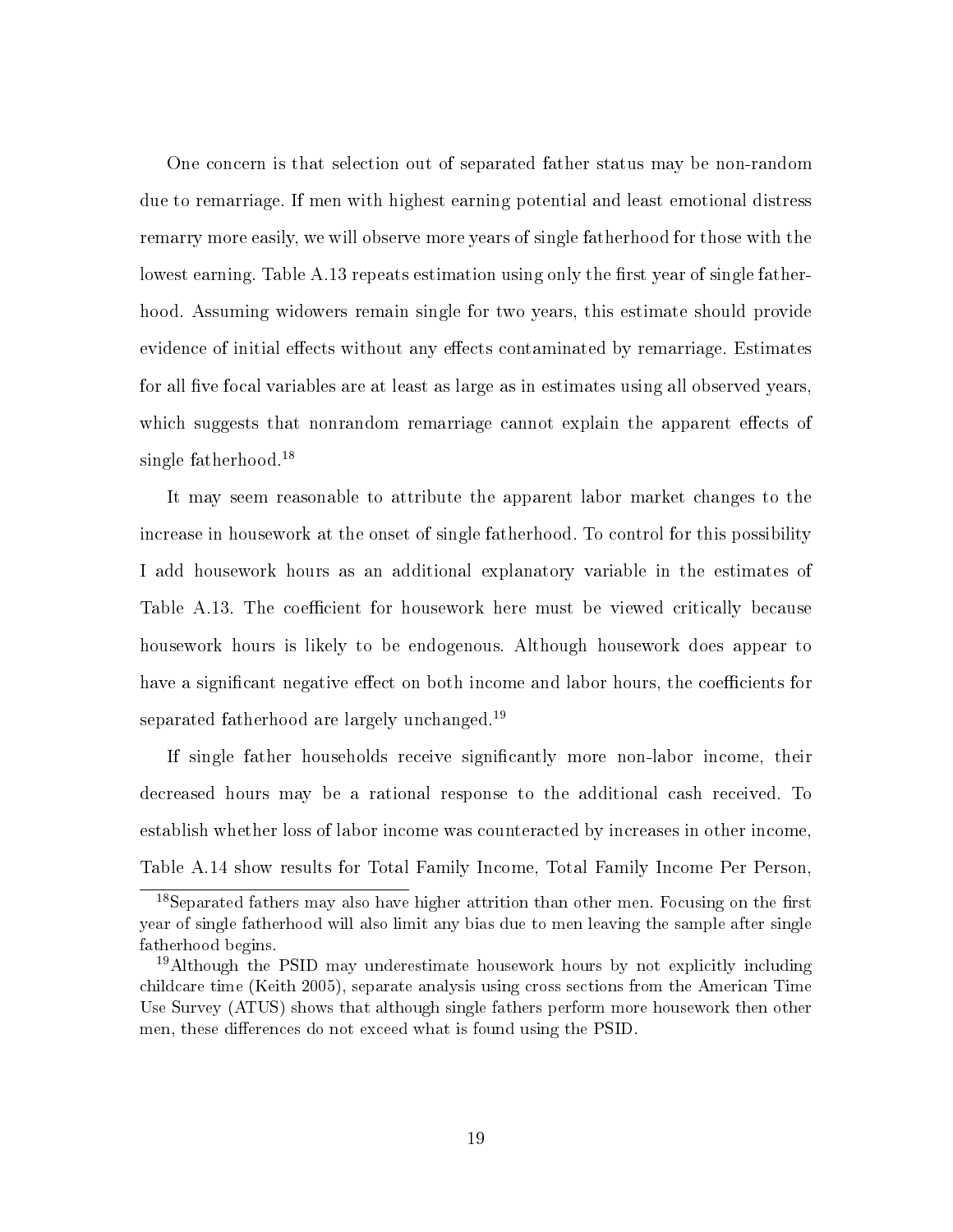and Lump Sum Payments.<sup>20</sup> Results indicate that widower fathers are more likely to receive lump sum payments, and widower fathers receive on average an additional \$2785. Moreover, widower father households are typified by higher family income but lower income per person. This is most likely due to some fathers moving in with relatives, therefore increasing both income and size. Since family income per person falls, it does not appear that decreases in labor income are counteracted by additional money from lump sum payments or income from other family members. Similar results hold throughout using the sample of all separated fathers. Moreover, including inheritances or total family income (excluding labor income) as additional explanatory variables does not significantly influence coefficients for the effect of single fatherhood on labor outcomes. $^{21}$ 

We may also be concerned that single fatherhood is associated with declining physical and/or emotional health which may adversely influence labor outcomes. Results in Table A.15 show no statistically significant differences in physical or emotional health associated with separated fatherhood. Unsurprisingly, separated men are more likely to have been diagnosed with emotional and psychiatric problems (3.2%) likely due to the very damaging nature of marital separation (or possibly due to the difficulty in maintaining one's marriage during periods of mental/emotional problems).

 $^{20}$ PSID defines 'family units' broadly, including all persons who are pooling income or otherwise economically integrated and living within a household. Lump sum payment data includes an indicator for whether lump sums were received in the previous year, and the total value of all such payments for all family members from sources such as insurance payouts and inheritances. Information on whether any lump sum income was received is available in all years except 1985. Cash values (which are adjusted to 2009 dollars) are available in all years except 1969-1972 as well as 1979.

<sup>21</sup>Estimates of men's wage elasticity to other income received are typically very small as well, so it would be surprising if differences in non-labor income were large enough to explain the decreased labor income for separated fathers (Bargain, 2014)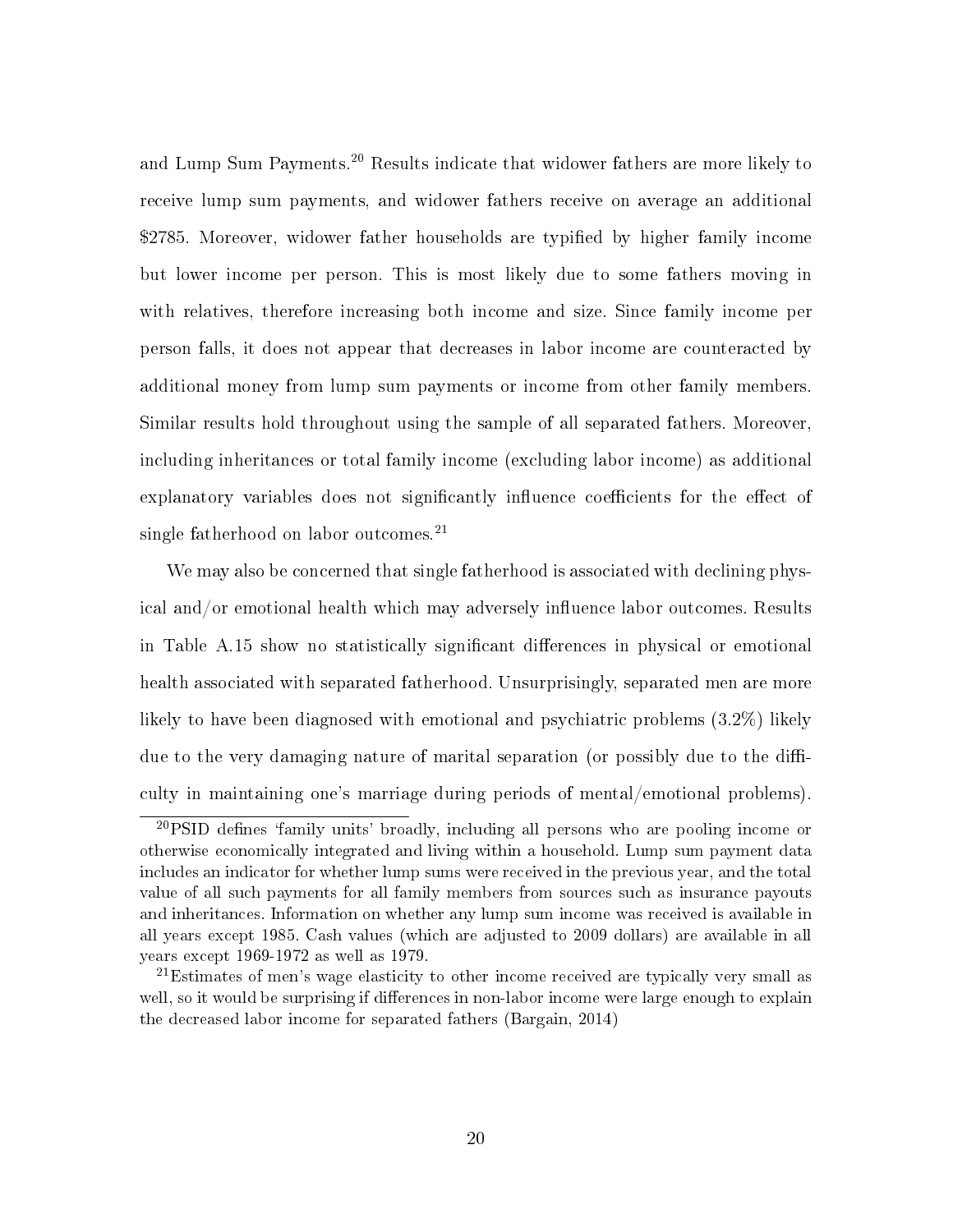Note also that separated fathers are not more likely to smoke or drink, which are health risks and may serve as coping mechanisms in periods of high stress.<sup>22</sup>

The PSID also features questions about overall mental distress in years 2001, 2003, 2007, and 2009. To determine levels of sadness, for instance, individuals were asked "In the past 30 days, about how often did you feel so sad nothing could cheer you up?" Similar questions followed to assess degrees of nervousness, restlessness, hopelessness, worthlessness, and to what extent "everything was an effort."<sup>23</sup> Estimates in Table A.16 show that separated fathers are slightly more likely to indicate elevated levels in all of the six measure of mental distress. Effects are identified by the 900 men with observations in the appropriate years. Most strikingly, separated fatherhood is associated with a 5.7% increase in frequency of elevated `nervousness' which is significant at the  $0.1\%$  level; effects on the other indicators are insignificant at the 5% level. Results weakly support the claim that marital separation is associated with small increases in mental distress for separated fathers. That said, increases in mental distress are very small and could also be attributed to the additional stress of sole parenting rather than the marital separation itself.

 $^{22}$ Overall health status was assessed in all survey years from 1984-2009. Participants were asked "Would you say your health in general is excellent, very good, good, fair, or poor?" I convert this into a binary measure with '1' indicating 'excellent', 'very good' or 'good' and '0' indicating 'fair' or 'poor'. Individuals were also asked about emotional/psychiatric problems biannually from 1999. Participants were asked "Has a doctor ever told you that you have or had any of the following- any emotional, nervous, or psychiatric problems?" with accepted answers either 'yes' or 'no'. Questions about smoking and drinking habits were asked biannually from 1999-2009. Participants were asked "Do you smoke cigarettes?" and "Do you ever drink any alcoholic beverages?" and accepted answers included either 'yes' or 'no' for both questions. Similar effects are also found using the sample of all separated fathers.

 $^{23}$ Answers were selected from 'all of the time', 'most of the time', 'some of the time', 'a little of the time', or 'none of the time.' I convert these to a binary response categorizing `all of the time' or `most of the time' as `1', and other responses as `0'.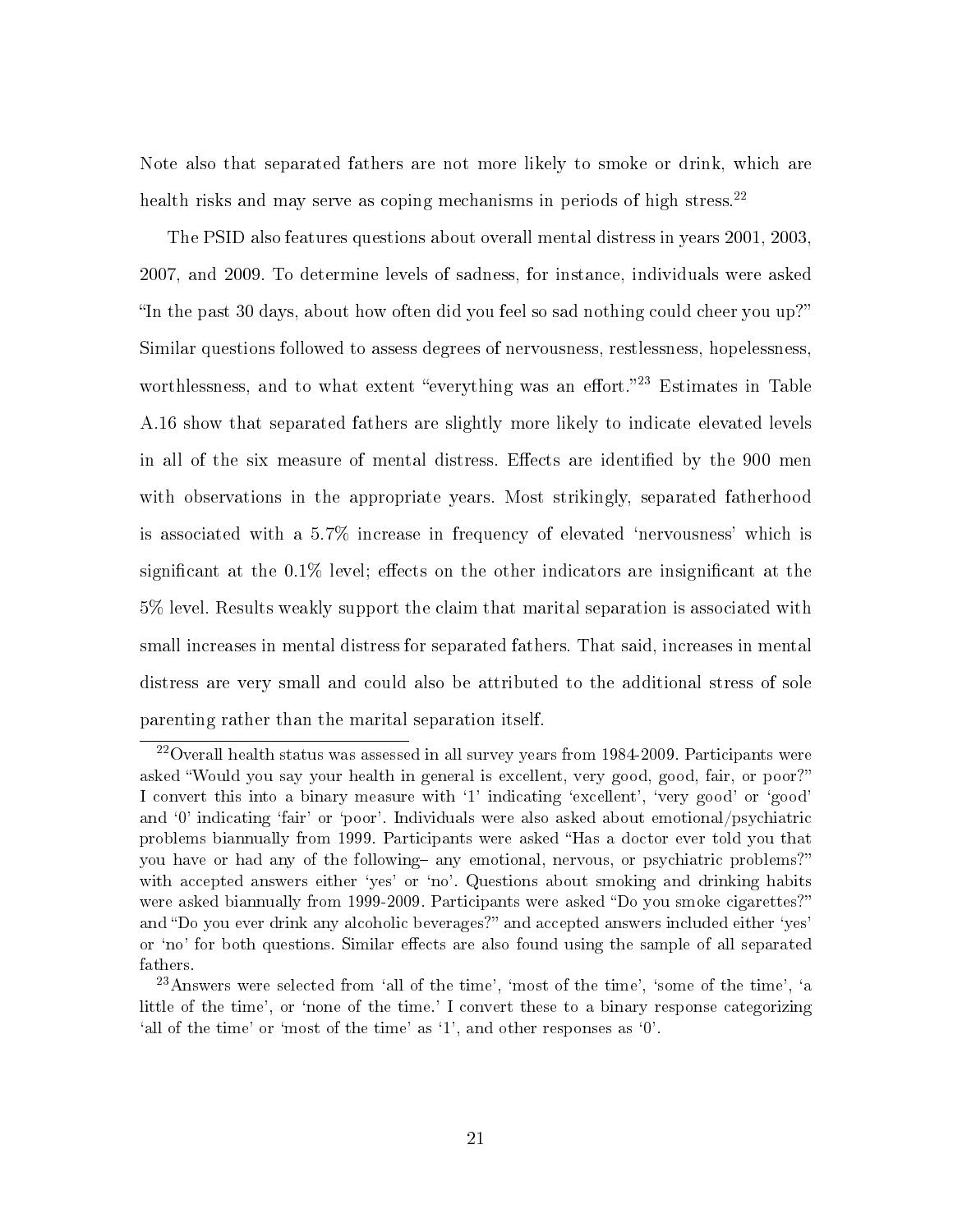I will conclude with Tables A.17-A.21, showing how the effects of single fatherhood change by subgroup. For simplicity I show results only for log of wage income throughout.<sup>24</sup> Single fatherhood appears to have a smaller for men after 1994. This could be due to decreased welfare benefits following "Personal Responsibility and Work Opportunity Reconciliation Act of 1996" or to changes in household's typical division of labor through time. Single fatherhood appears to have strongest effects on those beginning single fatherhood before the age of 30; this may suggest that the additional responsibilities of single fatherhood are more of a career obstacle to the young. The effects of single fatherhood are also strongest for men with  $4+$  years of college - possibly because the careers of more educated men are more signicantly interrupted by sole parenting. The effects of single fatherhood are also stronger for those with 1 or more small children, which require more direct childcare time and thus may be more disruptive to men's careers. Looking at division of labor before beginning single fatherhood, the largest income losses are experienced by those previously married to women performing high levels of housework and/or few labor hours. This may suggest that sole parenting is more of a shock to men less accustomed to housework before separation, although this could be due to differences in education / socio-economic status.

#### 1.7 Conclusions

Single fathers are less common than single mothers but represent a large and growing population. Analyzing the large cross sections available in the American Communi-

<sup>&</sup>lt;sup>24</sup>Single fathers are grouped by characteristics. Men with no single father years observed are included in all groups for comparison. Subsets for age, starting year, education, and presence of small children are based on conditions during first year of single fatherhood. Wives' labor and housework hours are based on conditions 2 years before first year of single fatherhood.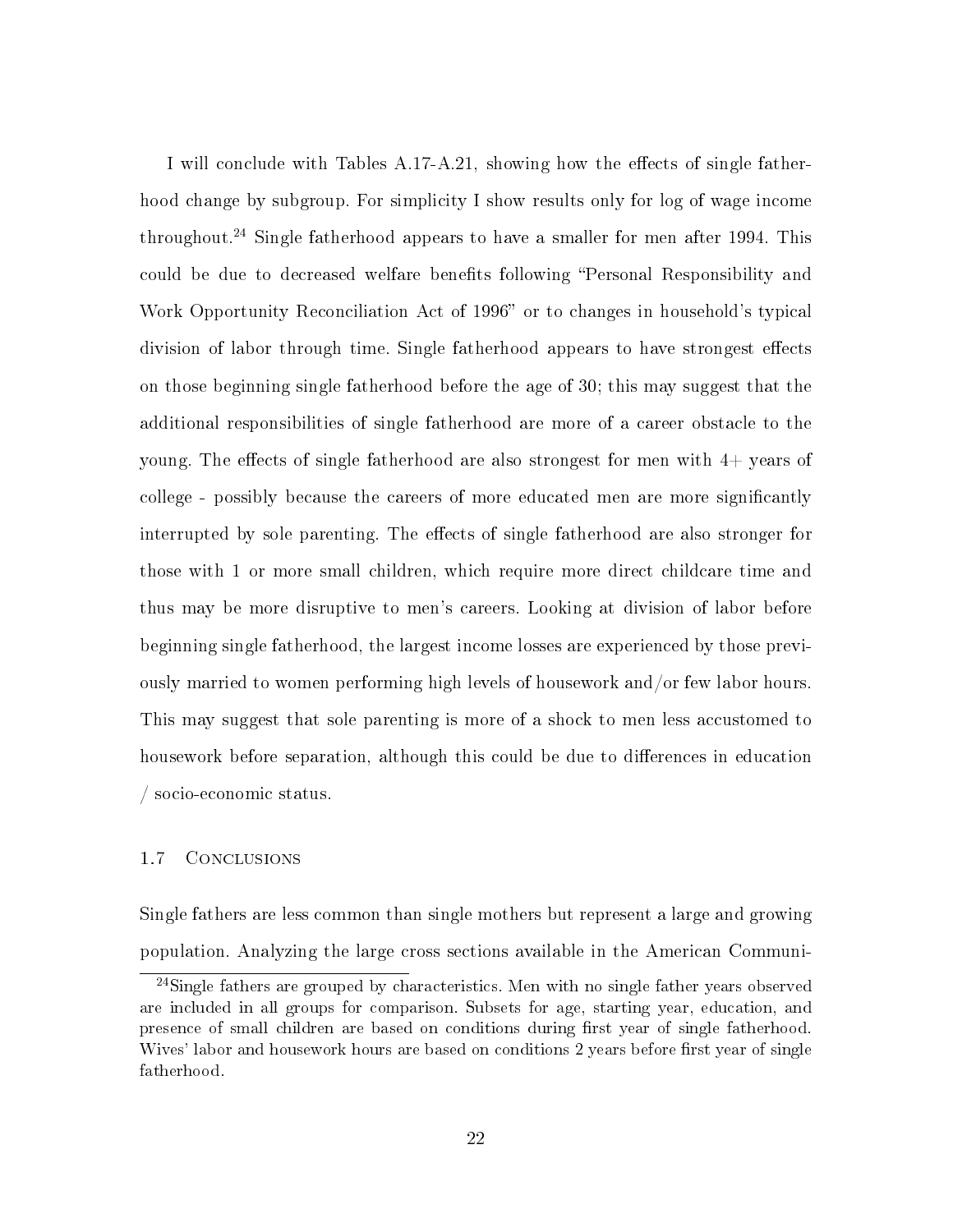ties Survey reveals a variety of differences between single fathers and their married counterparts: single fathers are generally less educated, less attached to the work force, and have lower labor income, hours, and wages. Similar patterns are found in the PSID data which, despite smaller sample size, allows for longitudinal analysis. Longitudinal analysis with the PSID data suggests that the effects of single fatherhood differ by type. Never married fatherhood is more common among the poor, but seems to have little effect on wages, hours, or earnings after controlling for individual effects. During their years of sole parenting, separated fathers show substantially reduced hours, income, and (in some specifications) wages. Moreover, the labor market changes go beyond what can be explained by marital separation or housework increases alone, and similar results hold using the widower subpopulation. Because many men change occupation & industry and switch to part time work status as single fatherhood begins, this suggests that sole parenting may cause men to switch to more flexible but less lucrative careers.

This provides preliminary evidence for patterns which have not yet been reported in the literature. Further study of this group is of importance due to the observed decreases in their income which are quite large and appear to persist beyond initial years of sole parenting. Poor economic outcomes for these men are particularly concerning because they are charged with raising children alone, and these income decreases are likely to have real effects on the development and education of their children. Moreover, although much work has studied the effect of parenting on women (including plausible natural experiments), the career outcomes of mothers are inuenced by a lifetime of career and education decisions. Single fathers, however, are unlikely to anticipate their future role as parent & provider, so their outcomes provide unique evidence of the effect of unanticipated changes to parent status.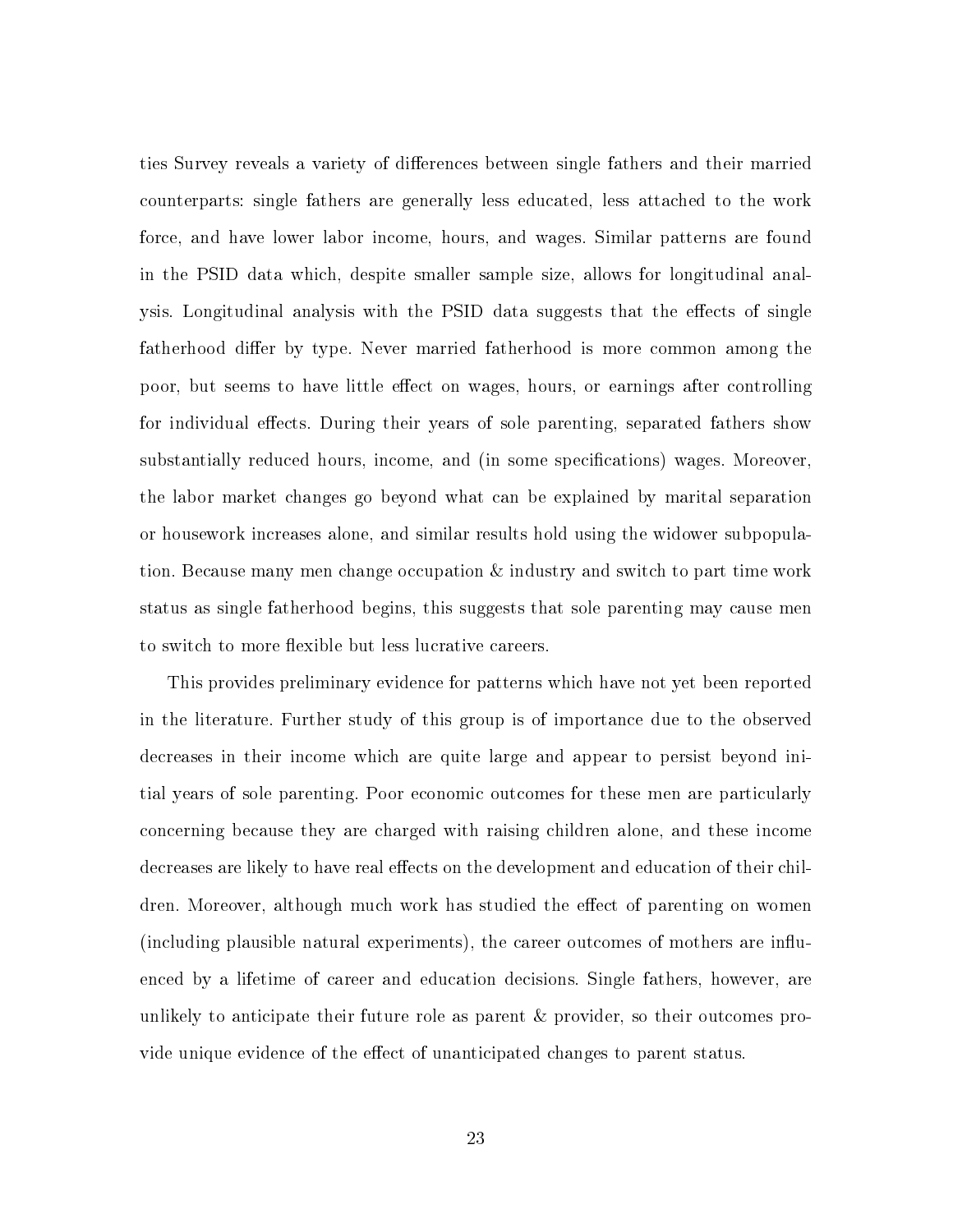More detailed modeling of work-housework decision process would be beneficial, particularly considering the effects of housework in more complex models of promotion with human capital. Because of gender differences in typical household responsibilities, a model allowing for lingering effects of domestic responsibilities on wages may help to explain phenomena such as persistence of the gender wage gap.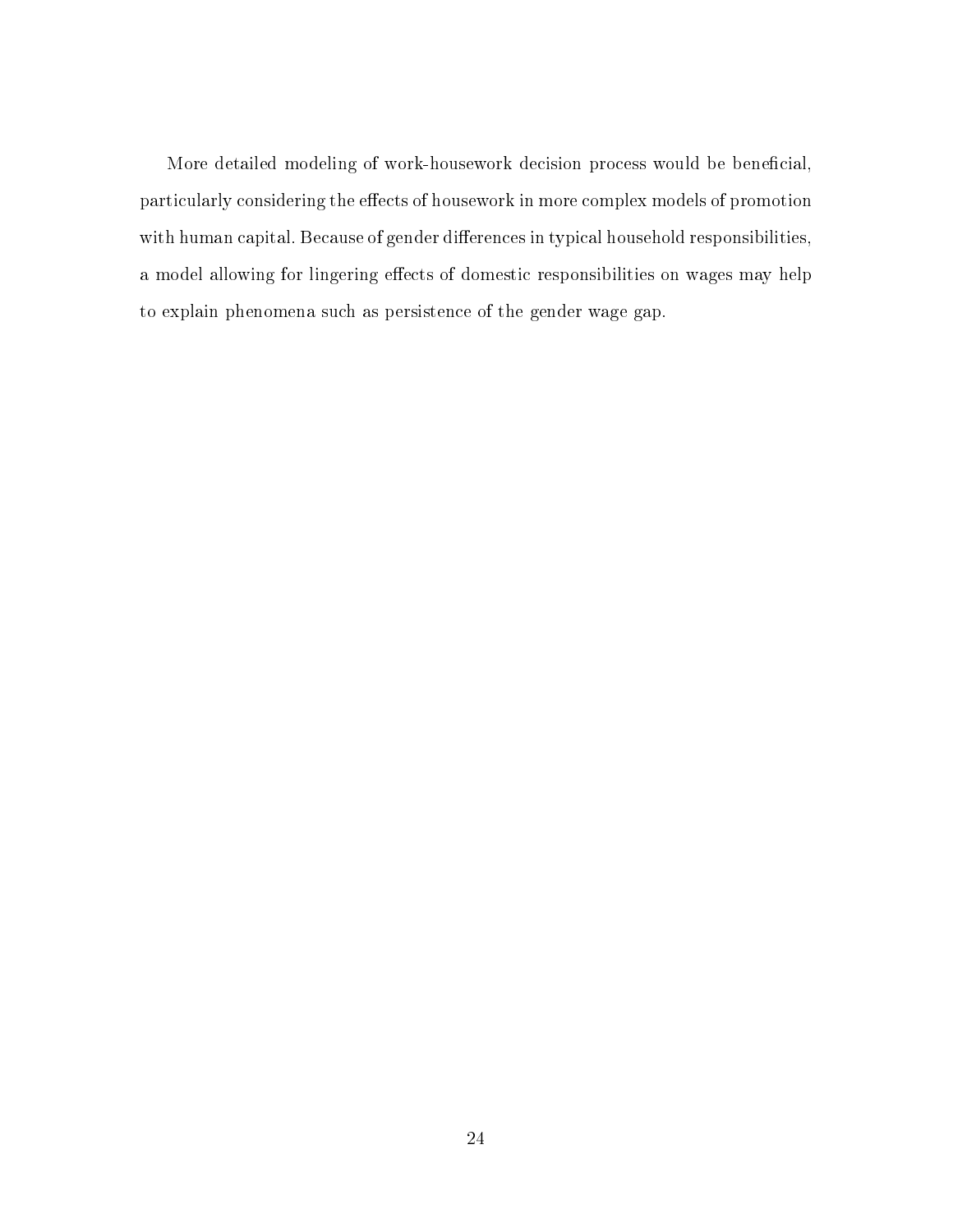# CHAPTER 2

# Reexamining State Pre-K Programs: Enrollment and Mothers' Labor **SUPPLY**

# 2.1 INTRODUCTION

Increased financial support for public preschool  $(Pre-K)$  has been championed by many, including President Obama who stated during his 2013 State of the Union Address, "I propose working with states to make high-quality preschool available to every single child in America.<sup>21</sup> Although it is not a stated objective of the programs, some also argue that Pre-K allows poor mothers to return to work. For example, The Center for American Progress argues "these programs provide important benefits" to working parents, especially working mothers . . . often left to choose between the lesser of two evils: low-quality care or forgoing needed pay to stay at home and care for a child themselves."<sup>2,3</sup> This paper provides evidence that although recent half day UPK programs are associated with small increases in school attendance, they appear to have decreased the labor supply of mothers with eligible children.

 $^1$ https://www.whitehouse.gov/the-press-office/2013/02/12/ remarks-president-state-union-address

<sup>&</sup>lt;sup>2</sup>www.americanprogress.org/issues/education/report/2013/05/08/62519/theimportance-of-preschool-and-child-care-for-working-mothers

 $3$ Many shared similar sentiments in regards to recent Pre-K expansion efforts in NYC. For instance, Congresswoman Yvette Clarke stated, These programs will assist parents who want to work but had been unable to afford the high cost of child care" http://www1.nyc.gov/office-of-the-mayor/news/174-15/ pre-k-all-22-000-families-apply-pre-k-first-day#/0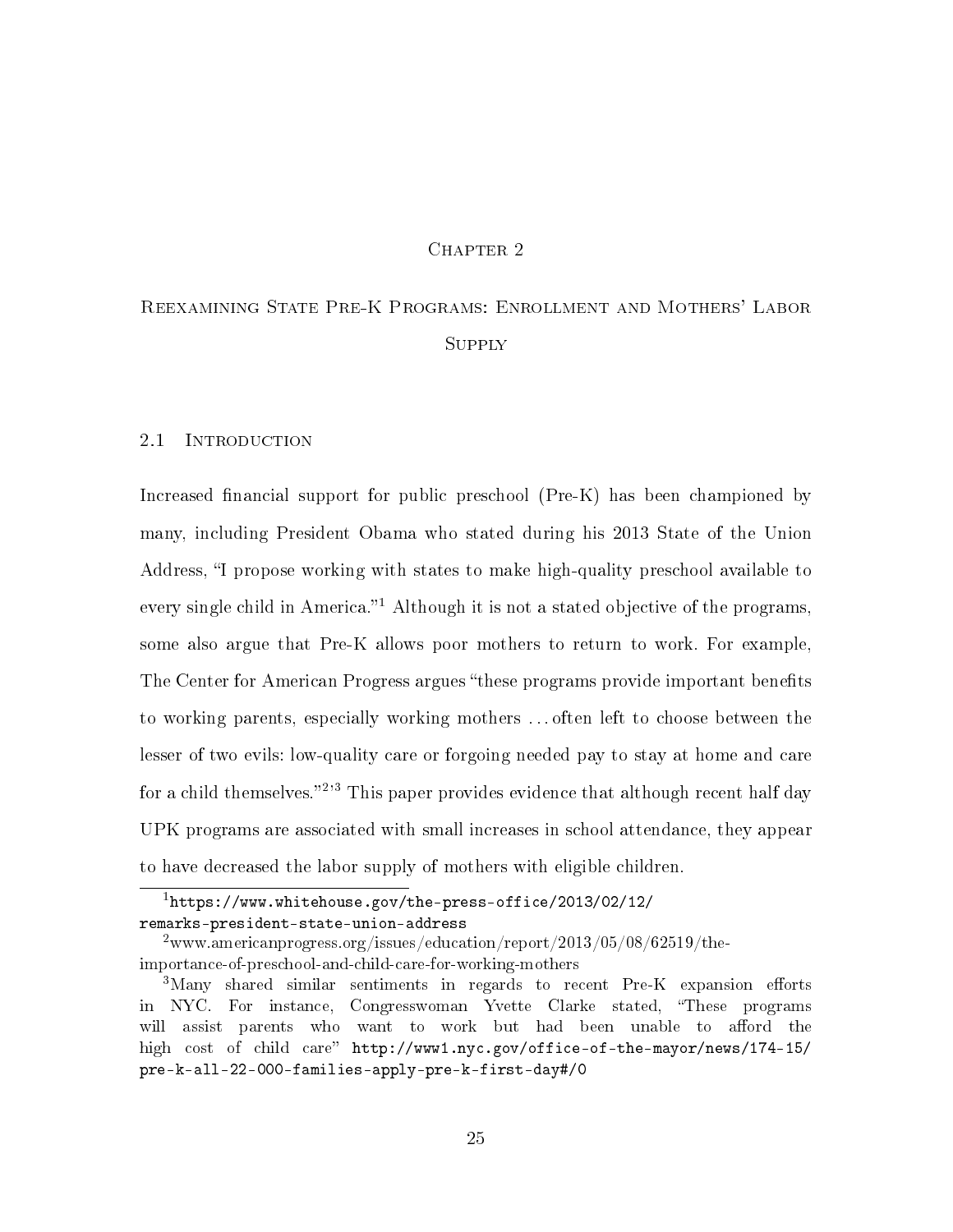The NIEER defines preschool  $(Pre-K)$  as programs for pre-kindergarten age children with primary focus of child (not parent) education, with group learning experience for children two or more days per week, and not primarily designed to serve children with disabilities (NIEER, 2003). Public Pre-K exists in all but ten states,<sup>4</sup> but eligibility and hours differ greatly from state to state. This paper will examine the effect of changes in Pre-K availability on child school attendance and mothers' labor force outcomes, with focus on recent Pre-K expansion in Iowa, Florida, and Vermont. Each of these states has increased Pre-K enrollment by more than 50% of state 4-year-olds since 2002 and offers primarily half-day schooling (about 3 hours per day). Although previous research has focused on full day Pre-K programs, these programs are only available in 2 of the 8 states enrolling at least 50% of state 4-year $olds<sup>5</sup>$  and only 2 of the 8 states that have increased enrollment by at least 25% of state 4-year-olds since  $2002<sup>6</sup>$  Some states have expanded by gradually adding classrooms at the town and district level, but seven have grown through statewide UPK initiatives guaranteeing funding for all Pre-K aged children.<sup>7</sup> These UPK initiatives cause a sudden surge in school enrollment by eligible children with little change in the school attendance of other children or work behavior of their parents. Variation caused by the introduction of UPK in Florida, Iowa, and Vermont will be used to investigate the effects of Pre-K enrollment in this paper.

Unsurprisingly, I find that UPK initiatives appear associated with increases in school attendance by eligible children. However, there appears to be no effect on school attendance for children of unmarried mothers. This result may be explained by their

<sup>&</sup>lt;sup>4</sup>HI, ID, IN, MS, MT, ND, NH, SD, UT, and WY

<sup>&</sup>lt;sup>5</sup>Full day Pre-K being 6 hours or more. Pre-k in Georgia is uniformly full-day while Oklahoma offers a mixture of full-day and half-day by district.

<sup>&</sup>lt;sup>6</sup>AR and LA

<sup>&</sup>lt;sup>7</sup>FL, GA, IA, NY, OK, VT, and WV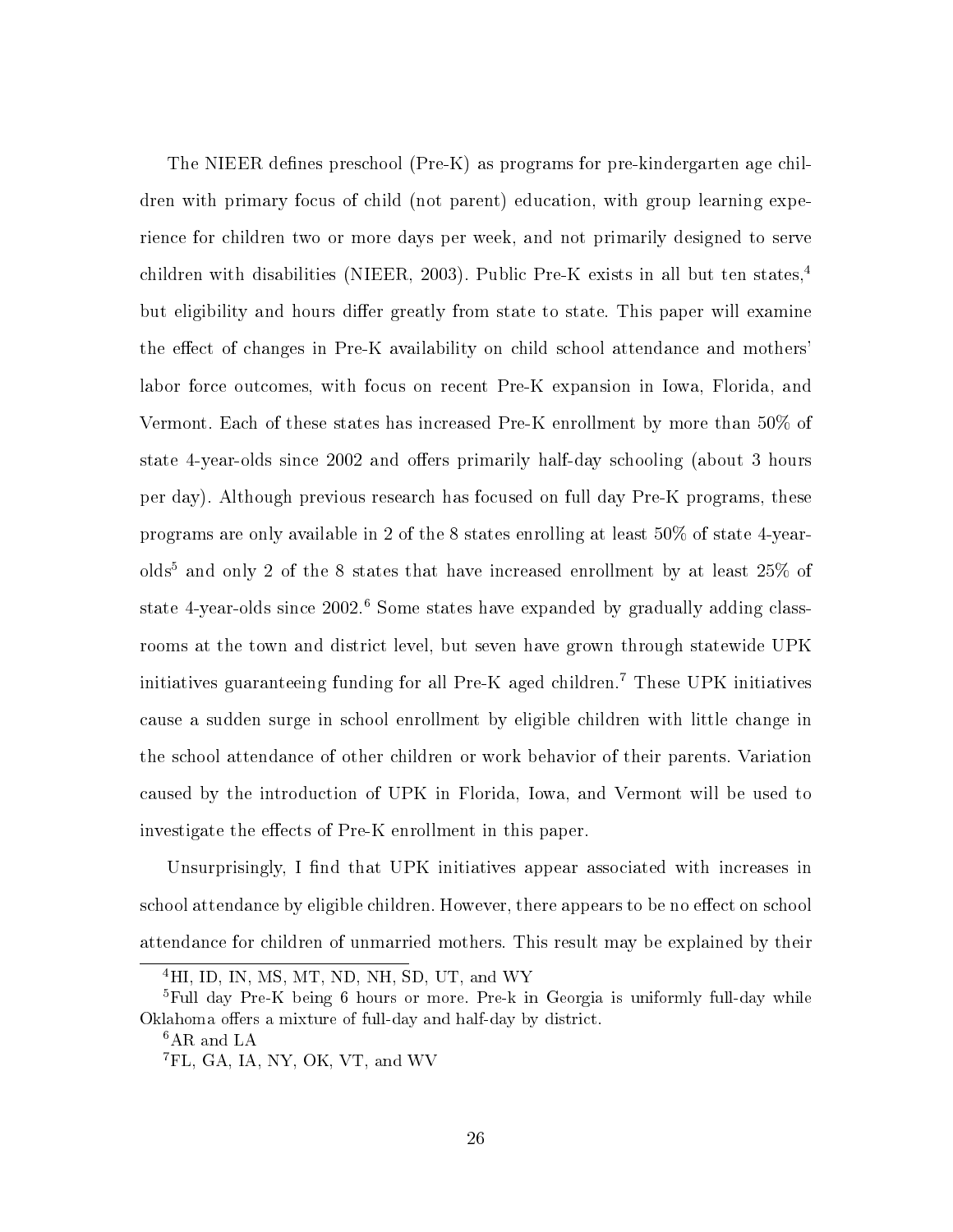eligibility for pre-existing income-based programs (like Head Start and targeted state Pre-K programs). I also find that mothers' work hours decrease with the adoption of UPK. Married mothers work about one hour less per week on average after states introduce UPK initiatives. This reduction in hours appears mostly due to decreases in full and near-full time employment. No similar changes are witnessed for mothers with children that are not of Pre-K age, and effects are much stronger during the school year (not summer months) which suggests that observed changes in mother's work hours cannot be attributed to regional or state-level economics changes.

Decreases in mothers' labor supply with Pre-K entitlement can be explained by a static labor supply model, introducing fixed costs for both labor force entry and the purchase of a uniform childcare commodity. To use childcare services mothers must find suitable childcare, evaluate its quality, and then arrange daily transportation. After receiving half day  $Pre-K$ , high wage mothers find it optimal to arrange half-day childcare to supplement half-day Pre-K and continue working full time. Women with lower wages, however, may reduce their work to occur only during Pre-K hours to avoid arranging and paying for supplementary childcare. Accordingly some mothers may decrease work hours after introduction of universal half day pre-k. Examination of data from the Survey of Income and Program Participation (SIPP) Childcare Supplement confirms that women are more likely to care for their own children after Pre-K enlargement, and are less likely to use other forms of childcare. This suggests that the observed reduction in labor hours may be due to incentive for some women to care for children themselves rather than find supplementary childcare after the introduction of universal half day pre-k.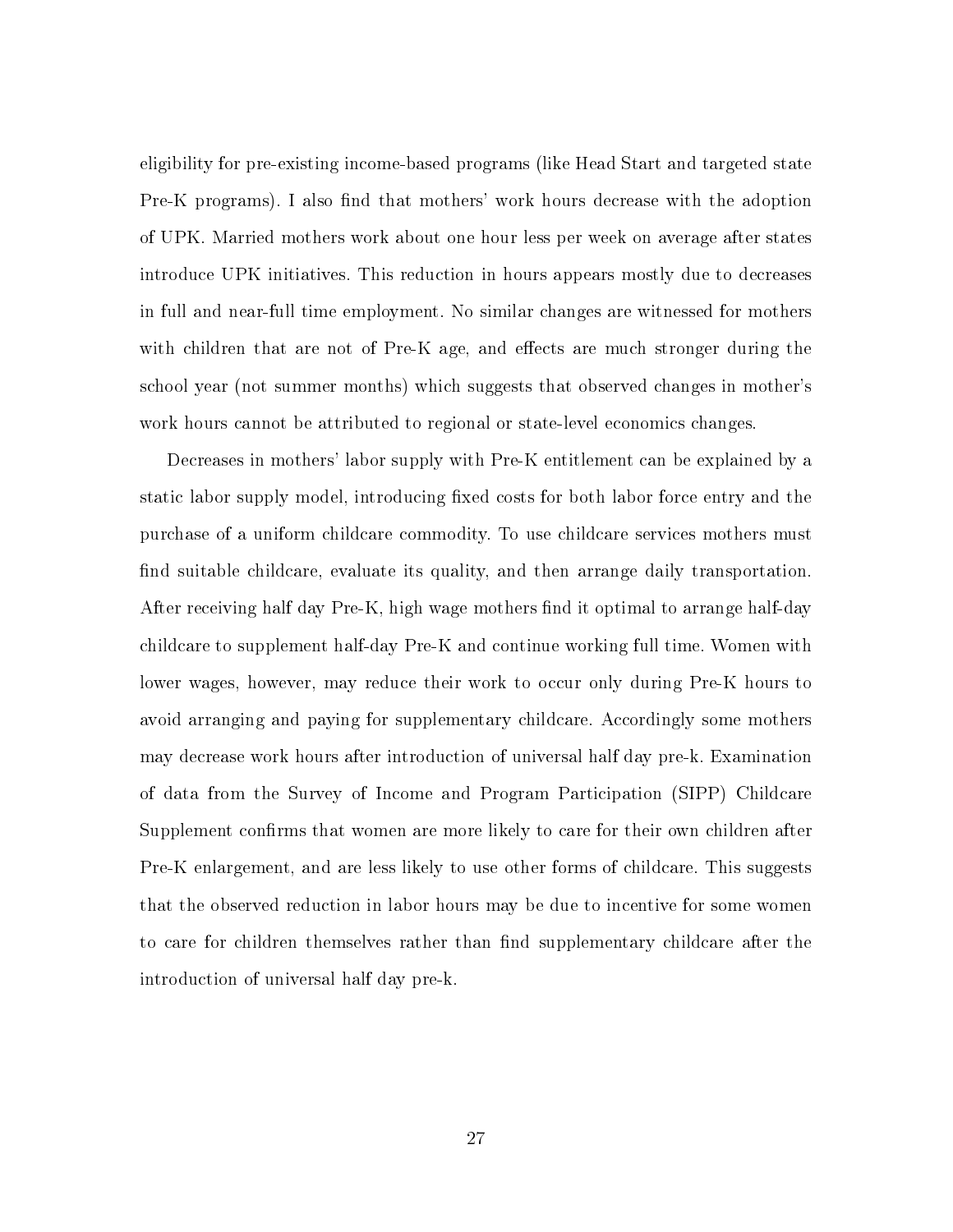# 2.2 Related Literature

There is substantial research on the effects of early childhood education. Two of the most studied interventions include the Carolina Abecedarian Project and the Perry Preschool Project, based on evidence using randomized controlled trials. The Perry Preschool program, taking place in Michigan in the 1960s, has been linked to a myriad of long term benets including increased educational attainment as well as earnings, and decreases in welfare receipt and criminal activity. Heckman (2011) suggests that the long run rate of return for preschool investment may be as high as 10%. Conversely, the 1972 Abecedarian participants have higher educational attainment but show no changes in either income or criminal activity (Campbell, 2012). More recent programs allow for analysis of larger-scale interventions. For instance, Currie's survey  $(2001)$  finds Head Start participants better prepared for later schooling, leading to less special education and grade repetition. Deming (2009) finds that Head Start also increases the adult educational outcomes. Research on UPK, more specifically, has shown that it may increase kindergarten readiness, especially for children of disadvantaged backgrounds (e.g. Gormley et al 2005, Wong et al 2008). Fitzpatrick (2008), however, suggests that these effects do not persist; Georgia's UPK program improved 4th grade test scores only for disadvantaged youths in rural areas, while other populations saw no long term improvements after gaining public Pre-K eligibility.

Other work investigates the effects of school expansion for young children on mothers' labor supply. Gelbach (2002) show that female labor supply increased after the introduction of state kindergarten programs, with mothers increasing labor supply by at least 6%. Cascio (2009) finds that single mothers are  $6.9\%$  more likely to work after the introduction of public Kindergarten. Subsidized Pre-k in Quebec was found to significantly increase mothers' labor supply by around 8% (Lefebvre and Merrigan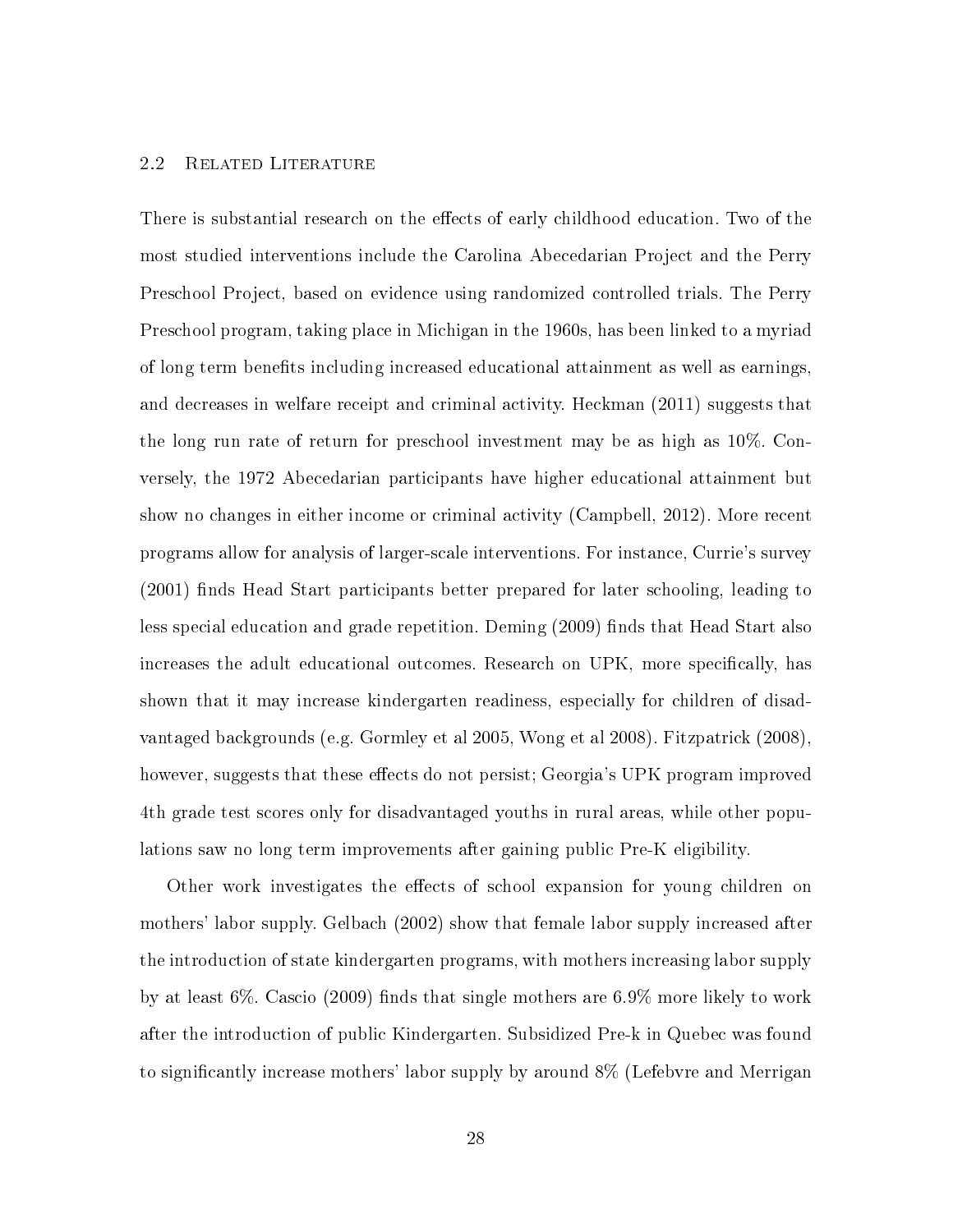2005, Baker et. al 2009). Similarly, Bauernschustera and Schlotterd (2015) show that German public childcare is associated with higher mothers' labor supply. Other papers have examined such topics as the political economy of state Pre-K expansion (Kahn and Barron 2015) and childcare market implications of state Pre-K (Bassok et al. 2014).

The two papers most related to what follows are Fitzpatrick (2010) and Sall (2014), both examining specifically the effects of public Pre-K on mothers' labor supply. Most importantly, the expansions studied in Fitzpatrick and Sall have included mostly states  $/$  counties offering full day pre-k. The labor force effects of Pre-K expansion may differ greatly for half-day programs due to childcare fixed costs, as explained in the next section. Both papers also examine the results from Pre-K expansion at an earlier time period and the effects of more recent Pre-K expansion efforts may differ for many reasons. For instance, changes in alternative childcare options, women's labor force behavior, and other cultural changes may cause the effects of modern Pre-K expansions to differ from what was found in the earlier reforms analyzed by Fitzpatrick and Sall. This paper also investigates the effect of Pre-K programs using alternate estimation technique.

Fitzpatrick (2010) uses regression discontinuity (RD) methods to show that although UPK eligibility increases preschool enrollment by about 14% in Georgia and Oklahoma, there is little effect on female labor supply. Fitzpatrick (2010) relies on RD methods for identification which, despite intuitive appeal, may provide biased results. Children are eligible for Pre-K only if they are 4-years old before their states' cutoff date, typically a day in August or September. Although some children eligible for Pre-K each year are born 1 week (or less) earlier than others which are not yet eligible, sufficient sample size requires comparisons across a much wider window. Fitzpatrick (2010) expands the treatment group to those born up to 100 days before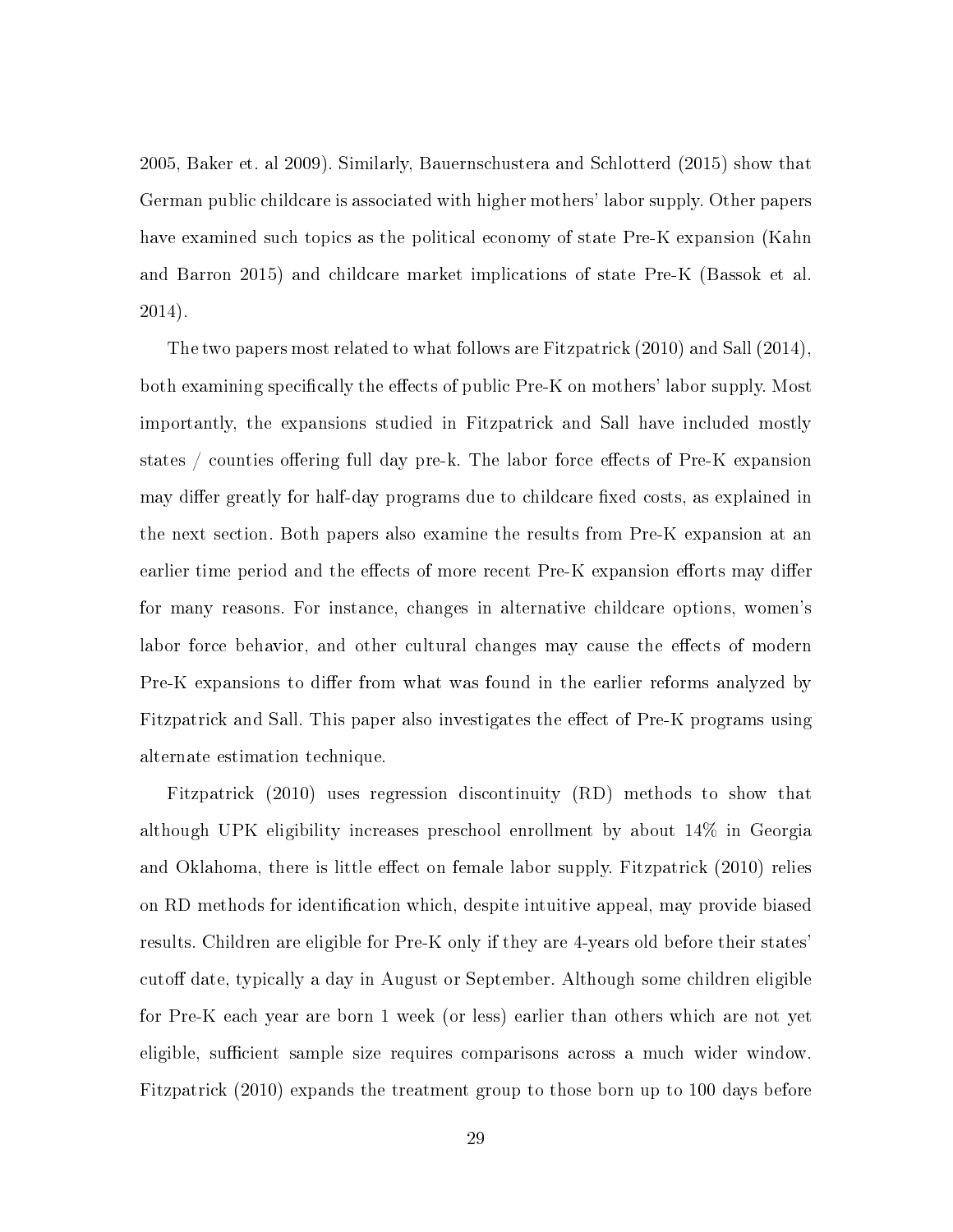eligible date, and compares them to those born up to 100 days too late - effectively using a sort of birth quartile instrument. Recent work (Buckles and Hungerman, 2013) shows that quarter-of-birth are likely related to mothers' labor outcomes. Children born in winter months are more likely to have mothers that are teenagers, unmarried, and have not received a high school diploma. Although these differences may be mitigated via differencing by state, these birth quartile effects may vary between states.

Sall (2014) showed state Pre-K programs associated with large increases in mothers' labor supply using difference-in-difference by county. Sall measures Pre-K expansion via percentage of schools offering Pre-K (rather than actual Pre-K enrollment or eligibility). Although number of schools offering Pre-K within a county may be correlated with attendance this introduces measurement error. Endogeneity of Pre-K may also be troublesome in Sall (2014) because county Pre-K funding is likely influenced by local economic conditions (with more prosperous towns likely to introduce Pre-K classrooms). I address this by focusing on the effect of statewide UPK reforms that are explicitly educational in focus.

#### 2.3 STATIC LABOR SUPPLY WITH PRE-K AND FIXED COSTS

Consider the following model demonstrating two possible effects of free Pre-K given labor supply with childcare with fixed costs. Start with a standard static labor supply model (e.g. Pencavel 1986). I add fixed costs to labor force entry, for which empirical support abounds starting with  $Cogan(1981)$ ; these fixed costs are due to necessary non-marginal costs of work including job search, transit, negotiation, training, etc. Unlike Cogan's work, I also add a fixed cost of childcare due to obstacles such as childcare search and transit. The existence of childcare fixed costs is consistent with higher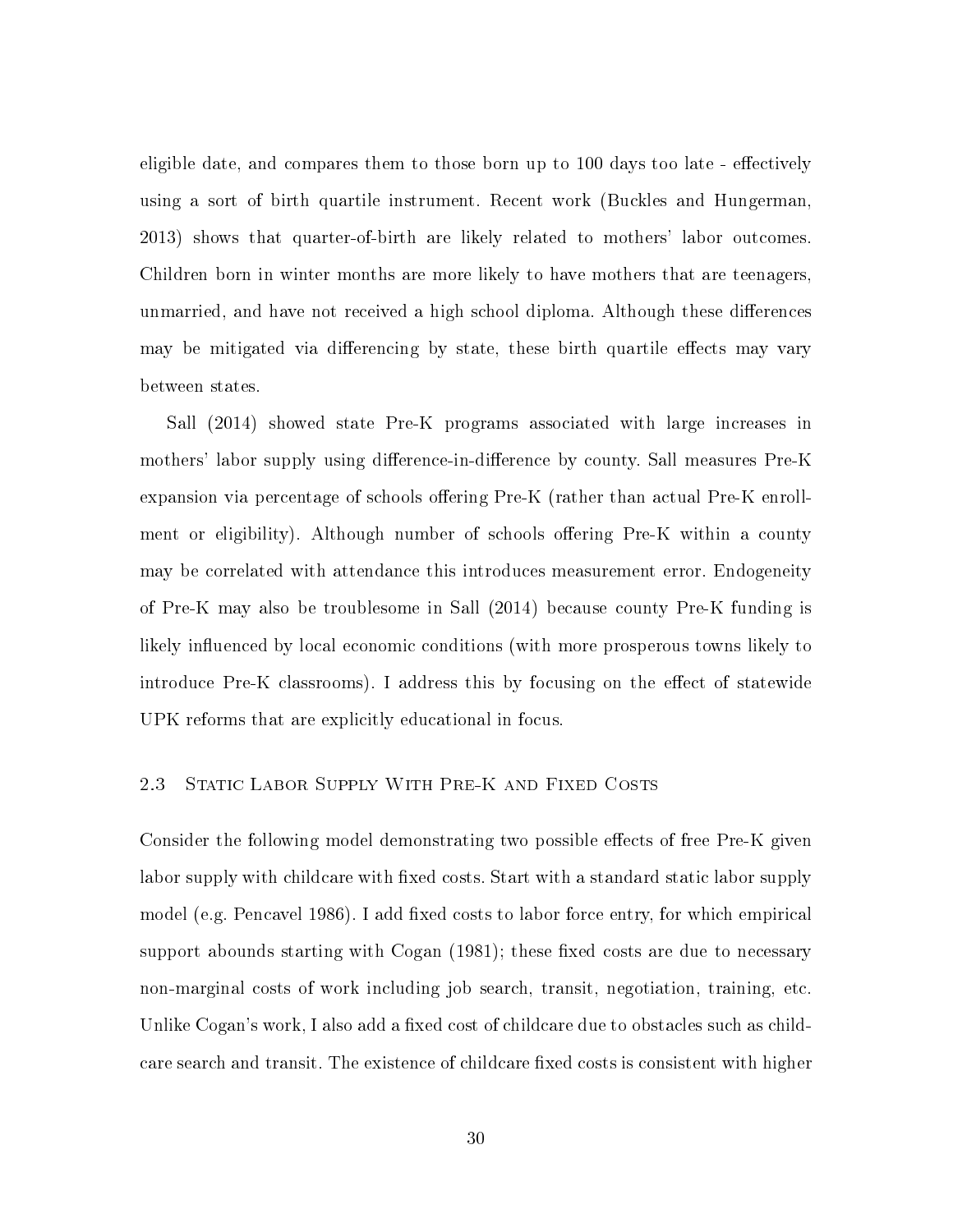estimated labor fixed costs for women with children. I will also assume decreasing marginal cost of childcare, because childcare cost surveys suggest that hourly costs of childcare decrease in weekly hours.<sup>8</sup>

Assume mothers have 16 awake hours to allocate every day to leisure (L), or childcare (E), or work (H) at wage  $W_i.^9$  To allow nonzero work hours, mothers must purchase D hours of childcare from the market for  $f(D)$  and/or partake in free Pre-K (K) if available. Mothers' then maximize utility

$$
U(C, L) = \frac{C^{1-\gamma}L^{1-\delta}}{(1-\gamma)(1-\delta)}
$$
\n(2.1)

s.t.

$$
C + f(D) < R + W * H - a_1 * I(H > 0) \tag{2.2}
$$

$$
E + H + L = 16\tag{2.3}
$$

$$
E + D + K = 8\tag{2.4}
$$

where C is consumption,  $a_1$  is fixed cost of work due to transportation etc.,  $\delta$  and  $\gamma$ determine elasticity of consumption versus leisure, and  $(2.2)-(2.4)$  are income, hours, and childcare constraint respectively.

Maximization yields first order conditions:  $W = f'(D)$ , and  $W = C/L$  $MU_L/MU_C$ . Although transfers with high cash value may cause changes in work hours via income effects, I will assume no changes in the marginal utility of consumption versus leisure with state Pre-K eligibility. This is due to both the low

<sup>8</sup>For example see New York State OCFS (2014) pages 14-24.

<sup>&</sup>lt;sup>9</sup>I will assume mothers do not perform childcare during leisure hours. If mothers could perform childcare during leisure hours utility would be maximized only if mothers performed leisure during all childcare hours. This could be prevented by designating "active" and "passive" childcare, the first of which could not be performed during leisure. Alternately, childcare could be reduced in quality if done during leisure hours. Because the intent of this model is only to show possible incentives to decrease work given free half-day childcare I will avoid these additional complications by assuming all hours are single purpose.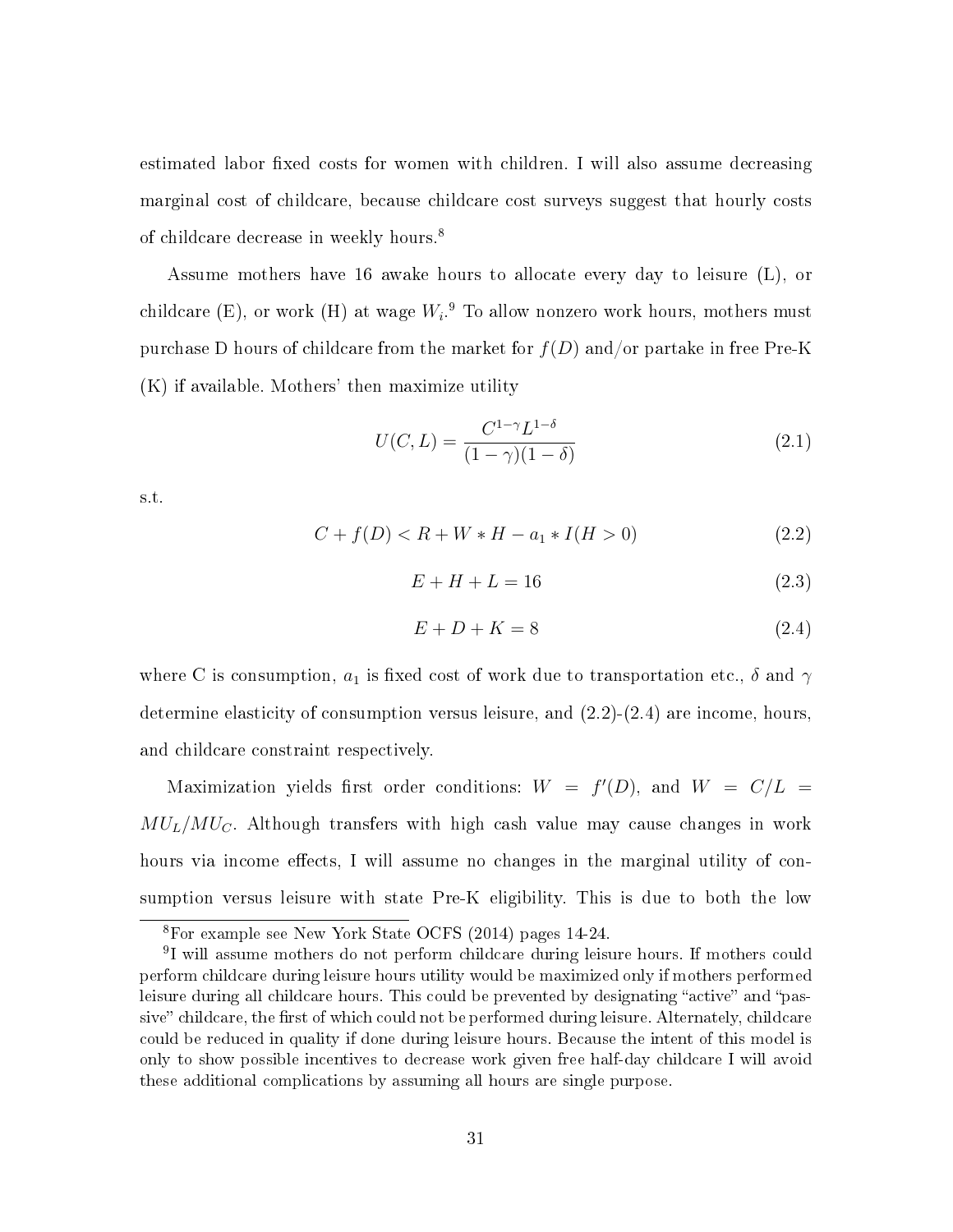average value of state Pre-K entitlement, as well as the lack of income effects found in full day Pre-K programs which are far more generous. Note, however, that  $W_i * H - a_1 > f(D)$  is a necessary condition for work. To make clear distinctions between not working, part time employment, and full time employment assume that after realizing individual wages mothers can choose to work either 0, 4, or 8 hours daily i.e.  $H \in \{0, 4, 8\}$ . Also, for simplicity, assume f(D) is typified by a fixed cost  $(a_2)$  and decreasing hourly costs in 2 tiers:  $D_H$  per hour for the first 4 hours, and  $D_L$  for each additional hour (see Figure B.2). Then, women will work 8 hours (and not 4) only if  $W_i * 8 - f(8) > W_i * 4 - f(4)$  without Pre-K entitlement and  $W_i * 8 - f(4) > W_i * 4$  with Pre-K entitlement. This functional form is chosen for algebraic convenience, and only a fixed cost of childcare is required for some women to reduce hour with Pre-K entitlement and decreasing marginal cost of childcare increases the range of wage rates affected.

The possible effect of 4 hours free daily Pre-K can then be summarized by wages in 4 intervals (see Figure (B.3) and Figure (B.4)). Women earning a wage high enough  $(W_H)$  will rationally choose to work full time with or without state pre-k.<sup>10</sup> Similarly, women with a relatively low wage  $(W_L)$  will choose zero work hours even with Pre-K entitlement.<sup>11</sup> Women with wages in between, however, may exhibit one of two distinct changes. Women with moderately low wages  $(W_{ML})$  will not enter the workforce in absence of free Pre-K but will work part time during Pre-K hours.<sup>12</sup> Similarly, women with moderately high wages  $(W_{MH})$  will choose to work with or without Pre-K entitlement, but will rationally switch to part time employment facing Pre-K to avoid the fixed costs of obtaining and arranging childcare after  $Pre-K$  hours.<sup>13</sup>

<sup>&</sup>lt;sup>10</sup>W<sub>H</sub> are wages such that  $W_i * 4 - a_1 > f(4)$ .

<sup>&</sup>lt;sup>11</sup>W<sub>L</sub> are wages such that  $W_i < a_1/4$ .

 $12W_{ML}$  are wages that satisfy  $a_1/4 < W_i < (f(8) - a_1)/8$ .

 $^{13}W_{MH}$  are wages that satisfy  $(f(8) - a_1)/8 < W_i < (f(4) - a_1)/4$ .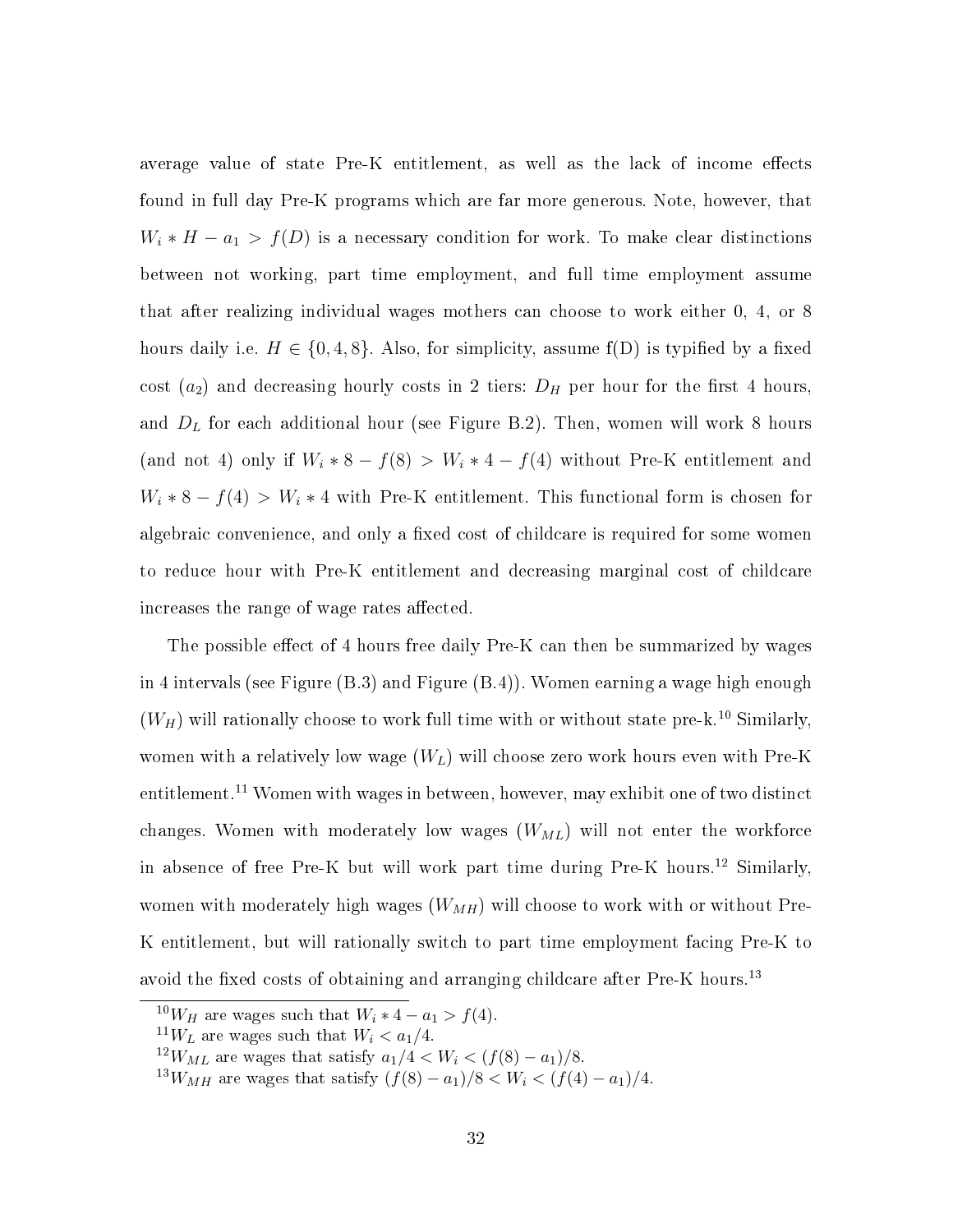The addition of half day Pre-K may have differing effects across 4 intervals. Sufficiently high or low wage women will be unaffected, while women of moderate wages may either decrease or increase hours. Some women may enter the workforce during Pre-K hours, while others may reduce hours to avoid arranging additional childcare after Pre-K hours.

# 2.4 Data and Institutional Context

Analysis of child school attendance will primarily focus on data from the American Communities Survey (ACS). The ACS represents an annual cross sections of the entire United States with 1% sampled from every state and has both format and questions similar to the decennial census.<sup>14</sup> Focus will be on children aged 9 or younger and their mothers for the period of 2002-2013.<sup>15</sup> Total sample includes  $3,105,400$  children aged 0-9 years and 629,882 aged 4-5 years.<sup>16</sup> For summary statistics on children school attendance see Tables (B.1). Note that school attendance among 4-5 year olds is 4.7% higher in UPK states. School attendance is also 3.3% higher among 3 year olds. No differences are found for children past Pre-K age.

Although some descriptive evidence below will use observations from the ACS, for primary analysis of mothers' labor force behavior I will use longitudinal data from

 $14\,\text{ACS}$  began in 2000 with a 1-in-750 sample, growing to 1-in-100 since 2005.

<sup>&</sup>lt;sup>15</sup>Child-parent links were made using IPUMS constructed variables POPLOC and MOMLOC which identify probable mother and fathers. Similar estimates result restricting the sample to heads-of-household, which allows inclusion of only child-parent relationships explicitly stated in each survey.

<sup>&</sup>lt;sup>16</sup>Children eligible for Pre-K in the Census data can be either 4 or 5 years old, even though Pre-K is explicitly schooling for 4-year olds in most states. This is the result of ambiguity regarding age at start of school year because although age can be known precisely for all children observed, month of observation is not available in public release ACS data. That is, many children appearing as 5-years old may have been 4 at start of school year. Because ACS samples are performed evenly across all months, roughly half of all children age 4 each fall will be observed in ACS at each ages 4 and 5.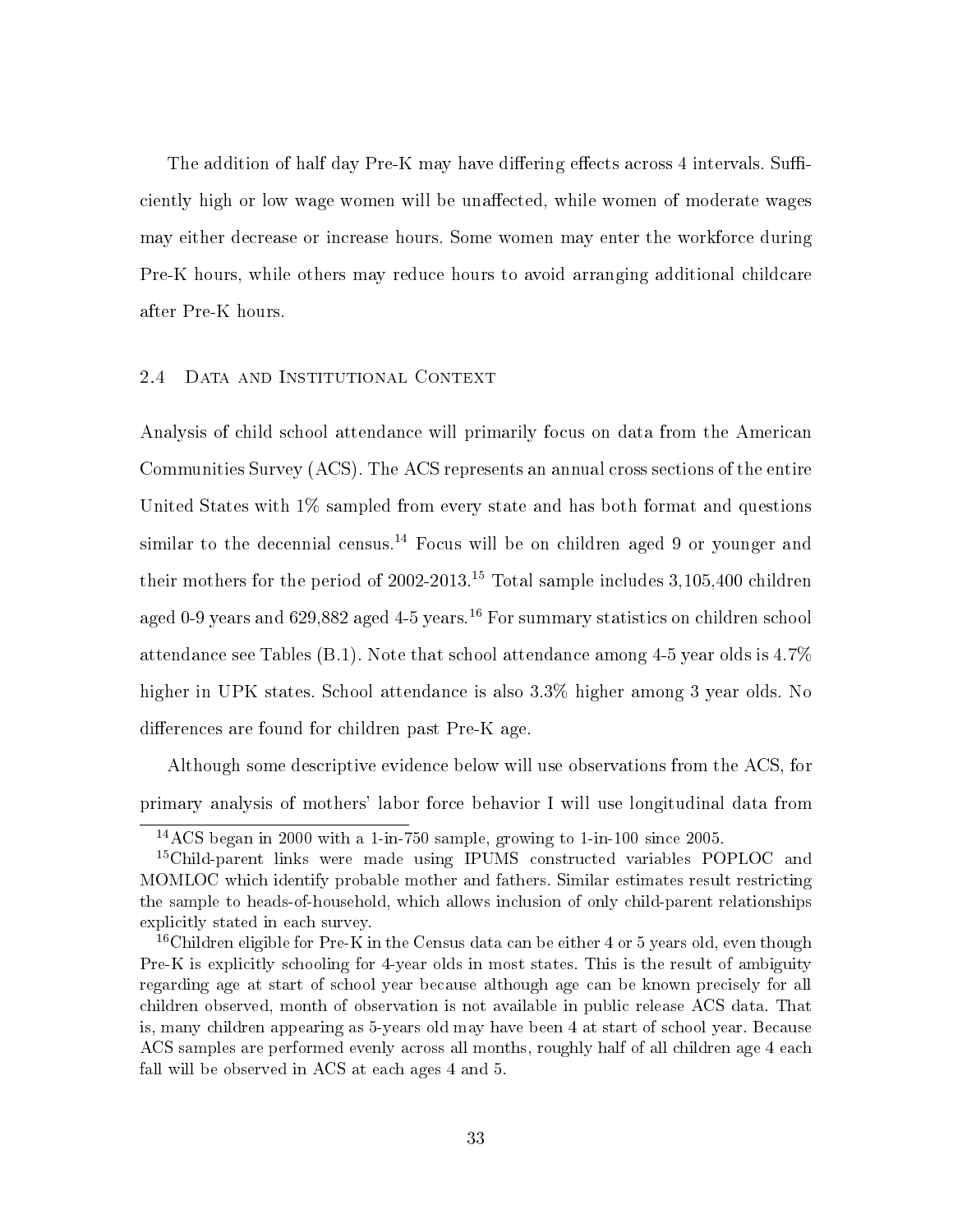the Survey of Income and Program Participation (SIPP) Core Modules. Although it is smaller in sample size than the ACS data, it allows differentiation between quarters of the year. This allows comparison between fall months - when state Pre-K programs are offered, and the summer months when it is not. I merge all core waves of the  $2001$ , 2004, and 2008 panels yielding observation on 286,732 mothers with a Pre-K aged child from 2002-2013.<sup>17</sup> I will also show results on childcare use from SIPP Topical Modules. SIPP provides a topical module on childcare utilization once per panel. Merging the relevant modules from 2001, 2004, and 2008 panels yields observations on 74,307 mothers of Pre-K aged children. For summary statistics on mothers' labor supply see Table (B.2). Note that there appears to be no clear pattern between UPK status and mothers' labor supply.

The SIPP childcare module includes a total of 13 different childcare options. To simplify comparison I combine childcare sources as follows. I define 'informal care' as having a child cared for by a sibling, grandparent, other relative, or other nonrelative at least one day per week. Similarly, let `formal care' include children cared for by childcare centers, head start, family day care, or preschool. Let parent care be child cared for at least one day per week by a parent that works or attends school, and StayAtHome be a child with a strictly stay-at-home designated caretaker. SIPP summary statistics on childcare utilization can be found in Table (B.3).<sup>18</sup> Note that

<sup>&</sup>lt;sup>17</sup>For Core data, SIPP households are interviewed every four months regarding their activity in each of the preceding four months. Because this paper is not concerned with month-to-month transitions, I retain only the last month for each wave. This should alleviate possible seam bias and measurement error due to decreasing recall over longer time periods, and still show labor supply changes across both years and quarters.

 $^{18}$ The composition of school here will differ slightly from that in the ACS. ACS school attendance includes preschool and nursery school, but only for children 3 or older. To prevent `school' attendance by children under 3, I will group preschool with other non-school formal care arrangements.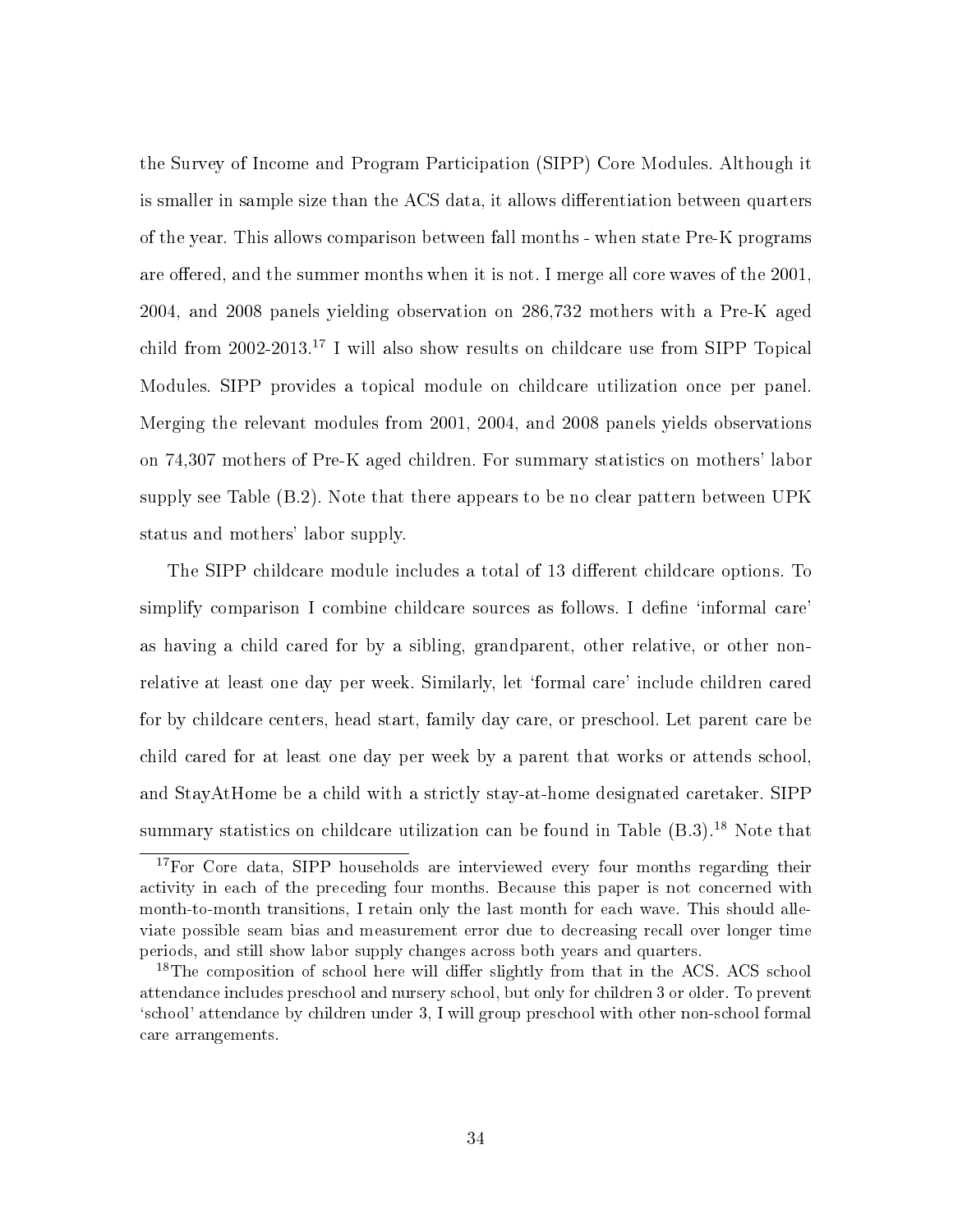school attendance appears higher and both formal and informal care use appears lower in UPK states.

First I will consider the apparent correlation between state Pre-K enrollment and school attendance as well as mothers' labor supply. Data on state Pre-K enrollment comes from the National Institute for Early Education Research (NIEER) "State of Preschool" annual yearbooks.<sup>19</sup> The NIEER yearbooks are the result of surveys from prekindergarten administrators in each state. Yearbooks include data on the percent of all children aged 4 (at start of school year) attending "state prekindergarten programs" in each state in each year. For the purpose of measurement, this includes all Pre-K programs that are funded by the state with education as a primary goal (not childcare) and does NOT include federal Head Start programs or those explicitly for children with special needs.<sup>20</sup>

Comparing state Pre-K enrollment to school attendance and mothers' labor supply data from the ACS reveals very different patterns for two-parent and single mother families. Table (B.4) shows correlations by mothers' marital status both with and without conditioning on state and year fixed effects. Although state Pre-K enrollment and school attendance are positively correlated for children of married and unmarried households; conditioning on both year and state fixed effects suggests that increasing state Pre-K enrollment by 50% of state 4-year-olds induces an additional  $3.2\%$  of children with married mothers to attend school, with no effect on those with unmarried parents. Figures  $(B.5)$  and  $(B.6)$  show that this difference is only present for Pre-K aged children with married mothers. Likewise, there appears to be no signicant unconditional correlation between state Pre-K enrollment and mothers' labor hours. Adding state and year fixed effects, however, suggests that increases in state

<sup>19</sup>Available http://nieer.org/yearbook

 $20$ Pre-K enrollment is missing in year 2004 so these are taken as the average of enrollment in 2003 and 2005.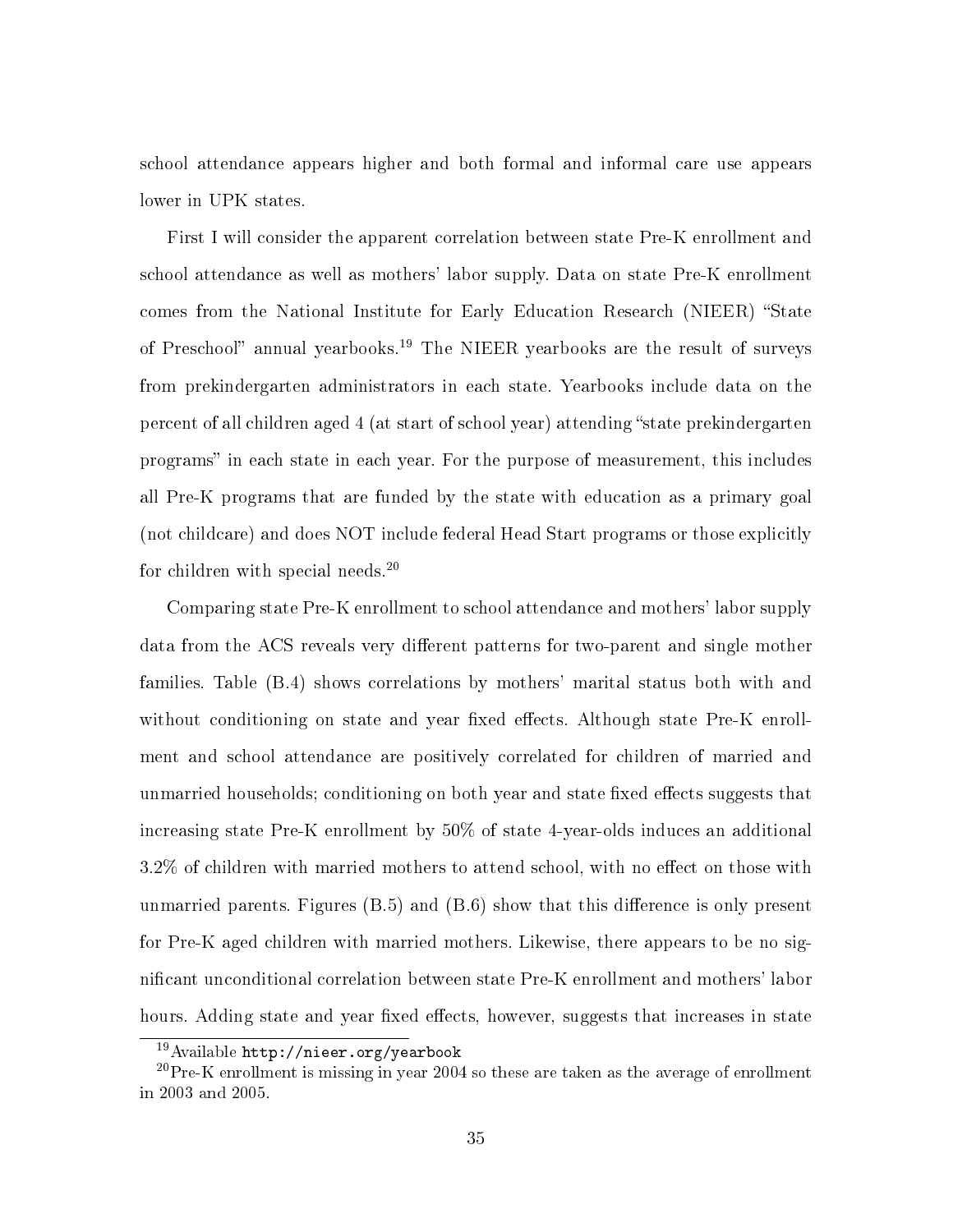Pre-K enrollment are associated with decreases in mothers' labor hours; in fact, transitioning from state Pre-K enrollment of 0 to 50% of state 4-year-olds is associated with a decrease in mothers' work hours of approximately 0.8 hours per week. Figures (B.7) and (B.8) show this result by hourly margin - with married mothers decreasing work hours at every margin as state Pre-K enrollment increases, and unmarried mothers not significantly affected. Table  $(B.5)$  shows that this pattern is also only present for mothers with children aged 4-5 years.

Changes in observed state Pre-K enrollment can be caused by many things. One source of variation in state Pre-K enrollment is states' passage of UPK legislation, which is typically followed by large increases in both funding and eligibility. Table  $(8.1)$  shows that UPK states are typified by much higher (about 30%) enrollment and that  $15.2\%$  of 4-5 year olds sampled live in a UPK state. In order to show the effect of changes in Pre-K enrollment resulting from state UPK reform, analysis will focus on the three states which experienced major expansionary Pre-K reforms during the period of observation: Florida, Iowa, and Vermont. Enrollment trends in the three UPK states are compared to the four states with previous UPK reforms and all other states in Figure (B.9). These three states are a natural choice for several reasons. Most importantly, these states made dramatic increases in their state Pre-K enrollment that can be linked to legal reform in an observed year that was distinctly educational (not economic) in focus. Second, these three states experienced the largest increases in state Pre-K enrollment during the sample period. Lastly, state Pre-K in these states is currently available in almost all districts and is offered regardless of family income.

Florida's Pre-K program was started in 2002 through a petition sponsored by `Parents for Readiness Edu. for our Kids' to amend the state constitution guaranteeing universal Pre-K availability. After receiving 514,667 signatures, a ballot was put to public vote requiring that "every four-year-old child in Florida shall be offered a high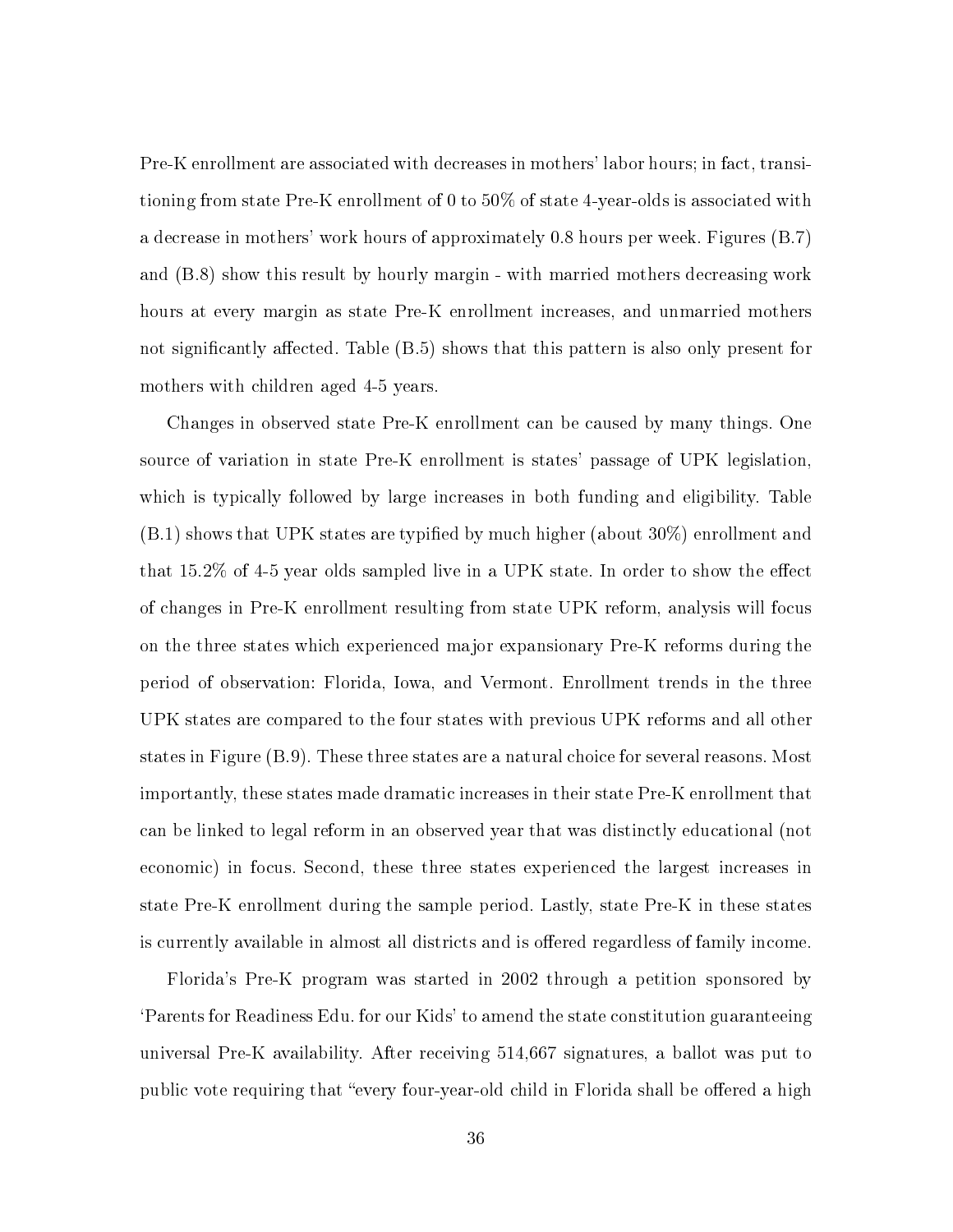quality pre-kindergarten learning opportunity by the state no later than the 2005 school year."<sup>21</sup> Florida voters amended the state constitution in 2002 to establish universal voluntary Pre-K which began in fall of  $2005.<sup>22</sup>$  By allowing parents to enroll children in any Pre-K program meeting state standards (including those offered by schools, childcare centers, home care centers, etc.) it was able to expand very rapidly in a short period of time, with NIEER data showing that Florida state Pre-K enrollment increased to almost  $50\%$  of state 4-year olds in its first year.

Iowa began Pre-K in 1989 with its Shared Vision program, targeted at low income families. Universal Pre-K began with the creation of Statewide Voluntary Preschool Program in 2007 after legislators passed HF 877 with primarily support from state Democrats.<sup>23</sup> The law was educational in focus, stating clearly "the purpose of the preschool program is to provide an opportunity for all young children in the state to enter school ready to learn."<sup>24</sup> Since introducing SVPP Iowa has increased its coverage from 18% to 90% of school districts, increasing the total percent of state 4-year olds enrolled in state Pre-K to almost 60%.

Vermont's Pre-K is currently offered through Act 62 which is primarily educational in focus but also cites high childcare usage statewide as a reason for increasing public Pre-K.<sup>25</sup> Before 2011, school districts were limited in how many Pre-K students they could count on their annual school census. Because state funding for each town's Pre-K program is based on their school census numbers, this essentially put a cap on how many Pre-K students the state would support each year. State Pre-K enrollment expanded sharply in the 2010 school year as this cap. Note that Vermont formally

<sup>21</sup>http://dos.elections.myflorida.com/initiatives/fulltext/pdf/34708-1.pdf

 $^{22}$ http://election.dos.state.fl.us/initiatives/initdetail.asp?account=34708&seqnum=1  $^{23}$ https://votesmart.org/bill/4035/12560#12560

 $^{24}$ https://coolice.legis.iowa.gov/cool-ice/default.asp?category= billinfo&service=iowacode&ga=83&input=256C

 $^{25}$ http://www.leg.state.vt.us/docs/legdoc.cfm?URL=/docs/2008/acts/ACT062.HTM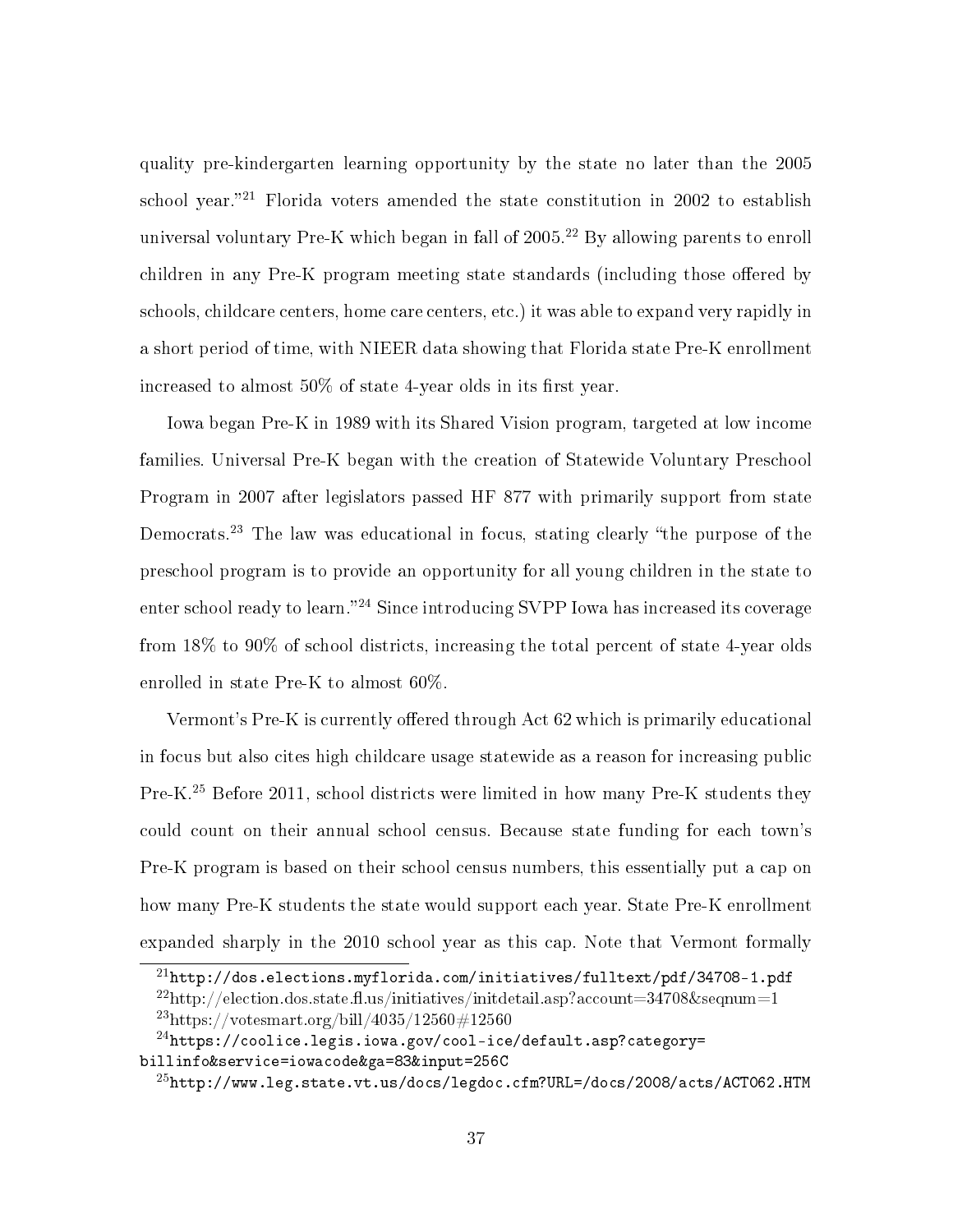considers itself a `Universal' Pre-K state beginning in 2016, but has enrollment and eligibility similar to other `Universal' states after this cap was removed so I will count this as the beginning of UPK in Vermont. Vermont's current Pre-K program enrolls almost 75% of state 4-year olds and is available to all students in 91% of school districts.

The resulting programs in these three states are similar in many ways. All three offer half day pre-kindergarten, with 3-4 hours per day offered 4-5 days per week. Vermont and Iowa Pre-K initiatives are explicitly academic-year. Florida residents can choose between academic year and summer programs, with over 90% enrolling in the academic year program.<sup>26</sup> Spending ranges from \$2242 per child per year in Florida to \$3863 per child per year in Vermont, with Iowa spending \$2596 per year per child. This is small in comparison to the average family income of \$70,207 for parents of Pre-K aged children in these states, and \$85,071 in two-parent households which appear most affected by Pre-K eligibility.

Figures (B.10) - (B.13) show annual state averages of child school attendance and mothers' weekly labor hours for 4-5 year olds in Iowa and Florida from 2002-2013, by mothers' marital status. Here Vermont is excluded because its small sample size (only about 100 observations per year) causes yearly averages to move substantially from year to year. Fiture (B.10) shows that school attendance of 4-5 year olds with married parents were near national averages in both Florida and Iowa before their UPK reforms in 1995 and 1997. After UPK reform, school attendance increased to about 4% above national average. Figure (B.11) shows no such changes for children with unmarried mothers. Similarly, Figure (B.12) shows that the national average weekly labor supply for married mothers with 4-5 year olds increased by about 1 hour per week. However, Florida mothers show no increase over this period, and

 $^{26}$ http://www.oppaga.state.fl.us/reports/pdf/0823rpt.pdf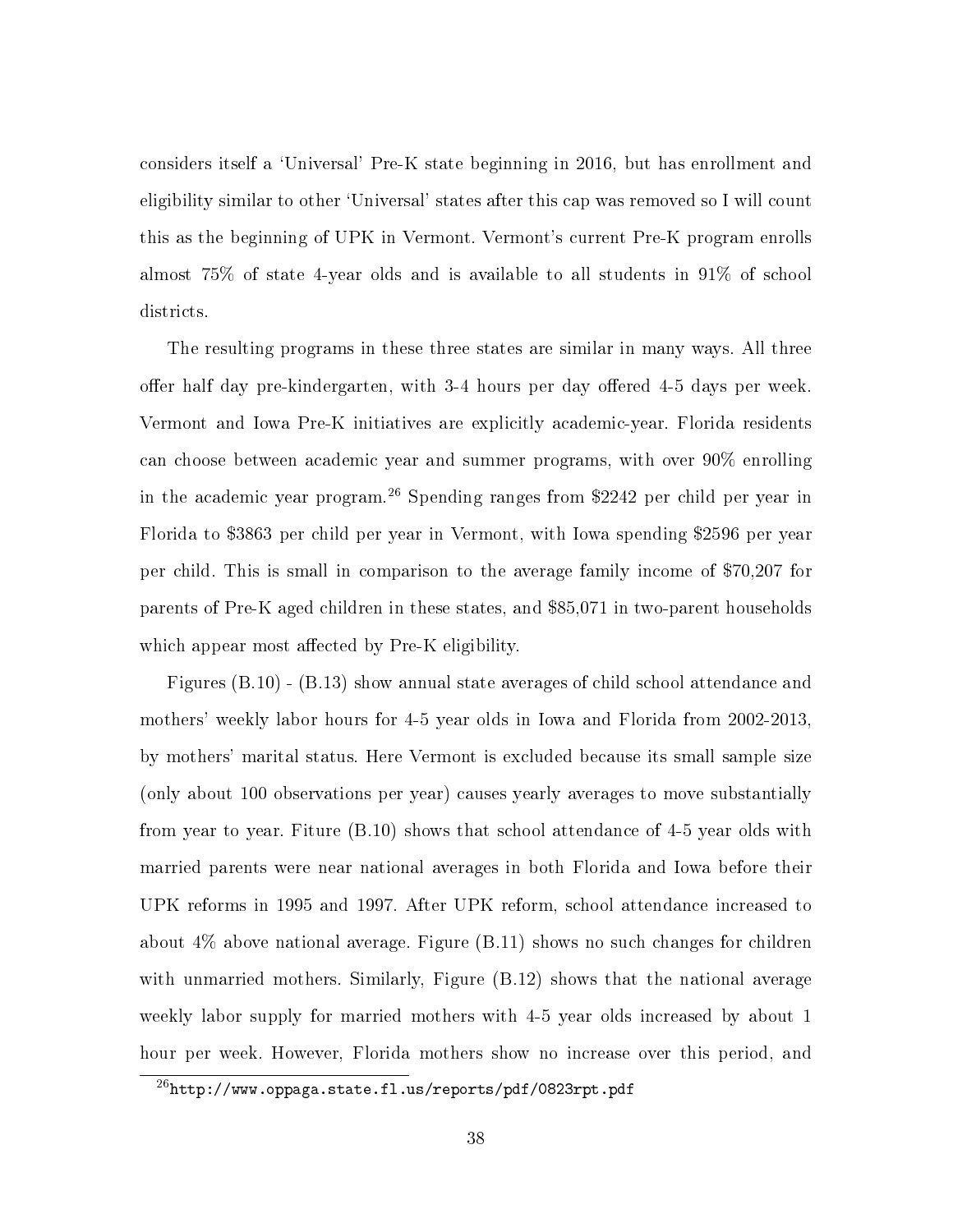Iowa mothers appear to decrease labor supply sharply following 2007 UPK reform. As with school attendance, Figure (B.13) shows that UPK reform does not appear associated with significant changes for unmarried mothers.<sup>27</sup> These graphs motivate the empirical strategy that follows in the next section, in which the effect of state UPK reform will be estimated via difference-in-difference.

## 2.5 Empirical Specification

I define binary variable  $^{\circ}$ UPK' at the state level to be  $^{\circ}$ 1' in all years after UPK legislation has passed, and  $\theta'$  in all years before.<sup>28</sup> This is then used as the independent variable of interest, providing estimates of the effect of Pre-K eligibility on both school attendance and mothers' labor supply. Importantly, all three states offer 'universal' pre-k, without income requirements for eligibility so mothers have no incentive to either reduce actual or claimed work hours.

The empirical strategy of this paper is to compare the school enrollment and mothers' labor supply of children that live in UPK states to those who do not. With school enrollment (for example), this is accomplished most simply via a linear difference-in-difference that can be represented by:

$$
YC_{j,t} = \alpha_0 + \gamma_t + \delta_j + \beta_1 UPK_{j,t} + u_{j,t}
$$
\n
$$
(2.5)
$$

where  $YC_{j,t}$  is average school enrollment in state 'j' in year 't',  $UPK_{j,t}$  is the variable of interest - denoting the existence of Universal Pre-K in a given state and year,  $\gamma_t$ 

<sup>&</sup>lt;sup>27</sup>Although it is not a focus of this paper, this graph also shows that unmarried mothers appear much more strongly affected by the 2009 recession. This average recession effect will be differenced out in analysis below with the inclusion of Year fixed effects. The possibility of bias due to state differences in recession effects will be examined through the apparent effects of UPK on untreated age groups - namely children aged 2-3 and  $6-7$  years.

<sup>&</sup>lt;sup>28</sup>Other states with universal Pre-K programs include Georgia (beginning in 1993), New York and Oklahoma (since 1998), and West Virginia (since 2002). These states will be included as "Universal Pre-K States", but their status will not drive identification due to lack of observations before the start of UPK in that state.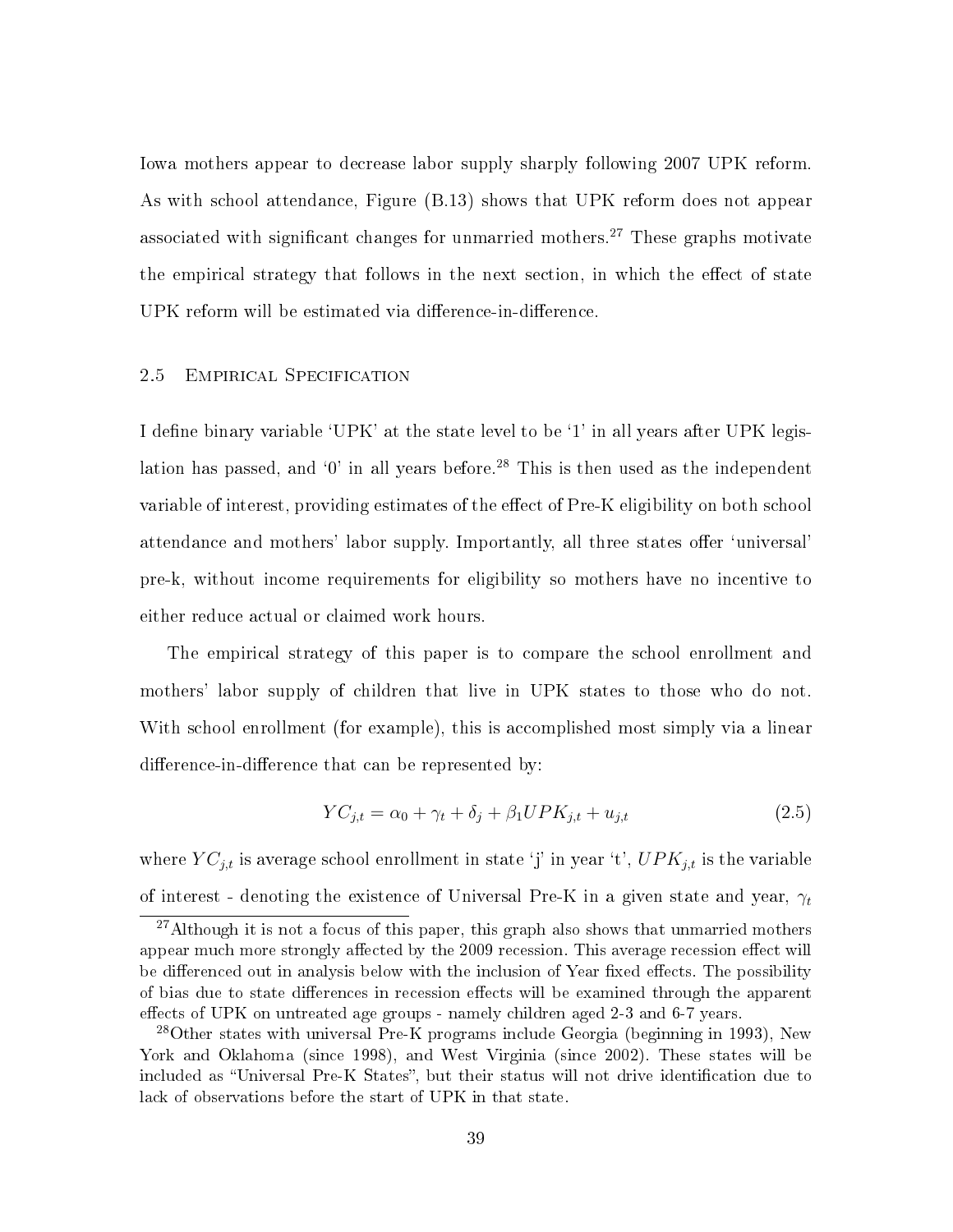gives year-fixed effect, and  $\delta_j$  gives state-fixed effect. Identification of  $\beta_1$  comes by comparing changes in state Pre-K eligibility to changes in state averages of school enrollment  $(YC_{j,t})$ . If states experienced changes in average mothers' age, education, marital status, or family composition then the estimates of  $\beta_1$  could be biased by any correlation between these changes and child school attendance. For this reason, I will estimate:

$$
YC_{i,j,t} = I(\alpha_0 + \gamma_t + \delta_j + \beta_0 X_{i,j,t} + \beta_1 UPK_{j,t} + u_{i,j,t} > 0)
$$
\n(2.6)

where  $X_{i,t}$  contains other covariates including mother's age, mother's education level,<sup>29</sup> mother's marital status, and indicators for whether given child is either youngest or eldest of those observed. Note that instead of state averages I will use  $YC_{i,j,t}$  as dependent variable but that since  $UPK_{j,t}$  varies by state identification comes through variation across time in state-covariate cell averages. I estimate (2.6) via Linear Probability Model, with standard errors clustered by state due to possible correlation of errors within each state (Bertrand et. all 2004).<sup>30</sup>

The effect of UPK legislation on mothers' labor hours can be represented similarly via:

$$
YM_{i,j,t} = \begin{cases} YM_{i,j,t} & \text{if } YM_{i,j,t} \ge 0 \\ 0, & \text{otherwise} \end{cases} \tag{2.7}
$$

$$
YM_{i,j,t} \ast = \alpha_0 + \gamma_t + \delta_j + \beta_0 X_{i,j,t} + \beta_1 UPK_{j,t} + u_{i,j,t}
$$

where  $YM_{i,j,t}*$  is the mothers' weekly work hours observed. Two complications arise here that were not present before. First, the presence of multiple children per households makes it difficult to estimate effects separately for each child. Therefore I define

<sup>29</sup>no college, some college, and 4 or more years of college

 $30$ Throughout, most results shown will be LPM. Marginal effects via a logit model give nearly identical results in all cases, so bias due to LPM in unlikely.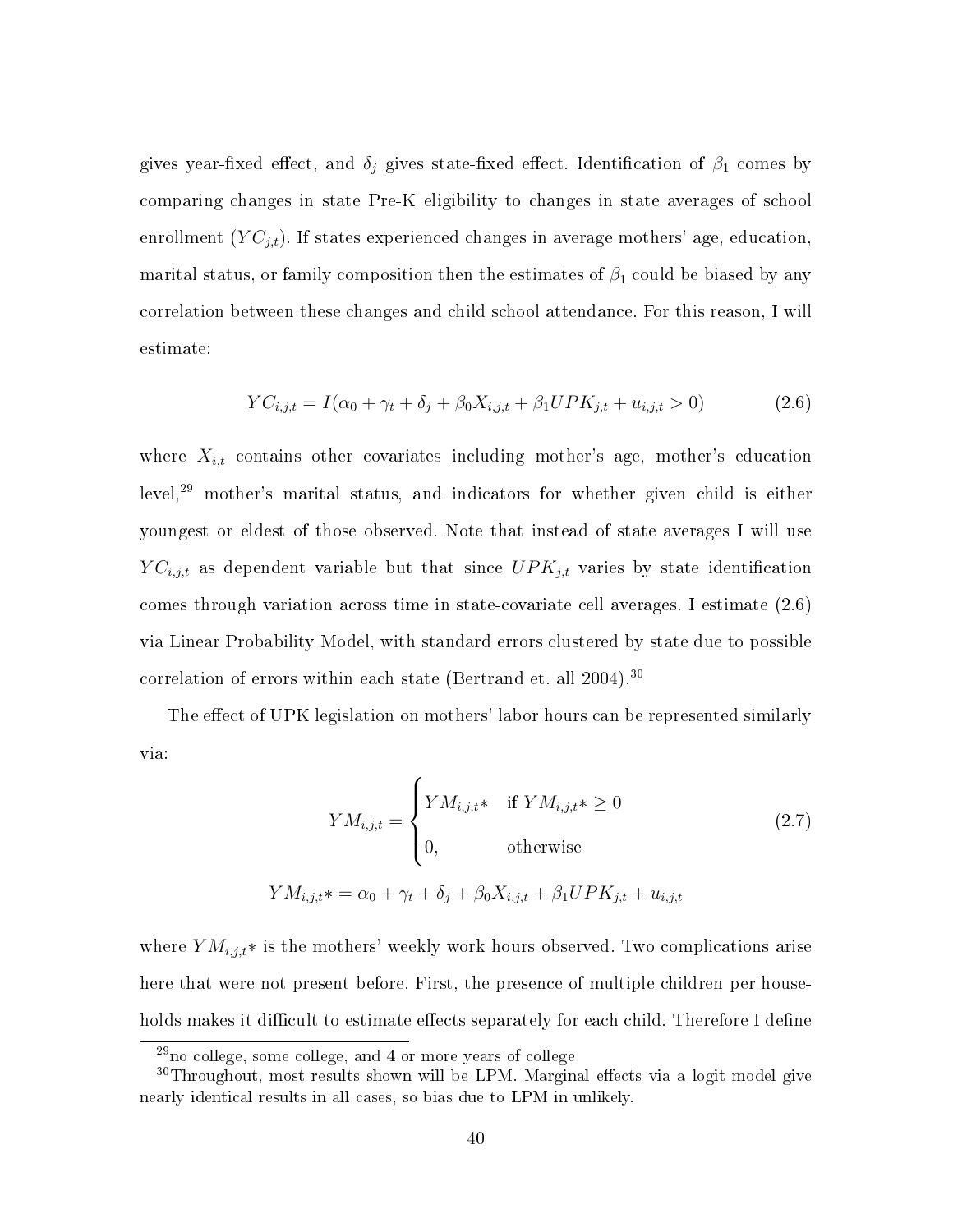the treatment group as mothers with a child aged 4-5 and will compare their outcomes to those of women with no child aged 4-5. To make treatment and control groups otherwise as similar as possible, I will consider control groups having either at least one child either 2-3 or at least one child 6-7 years old. Second, mothers' work hours are only observed when non-negative. Note again that because  $UPK_{j,t}$  varies only by state, identification comes through comparison through time across statecovariate cell averages. Since these averages are nonzero, censoring should not be problematic.<sup>31</sup> I will also show LPM estimates with dependent variable being binary indicators for mothers working more than 0, 10, 20, 30, and 40 hours. Although these do not estimate average marginal effect on hours, they do not require distributional assumptions and allow differentiation between changes in labor force participation, full time employment, etc.

I will also show results using triple differences (DIDID) an alternate way to address the presence of multiple children per household.

$$
YM_{i,j,t} = \begin{cases} YM_{i,j,t} & \text{if } YM_{i,j,t} * \ge 0 \\ 0 & \text{otherwise} \end{cases}
$$
 (2.8)  

$$
YM_{i,j,t} * = \alpha_0 + \gamma_t + \delta_j + \beta_0 X_{i,j,t} + \Gamma(UPK * AgeGroup)_{jt} + u_{i,j,t}
$$

where 
$$
(UPK * AgeGroup)
$$
 contains the interactions of UPK and indicators for having a child aged 2-3, 4-5, and/or 6-7.

A similar specification to those above will be used to estimate the effect of UPK reform on the utilization of each of the five' types of childcare  $(q')$ :

$$
YCC_{i,j,t}^q = I(\alpha_0 + \gamma_t + \delta_j + \beta_0 X_{i,j,t} + \beta_1 UPK_{j,t} + u_{i,j,t} > 0)
$$
\n(2.9)

As before I will estimate separately for families with and without child aged 4-5.

 $31$ Similar results also hold using Tobit, further confirming that censoring is not likely to be problematic.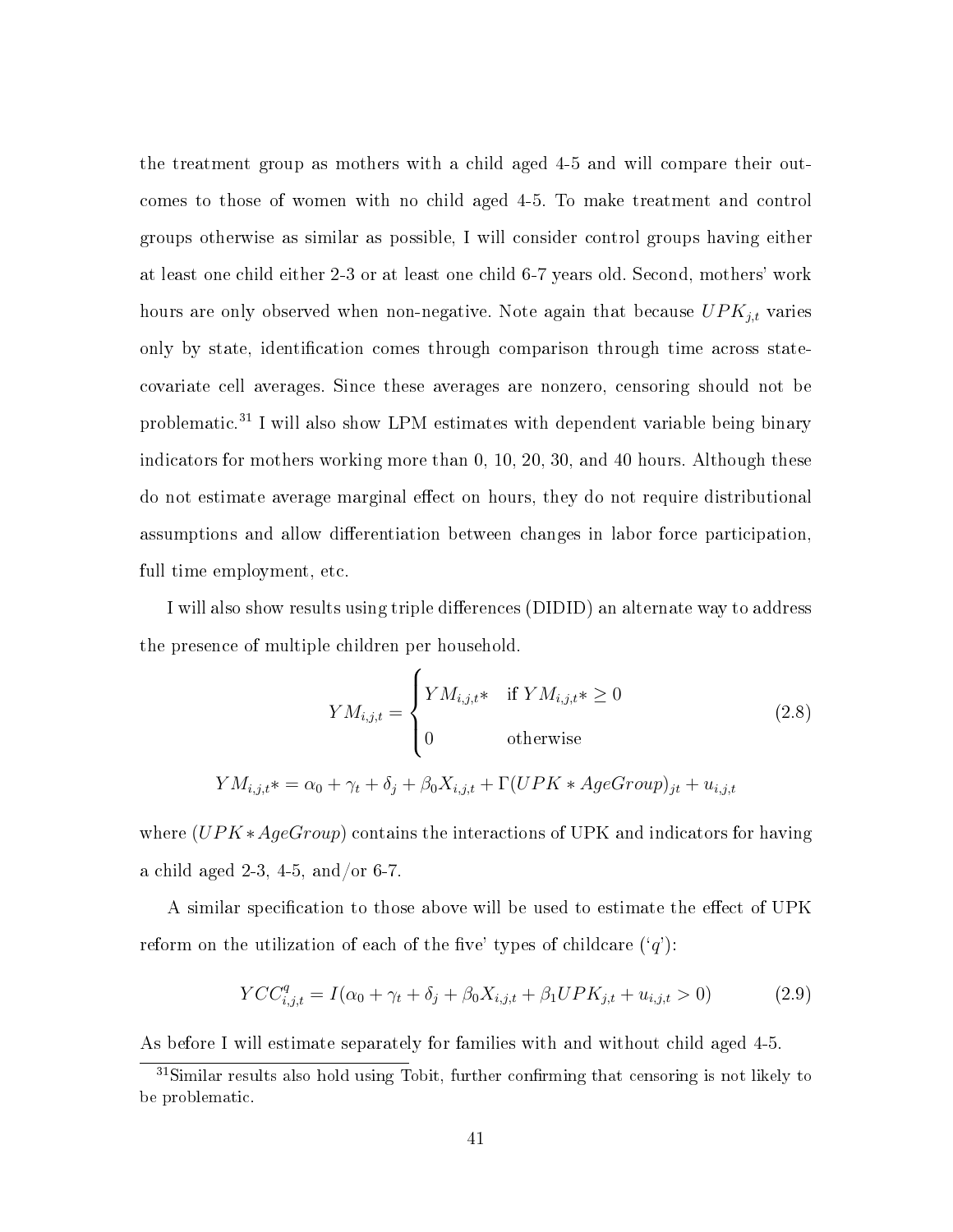Equations above assume that  $Cov(u_{i,j,t}, UPK_{j,t}|X_{i,j,t}, \gamma_t, \delta_j) = 0$  i.e. that states' UPK status is not correlated with unobserved factors influencing school attendance or labor supply. This assumption would be violated if state UPK passage was correlated with current or anticipated state economic conditions, or changes in mothers' labor supply. The is addressed in part by comparison to results for children who are not treated - no signicant changes for children aged 2-3 or 6-7 would cast doubt on correlation of Pre-K enrollment levels on state specific economic factors. Lastly, I will compare outcomes separately across fall and summer: since states offer their major Pre-K program only during the school year, mothers' work outcomes should not be affected in summer months.

#### 2.6 ACS: Child School Attendance

Results in Table (B.6) show that UPK legislation has a substantial effect on State Pre-K enrollment of eligible children in a linear regression using all 50 states from year 2002-2013. Estimates with or without state and year fixed effects suggest that state adoption of UPK causes an increase in state Pre-K enrollment by almost 40%. Changes in actual school attendance, however, are much smaller. Table (B.7) shows that the adoption of UPK legislation is associated with an increase in school attendance by 3.6% of state 4-5 year olds. Observations from all 50 states are included and there are 29,749 observations for the 3 states with UPK reform; 7,941 observations before and 21,808 observations after UPK introduction. Increases in school attendance are fairly similar across education groups, with little difference in coefficient estimated for children of mothers with no, some, or 4 year of college.<sup>32</sup> Very little change is seen

<sup>32</sup>Although mothers' education group is endogenous over the lifespan, the short time period between UPK introduction and implementation makes sample selection bias here unlikely. Moreover, regressing UPK legislation on mothers' educational attainment suggests that mothers do not signicantly increase or decrease college attendance after these reforms.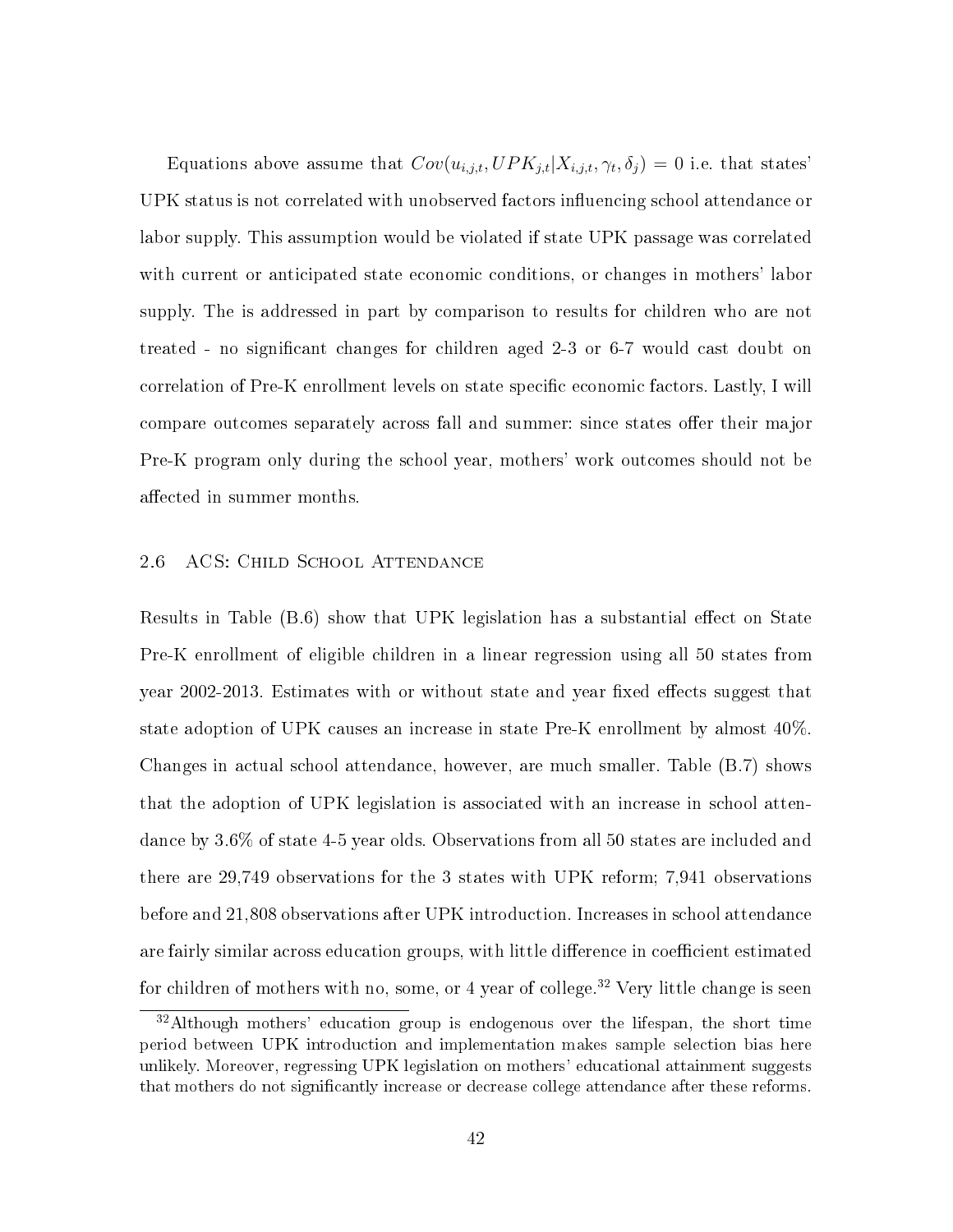for children with unmarried parents. This is likely because single parent families are typied by signicantly lower income level so many of these families will be eligible for targeted state Pre-K programs and/or Head Start.<sup>33</sup>

It is also worth noting that the estimated effect of Pre-K enlargement on school enrollment is small in magnitude. Some of this can be explained by the ambiguity in age vs Pre-K eligibility in ACS data. Children can attend Pre-K in the year which they are 4-years old by the fall start date; however, because month of survey is not available in public ACS data, half of the Pre-K eligible children are observed each at ages 4 and 5. This means about half of the children aged both 4 and 5 are either too young or too old to be eligible, respectively. The effect of UPK on school attendance of eligible children can therefore be approximated by doubling the coefficient - state adoption of UPK increases school attendance by at most 7% of state four-year olds. This means that passage of UPK reform is associated with an increase in state Pre-K enrollment by 38% of Pre-K eligible children, but only a 7% increase in school attendance; therefore it appears that most children enrolled in state Pre-K after UPK reform would have attended school of some sort during their Pre-K year in absence of any state program.

Similar regressions coefficients show the estimated effect of Pre-K enlargement separately by child age, from 3-9. Figure (B.14) shows that children with unmarried mothers are not significantly influenced to attend school in at any age.<sup>34</sup> Interestingly, Figure (B.15) shows the effects by year for married mothers. Note first that children eligible for state Pre-K are significantly more likely to attend school at ages 4 and 5.

<sup>33</sup>Average family income for unmarried mothers with Pre-K aged child in these three states is \$25,399. This is very close to the 2014 Federal Poverty Level for a family of 4 (\$24,250) and only 126% the Federal Poverty level for a family of 3 (\$20,090) https://www.healthcare. gov/glossary/federal-poverty-level-FPL/

 $34$ Although a 1% increase in 6 year old attendance is statistically significant, this is quite small in magnitude.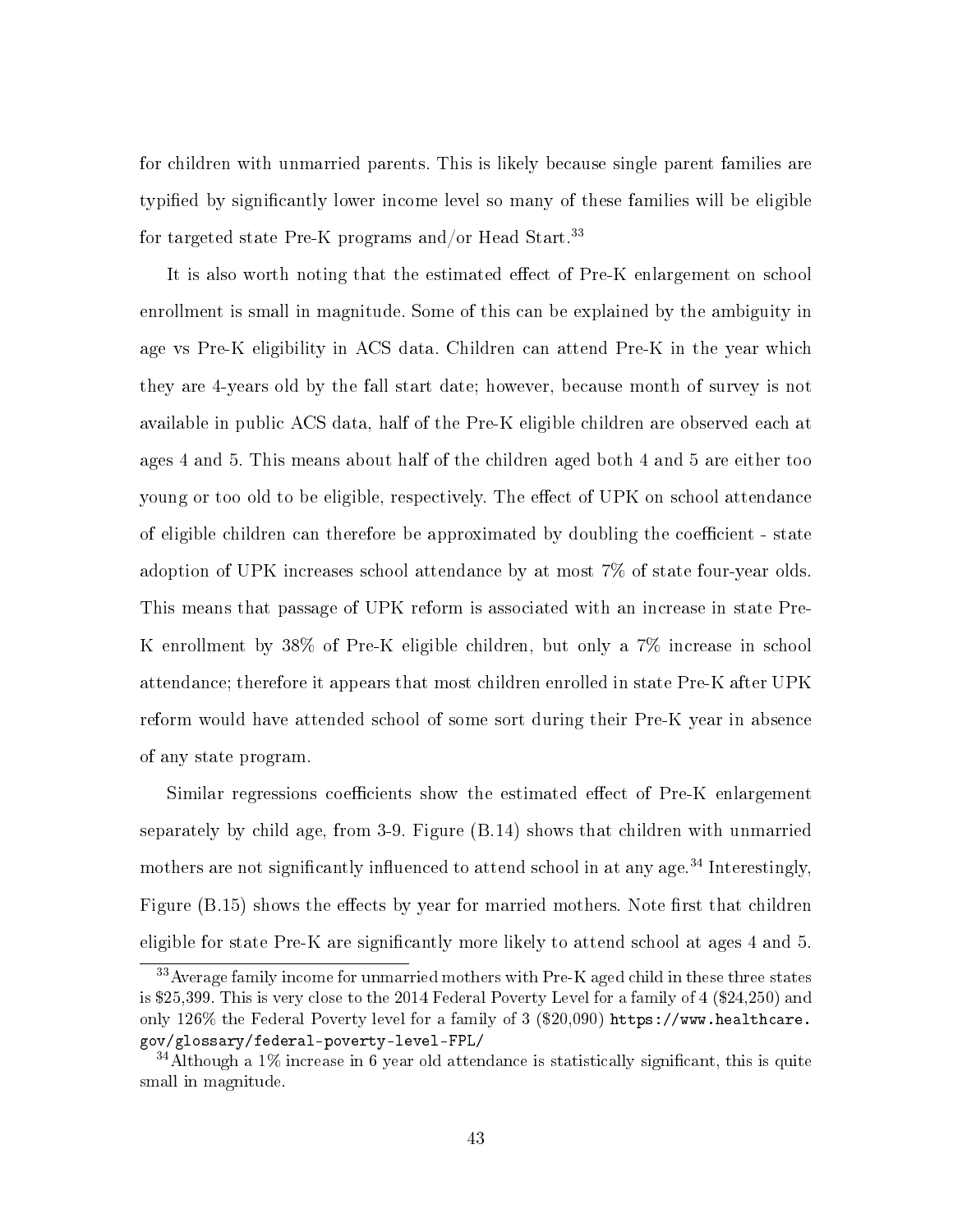Moreover, there is essentially no effect of UPK on school at ages  $6-9$  years old, which suggests that these reforms are not correlated with other school reforms or signicant changes in schooling behavior. Interestingly, UPK laws do appear to decrease school attendance among children aged 3 with married mothers - possibly due to crowding out as mentioned in Bassok (2014).

# 2.7 SIPP: Mothers' Labor Supply and Childcare

UPK legislation appears to decrease the labor hours of married women with eligible children. Table  $(B.8)$  shows estimates of equation  $(2.7)$ . Again the results differ signicantly by mother's marital status. For married mothers, increasing state Pre-K to full enrollment is associated with a 2.8% decrease in full time employment and 3.4% decrease in working 30 or more hours per week, significant at the  $1\%$  and  $5\%$ confidence levels respectively. Again, these estimates include observations from all 50 states with a total of 2,843 observations in the 3 states passing UPK legislation; these observations are split fairly evenly with 1,377 observations before and 1,466 after UPK adoption. Unmarried mothers with a child aged 4-5 years show no decreases at any margin. Moreover, no similar changes are found for mothers with children aged 2-3 and/or 6-7. This suggests that the decrease in labor hours of mothers with children aged 4-5 are unlikely to be explained by local economics changes which would have to influence only mothers with  $Pre-K$  eligible children. Results regressing in one equation with interaction of UPK and age group are less clear; Table B.9 shows decreases in full time employment for all age groups and no other changes.

Table (B.10) reports comparison of mothers' outcomes during fall versus summer. Mothers' hours appear to be suppressed at all margins during fall months when Pre-K programs are offered. Conversely very few changes are apparent in summer months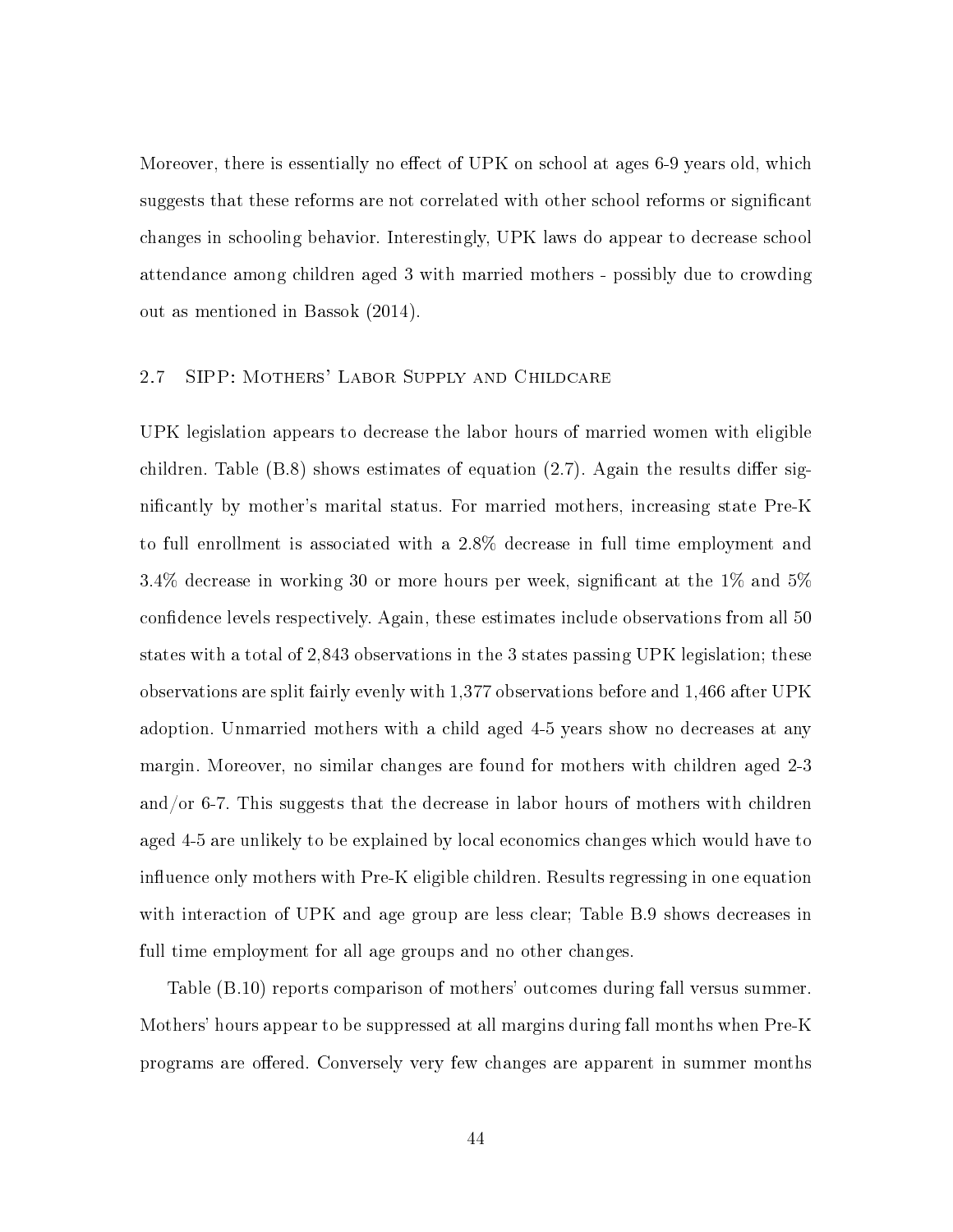- with only a 1.6% decrease in fulltime status, signicant at the 10% level. Again, because mothers' labor supply is suppressed only during the school year and only for mothers of children aged 4-5 it appears unlikely that the observed decreases in mothers' labor supply can be attributed to changes in local economic conditions. Table (B.11) shows that the decrease in school-year hours for mothers of 4-5 year olds are observed for all education groups. This matches results above suggesting that school attendance was also affected equally regardless of mothers' educational attainment.

Tables  $(B.12)$  and  $(B.13)$  show the marginal effects of UPK legislation on hours via estimating Equations (2.7) and (2.8) with LPM. Regressing separately by child age group shows mothers with a 4-5 year old decrease their labor hours by 3.5 hours per week, and only in the fall when Pre-K programs are offered. No decreases appear during the summer or age groups, although there does appear to be an increase in summer work hours for mothers of 2-3 year olds. This result does not appear in the more conservative estimate regressing the effect of UPK in one equation using interaction variables as in Equation (2.8). This estimate suggests that with mothers of 4-5 year olds working 1.3 hours less per week, again only during fall months and not summer when Pre-K is not offered.

The topical modules offered in each SIPP panel ask each "designated parent" (i.e. primary caretaker) about parents' childcare choices. Table (B.14) shows that Pre-K expansion is associated with increased school attendance as well as a decrease in use of informal care (such as friends and relatives) in for children aged 4-5. Sample includes 421 observations for the 3 states with UPK reform; 208 before and 213 after. Interestingly there is a decrease in stay-at-home parents. This provides some support that Pre-K expansion may increase labor force participation among primary caretakers on the extensive margin. This decrease in strictly stay-at-home parents, however, is accompanied by a large increase in childcare by working parents at least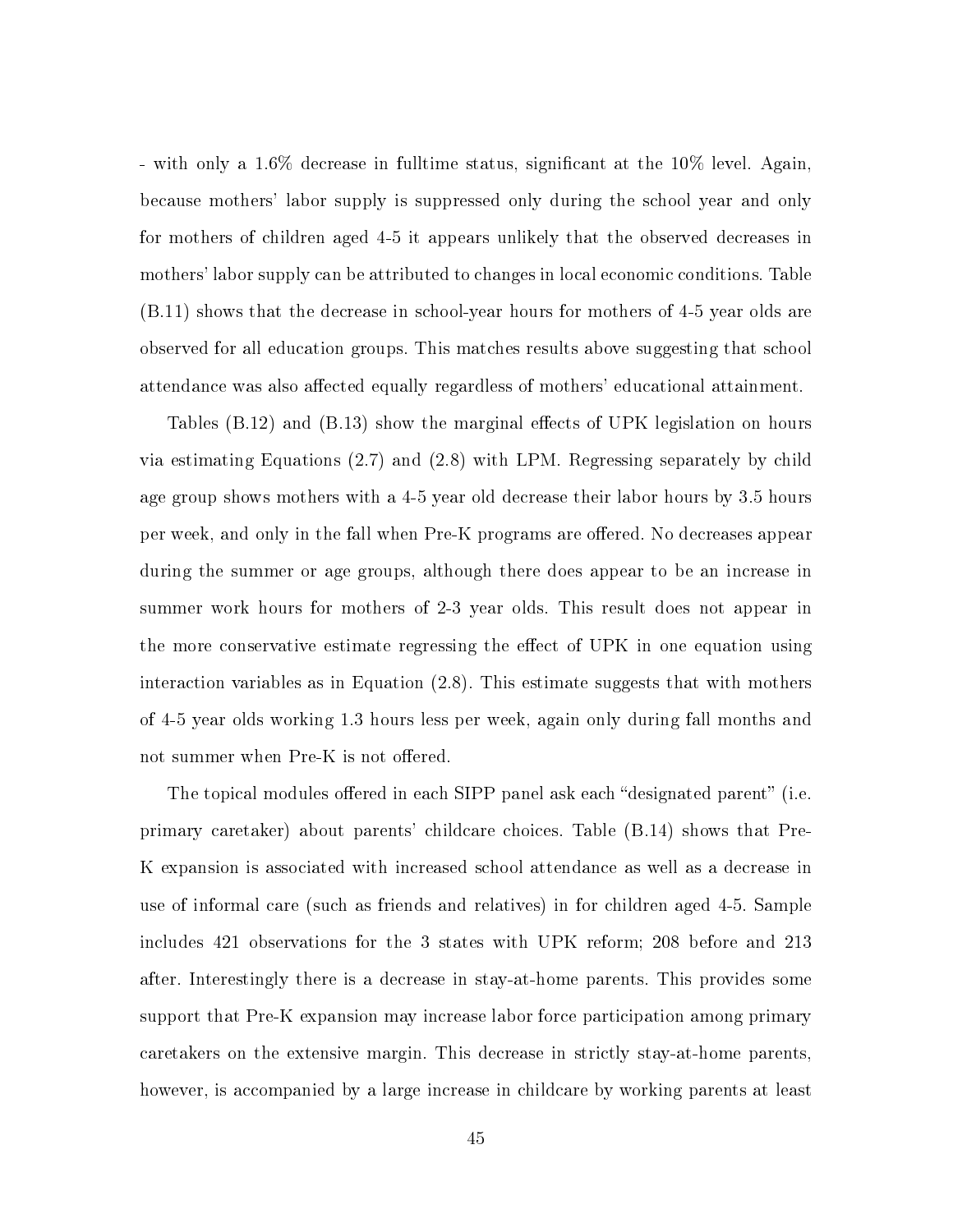one day per week (an increase over 10% if state Pre-K expands by 50% of state 4 year-olds). For 2-3 year olds, in contrast, there are no changes in parent-care which suggests that results are not driven by state trends unrelated to Pre-K expansion. Interestingly, there is a decrease in formal care for younger children - possibly due to crowding out in states such as Florida (as observed in Bassok 2014). Childcare by parents is still unaffected.

The pattern of work decreases reasonably matches the predictions of previous sections. First, work decreases are most robust for those working full time (or close to full time). Moreover, SIPP data confirms that mothers are substituting paid care for parent-care time, as the model predicts should be common among women with wages satisfying  $W_{MH}$ . It is surprising, however, that there is little evidence of labor force increases on the intensive margin. This could be for several reasons. First, state Pre-K expansion does not appear to have large effects on overall school attendance. With only small changes in total school attendance, the population possibly induced to work must be relatively small. In contrast, possible work disincentives due to the need for supplementary childcare will be relevant to all women with Pre-K aged children. Second, it may be more difficult for women to find jobs during only the free school-day hours. Also, there may be additional long run fixed costs to labor entry if many low wage women were not previously planning to enter the workforce during their child's Pre-K year, it may be difficult to enter the workforce and/or find a good job match.

#### 2.8 Conclusions

Previous work has shown increases in early childhood education can have dramatic short and long term effects on child outcomes, especially when programs are targeted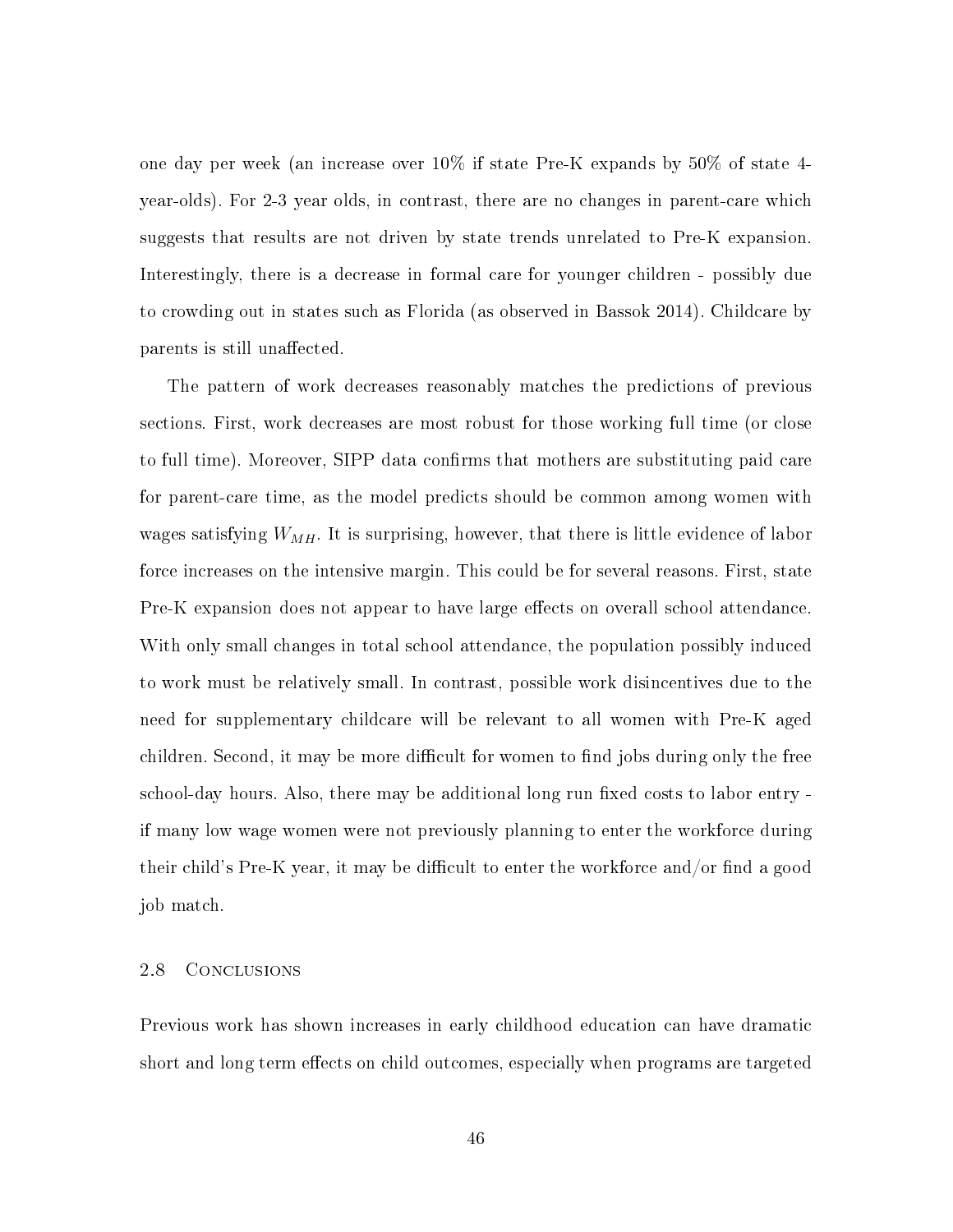at low income groups. Although universal Pre-K may increase kindergarten readiness, this paper casts doubt on claims that non-targeted Pre-K expansion is an important tool for helping mothers return to work. First, state Pre-K programs have a small effect on school attendance of Pre-K aged children. Moreover, state Pre-K programs appear to have essentially no effect on the attendance of children with unmarried parents - likely due to availability of other programs (like Head Start and targeted state programs).

Non-targeted universal state Pre-K programs also appear to suppress the labor hours of mothers with eligible children. UPK adoption is associated with about 1 fewer work hour per week for all mothers with Pre-K aged children (4-5 years). No similar changes are found for mother with only older (aged 6-7 years) or younger (aged 2-3 years) children. Looking at the distribution of work hours, changes appear to come primarily from mothers reducing hours around full-time and nearly full time margins. These changes are unlikely to be due to income effects because similar results were not found in more generous full day programs. These changes are consistent with a static labor supply model with fixed costs to childcare and labor force entry. With introduction of universal pre-k, some women will rationally reduce work hours and care for their own children after Pre-K hours end to avoid finding, arranging, and paying for additional childcare.

Due to the small effect on child school attendance and apparent negative effect on mothers' labor hours, it does not appear that the adoption of universal half-day Pre-K is an important policy for supporting mothers' labor supply as some claim. Moreover, previous work suggests that full day programs may not lead to the unintended labor force reduction I find with half day programs. Although full day programs are necessarily more expensive per student, a targeted full day program could use eligibility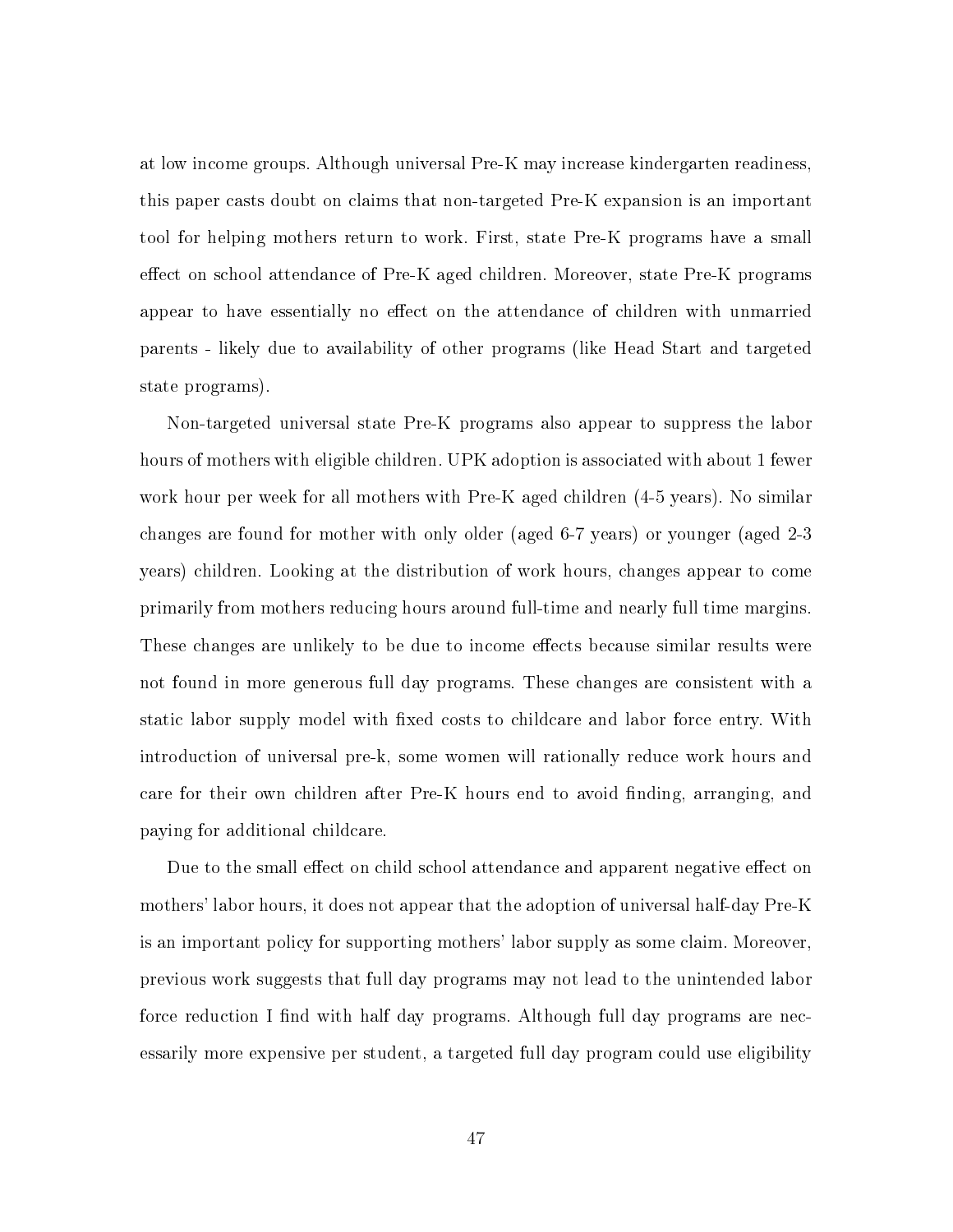requirements to ensure fewer students receive state funding that would have attended absent any state programs.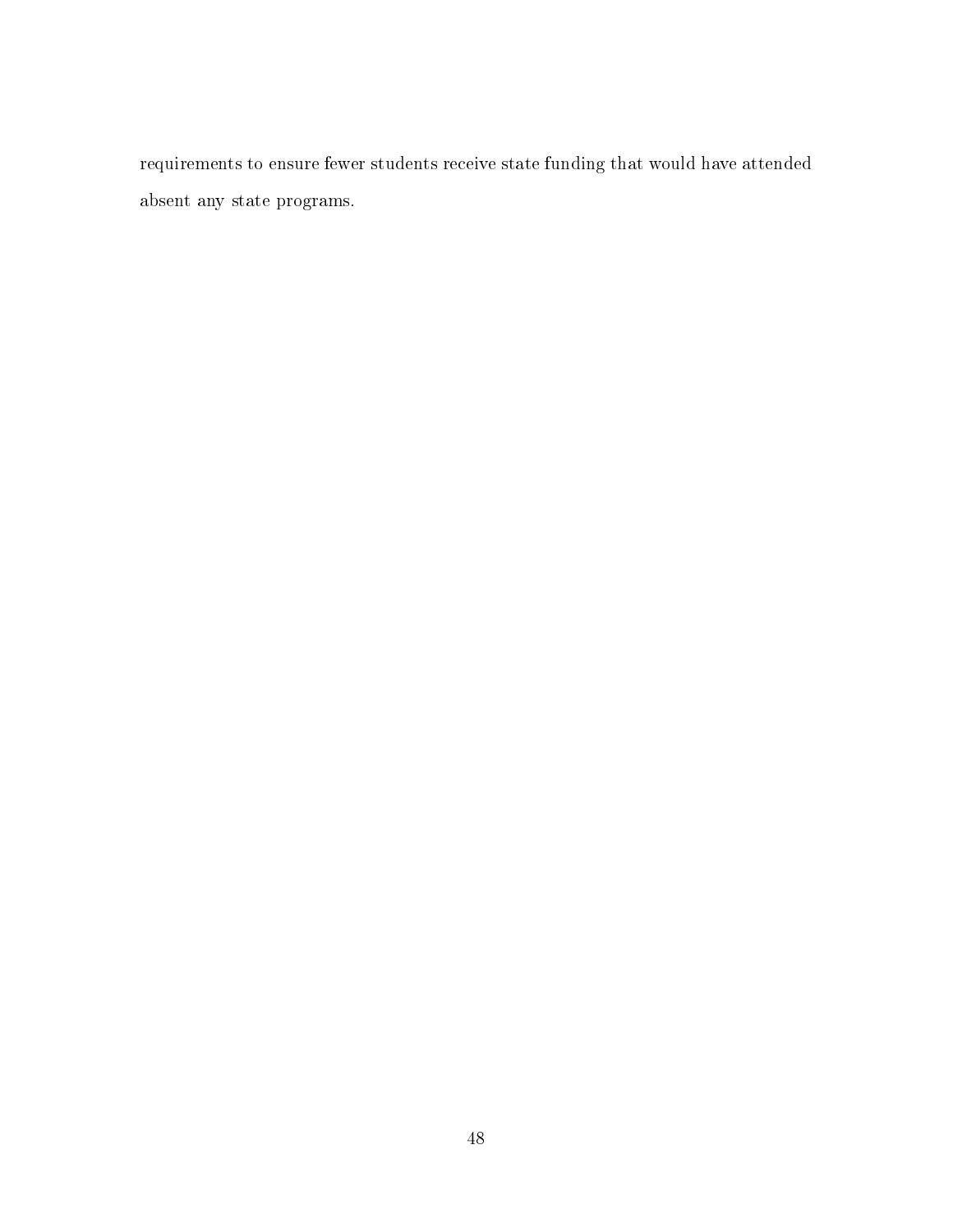## CHAPTER 3

# Do STEM incentives work? Evidence from SMART grants and the NLSY79 Children and Young Adults

#### 3.1 Introduction

Many of the majors associated with higher wages and high job security are in science, technology, engineering and math (STEM) fields.<sup>1</sup> In addition to possible individuals benefits for specializing in STEM fields, some have alleged that science preparation is important for the country as a whole. This sentiment is suggested by a 2011 report from the Georgetown Center on Education and the Workforce, "STEM occupations" are critical to our continued economic competitiveness because of their direct ties to innovation, economic growth, and productivity.<sup>2</sup> To capitalize on the potential benefits of majoring in STEM fields, some programs have introduced financial incentives to increase college graduates' preparation in the math and sciences.<sup>3</sup>

One recent STEM incentive program was the National Science & Mathematics Access to Retain Talent Grant (SMART) offered nationwide from 2005 to 2011. Through SMART all students eligible for Pell grants and declaring an approved STEM major were offered up to an additional \$4000 in federal financial aid during each of

<sup>1</sup> e.g. see Arcidiacono (2004)

<sup>2</sup>https://cew.georgetown.edu/wp-content/uploads/2014/11/stem-execsum.pdf

<sup>&</sup>lt;sup>3</sup>National programs include the America COMPETES Act and the American Competitiveness Initiative. State initiative include the New York STEM Incentive Program and Pennsylvania's NETS Program.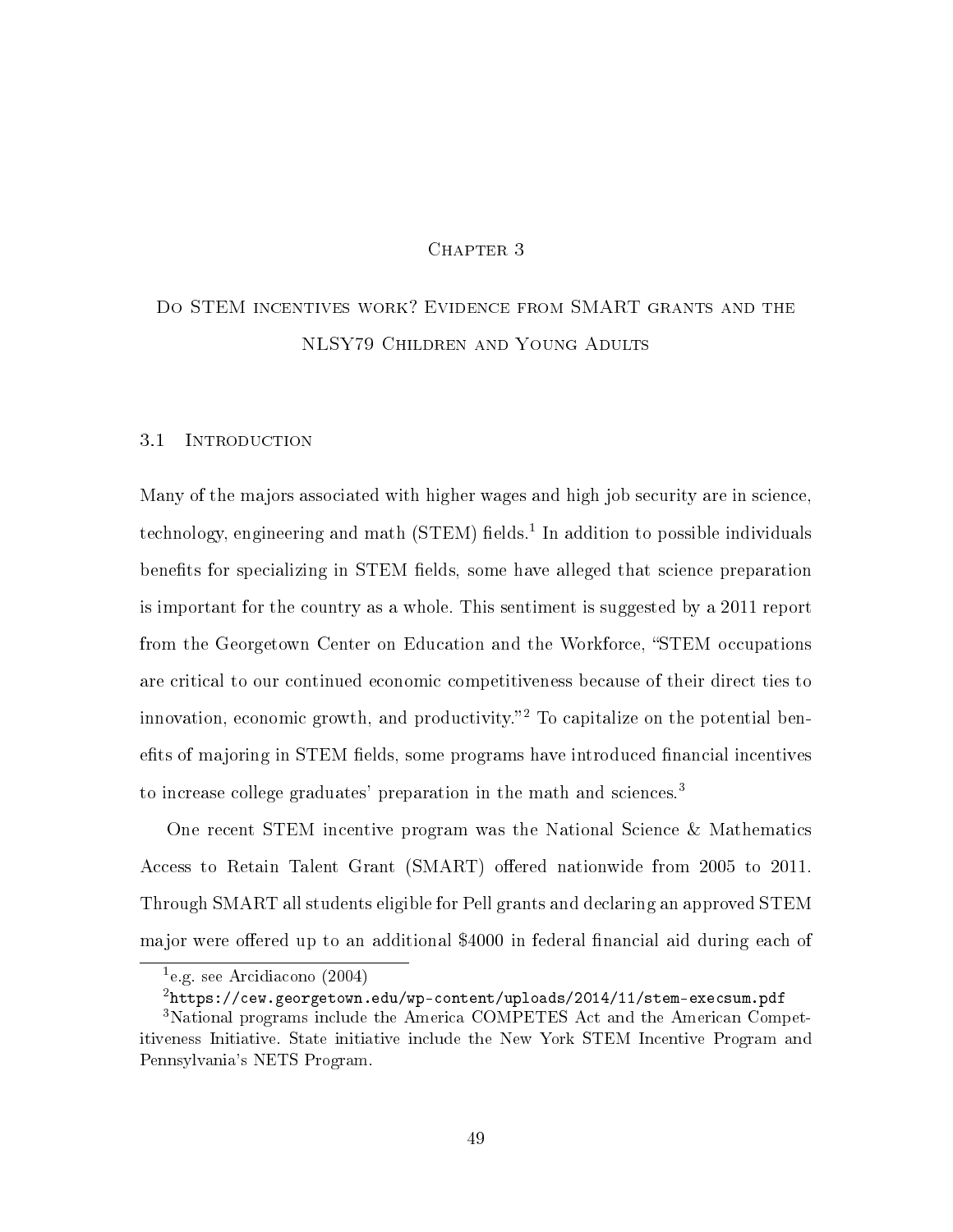their junior and senior years of college.<sup>4</sup> Although previous papers have found varying levels of success in the SMART programs' goal of increasing the number of registered STEM majors at specific schools, I estimate the effects of the program on the college and career decisions of a national sample of students using the National Longitudinal Survey of Youth 1979 - Children and Young Adults data (79CYA).

Although estimates are limited by a small sample size and imperfect observations of SMART eligibility, I do not find evidence that funds from the SMART program influenced either educational attainment or selection of science major of eligible students. Interestingly, SMART eligible students declaring a STEM major appear less likely to choose careers in science related fields.

#### 3.2 Related Literature

Students select college majors for various reasons. If students cared only about compensation, one would expect individuals with relatively high ability to sort into majors (and careers) associated with higher earnings. Arcidiacono  $(2004)$  finds that postgraduation earnings differ greatly by college major and that these differences exceed what can be explained by differences in ability alone. This suggests that compensation cannot solely explain college major selection. This conclusion is supported by student surveys. Arcidiacono, Hotz, and Kang (2012) use student surveys to show that college major choice depends importantly on both perceptions of one's own ability as well as expectations regarding future income. Similarly, Malgwi et al  $(2005)$  finds that students report major selection based on factors including individual interest, personal perception of one's aptitude, as well nancial concerns such as expected compensation and opportunity for career advancement. Although students appear to compare

<sup>4</sup>Average award received in each year exceeds \$3000 so most eligible students received maximum or near maximum award.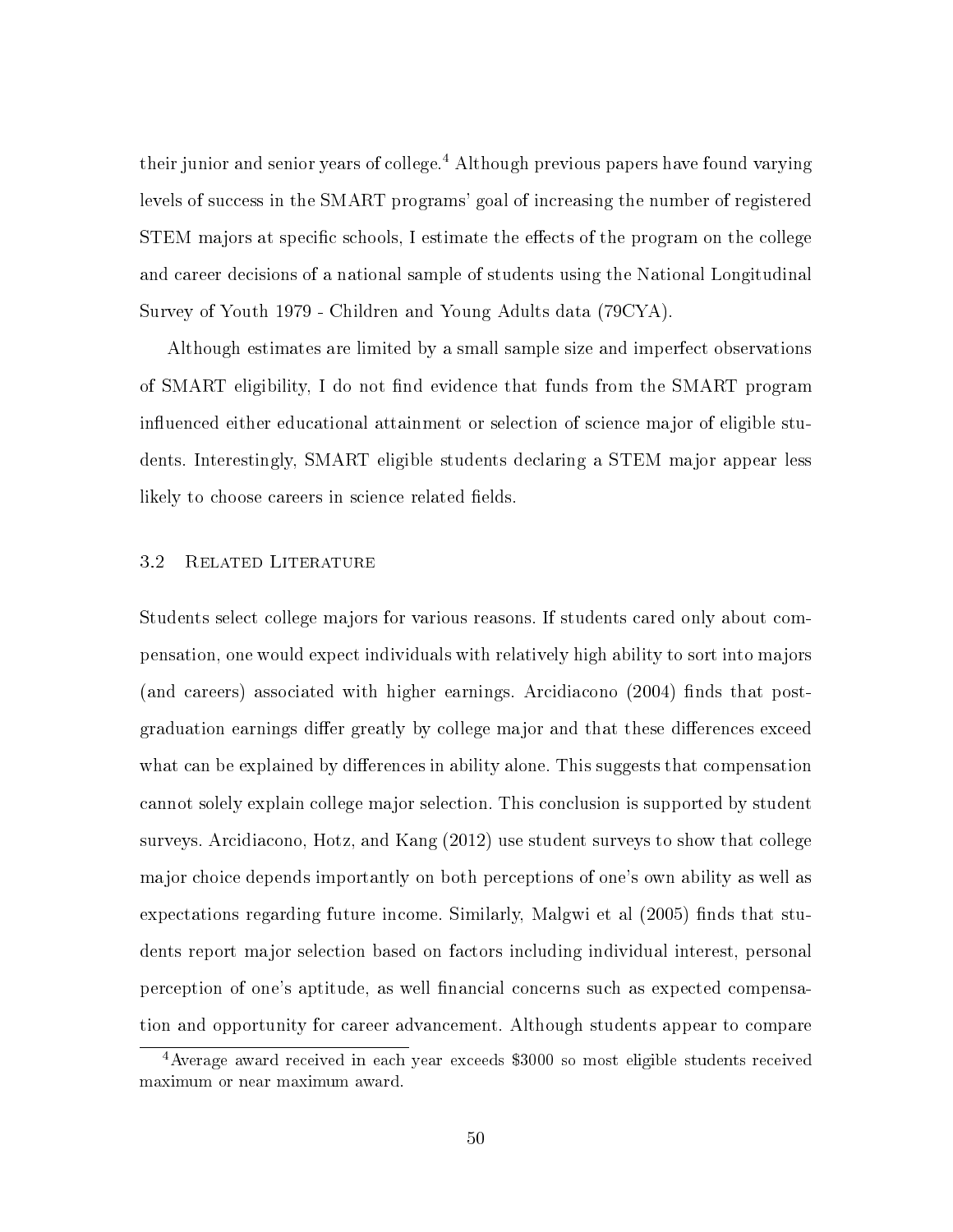college majors across many dimensions, evidence suggests their choices can be influenced by financial incentives. Because of differences in instructional cost and potential earnings by major, some colleges and universities have offered differential pricing by field. Strange  $(2013)$  finds that students respond to differential pricing schemes by registering less often for some more expensive majors. Students' understanding of differential pricing and how it influences cost of attendance may play an important role, however, as Harwell (2013) finds that few students changed course selection after the adoption of differential pricing at UIUC, possibly explained by the fact that many students appeared unaware of tuition policy changes and their implications.

Merit scholarships may also influence the decisions of college students. Several papers investigate the response of Georgia students to the Helping Outstanding Pupils Educationally (HOPE) scholarship, offering tuition and fees (worth approximately \$4500 per year) to qualifying Georgia state high school graduates attending a Georgia public college or university and maintaining at least a 3.0 grade average. The HOPE scholarship succeeded in improving freshman grades, increasing the GPAs of eligible freshman by about 0.13 points. There is evidence, however, that some students increased their measured GPAs in ways that may be undesirable to policy makers. Cornwell, Lee, and Mustard (2006) shows that students decreased their course loads by an average of 1 credit per year and decrease their enrollment in math and science courses (in which it may be harder to obtain a 3.0 average) by 1.2 credit hours. Cornwell et. al (2005) finds the introduction of HOPE was associated with an increase in summer school courses and course withdrawals.

Looking at national data, Sjoquist and Winter (2015) finds that students attending college while eligible for state merit scholarships appear less likely to select STEM majors. This could be due to strategic behavior as seen in Georgia, but the authors suggest changes may also be explained by income effects. Since state merit scholarship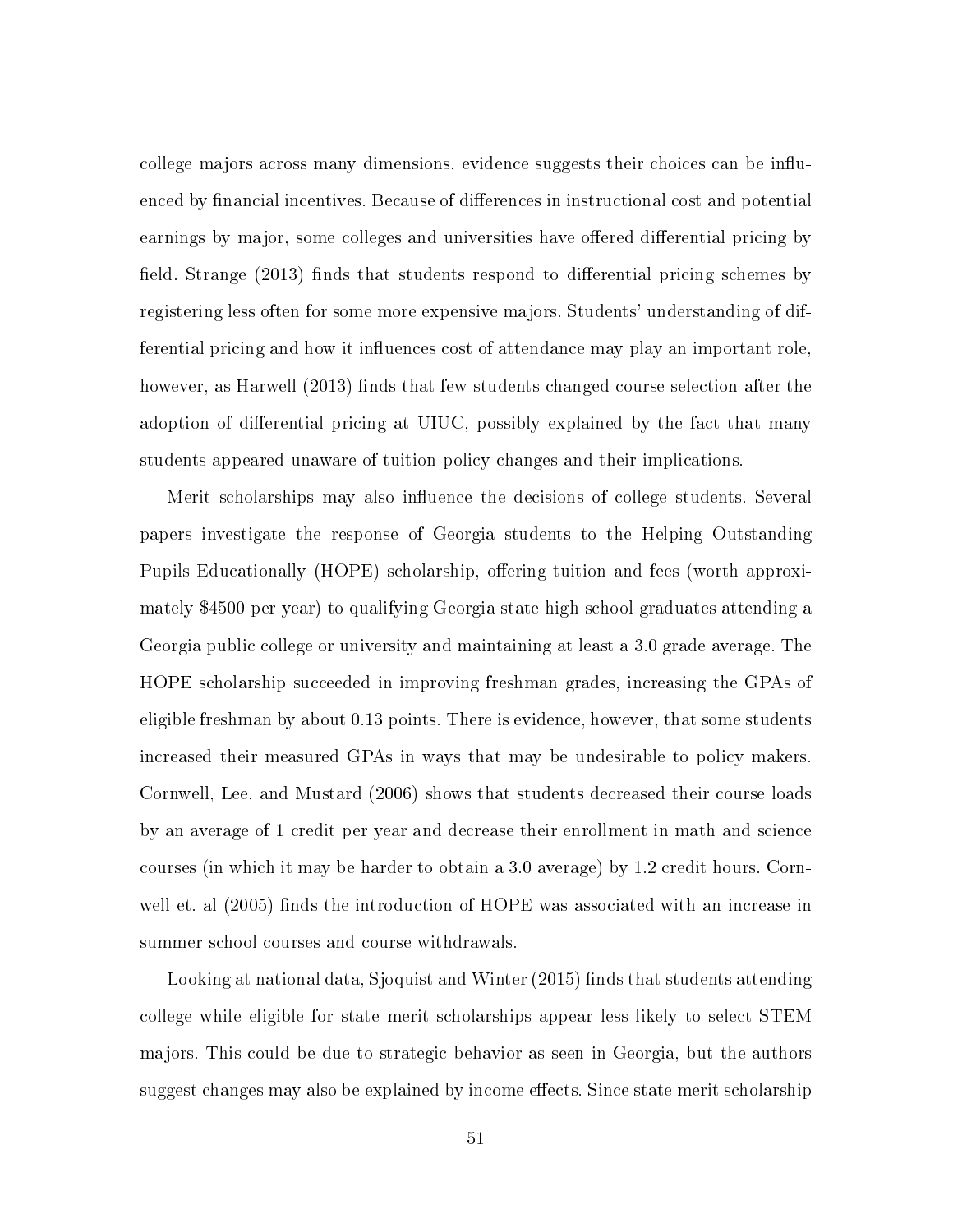recipients can graduate with less student debt, students may feel less pressure to graduate with math or science majors which are correlated with higher earnings after graduation. Evidence that students alter their career path in response to moderate changes in debt at graduation, however, is surprising. Graduating with, for instance, and additional \$10000 should make very little difference on an individual's wealth over their lifetime. Rothstein and Rouse (2011) find that students appear to adjust their career path in response to lower student debt looking at changes after one university's adoption of a "no loans" policy replacing all student loans with grants. This provides further evidence that graduating college students may be debt averse and/or liquidity constrained.

Two papers have looked at specifically at the effect of SMART grants on college major selection. Both Evans (2013) and Denning and Turley (2013) use college administrative data and a regression discontinuity framework to show that the apparent effects of SMART differ greatly by location. Evans exploits both income and GPA thresholds and finds that students in Ohio public colleges do not increase their enrollment or persistence in science major with SMART eligibility. Conversely, Denning and Turley (2013) finds that students in Texas public universities are  $3.2\%$  more likely to choose a STEM major with SMART eligibility, while students at Brigham Young University increase their STEM enrollment by 10.1%. It is surprising that the program's success at influencing student major selection varied so much across institutions. This may be due differences between universities in students' awareness of the SMART program, financial need, and/or interest in STEM fields.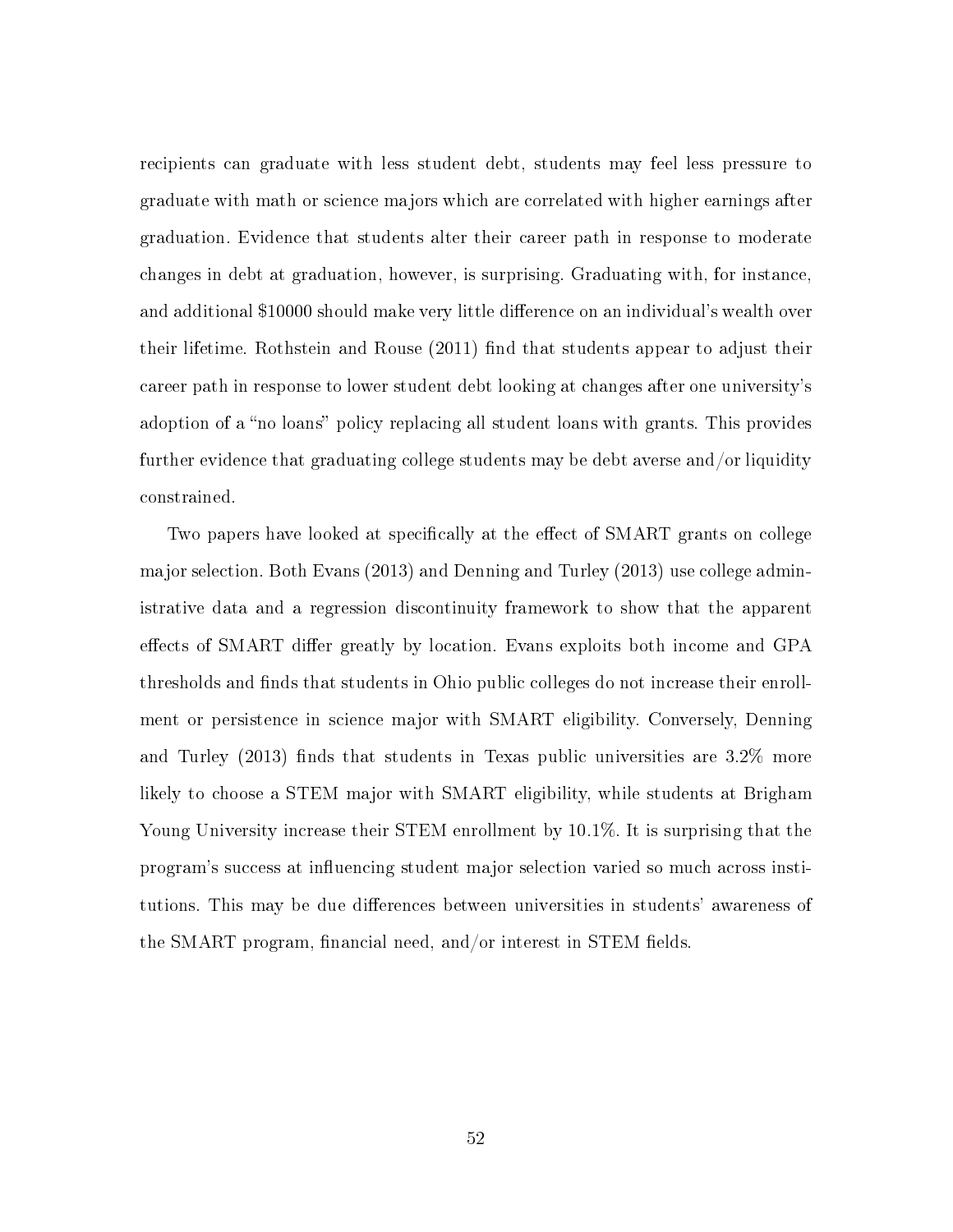#### 3.3 Data and Institutional Context

The SMART program ran from 2005 to 2011 and explicitly intended to increase the science and math preparation of students with low income families. SMART granted up to \$4000 of additional federal student aid per year to eligible students. Eligible students must receive the Federal Pell Grant, have U.S. citizenship, be enrolled fulltime, have minimum 3.0 GPA, have junior or senior status by credits earned, and be registered for an approved STEM major. Between 2006 and 2011 the program roughly doubled in size, growing from 63,090 to 139,794 recipients and \$205,784,340 to \$432,652,081 in total awards.<sup>5</sup>. Although distribution of individual awards is not available, in each of the 5 program years the average grant was over \$3000 which suggests most students received maximum or near maximum award totals.

To evaluate the long run effects of the SMART program on eligible individuals I use national longitudinal data rather than college administrative data. This permits analysis of educational attainment and adult occupational decisions in addition to college major, and also allows consideration of effects nationwide rather than in a particular university. I make use of data from the NLSY79 Children and Young Adults (79CYA), a longitudinal survey focusing on the outcomes of children of the women selected for the National Longitudinal Survey of Youth 1979. The full panel features 11,509 respondents who are interviewed biennially. Of these I retain 4,294 individuals who have reached the age of 24 years and have responded to the Young Adults survey in either 2010 or 2012 (and thus have observable college and career outcomes). Analysis will focus on the 783 respondents observed with school attendance in either their 3rd or 4th year of college (i.e. reaching their junior or senior year). These individuals were born between 1970 and 1988, with average birth year of

<sup>&</sup>lt;sup>5</sup>Office of Postsecondary Education  $(2012)$  and  $(2006)$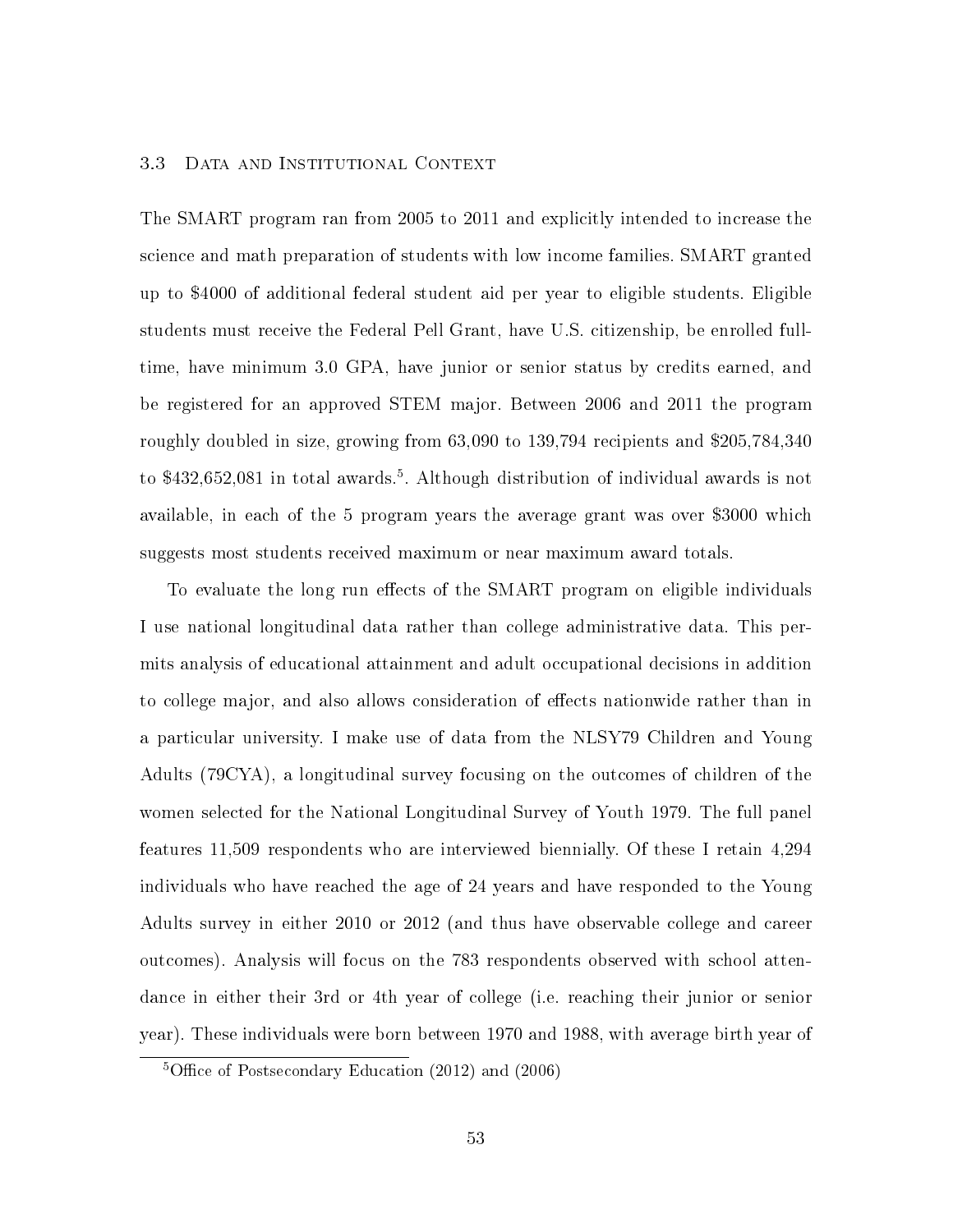1984. About 63% (491) were late-college aged (19-22) during the years of the smart program. Of these, 181 had family income low enough to be eligible for a SMART grant during their junior or senior year.

The 79CYA includes detailed information on both schooling and occupation choice. Focal outcomes will include college major and field of occupation. I categorize fields as STEM or non-STEM according to guidelines established by the SMART program including Computer Science, Engineering, Life Science, Mathematics, Physical Science, and Technology fields.<sup>6</sup> Respondents are also asked about their occupational choices "What kind of work  $\left[do/did\right]$  you do?" which is used to identify those working in science and engineering fields.<sup>7,8</sup>

One weakness of the 79CYA data is that although Pell grant and thus SMART eligibility is based on Estimated Family Contribution (EFC) calculations using detailed family income and asset information, actual EFC cannot be determined from the 79CYA data. Instead EFC will be estimated using information on total family income and number of dependent children as reported by mothers via linked NLSY79 data.<sup>9</sup> Estimated family EFC is combined with Pell Grant eligibility cutoffs obtained from annual press releases from the U.S. Department of Education to assign binary eligible / ineligible status to each student attending college. For instance, in 2011 families with one dependent child and gross income below \$55,000 are deemed eligible with maximum family income increasing in number of dependent children. The inability to properly identify SMART eligible students is problematic for several reasons. First

 $6$ http://www.ifap.ed.gov/dpcletters/attachments/GEN0606A.pdf

<sup>7</sup>Census 2000 Occupational Categories between 1000 and 1760 as well as those between 3000 and 3650 are considered STEM occupations

<sup>8</sup>Full Census 2000 Occupational Categories are available https://www.census.gov/ people/eeotabulation/documentation/occcategories.pdf

<sup>&</sup>lt;sup>9</sup>EFC estimates used will be those found in the annual EFC Quick Reference featured in Forbe's e.g. http://www.forbes.com/2009/06/25/ college-aid-arne-duncan-fafsa-personal-finance-fafsa.html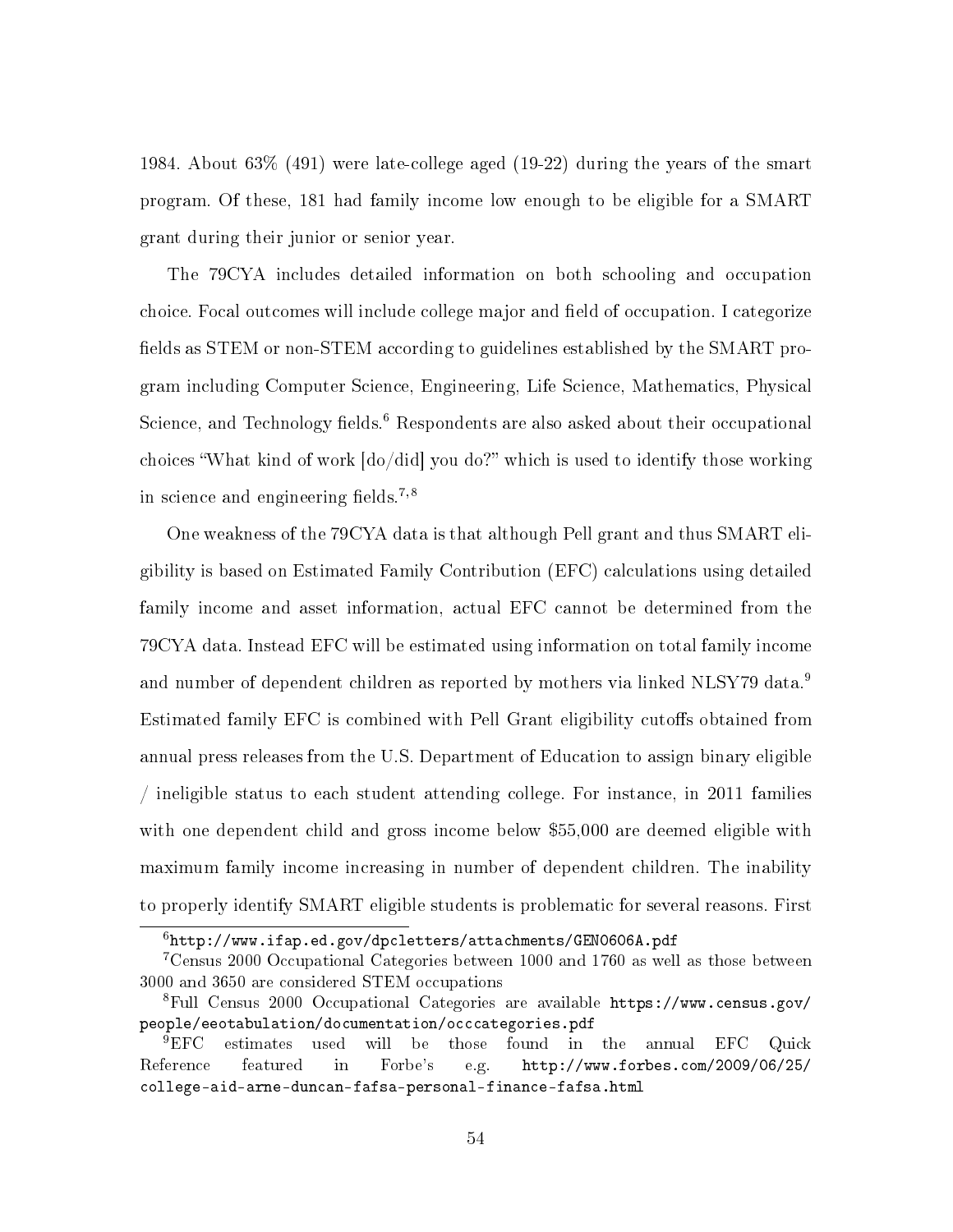if differences between low-income status and actual SMART eligibility are random, this will bias the estimated effect of SMART eligibility towards zero. More troubling, this method may incorrectly assign treatment and non-treatment in a way correlated with outcomes. For instance, if students most likely to study and work in STEM fields are also more likely to be incorrectly classified as eligible (i.e. EFC under-estimated) this would positively bias results. Unfortunately, without observation of actual EFC totals it is impossible to know the likelihood or severity of such bias.

Students with estimated EFC below Pell cutoff are deemed low-income and thus likely meet income requirements for the SMART grant. There may be, however, some difference at the individual level in the treatment as measured (i.e. low income STEM major) and the actual SMART treatment (Pell eligible STEM major). The actual effect of estimated SMART eligibility will be identified by comparing outcomes for low income students in college during the SMART program to low income students in other years. This is important for two reasons. First, this will alleviate bias due to time invariant differences between low income status and actual eligibility. Second, low-income students are much more likely to receive many types of need-based aid; by differencing across years, SMART is identified as the additional effect of low income status during program years. Lastly, students may receive different award totals through the SMART grant. Because individual awards cannot be observed, measured treatment will be the average award received by low income students. As mentioned before, average SMART receipt is roughly \$3000 each year. Since the majority of SMART recipients are awarded maximum or near-maximum values I will assume that individual differences in the value of grant received are not an important determinant of student behavior. Defining treatment with binary eligible / not-eligible status is problematic for the following reason. Students receiving relatively small SMART grants are counted as "treated" just the same as students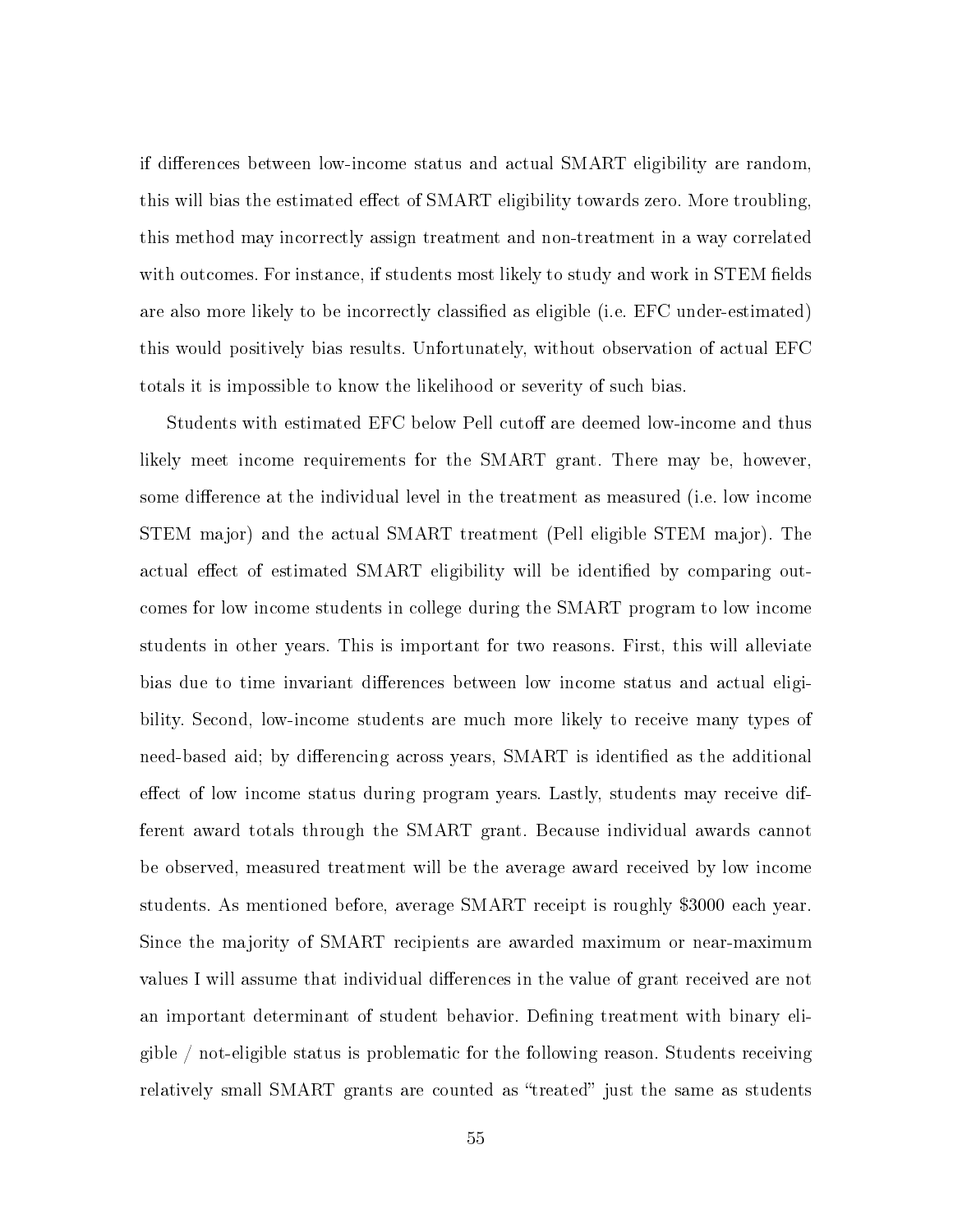receiving the full amount. Because those receiving very small grants are unlikely to change behavior due to the additional funding, this will bias the estimated effect of SMART eligibility to zero, even if eligibility were perfectly measured.

Table (C.1) provides summary statistics of the focal outcomes. About 17% of respondents claim a STEM major in their last two years of college and 28% claim a designated major at some point during their college studies. The 79CYA only asks for field of study once per respondent per school year and thus does not allow for 2nd (or 3rd) majors; although this information might be beneficial if observed, declared major is still highly predictive of later science careers - in fact science majors appear more likely to choose science fields by about 27 percentage points. Due to this data limitation, the effects of SMART will only be estimated over the observed major declared (i.e. their primary major). If students switch primary and secondary majors from STEM and non-STEM fields independently, this will bias towards zero the estimated effect of SMART on total major changes because only half of these change-ofmajors will be observed for those with a double major. Results could be signicantly biased, however if students change ordering of their STEM and non-STEM majors in response to SMART eligibility.<sup>10</sup> Although this possibility cannot be tested, it is hard to think of a reason for students to respond in this way. Moreover, national surveys suggest that students choosing a 2nd major are not in the majority; Pitt and Tepper (2012) suggest that 80% of college students declare only one major. I also observe and categorize occupational choices. A total of 15% of respondents claim occupations in STEM categories during their most recent survey, and 23% claim working in a science field at some point. Figure  $(C.1)$  shows the portion of juniors and seniors below the low income threshold and/or declaring a STEM major around SMART program

<sup>10</sup>e.g. changing from primary engineering and secondary sociology to primary sociology and secondary engineering would result in an observed decrease in STEM majors with no change in actual fields of study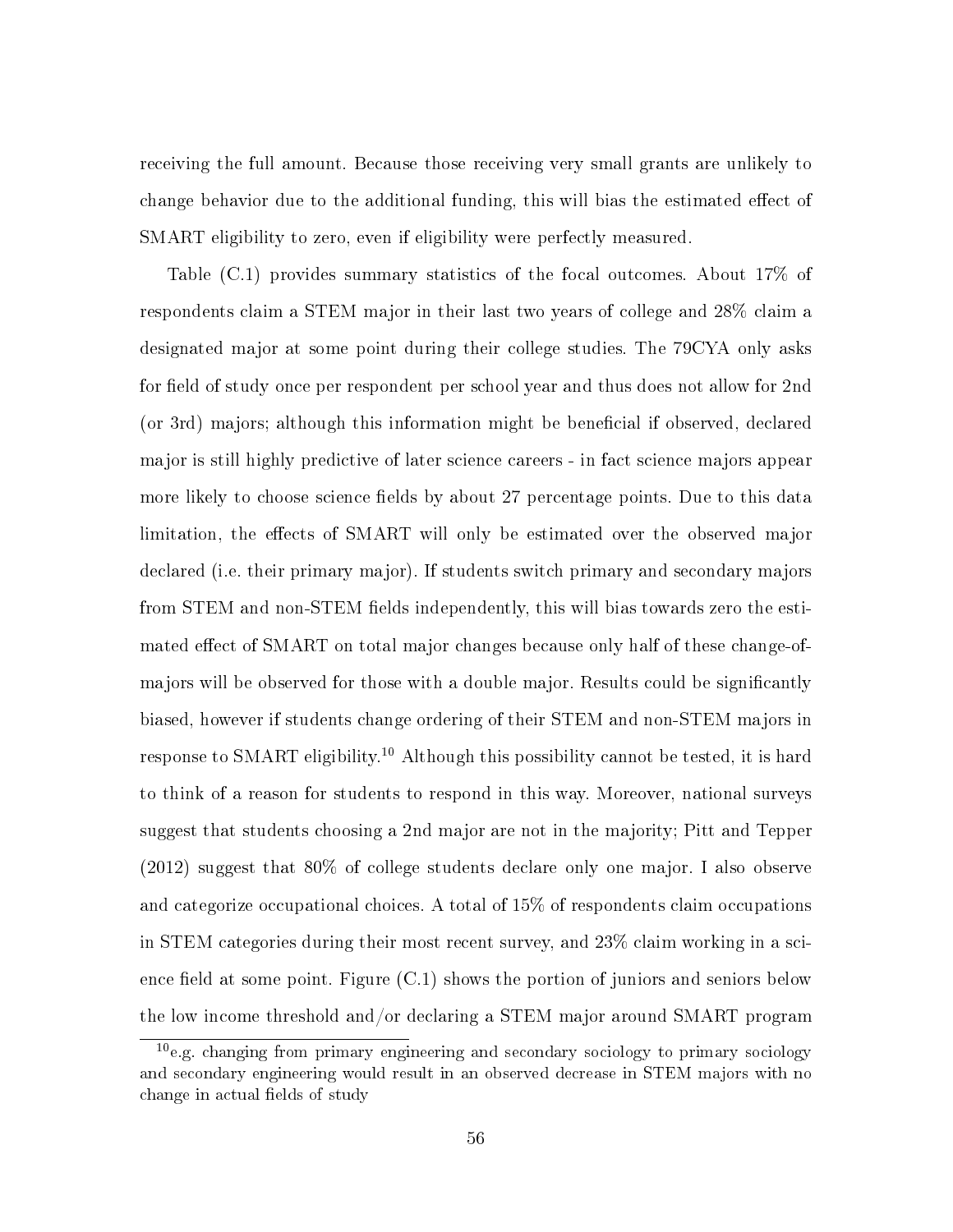years. About 5% fewer students appear to have low income status in 2008 and 2010 (falling from 49 to 44%). There also appears to be a slight increase in STEM majors, increasing from 14.6 to 16.3% between 2006 and 2010.

The 79CYA data also features information on types of college funding received. Students were asked whether they were recipients of Work Study, Scholarship, Assistantship, Grant, Waiver, Fellowship, or Loans. Loan recipients were asked the total amount that year.<sup>11</sup> Table  $(C.2)$  provides summary statistics on the aid received by 3rd and 4th year college students. Loans, scholarships, and assistanceships are most common being received by 55%, 38%, and 40% of respondents respectively. In addition 13% report receiving work study, 5% receive a waiver, and 2% report receiving a grant. Because SMART eligibility cannot be perfectly observed, it is important to note that the income cutoffs used are indeed predictive of aid receipt. In Table  $(C.3)$ I show the correlation between the income cutoffs used and type of funding received conditioned on year and family size as well as demographic control variables.<sup>12</sup> I control for family income by including the interaction of income and family size as well as this term squared and cubed. Even conditioning on family income, size, and demographic controls the cutoff used (based on the interaction of family income and family size) appears predictive of aid receipt. Those below the income cutoff are  $12\%$  more likely to receive a grant, and 4% more likely to receive a waiver.

#### 3.4 Empirical Specification

I am primarily interested in the effects of SMART eligibility on binary outcomes: STEM major selection as well as reporting a STEM occupation as an adult. For STEM

<sup>&</sup>lt;sup>11</sup>Because data is biennial, total loans across all school years cannot be determined. Rather than estimating total loans with interpolation I focus on loans reported in each survey year.

 $12$ Additional controls include race, gender, grade, region, urban status, age, mother's age, mother's marital status, and mother's educational attainment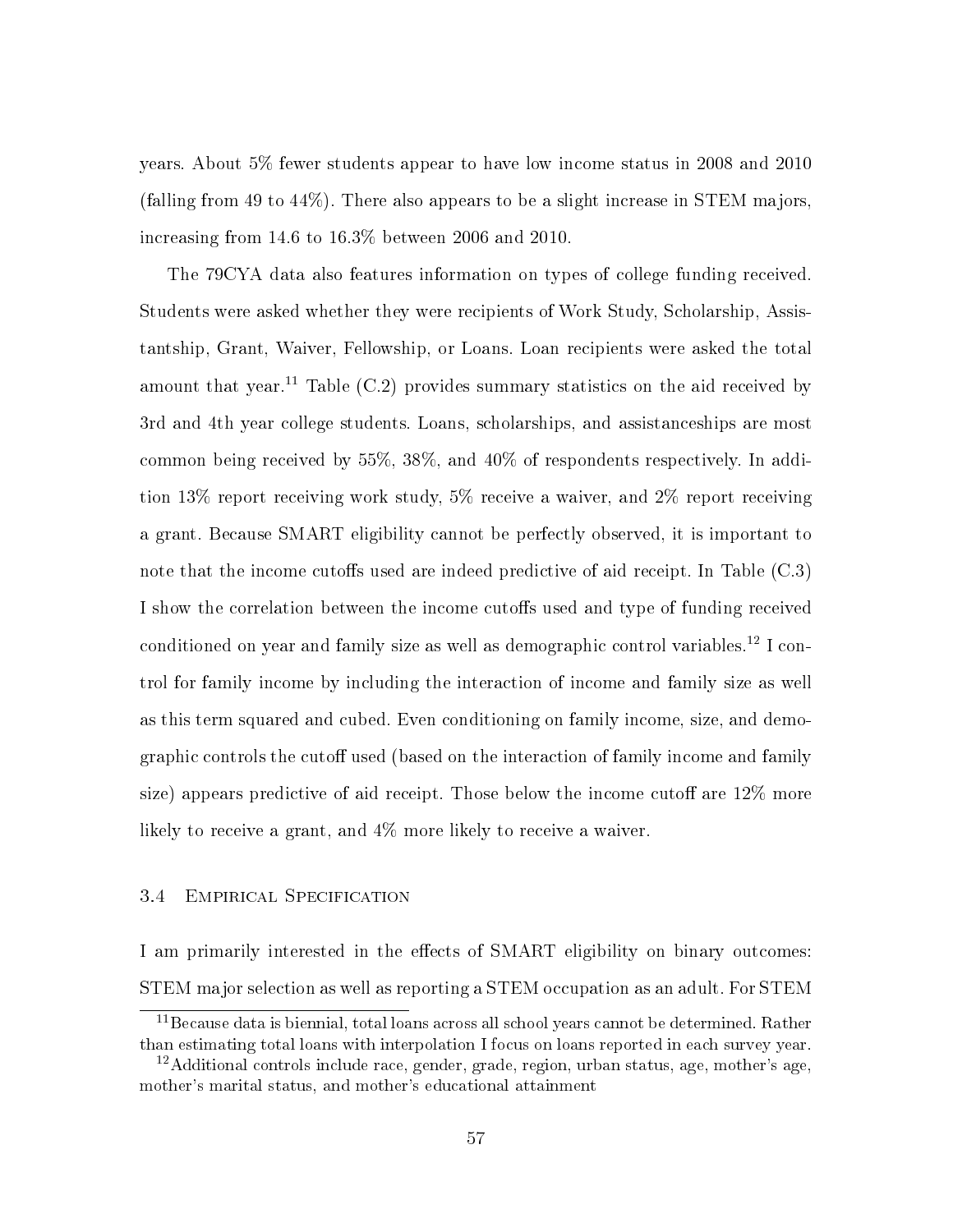major I will consider both being declared as STEM during junior and/or senior years as well as ever observed as a STEM major. I will also consider STEM occupation ever and most recently observed (i.e. 2012). There will be, therefore, four binary outcomes: ever STEM major, STEM major 3rd or 4th year, ever STEM occupation, STEM occupation last observed. The treated individuals will be those with income below threshold during the years of the SMART program, whose outcomes will be compared to low income students in other years. Baseline regression will be run over the sample of 79CYA respondents who have graduated during the years observed and will focus on treatment defined specifically as being a low income student during their junior and/or senior year of college during the SMART program. Effects will be estimated via linear difference-in-difference:

$$
Y_i = I(\alpha_0 + \beta_1 X_i + \beta_2 Low Income_i + \beta_3 Low Income * SMALL + u_i) > 0 \quad (3.1)
$$

where X includes the interaction of income and family size as well as this term squared and cubed, and additional demographic controls.<sup>13</sup>. For outcomes on binary STEM status, I estimate (3.1) via Linear Probability Model, with standard errors reported robust to heteroscedasticity.<sup>14</sup> I also estimate total years of school via ordinary least squares.

In addition I will consider the effect of SMART eligibility on occupation outcomes for science majors. Because SMART receipt requires being declared a STEM major, the treatment is defined as the additional effect of being a STEM major for low income students during the SMART program years. This results in an alternate specification:

 $13$ Additional controls include race, gender, grade, region, urban status, age, mother's age, mother's marital status, and mother's educational attainment

 $14$ Marginal effects via a logit model are similar throughout and available upon request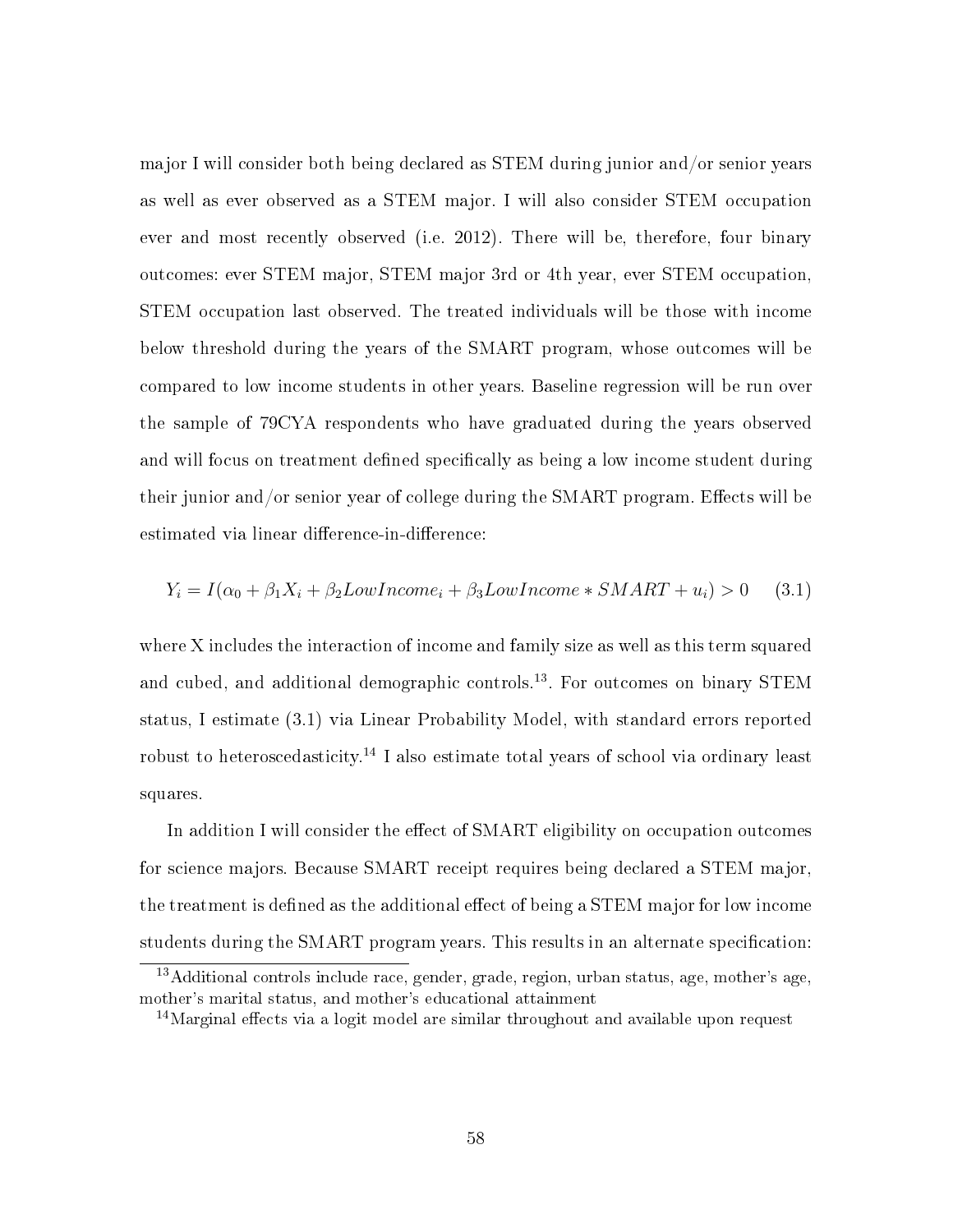$$
Y_i = I(\alpha_0 + \beta_1 X_i + \beta_2 Low Income_i + \beta_3 STEM_i + \beta_4 Low Income * SMALL +
$$
  

$$
\beta_5 Low Income * SMALL * STEM + u_i) > 0
$$
  
(3.2)

where  $X_i$  is defined as before. I will also estimate total education attainment measured in years of schooling. Here SMART eligible STEM majors are compared to STEM majors not eligible for SMART grants. This equation will therefore be biased if students indeed change their choice of major in response to SMART eligibility. Results from Equation (3.1) will be used, in part, to infer whether such behavior appears likely.

Both specifications will assume that dates for SMART eligibility (as determined by college cohort) are not correlated with unobserved factors influencing the selection into STEM majors. Although eligible students will have lower family income, the effect of SMART eligibility is defined by differences in the effect of income by year. Moreover, estimates will be conditioned on the interaction of family income and family size, defining the effect of low income explicitly through discontinuity caused by the cutoff used. The identifying assumption will be therefore that SMART eligibility is uncorrelated with outcomes conditional on family income, being above or below the income cutoff (in non-treatment years), as well as birth year, race, gender, etc. i.e.  $Cov(u_i, LowInc * SMART_i | X_i, LowHome_i) = 0.$ 

#### 3.5 Results

If the SMART program succeeded in increasing preparation in the math and sciences it should have a positive effect on educational attainment, the likelihood of graduating with a science major, and/or the likelihood working in a science field. Table  $(C.4)$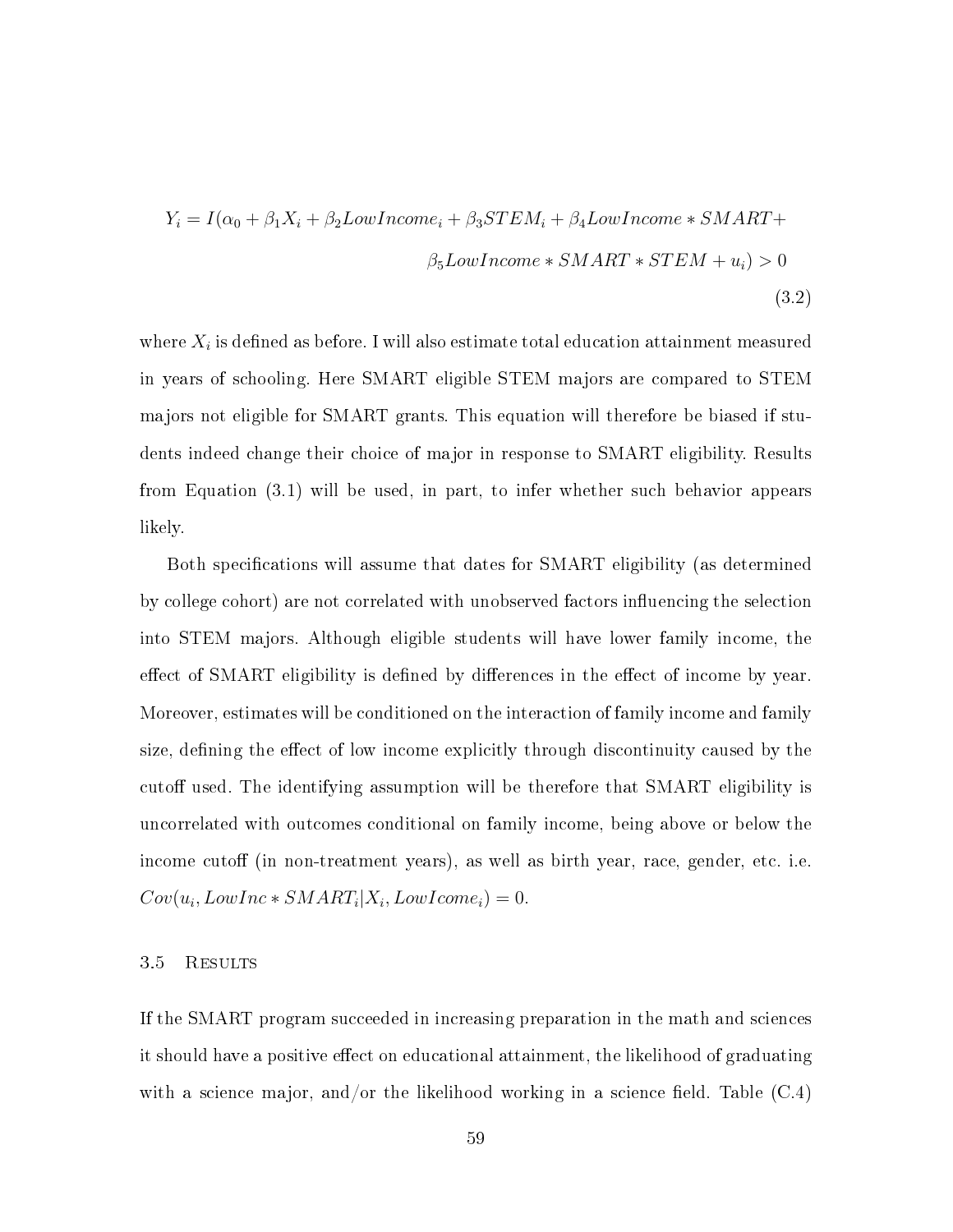shows that there is little evidence that students were influenced to change their educational attainment; upperclassman students with income below eligibility cutoff have on average 0.229 additional years of schooling which is statistically insignicant at a  $10\%$  confidence level. Moreover the SMART program had no significant positive effect on either selection of college major or of post-graduation occupation as identified by the difference between outcomes of low income students before, during, and after the SMART program. Coefficients for being a STEM major as an upperclassman and for ever being observed as a STEM major are both negative and estimated with low precision. The coefficients for being last observed working in science and ever being observed working in science are 0.002 and -0.095 again measured with low precision. Table (C.5) repeats this analysis over subpopulations by mothers' educational attainment and race. None of these subpopulations show evidence of increase or decrease in STEM majors among junior or senior year students.

Although SMART may not have influenced choice of college major, SMART eligible students choosing a STEM major show changes in career selection after graduation. Table  $(C.6)$  shows the results of triple difference estimates as in Equation  $(3.2)$ . Here the effect of SMART on STEM majors is estimated by comparing career outcomes of STEM majors during and outside program years; while this allows for an additional test of SMARTS effect on STEM career choices, it relies on a smaller subset of the data. Effects here are identified through the 64 respondents observed with STEM major and low income status during the SMART program. As before it does not appear that STEM majors complete any additional years of schooling due to their additional funding eligibility. However, low income students choosing a STEM major during the SMART program are 22% less likely to report working in a science related field in 2012 and  $35\%$  less likely to ever be observed working in a science field. Although there may be cohort differences in propensity to work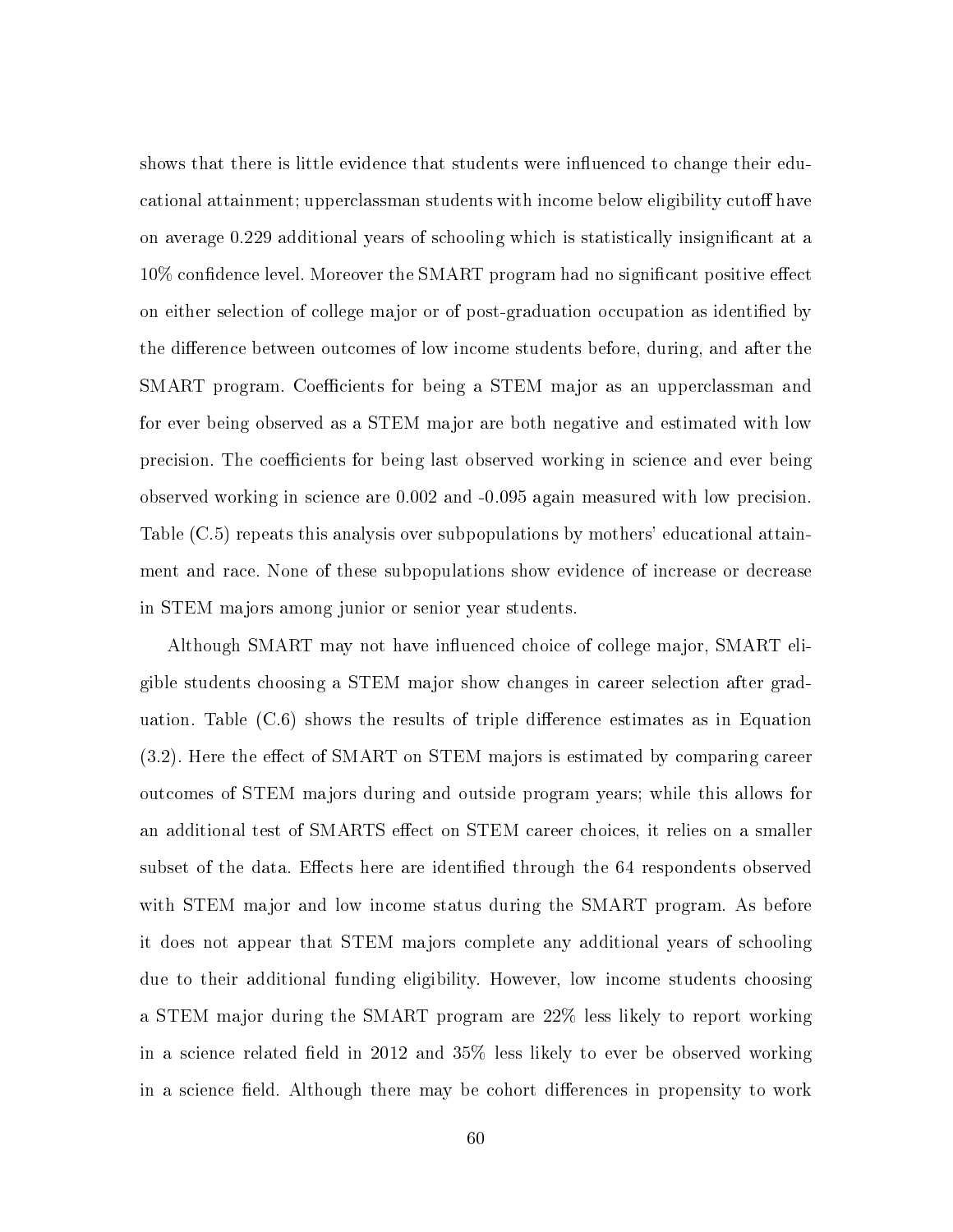in STEM fields no similar changes are found for non-STEM majors. The results in Table (C.7) show results separated by mothers' educational attainment, which is used as a proxy for families' socioeconomic status. The observed decrease in both initial selection and persistence in STEM occupations is found among children with mothers of both education levels.

Three changes might explain the observed difference of STEM career selection of science majors after the SMART program. It is possible that the SMART program caused an increase in the selection of science majors by those unlikely to choose science careers and a proportionate decrease by students likely to choose science careers after graduation would explain the pattern observed. This explanation seems less likely because it is hard to think of a reason for students to respond in this way and because changes in science major selection are not observed in different subgroups defined by demographic features (like mothers' education and race). Alternately, the additional funding from SMART program may have increased the quantity of science majors pursuing graduate degrees and thus careers in non-science fields (such as law and business). This explanation also appears unlikely because there was no observed increase in years of educational attainment among science majors. Lastly, the decrease in selection of science occupations by SMART recipients may be explained by income effects as in Sjoquist and Winter (2015). Additional college funding from the SMART program may relieve financial pressure on students to pursue careers in the math and sciences after graduation.

Table  $(C.8)$  show the estimated effects of SMART eligibility on need-based aid types received. Looking at the sample of all college upperclassmen, SMART eligibility does not appear associated with any changes in college aid received. Results in Table (C.3) showed that the low-income status used was most predictive of grant receipt, and here the results are nearly significant at the  $10\%$  confidence level. Table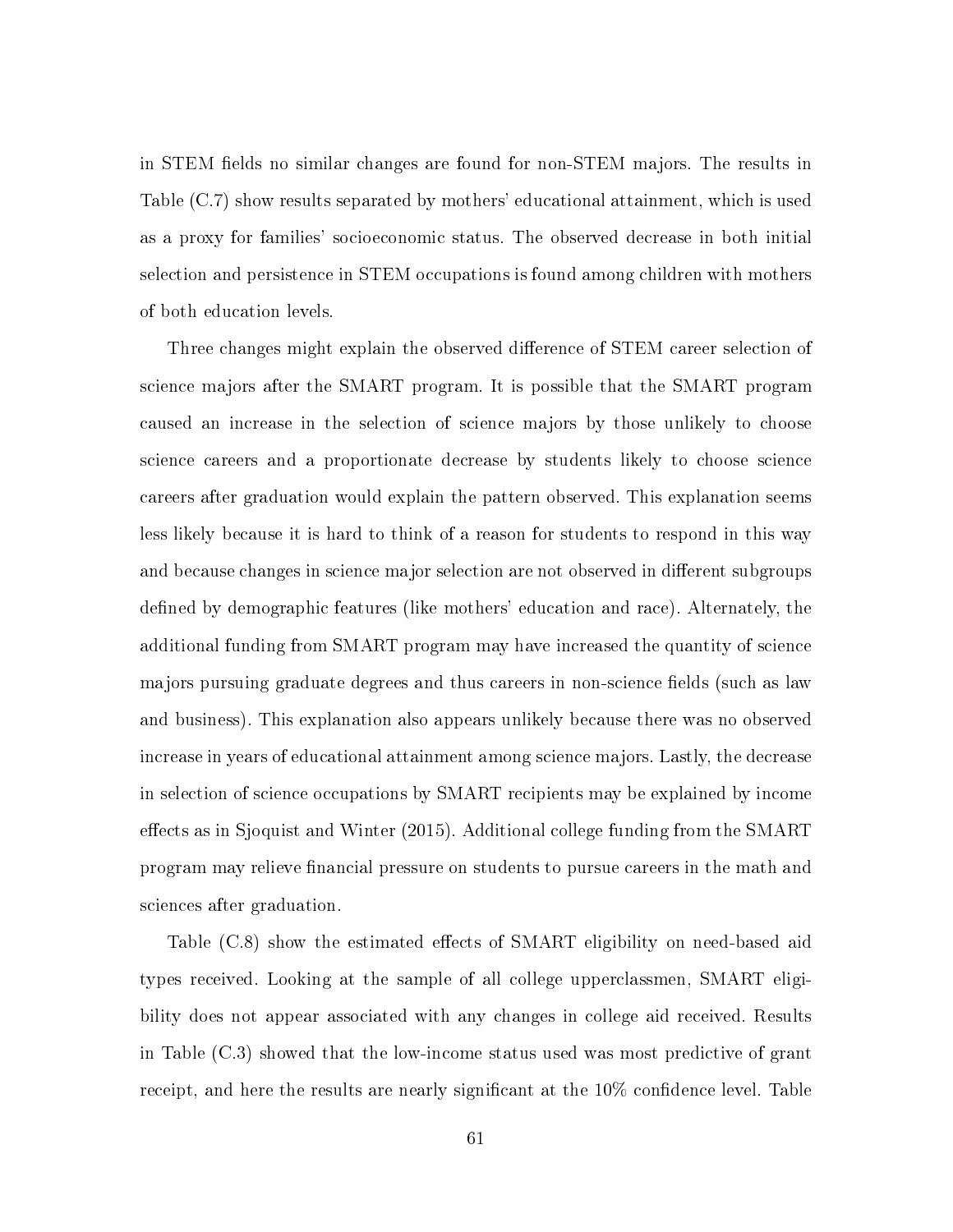(C.9) repeats the estimates of SMART eligibility versus grant receipt separately by mothers' education. Among children whose mother received no college education, grant receipt increased by 34 percentage points significant at the  $5\%$  confidence level. If the additional frequency of grant receipt resulted in a larger amount of total college financial aid during the SMART program for science majors, this provides some evidence that the SMART program is associated with decreased financial constraint for graduating science majors.

#### 3.6 Conclusions

Previous work has shown that student major choice can be influenced by college pricing. In addition, changes in income may influence student preference for majors associated with high earnings vs. majors appealing for other reasons. Desire for a workforce better prepared in the math and sciences has motivated several STEMincentive programs including the 2005-2011 SMART program. This STEM scholarship provides a test of the ability for financial incentives to change students' decisions over college majors and careers post-graduation.

Earlier papers by Evans (2013) and Denning and Turley (2013) found conflicting results regarding the ability for SMART to influence college major choices using administrative data from different university systems. This is possibly explained by differences in the student population; some student populations may be more aware or more easily influenced in their course decisions. Using instead samples from the National Longitudinal Survey of Youth 1979 Child and Young Adults, I estimate the effect of the program on a national sample. In addition I observe occupational outcomes, which may provide a better measure of the program's success in increasing preparation for math and science careers.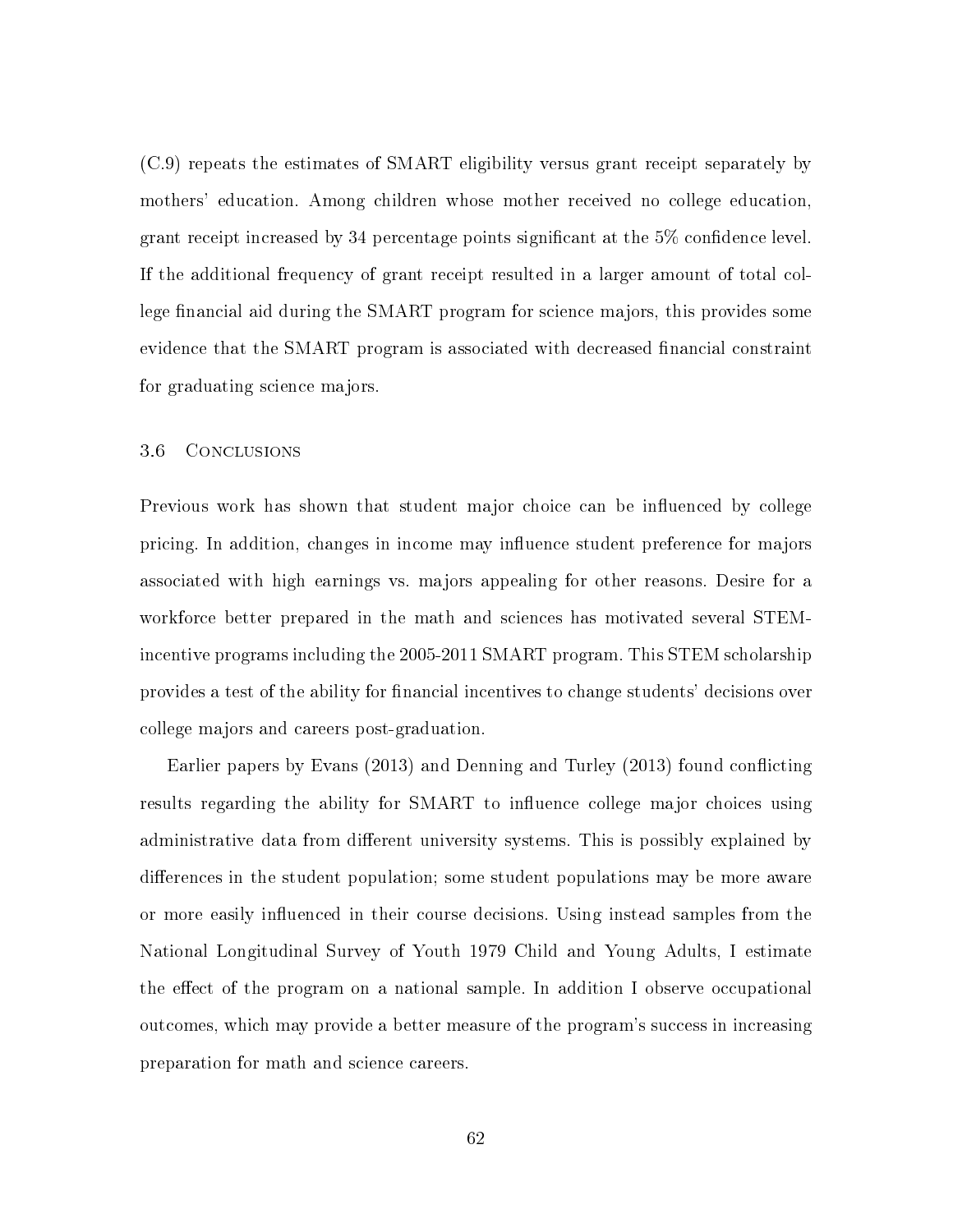Although estimation is likely imprecise due to small sample sizes and mismeasurement of treatment, I find no evidence that the SMART program increased student registration for the science majors. This includes estimates of both last declared college major and ever declaring a science major. However, I find evidence that SMART eligible STEM majors are less likely to be currently observed in a science occupation by 22 percentage points. This is surprising because no changes are observed in years of schooling or selection into science majors for subgroups by mothers' race or education. Although the total amount of aid received cannot be observed, STEM majors with less educated mothers are more likely to report grant receipt by 34 percentage points. No similar changes in career choice or aid receipt are found for non-STEM majors which suggests these changes are not be explained by trends unrelated to the SMART program.

Although results are suggestive, they are far from conclusive. Several empirical concerns encourage further study. First, the sample includes only 181 low-income students with junior or senior status during the program years. Second, eligibility is estimated using family income and size rather than actual EFC which determines grant receipt. Only primary major is observed, hiding any effect due to changes in secondary majors. Together these issues limit precision and may introduce bias to the estimates. Future work would benefit from more complete data which can address these concerns and provide better estimates of the effect of SMART on student college and career decisions.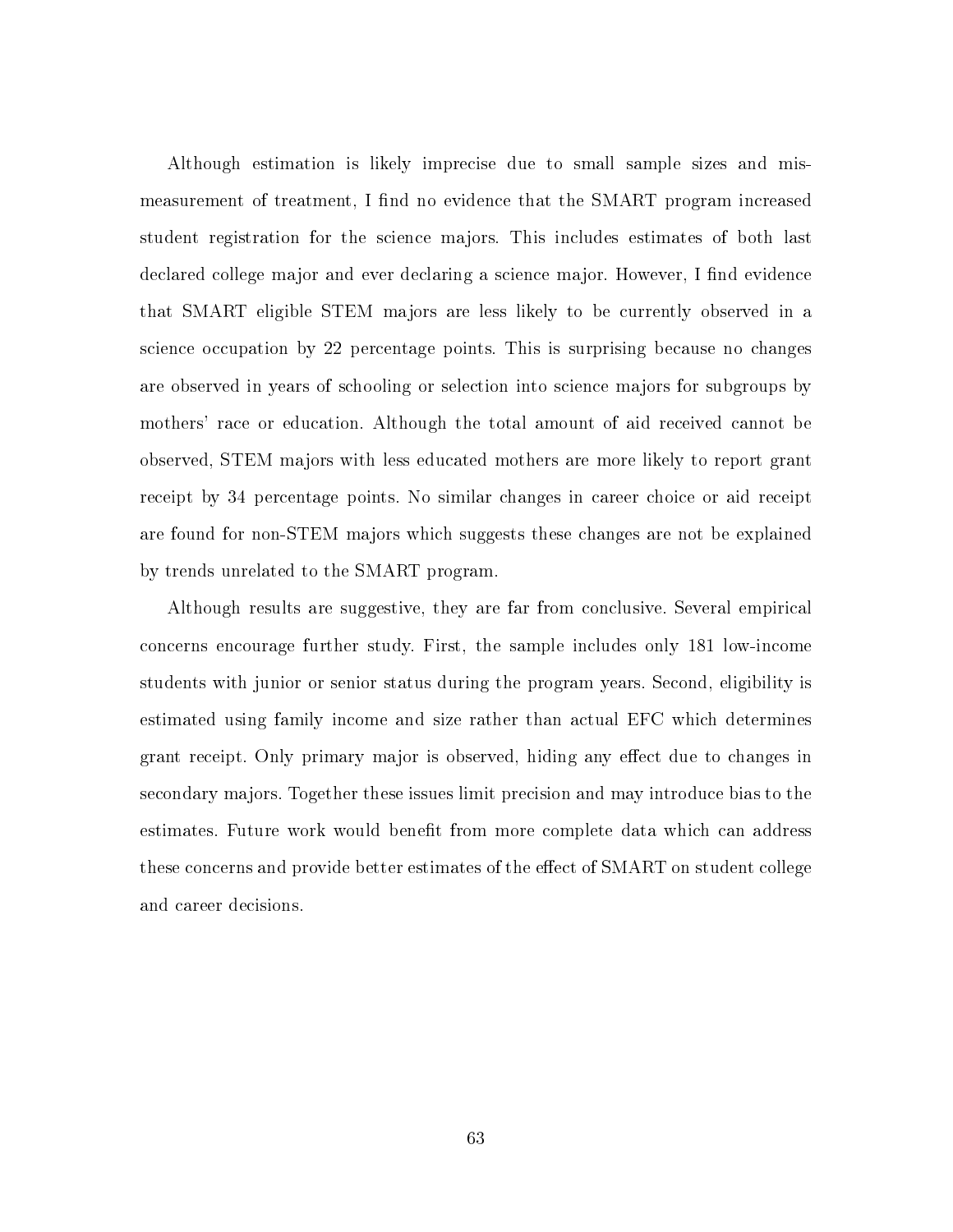# Appendix A

# Single Fathers Appendix

Figure A.1: Increasing Prevalence of Single Parent Households



`Single Parent' including those never married.

|               | Est Pop 2011 | %       |
|---------------|--------------|---------|
| Married       | 23,415,486   | 87.26   |
| Spouse Absent | 315,212      | 1.17    |
| Separated     | 332,220      | 1.24    |
| Divorced      | 1,199,241    | 4.47    |
| Widowed       | 103,359      | 0.39    |
| Never Married | 1,468,763    | 5.47    |
| Total         | 26,834,281   | $100\,$ |
|               |              |         |

|  |  | Table A.1: Marital Status. US Fathers. 2011 |  |
|--|--|---------------------------------------------|--|
|  |  |                                             |  |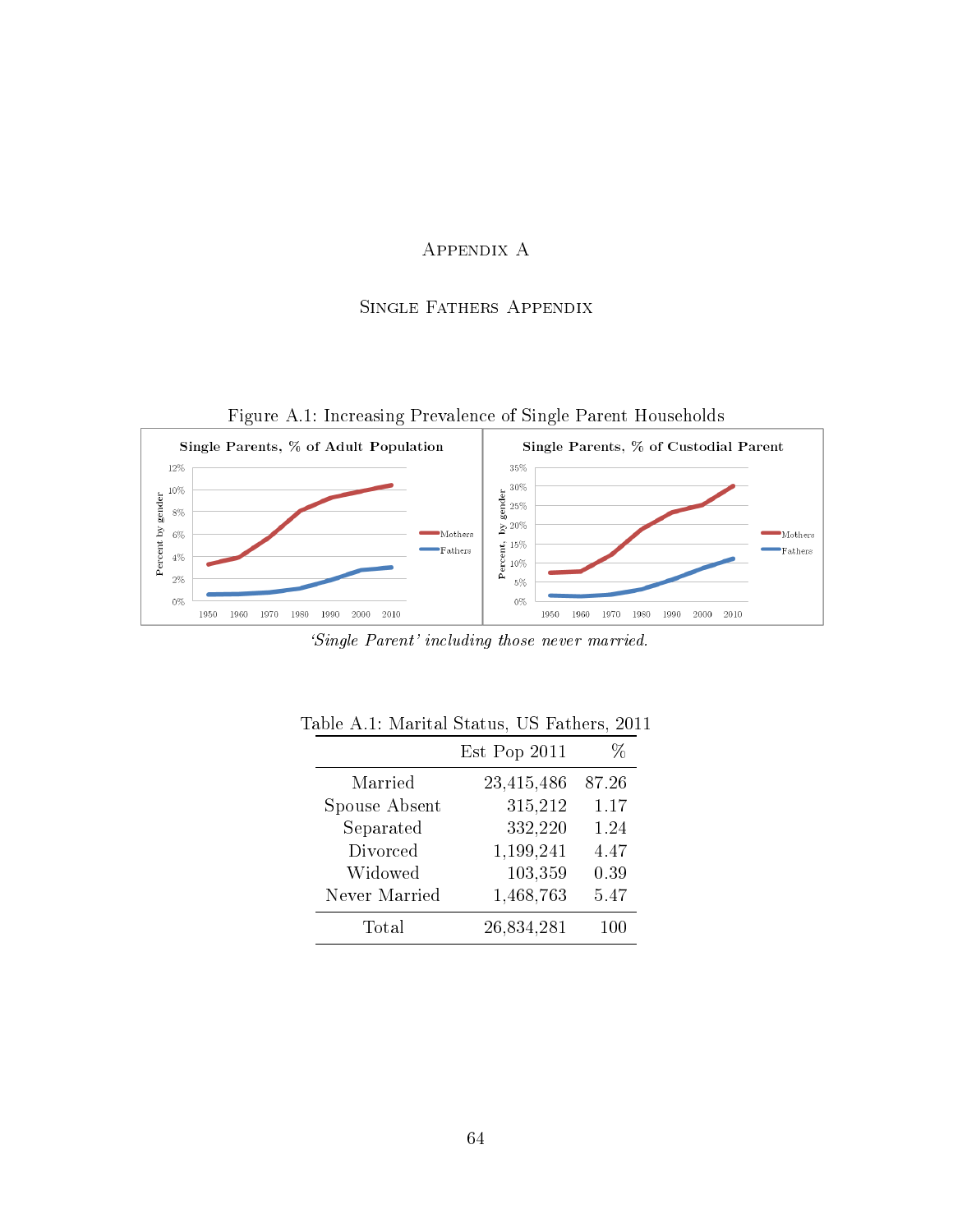|                        | Single Father (NM) |            | Separated Father |            | Married Fathers |            |
|------------------------|--------------------|------------|------------------|------------|-----------------|------------|
|                        | Mean               | Std. Error | Mean             | Std. Error | Mean            | Std. Error |
| No Diploma $%$         | $25.5\%$           | (.005)     | $14.0\%$         | (.003)     | 11.7\%          | (.001)     |
| Highschool Only %      | $67.2\%$           | (.005)     | 65.8%            | (.005)     | 52.3%           | (.002)     |
| 4-Yr College $\%$ 7.4% |                    | (.003)     | 20.2\%           | (.005)     | 36.0%           | (.001)     |
| Annual Labor Hours     | 1820               | (9.5)      | 1986             | (8.9)      | 2155            | (1.9)      |
| % Unemployed           | 14.1\%             | (.004)     | $9.4\%$          | (.003)     | $5.0\%$         | (.001)     |
| % Not in Lab Force     | 11.9%              | (.004)     | 11.9%            | (.003)     | 5.5%            | (.001)     |
| % Below Poverty        | 23.7%              | (.005)     | 11.8%            | (.003)     | 7.1%            | (.001)     |

Table A.2: Education and Work Habits, Single vs. Married Fathers

`Single Father (NM)' indicates never-married fathers. `Separated Father' includes all other single fathers.

Standard errors using BRR weight in parentheses.

|               |          | $\smile$                         | $\overline{\phantom{0}}$ |                                |          |                              |
|---------------|----------|----------------------------------|--------------------------|--------------------------------|----------|------------------------------|
|               | Mean     | Single Father (NM)<br>Std. Error | Mean                     | Separated Father<br>Std. Error | Mean     | Married Father<br>Std. Error |
| All           | \$28,844 | (327)                            | \$46,959                 | (558)                          | \$62,511 | (187)                        |
| $18-30$ years | \$23,246 | (353)                            | \$28,232                 | (930)                          | \$34,783 | (253)                        |
| $31-40$ years | \$31,767 | (552)                            | \$42,866                 | (938)                          | \$58,125 | $\left( 272\right)$          |
| $41-50$ years | \$36,965 | (1386)                           | \$52,308                 | (986)                          | \$72,246 | (307)                        |
| $51-65$ years | \$41,161 | (3220)                           | \$52,626                 | (1645)                         | \$72,182 | (544)                        |
| No Diploma    | \$20,190 | (496)                            | \$25,247                 | (815)                          | \$25,701 | (178)                        |
| Highschool    | \$28,681 | (391)                            | \$38,794                 | (474)                          | \$44,817 | (148)                        |
| 4-Yr College  | \$54,524 | (2181)                           | \$83,091                 | (1695)                         | \$98,011 | (396)                        |

Table A.3: Wage Income, Single vs. Married Fathers

`Single Father (NM)' indicates never-married fathers. `Separated Father' includes all other single fathers.

Standard errors using BRR weight in parentheses.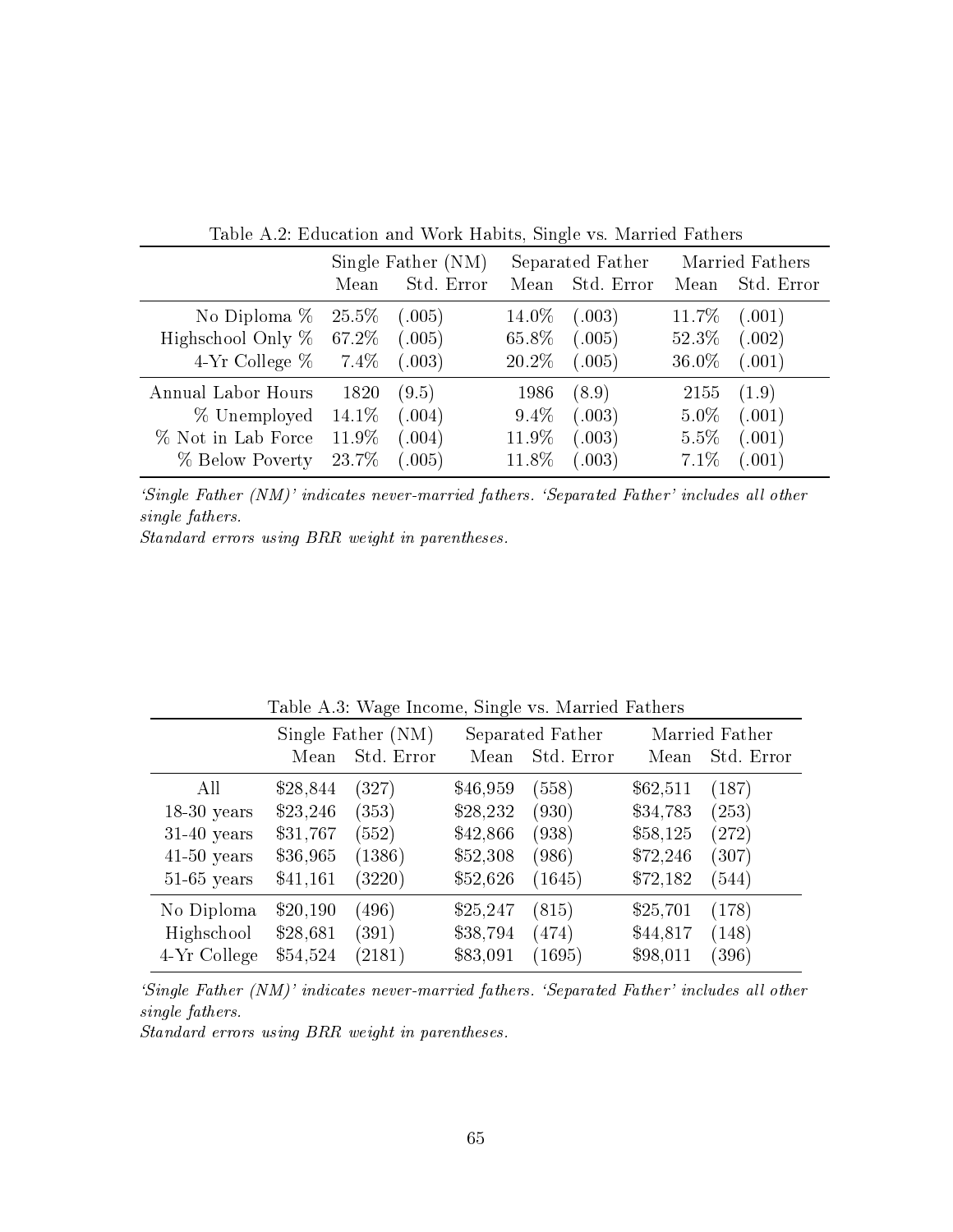|               |                    | rapio II.I. Tiago Itatopi phigio Tb. Manhod Itation |                  |            |                |            |
|---------------|--------------------|-----------------------------------------------------|------------------|------------|----------------|------------|
|               | Single Father (NM) |                                                     | Separated Father |            | Married Father |            |
|               | Mean               | Std. Error                                          | Mean             | Std. Error | Mean           | Std. Error |
| All           | \$16.46            | (.33)                                               | \$24.08          | (.39)      | \$29.19        | (.11)      |
| $18-30$ years | \$13.57            | (.24)                                               | \$15.81          | (.53)      | \$17.26        | (.19)      |
| $31-40$ years | \$18.37            | (.71)                                               | \$21.15          | (.4)       | \$27.23        | (.18)      |
| $41-50$ years | \$19.70            | (.85)                                               | \$25.92          | (.56)      | \$33.04        | (.21)      |
| $51-65$ years | \$21.91            | (1.62)                                              | \$30.38          | (2.01)     | \$34.57        | (.43)      |
| No Diploma    | \$12.67            | (.49)                                               | \$14.95          | (.51)      | \$14.41        | (.17)      |
| Highschool    | \$16.56            | (.42)                                               | \$20.44          | (.37)      | \$22.00        | (.15)      |
| 4-Yr College  | \$26.30            | (1.1)                                               | \$39.86          | (1.32)     | \$43.55        | (.2)       |

Table A.4: Wage Rates, Single vs. Married Fathers

`Single Father (NM)' indicates never-married fathers. `Separated Father' includes all other single fathers.

Standard errors using BRR weight in parentheses.

Table A.5: Labor Outcomes vs. Never Married and Separated Fatherhood, ACS 2011

|                    | Dependent Variable |                                              |               |             |             |  |
|--------------------|--------------------|----------------------------------------------|---------------|-------------|-------------|--|
|                    |                    | Wage Rate Labor Income Labor Hours Log(Rate) |               |             | Log(Income) |  |
| Single Father (NM) | $-2.113***$        | $-8560.125***$                               | $-296.468***$ | $-0.135***$ | $-0.263***$ |  |
|                    | (0.336)            | (351.096)                                    | (11.558)      | (0.008)     | (0.013)     |  |
| Separated Father   | $-2.214***$        | $-9590.665***$                               | $-246.190***$ | $-0.090***$ | $-0.195***$ |  |
|                    | (0.402)            | (485.026)                                    | (10.338)      | (0.008)     | (0.011)     |  |
|                    | 234668             | 253125                                       | 253125        | 218553      | 218553      |  |

Standard errors using BRR weight in parentheses.

\*\*\*,\*\*, and \* indicate statistical significance at 1%, 5%, and 10% confidence levels respectively

Table A.6: PSID Observation Totals, All Years

|                       |        | N-Individuals N-Observations |
|-----------------------|--------|------------------------------|
| Full Sample           | 16,281 | 143,416                      |
| All Fathers           | 11,802 | 82,829                       |
| Married Father        | 11,311 | 77,752                       |
| Separated Father      | 2,193  | 3,552                        |
| Never Married Fathers | 806    | 1,348                        |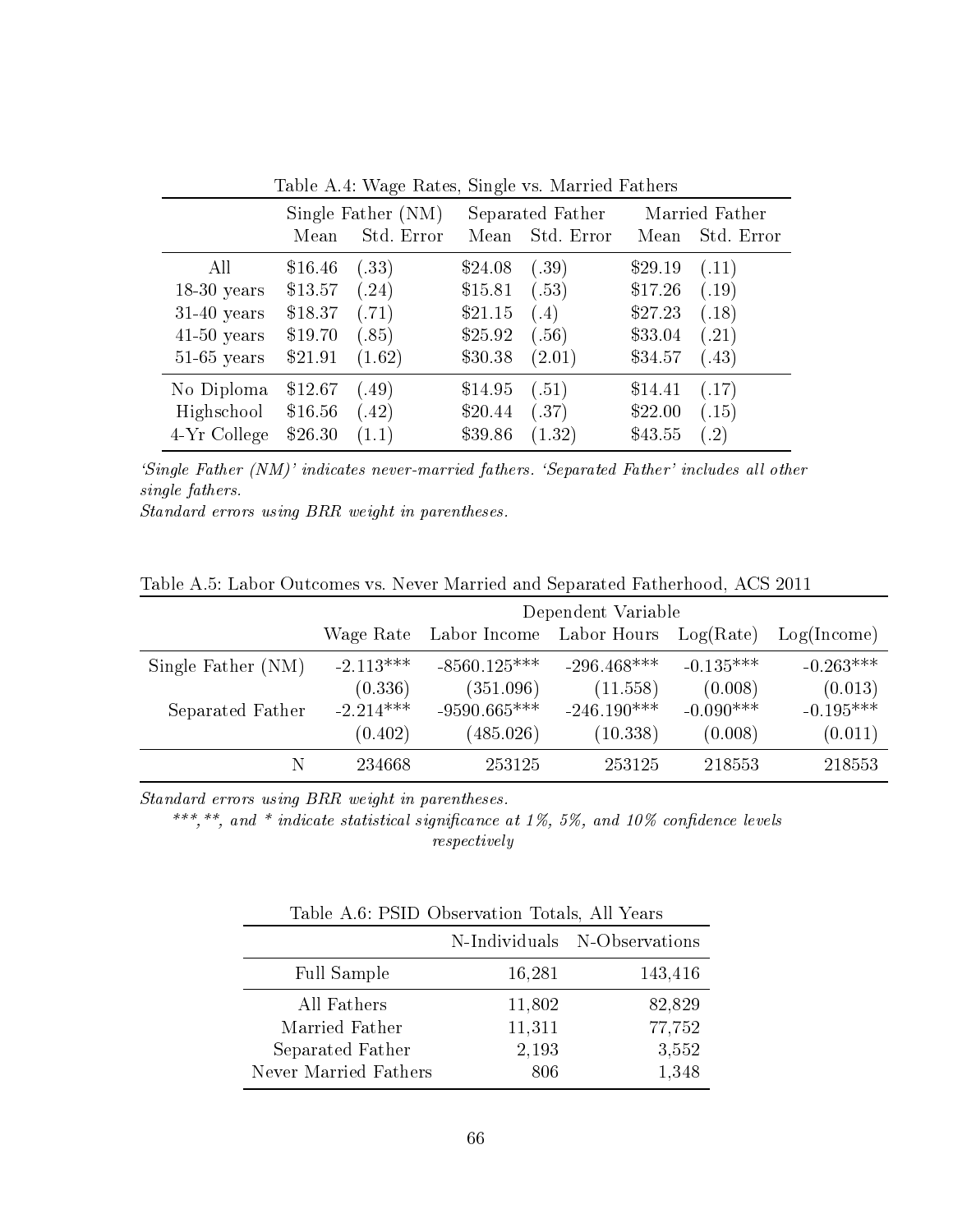| $1a$ bic $1$ I bill $1$ wciages, Ical 2009 |                    |                                 |          |  |  |  |  |
|--------------------------------------------|--------------------|---------------------------------|----------|--|--|--|--|
| Averages, 2009                             | Single Father (NM) | Separated Father Married Father |          |  |  |  |  |
| No Work                                    | 11.8%              | $11.3\%$                        | $6.0\%$  |  |  |  |  |
| Fulltime                                   | 50.5%              | 61.9%                           | 80.0%    |  |  |  |  |
| Income                                     | \$22,812           | \$39,221                        | \$56,363 |  |  |  |  |
| Wage Rate                                  | \$14.59            | \$20.44                         | \$26.33  |  |  |  |  |
| Labor Hours                                | 1525               | 1668                            | 2011     |  |  |  |  |
| HouseWork                                  | 12.0               | 14.4                            | 8.6      |  |  |  |  |
| Age                                        | 32.0               | 39.2                            | 38.8     |  |  |  |  |
| Years of Education                         | 12.2               | 13.0                            | 13.4     |  |  |  |  |
| $#$ Children in Household                  | 1.57               | 1.91                            | 1.96     |  |  |  |  |
| Observations                               | 82                 | 138                             | 2194     |  |  |  |  |

Table A.7: PSID Averages, Year 2009

Table A.8: Labor Outcomes vs. Never Married and Separated Fatherhood, All Fathers, PSID

|                    | Dependent Variable |             |            |             |             |  |
|--------------------|--------------------|-------------|------------|-------------|-------------|--|
|                    | Fulltime           | Log(Hours)  | Housework  | Log(Rate)   | Log(Income) |  |
| Single Father (NM) | $-0.225***$        | $-0.246***$ | $2.302***$ | $-0.248***$ | $-0.494***$ |  |
|                    | (0.013)            | (0.022)     | (0.293)    | (0.024)     | (0.032)     |  |
| Separated Father   | $-0.240***$        | $-0.247***$ | $3.738***$ | $-0.245***$ | $-0.507***$ |  |
|                    | (0.008)            | (0.012)     | (0.174)    | (0.016)     | (0.018)     |  |
| Constant           | $0.494***$         | $7.107***$  | $9.031***$ | $1.794***$  | $8.916***$  |  |
|                    | (0.054)            | (0.098)     | (1.015)    | (0.119)     | (0.152)     |  |
| N                  | 88132              | 83819       | 86583      | 82344       | 86341       |  |

Estimates include all fathers and are conditional on age and year, education groups (no diploma, high school diploma, or at least 4-year college degree), state, and race (indicator for white). Heteroscedasticity robust errors in parentheses.

\*\*\*,\*\*, and \* indicate statistical significance at 1%, 5%, and 10% confidence levels respectively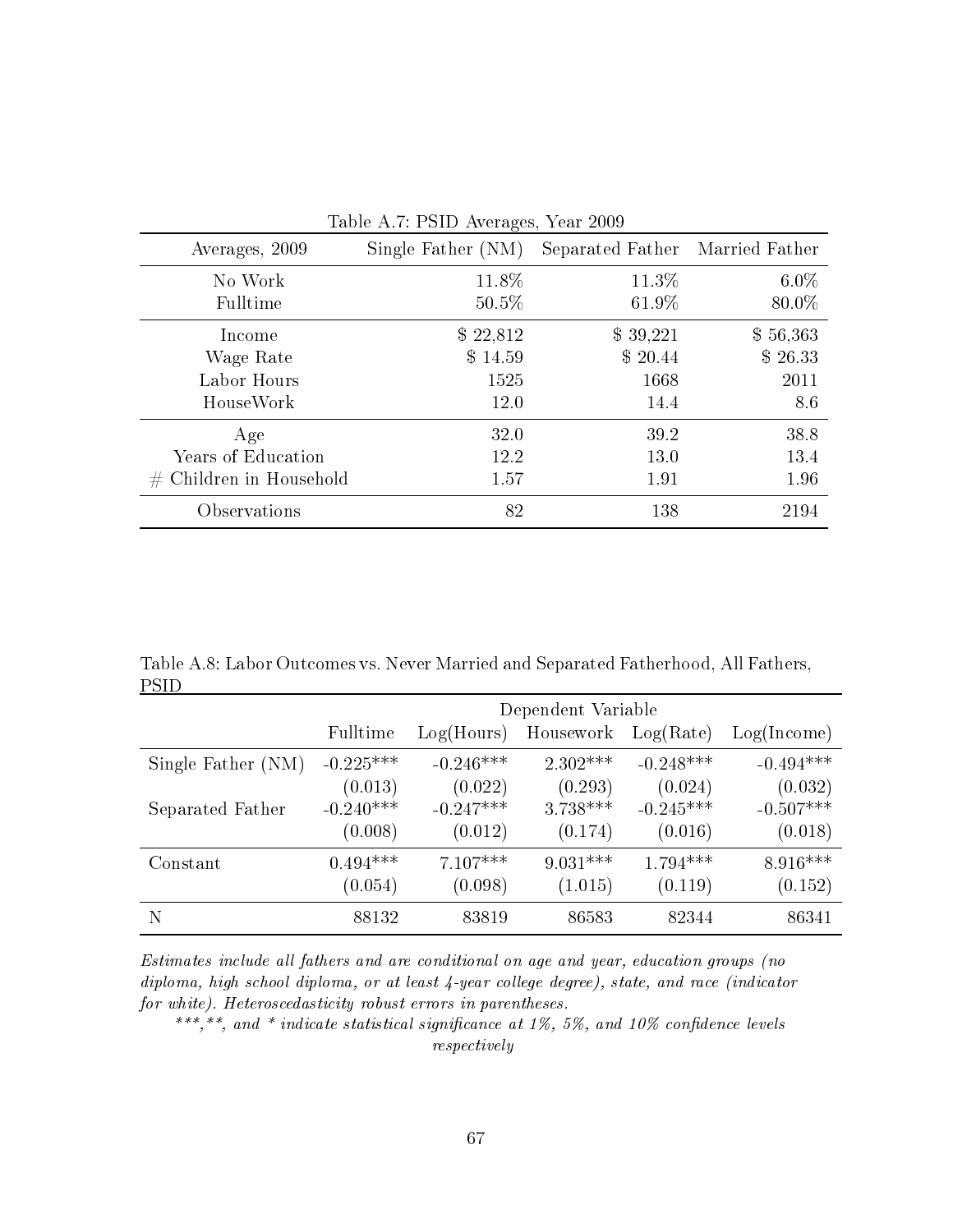

Figure A.2: Changes Before and After Beginning Separated Fatherhood

Coefficients for year pairs before and after entering into separated fatherhood. Regression also includes year and age effects as well as indicators for remarriage and children leaving the household. Trend lines show coefficients, vertical lines show  $95\%$  confidence intervals.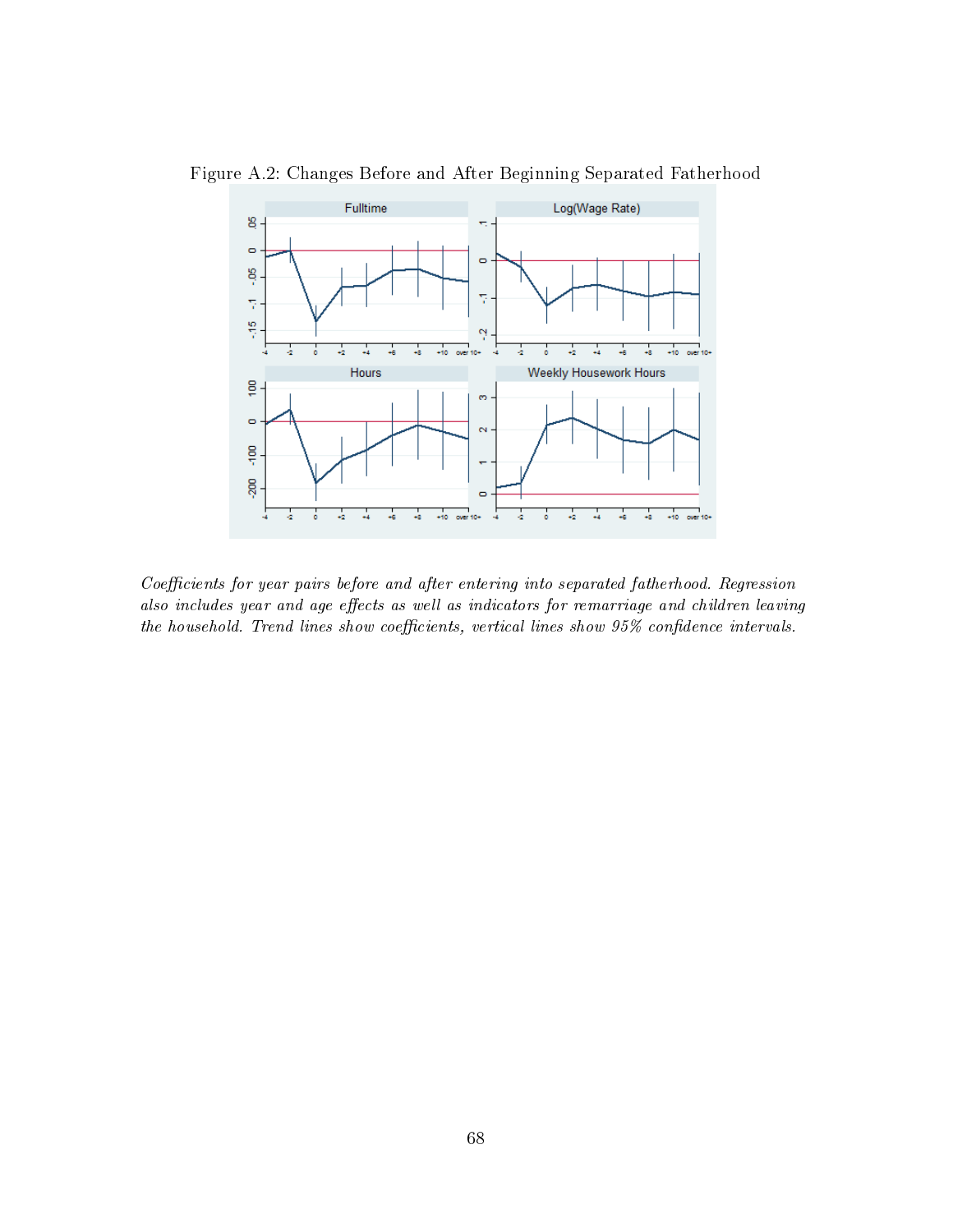

Figure A.3: Changes Before and After Beginning Single Fatherhood (NM)

Coefficients for year pairs before and after entering into separated fatherhood. Regression also includes year and age effects as well as indicators for remarriage and children leaving the household. Trend lines show coefficients, vertical lines show  $95\%$  confidence intervals. Full results available upon request.

Table A.9: Labor Market Outcomes, FE, Never Married and Separated Fathers, PSID

|                  | Dependent Variable |               |             |             |             |  |
|------------------|--------------------|---------------|-------------|-------------|-------------|--|
|                  | Fulltime           | Hours         | Housework   | Log(Rate)   | Log(Income) |  |
| Separated Father | $-0.158***$        | $-267.674***$ | $3.466***$  | $-0.144***$ | $-0.331***$ |  |
|                  | (0.010)            | (16.396)      | (0.221)     | (0.018)     | (0.021)     |  |
| Constant         | $0.494***$         | $1635.703***$ | $13.651***$ | $2.085***$  | $9.273***$  |  |
|                  | (0.032)            | (54.462)      | (2.262)     | (0.056)     | (0.071)     |  |
| N Observations   | 145912             | 145912        | 156835      | 143122      | 149313      |  |
| N Individuals    | 16320              | 16320         | 16478       | 16275       | 16330       |  |

Estimates include all men with at least one year of separated or never married fatherhood and are conditional on age and year, as well as individual fixed effects. Errors in parentheses clustered on the individual.

\*\*\*,\*\*, and \* indicate statistical significance at 1%, 5%, and 10% confidence levels respectively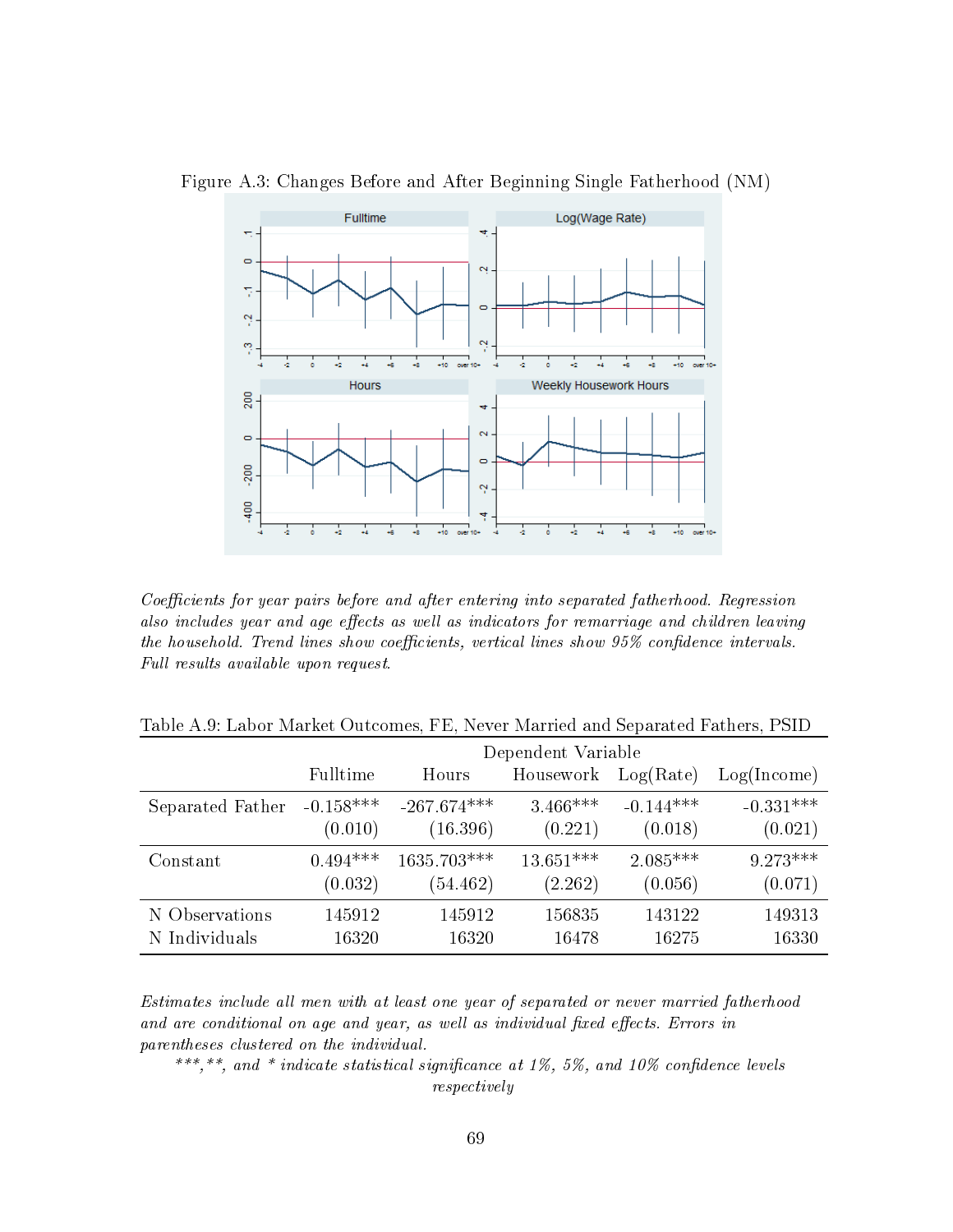

Figure A.4: Changes Before and After Marital Separation

Coefficients for year pairs before and after marital separation. Regression also includes year and age effects as well as indicators for remarriage. Trend lines show coefficients, vertical lines show  $95\%$  confidence intervals. Full results available upon request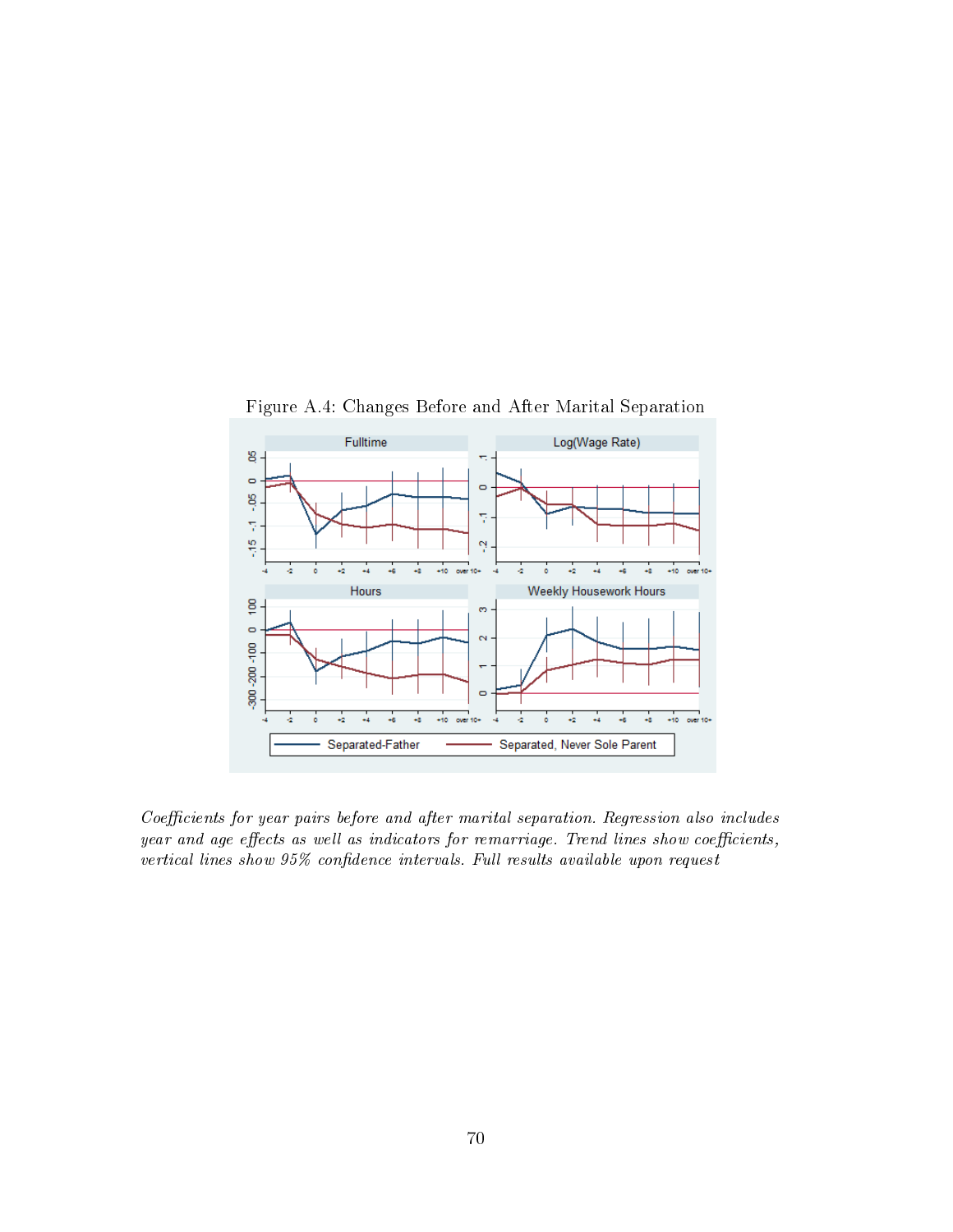|                  | Dependent Variable |               |                       |             |             |
|------------------|--------------------|---------------|-----------------------|-------------|-------------|
|                  | Fulltime           | Hours         | Housework             | Log(Rate)   | Log(Income) |
| Separated Father | $-0.106***$        | $-196.960***$ | $2.319***$            | $-0.124***$ | $-0.249***$ |
|                  | (0.011)            | (19.980)      | (0.251)               | (0.021)     | (0.025)     |
| Post-SF Rem      | $-0.045***$        | $-63.621**$   | $0.957***$            | $-0.060**$  | $-0.098***$ |
|                  | (0.011)            | (22.430)      | (0.280)               | (0.022)     | (0.025)     |
| Post-SF Mat      | 0.005              | 6.864         | 0.162                 | $-0.036$    | $-0.036$    |
|                  | (0.012)            | (22.599)      | (0.256)               | (0.021)     | (0.026)     |
|                  |                    |               | With Separation Trend |             |             |
| Separated Father | $-0.100***$        | $-188.924***$ | $2.289***$            | $-0.116***$ | $-0.235***$ |
|                  | (0.011)            | (19.995)      | (0.253)               | (0.021)     | (0.025)     |
| Post-SF Rem      | $-0.035***$        | $-37.849$     | $0.688**$             | $-0.040$    | $-0.056**$  |
|                  | (0.012)            | (23.873)      | (0.298)               | (0.024)     | (0.028)     |
| Post-SF Mat      | 0.000              | 5.582         | 0.044                 | $-0.013$    | $-0.012$    |
|                  | (0.012)            | (23.611)      | (0.267)               | (0.022)     | (0.027)     |
| N Observations   | 145912             | 145912        | 156835                | 143122      | 149313      |
| N Individuals    | 16320              | 16320         | 16478                 | 16275       | 16330       |

Table A.10: Labor Market Outcomes, DIDID, All Men, PSID

Estimates are conditional on age and year, as well as individual fixed effects. Errors in parentheses clustered on the individual.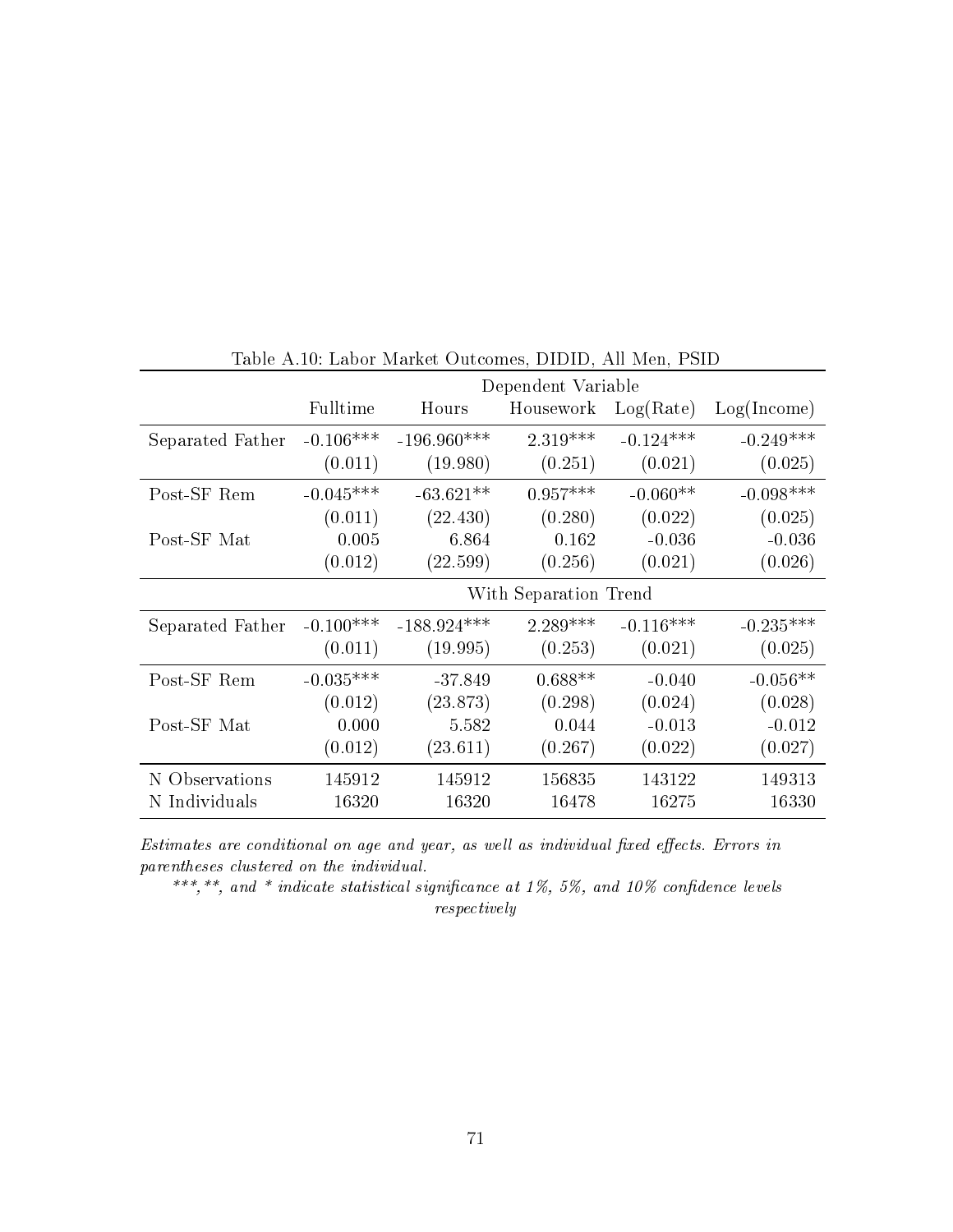|                | Dependent Variable |             |            |             |             |  |
|----------------|--------------------|-------------|------------|-------------|-------------|--|
|                | Fulltime           | Hours       | Housework  | Log(Rate)   | Log(Income) |  |
| Widowed Father | $-0.047**$         | $-86.668**$ | $2.089***$ | $-0.110$    | $-0.149*$   |  |
|                | (0.023)            | (40.946)    | (0.802)    | (0.072)     | (0.082)     |  |
| Post-SF Rem    | $-0.030***$        | $-27.515$   | $0.774**$  | $-0.075***$ | $-0.096***$ |  |
|                | (0.010)            | (17.165)    | (0.299)    | (0.026)     | (0.030)     |  |
| Post-SF Mat    | $0.026**$          | 40.341      | 0.168      | 0.000       | 0.046       |  |
|                | (0.013)            | (22.532)    | (0.356)    | (0.033)     | (0.038)     |  |
| N Observations | 132351             | 132351      | 141591     | 130008      | 135681      |  |
| N Individuals  | 15982              | 15982       | 16107      | 15935       | 15983       |  |

Table A.11: Labor Market Outcomes, DIDID, Widowers, PSID

Estimates include widowed, married, and never married men and are conditional on age and year, as well as individual fixed effects. Errors in parentheses clustered on the individual.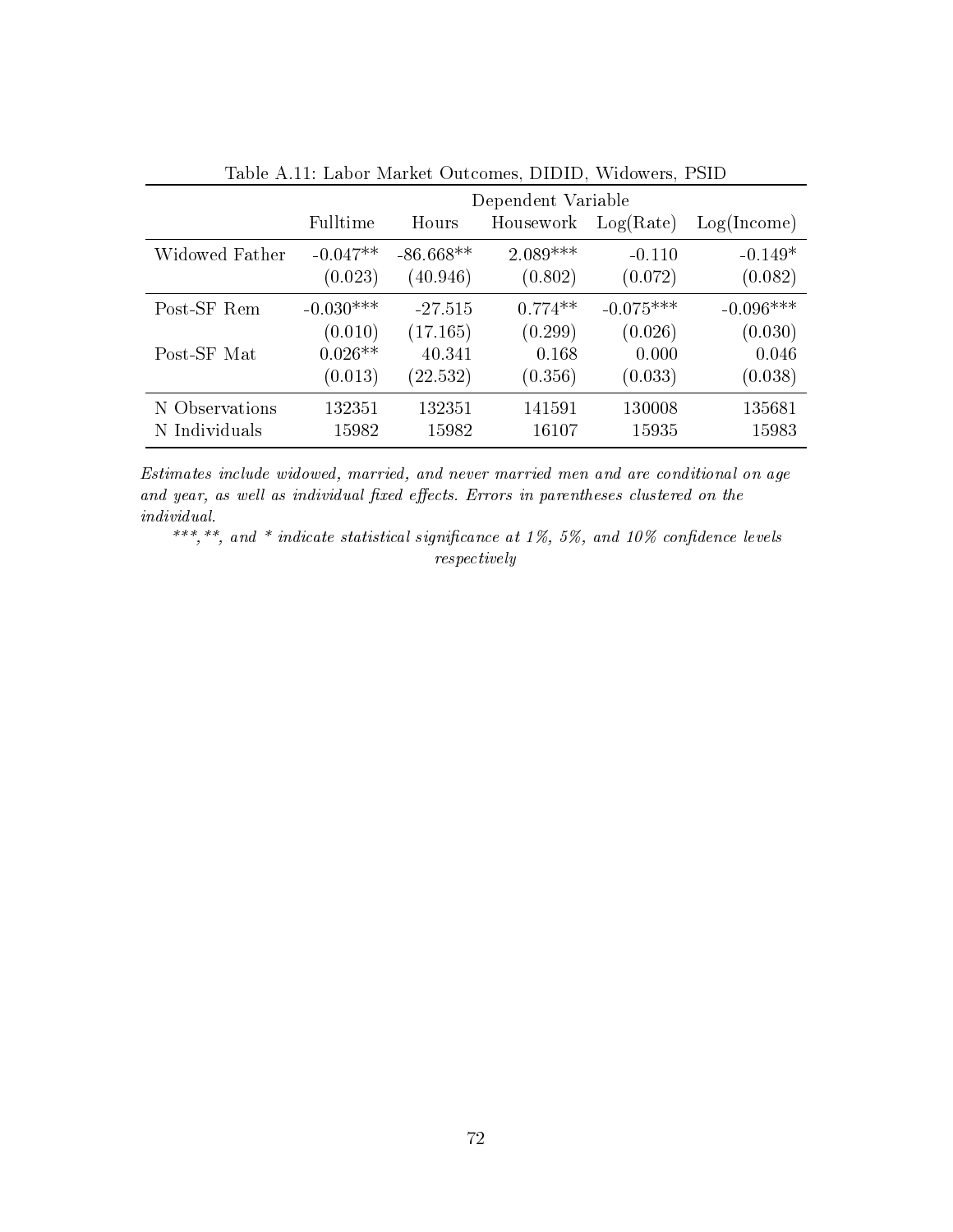| Table A.12: Career Changes, DIDID, All Men, PSID |             |                    |             |  |  |
|--------------------------------------------------|-------------|--------------------|-------------|--|--|
|                                                  |             | Dependent Variable |             |  |  |
|                                                  | Missed Work | Changed Occ        | Changed Ind |  |  |
| Separated Father                                 | $0.047***$  | $0.109***$         | $0.114***$  |  |  |
|                                                  | (0.010)     | (0.012)            | (0.013)     |  |  |
| Post-SF Rem                                      | $-0.026**$  | $0.067***$         | $0.066***$  |  |  |
|                                                  | (0.011)     | (0.014)            | (0.016)     |  |  |
| Post-SF Mat                                      | $0.031***$  | 0.017              | 0.014       |  |  |
|                                                  | (0.010)     | (0.016)            | (0.016)     |  |  |
| N Observations                                   | 137063      | 139122             | 138244      |  |  |
| N Individuals                                    | 15505       | 15540              | 15512       |  |  |

 $Estimates$  are conditional on age and year, as well as individual fixed effects, and  $year-group\ indicators\ to\ control\ for\ dynamic\ effects\ around\ married\ separation.\ Errors\ in$ parentheses clustered on the individual.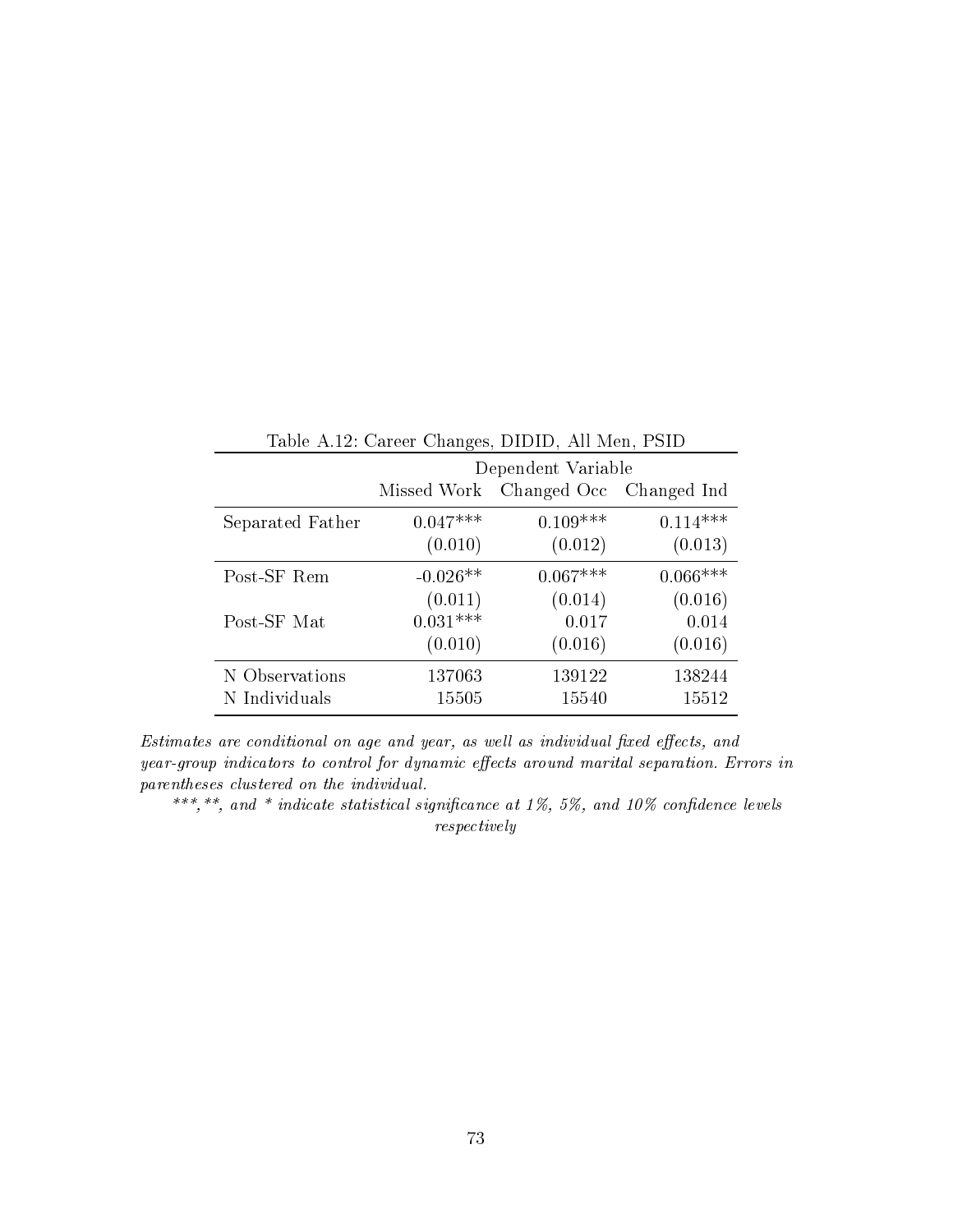|                | Dependent Variable |              |                     |          |             |  |
|----------------|--------------------|--------------|---------------------|----------|-------------|--|
|                | Fulltime           | Hours        | Housework Log(Rate) |          | Log(Income) |  |
|                |                    |              | First Year Only     |          |             |  |
| Widowed Father | $-0.082**$         | $-133.459**$ | $2.577**$           | $-0.116$ | $-0.142$    |  |
|                | (0.034)            | (58.680)     | (1.067)             | (0.123)  | (0.130)     |  |
| N Observations | 131143             | 131143       | 139945              | 128865   | 134470      |  |
| N Individuals  | 15974              | 15974        | 16071               | 15926    | 15974       |  |
|                |                    |              | With Housework      |          |             |  |
| Widowed Father | $-0.050**$         | $-101.876**$ |                     | $-0.111$ | $-0.131$    |  |
|                | (0.025)            | (43.075)     |                     | (0.077)  | (0.086)     |  |
| Housework      | $-0.003***$        | $-5.976***$  |                     | 0.000    | $-0.004***$ |  |
|                | (0.000)            | (0.270)      |                     | (0.000)  | (0.000)     |  |
| N Observations | 124713             | 124713       |                     | 122404   | 128003      |  |
| N Individuals  | 15501              | 15501        |                     | 15453    | 15509       |  |

Table A.13: Labor Market Outcomes Additional Specifications, DIDID, Widowers, PSID

Estimates include widowed, married, and never married men and are conditional on age and year, as well as individual fixed effects. Errors in parentheses clustered on the individual.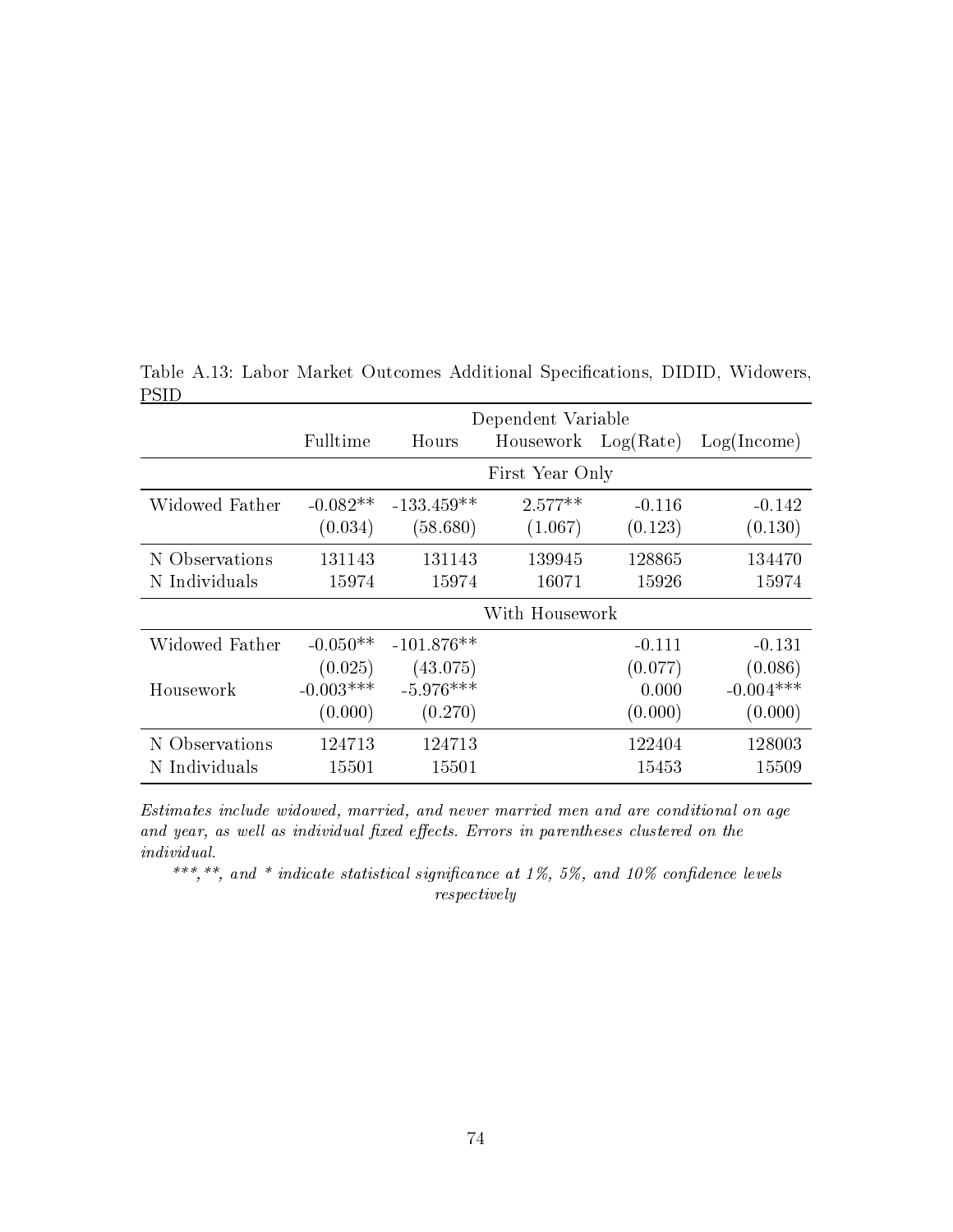| rasie inin stani mesmet bibibi trastere, i sib |               |                    |             |                    |  |  |  |  |
|------------------------------------------------|---------------|--------------------|-------------|--------------------|--|--|--|--|
|                                                |               | Dependent Variable |             |                    |  |  |  |  |
|                                                | Received Lump | Lump $\$           | Tot Fam Inc | Fam Inc Per Person |  |  |  |  |
| Widowed Father                                 | 0.032         | 3008.028           | 3418.233    | $-3625.340**$      |  |  |  |  |
|                                                | (0.02)        | (4232.504)         | (2252.221)  | (1566.703)         |  |  |  |  |
| Post-SF Rem                                    | $-0.013*$     | $-865.546$         | $-1716.291$ | $-392.879$         |  |  |  |  |
|                                                | (0.007)       | (574.737)          | (2043.080)  | (750.286)          |  |  |  |  |
| Post-SF Mat                                    | $-0.008$      | 1085.051           | $-2077.796$ | 364.819            |  |  |  |  |
|                                                | (0.009)       | (1703.628)         | (2545.330)  | (1380.570)         |  |  |  |  |
| N Observations                                 | 145596        | 148458             | 147730      | 147237             |  |  |  |  |
| N Individuals                                  | 16567         | 16579              | 16448       | 16389              |  |  |  |  |

Table A.14: Other Income, DIDID, Widowers, PSID

'Lump sums' reflect additional payments received, including insurance and inheritance money. Total family income is total of income for all members of the family unit. Family income per person is total family income divided by number of individuals in family unit. Estimates include all married and widowed men and are conditional on age and year, as well as individual fixed effects. Errors in parentheses clustered on the individual.

\*\*\*,\*\*, and \* indicate statistical significance at 1%, 5%, and 10% confidence levels respectively

|                  |          | Dependent Variable |               |          |
|------------------|----------|--------------------|---------------|----------|
|                  | Healthy  | Emotional          | <b>Smokes</b> | Drinks   |
| Separated Father | $-0.002$ | 0.022              | $-0.011$      | $-0.033$ |
|                  | (0.009)  | (0.015)            | (0.019)       | (0.024)  |
| Post-SF Rem      | $-0.005$ | $0.047***$         | 0.027         | $-0.032$ |
| Post-SF Mat      | (0.011)  | (0.015)            | (0.021)       | (0.028)  |
|                  | 0.015    | 0.008              | $-0.000$      | 0.003    |
|                  | (0.011)  | (0.015)            | (0.020)       | (0.028)  |
| N Observations   | 105335   | 30546              | 30568         | 30558    |
| N Individuals    | 14102    | 7592               | 7593          | 7593     |

Table A.15: Physical and Mental Health, DIDID, Widowers, PSID

Estimates are conditional on age and year, as well as individual fixed effects. Errors in parentheses clustered on the individual.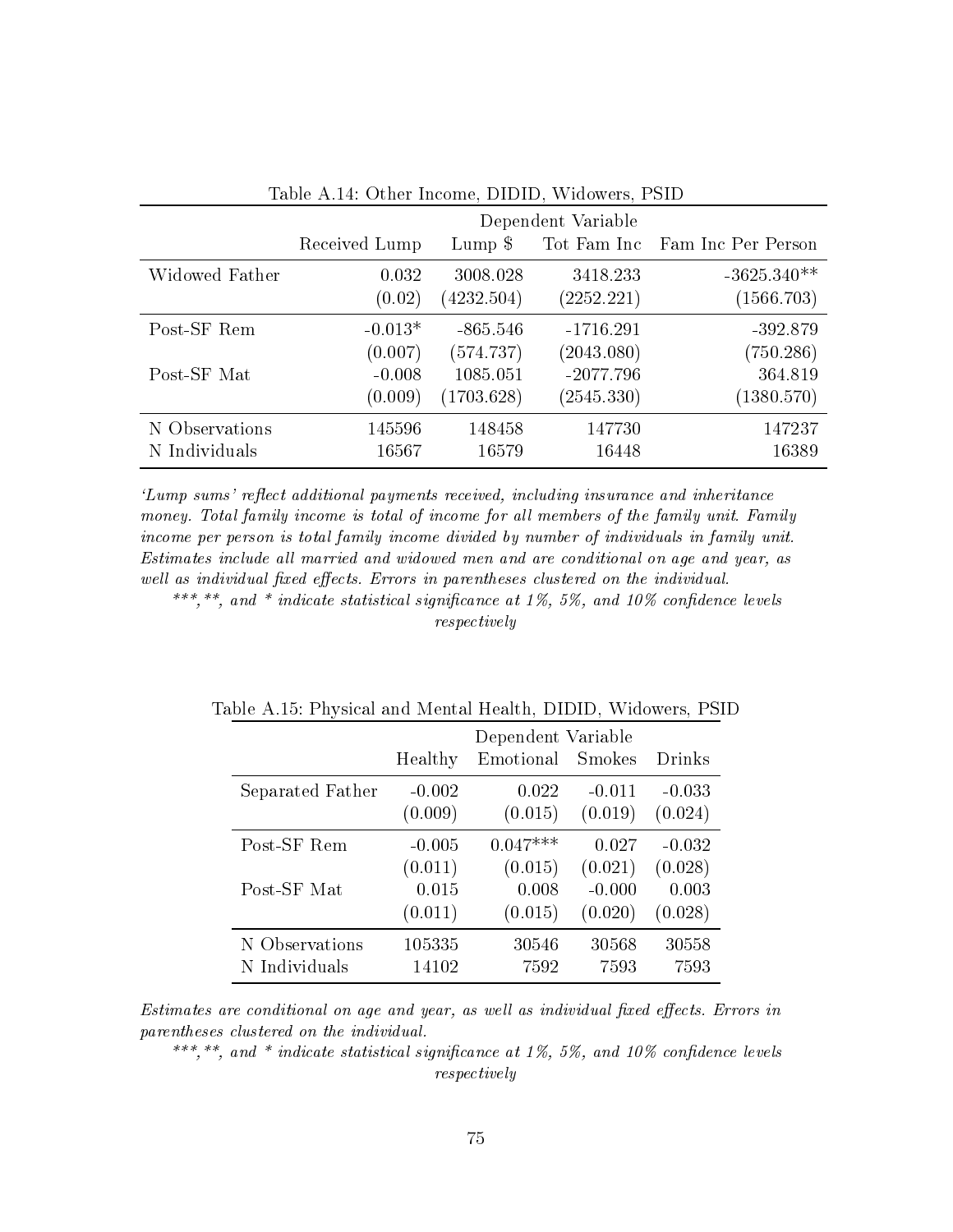|                  | 10010 11.10. SIGNON DRUGO 000, DIDIDIN SIGNI, I 01D |            |          |                    |           |          |  |
|------------------|-----------------------------------------------------|------------|----------|--------------------|-----------|----------|--|
|                  |                                                     |            |          | Dependent Variable |           |          |  |
|                  | Very Sad                                            | Nervous    | Restless | Hopeless           | Worthless | Effort   |  |
| Separated Father | 0.018                                               | $0.057***$ | 0.034    | 0.019              | 0.013     | $0.044*$ |  |
|                  | (0.016)                                             | (0.017)    | (0.021)  | (0.014)            | (0.012)   | (0.023)  |  |
| Post-SF Rem      | $-0.014$                                            | 0.005      | $-0.032$ | 0.001              | 0.017     | $-0.002$ |  |
|                  | (0.017)                                             | (0.015)    | (0.025)  | (0.015)            | (0.013)   | (0.028)  |  |
| Post-SF Mat      | $-0.014$                                            | $-0.005$   | 0.008    | $-0.022$           | $-0.003$  | 0.026    |  |
|                  | (0.017)                                             | (0.019)    | (0.022)  | (0.013)            | (0.013)   | (0.025)  |  |
| N Observations   | 20781                                               | 20784      | 20780    | 20781              | 20780     | 20769    |  |
| N Individuals    | 7269                                                | 7268       | 7268     | 7268               | 7269      | 7267     |  |

Table A.16: Mental Distress, DIDID,All Men, PSID

Estimates are conditional on age and year, as well as individual fixed effects. Errors in parentheses clustered on the individual.

\*\*\*,\*\*, and \* indicate statistical significance at 1%, 5%, and 10% confidence levels respectively

|           |  |  | Table A.17: Effect of Single Fatherhood on Income, DIDID By Starting Year, All |  |  |  |
|-----------|--|--|--------------------------------------------------------------------------------|--|--|--|
| Men, PSID |  |  |                                                                                |  |  |  |

|                  | Log(Wage Income) |             |             |  |  |
|------------------|------------------|-------------|-------------|--|--|
|                  | Pre 1980         | 1980-1994   | Post 1994   |  |  |
| Separated Father | $-0.288***$      | $-0.273***$ | $-0.150***$ |  |  |
|                  | (0.052)          | (0.034)     | (0.041)     |  |  |
| Post-SF Rem      | $-0.076$         | $-0.099***$ | $-0.157***$ |  |  |
|                  | (0.053)          | (0.033)     | (0.054)     |  |  |
| Post-SF Mat      | $-0.054$         | $-0.028$    | $-0.024$    |  |  |
|                  | (0.052)          | (0.034)     | (0.053)     |  |  |
| N Observations   | 128999           | 137629      | 130483      |  |  |
| N Individuals    | 14249            | 14998       | 14519       |  |  |

Year defined by first year of single fatherhood. Estimates are conditional on age and year, as well as individual fixed effects. Errors in parentheses clustered on the individual. \*\*\*,\*\*, and \* indicate statistical significance at 1%, 5%, and 10% confidence levels respectively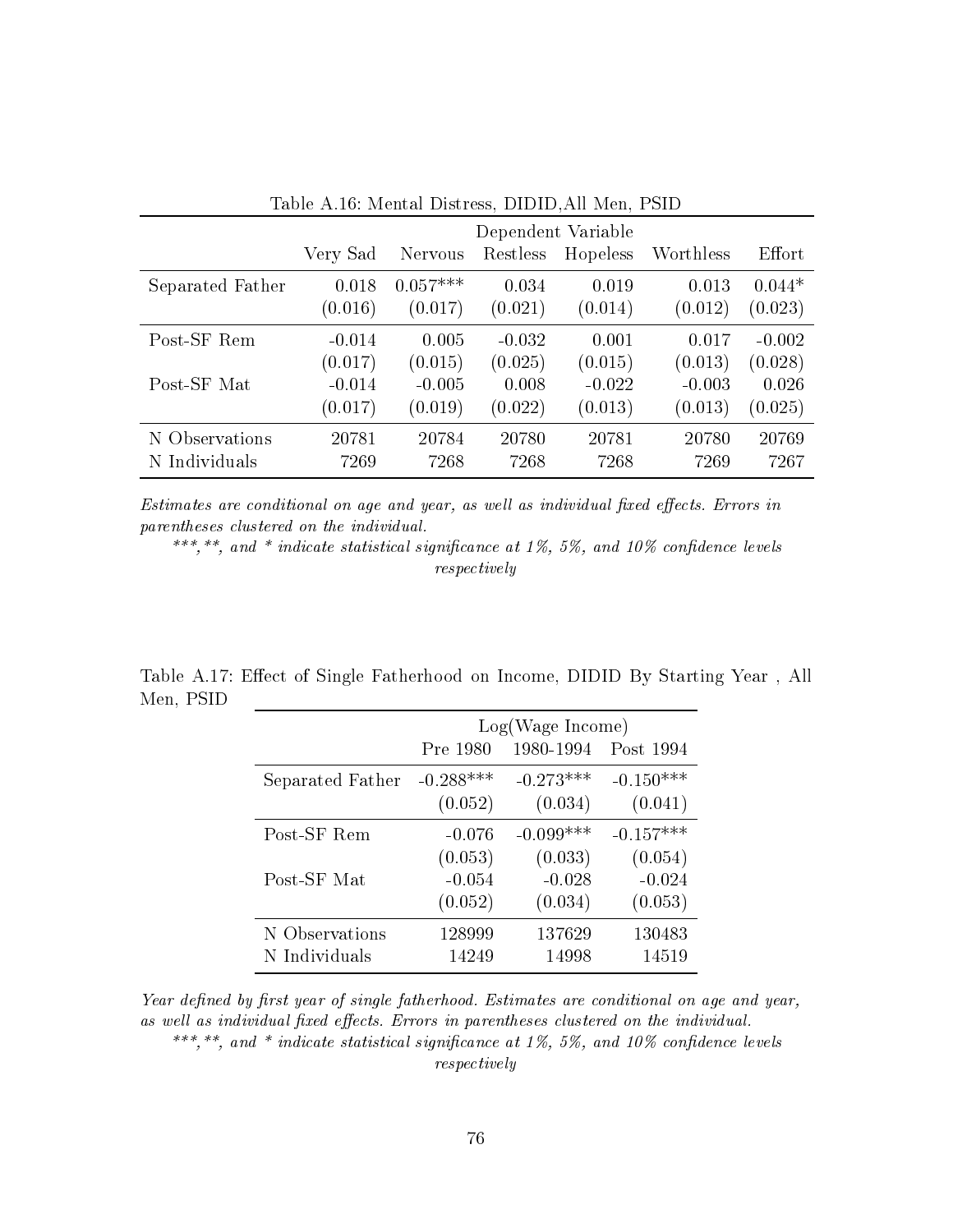|                  | Log(Wage Income) |                     |                     |  |  |  |
|------------------|------------------|---------------------|---------------------|--|--|--|
|                  | Before 30 $y/0$  | $30-45 \text{ y/o}$ | After 45 $y/\sigma$ |  |  |  |
| Separated Father | $-0.350***$      | $-0.208***$         | $-0.199***$         |  |  |  |
|                  | (0.045)          | (0.032)             | (0.051)             |  |  |  |
| Post-SF Rem      | $-0.148***$      | $-0.100***$         | $-0.049$            |  |  |  |
|                  | (0.048)          | (0.031)             | (0.078)             |  |  |  |
| Post-SF Mat      | $-0.107**$       | $-0.007$            | $-0.031$            |  |  |  |
|                  | (0.051)          | (0.032)             | (0.067)             |  |  |  |
| N Observations   | 129289           | 138067              | 129755              |  |  |  |
| N Individuals    | 14465            | 15061               | 14240               |  |  |  |

Table A.18: Effect of Single Fatherhood on Income, DIDID By Initial Age, All Men, PSID

Initial age as age during first year of single fatherhood. Estimates are conditional on age and year, as well as individual fixed effects. Errors in parentheses clustered on the individual.

\*\*\*,\*\*, and \* indicate statistical significance at 1%, 5%, and 10% confidence levels respectively

|                  |               | Log(Wage Income) |                                     |  |  |  |
|------------------|---------------|------------------|-------------------------------------|--|--|--|
|                  | No HS Diploma |                  | $\text{HS}$ Diploma 4 Yrs College + |  |  |  |
| Separated Father | $-0.138**$    | $-0.194***$      | $-0.337***$                         |  |  |  |
|                  | (0.063)       | (0.032)          | (0.055)                             |  |  |  |
| Post-SF Rem      | $-0.008$      | $-0.075**$       | $-0.141**$                          |  |  |  |
|                  | (0.062)       | (0.029)          | (0.071)                             |  |  |  |
| Post-SF Mat      | $-0.091$      | $-0.006$         | $-0.053$                            |  |  |  |
|                  | (0.062)       | (0.032)          | (0.057)                             |  |  |  |
| N Observations   | 25826         | 73781            | 49706                               |  |  |  |
| N Individuals    | 4382          | 9575             | 7743                                |  |  |  |

Table A.19: Effect of Single Fatherhood on Income, DIDID By Edu, All Men, PSID

Educational attainment during first year of single fatherhood. Estimates are conditional on age and year, as well as individual fixed effects. Errors in parentheses clustered on the individual.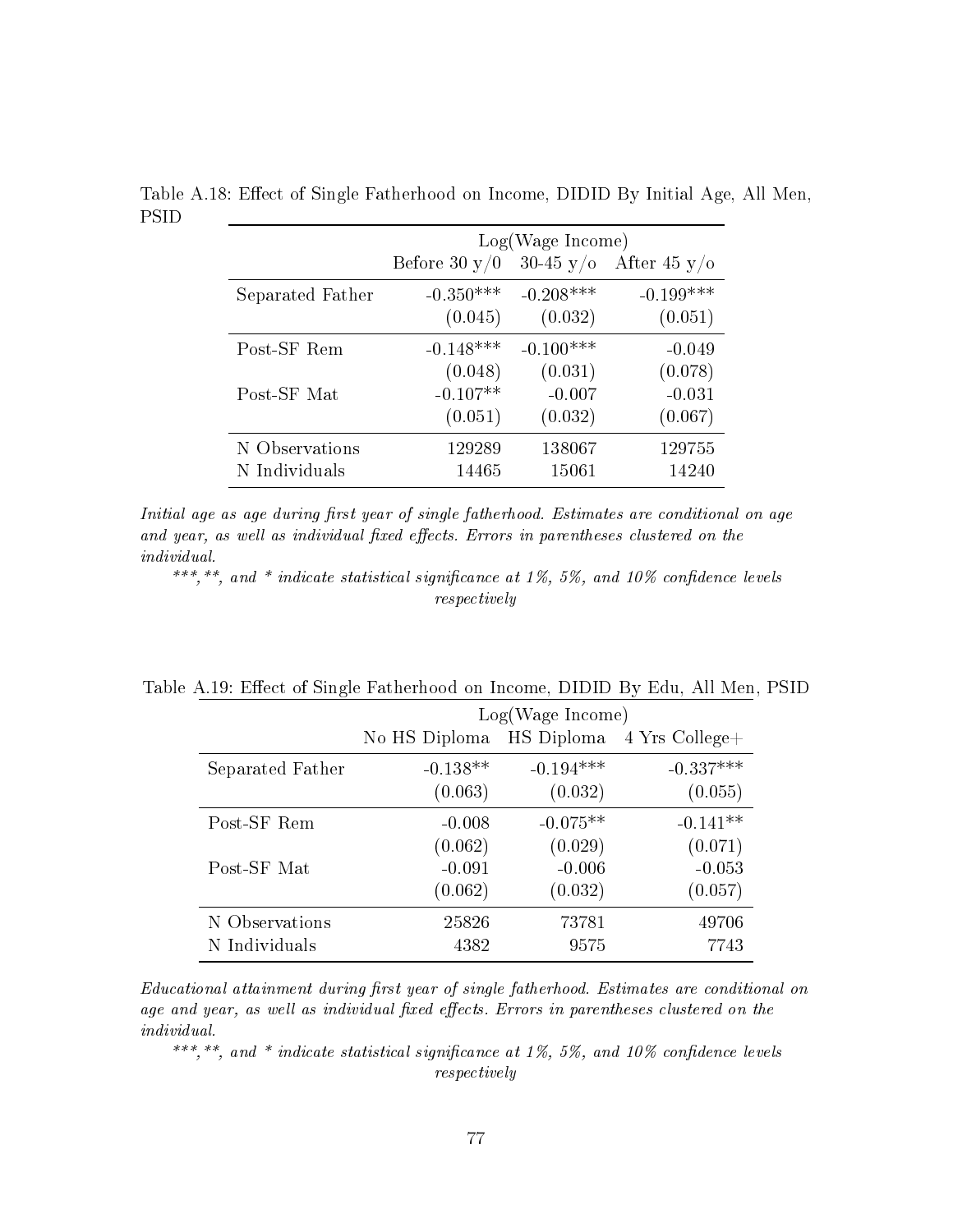|                  | Log(Wage Income)                      |             |  |  |  |
|------------------|---------------------------------------|-------------|--|--|--|
|                  | No Small Children $1+$ Small Children |             |  |  |  |
| Separated Father | $-0.181***$                           | $-0.265***$ |  |  |  |
|                  | (0.027)                               | (0.030)     |  |  |  |
| Post-SF Rem      | $-0.096***$                           | $-0.099***$ |  |  |  |
|                  | (0.028)                               | (0.033)     |  |  |  |
| Post-SF Mat      | $-0.019$                              | $-0.078**$  |  |  |  |
|                  | (0.028)                               | (0.034)     |  |  |  |
| N Observations   | 143744                                | 141067      |  |  |  |
| N Individuals    | 15684                                 | 15731       |  |  |  |

Table A.20: Effect of Single Fatherhood on Income, DIDID - Small Children, All Men, PSID

Small children defined as children under the age of 6 during first year of single fatherhood. Estimates are conditional on age and year, as well as individual fixed effects. Errors in parentheses clustered on the individual.

\*\*\*,\*\*, and \* indicate statistical significance at 1%, 5%, and 10% confidence levels respectively

|                  | Log(Wage Income) |                |                              |             |  |  |
|------------------|------------------|----------------|------------------------------|-------------|--|--|
| Wife, Pre-Sep:   | Low Labor Hrs    | High Labor Hrs | High Housework Low Housework |             |  |  |
| Separated Father | $-0.325***$      | $-0.126***$    | $-0.286***$                  | $-0.191***$ |  |  |
|                  | (0.033)          | (0.030)        | (0.031)                      | (0.031)     |  |  |
| Post-SF Rem      | $-0.126***$      | $-0.075**$     | $-0.148***$                  | $-0.042$    |  |  |
|                  | (0.030)          | (0.036)        | (0.028)                      | (0.035)     |  |  |
| Post-SF Mat      | $-0.071**$       | $-0.011$       | $-0.034$                     | $-0.045$    |  |  |
|                  | (0.032)          | (0.036)        | (0.031)                      | (0.034)     |  |  |
| N Observations   | 139377           | 136604         | 139296                       | 138311      |  |  |
| N Individuals    | 15357            | 15208          | 15349                        | 15351       |  |  |

Table A.21: Effect of Single Fatherhood on Income, DIDID - Division of Labor, All Men, PSID

High labor hours indicates a wife working  $20$  or more hours per week  $2$  years before first year of single fatherhood. High housework indicates a wife's share of total housework hours above the 50th percentile 2 years before beginning single fatherhood. Estimates are conditional on age and year, as well as individual fixed effects. Errors in parentheses clustered on the individual.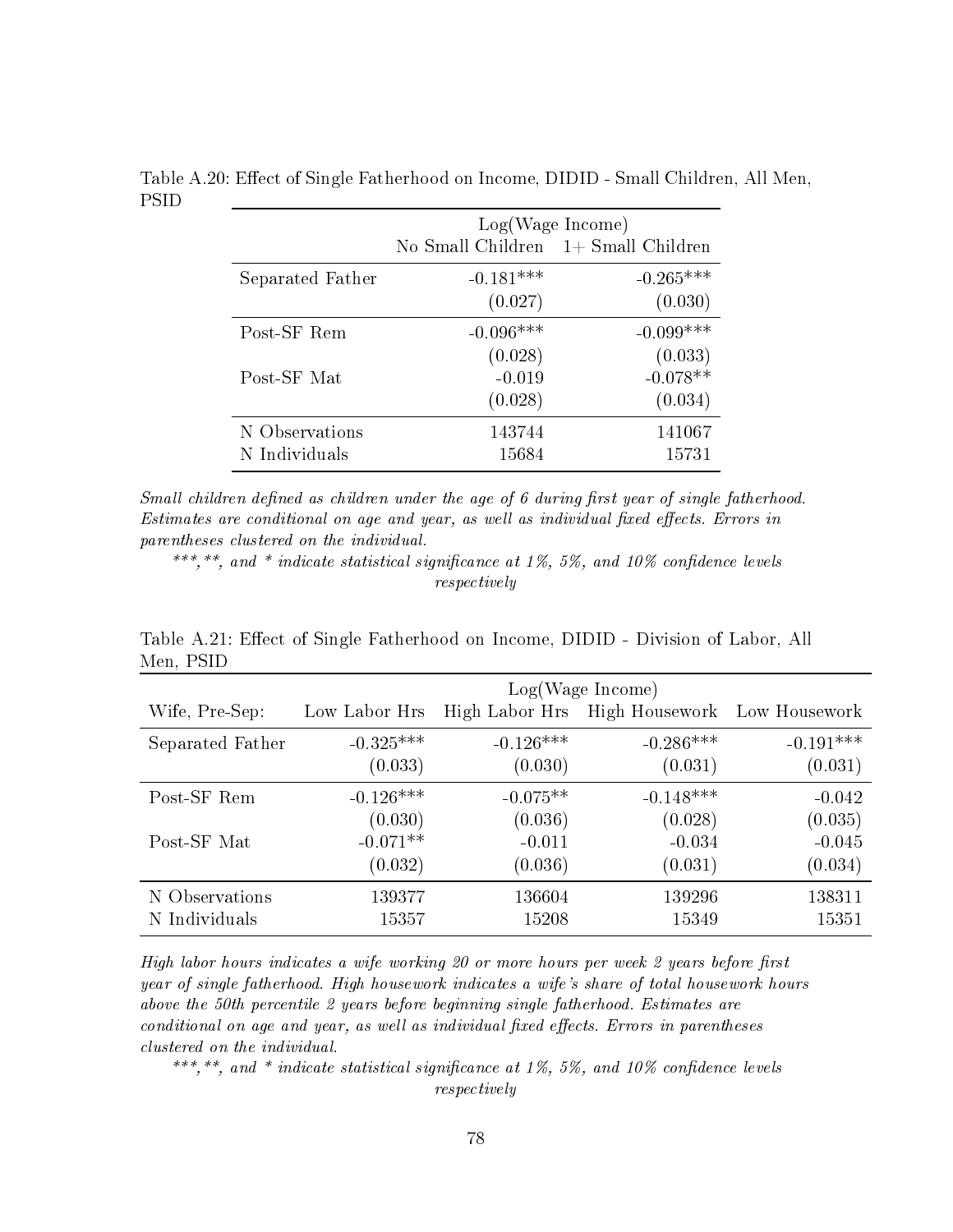## Appendix B

#### Pre-K Appendix



| Table B.1: ACS, Summary Stats (Child) |         |           |        |         |         |           |
|---------------------------------------|---------|-----------|--------|---------|---------|-----------|
|                                       | All     |           |        | UPK     | NO UPK  |           |
| Variable                              | Mean    | <b>SE</b> | Mean   | SE      | Mean    | <b>SE</b> |
| UPK                                   | 0.152   | (0.000)   |        |         |         |           |
| School Att (Age 3)                    | 0.357   | (0.001)   | 0.385  | (0.003) | 0.352   | (0.001)   |
| School Att $(Age 4-5)$                | 0.739   | (0.001)   | 0.787  | (0.002) | 0.730   | (0.001)   |
| School Att (Age 6-7)                  | 0.975   | (0.000)   | 0.976  | (0.001) | 0.975   | (0.000)   |
|                                       | 891,688 |           | 91,811 |         | 499,877 |           |

Estimated population means using national-level individual weights with standard errors in parentheses.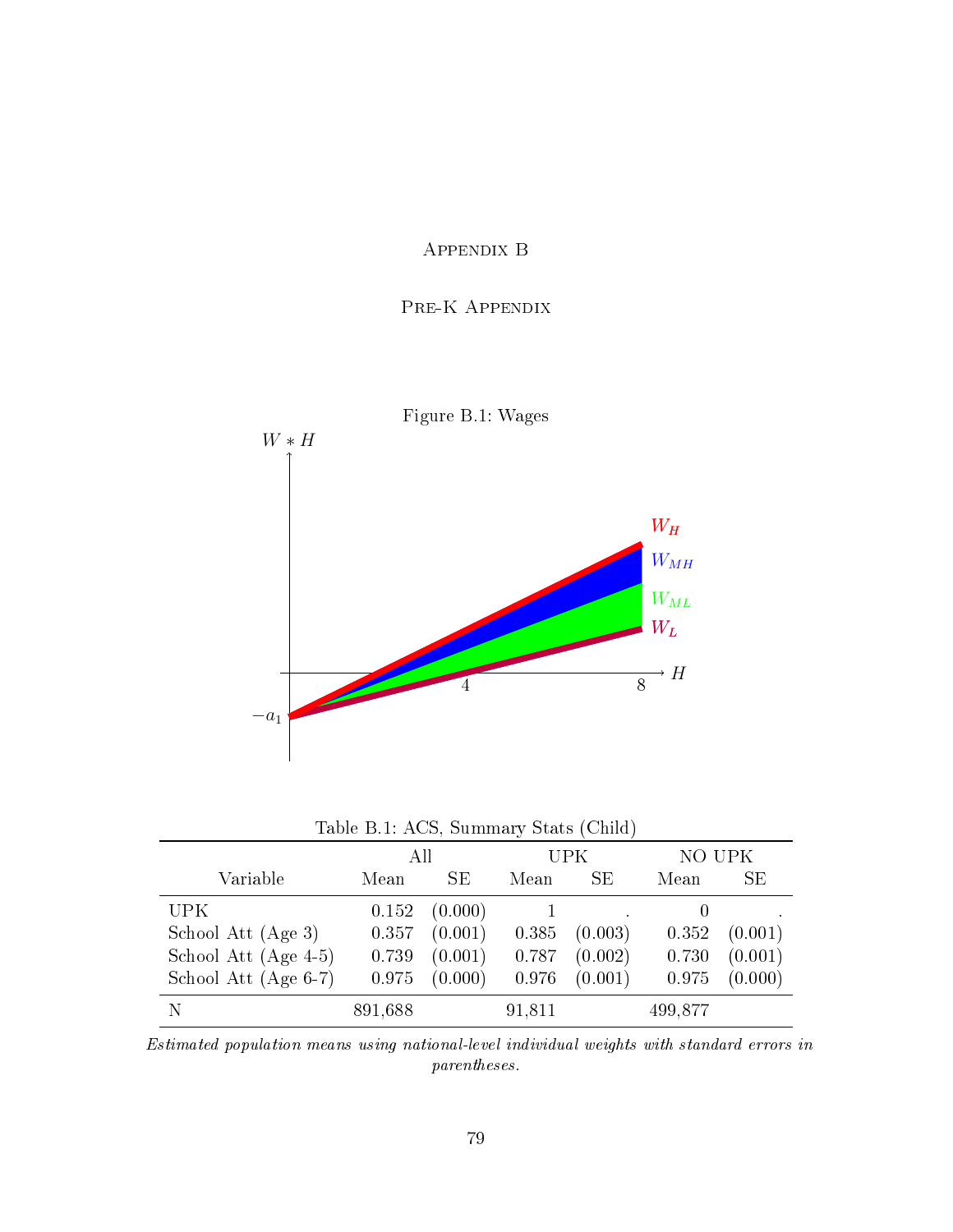



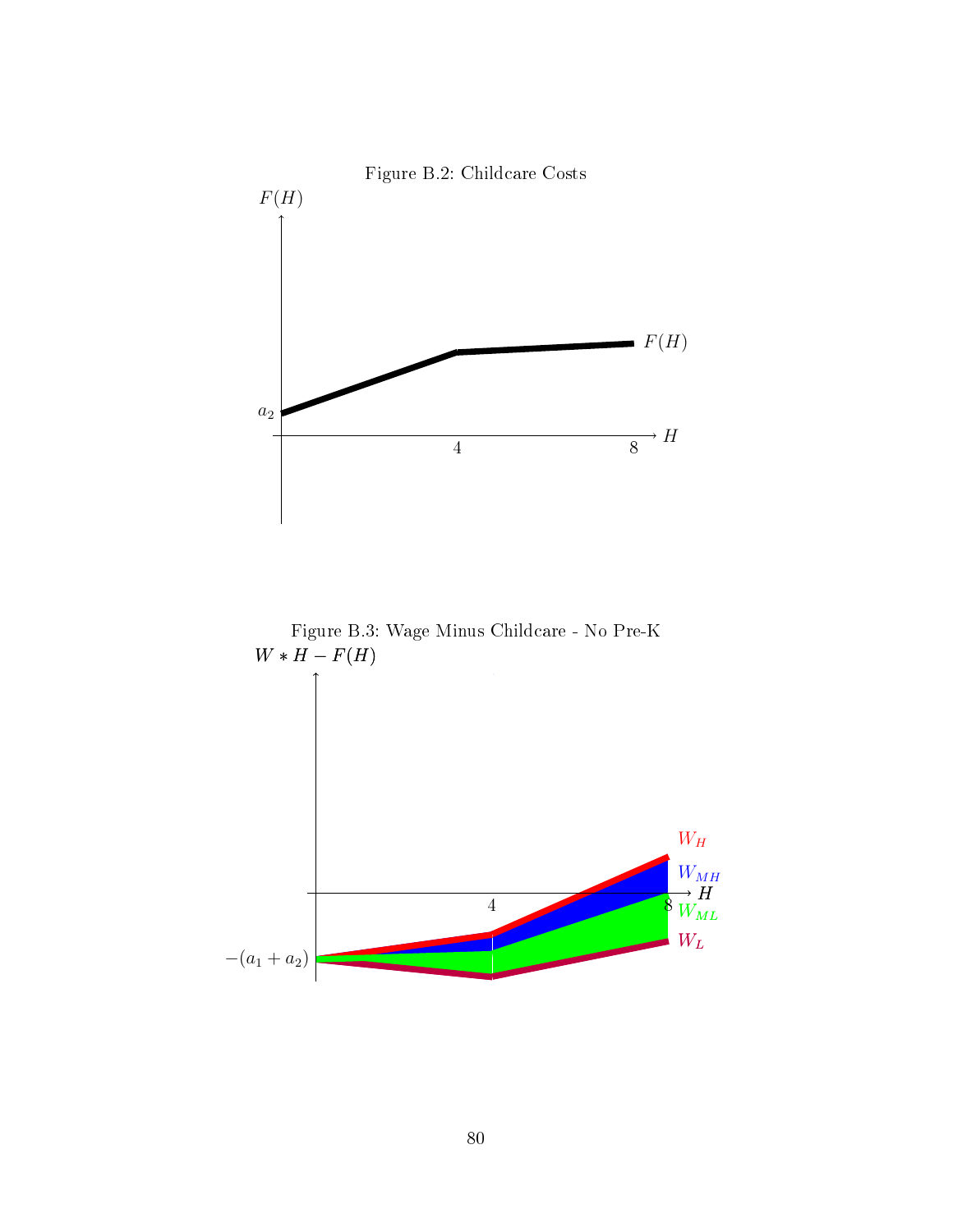

Table B.2: SIPP, Summary Stats, Mothers' Labor Supply, With  $4\text{-}5$  y/o

|                 | All    |         |        | <b>UPK</b> |        | NO UPK  |  |
|-----------------|--------|---------|--------|------------|--------|---------|--|
| Variable        | Mean   | SE      | Mean   | SE         | Mean   | SE      |  |
| Hours           | 19.957 | (0.070) | 19.698 | (0.192)    | 19.996 | (0.075) |  |
| Worked          | 0.569  | (0.002) | 0.555  | (0.005)    | 0.571  | (0.002) |  |
| $10+ Hrs/Week$  | 0.544  | (0.002) | 0.534  | (0.005)    | 0.545  | (0.002) |  |
| $20 + Hrs/Week$ | 0.486  | (0.002) | 0.488  | (0.005)    | 0.486  | (0.002) |  |
| $30+ Hrs/Week$  | 0.416  | (0.002) | 0.425  | (0.005)    | 0.414  | (0.002) |  |
| $40+ Hrs/Week$  | 0.058  | (0.002) | 0.042  | (0.002)    | 0.060  | (0.001) |  |
| N               | 74,307 |         | 9,527  |            | 64,780 |         |  |

Estimated population means using national-level individual weights with standard errors in parentheses.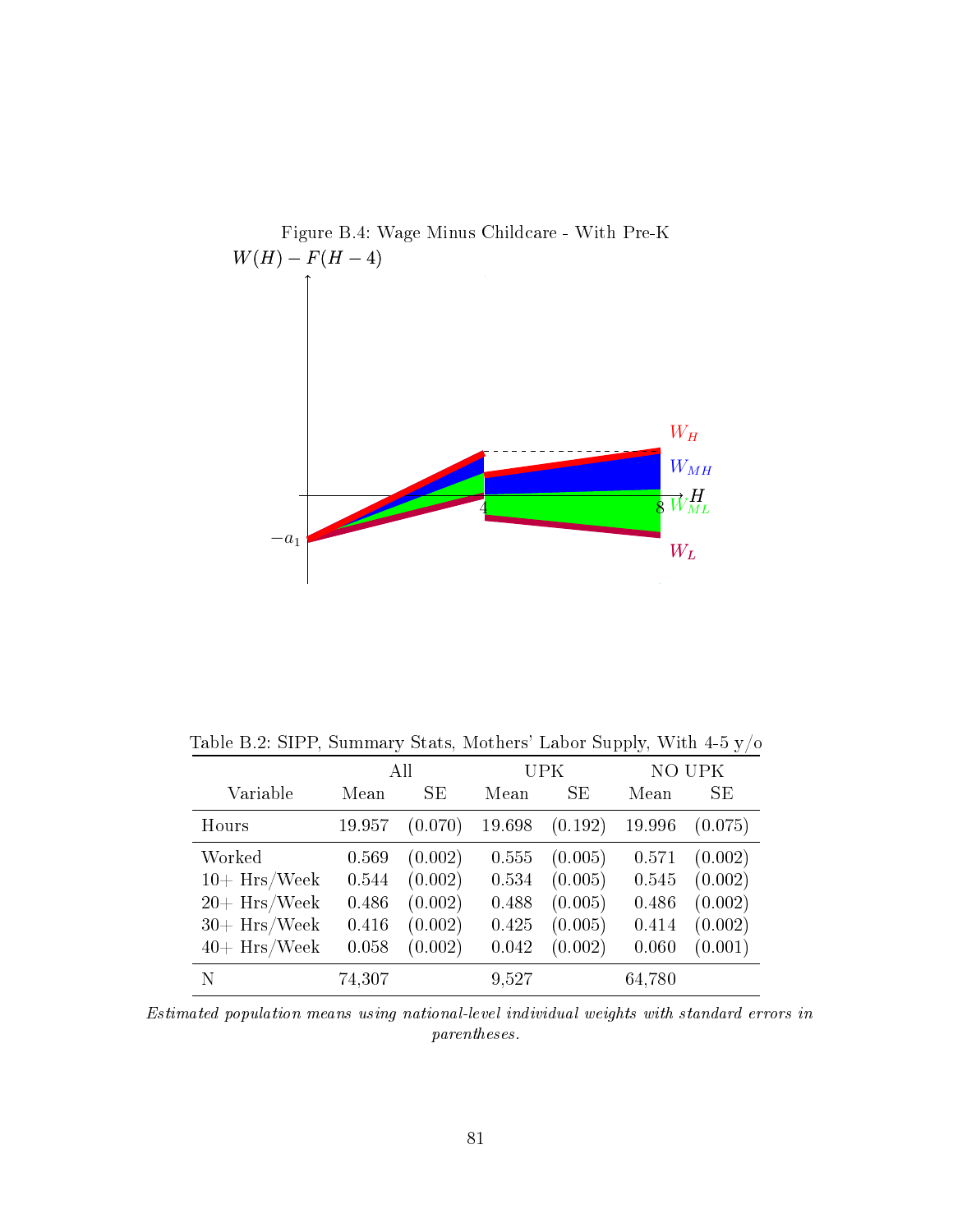|                   | All    |           | UPK   |         |       | NO UPK  |
|-------------------|--------|-----------|-------|---------|-------|---------|
| Variable          | Mean   | <b>SE</b> | Mean  | SE      | Mean  | SE      |
| School            | 0.255  | (0.004)   | 0.306 | (0.013) | 0.248 | (0.005) |
| Informal Care     | 0.296  | (0.004)   | 0.266 | (0.012) | 0.300 | (0.005) |
| Formal Care       | 0.224  | (0.004)   | 0.201 | (0.011) | 0.227 | (0.004) |
| Parent Care       | 0.156  | (0.004)   | 0.137 | (0.009) | 0.158 | (0.004) |
| StayAtHome        | 0.436  | (0.005)   | 0.462 | (0.014) | 0.432 | (0.005) |
| Parent+StayAtHome | 0.170  | (0.004)   | 0.151 | (0.010) | 0.172 | (0.004) |
| N                 | 10,328 |           | 1,266 |         | 9,062 |         |

Table B.3: SIPP, Summary Stats, Childcare Used, Child Age 4-5 Years

Estimated population means using national-level individual weights with standard errors in parentheses.

|                | Child School Attendance |                      |          |             |  |
|----------------|-------------------------|----------------------|----------|-------------|--|
| PreK           | $0.124**$               | $-0.000$             | $0.119*$ | $0.064***$  |  |
|                | (0.040)                 | (0.018)              | (0.046)  | (0.009)     |  |
| N              | 110225                  | 110225               | 480531   | 480531      |  |
| Year, State FE | NO                      | YES                  | NO       | YES         |  |
| Mother Married | NО                      | NО                   | YES      | YES         |  |
|                |                         |                      |          |             |  |
|                |                         | Mothers' Labor Hours |          |             |  |
| PreK           | 0.169                   | 0.161                | 0.670    | $-1.665***$ |  |
|                | (1.110)                 | (2.108)              | (1.428)  | (0.460)     |  |

Table B.4: ACS, Pre-K Enrollment vs. School and Mothers' Hours, Age 4-5

|     |      |     | (0.460)                                     |
|-----|------|-----|---------------------------------------------|
|     |      |     | 455906                                      |
| N() | YES. | NO. | YES.                                        |
| NO. | NO.  | VFS | YES.                                        |
|     |      |     | $(2.108)$ $(1.428)$<br>104261 104261 455906 |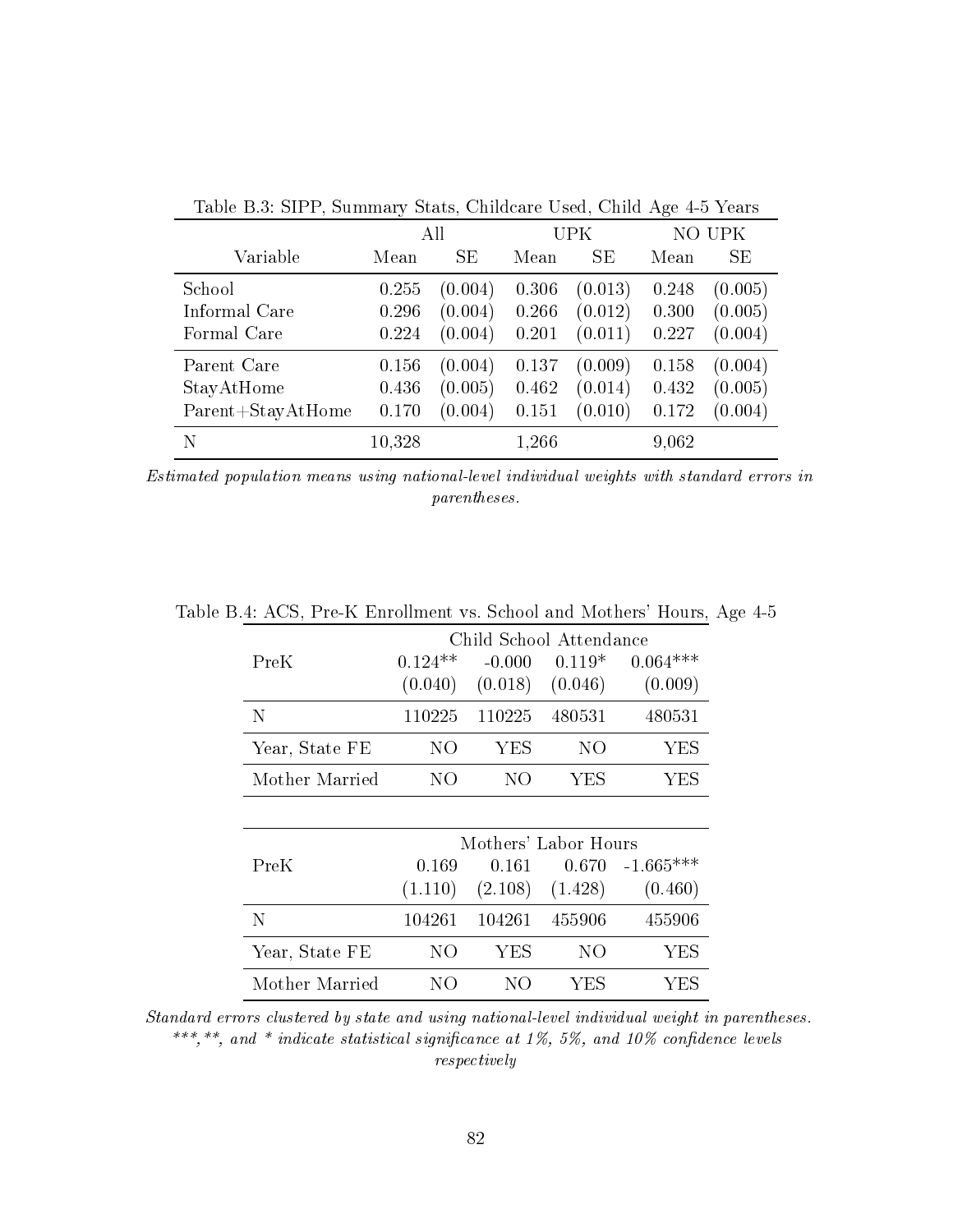

Figure B.5: State Pre-K Enrollment vs. School Attendance By Age, Mother Married

State enrollment levels via NIEER annual The State of Preschool yearbooks. Covariates  $include\; state\; and\; year\; fixed\; effects.$ 

Figure B.6: State Pre-K Enrollment vs. School Attendance By Age, Mother Unmarried



State enrollment levels via NIEER annual The State of Preschool yearbooks. Covariates  $include\; state\; and\; year\; fixed\; effects.$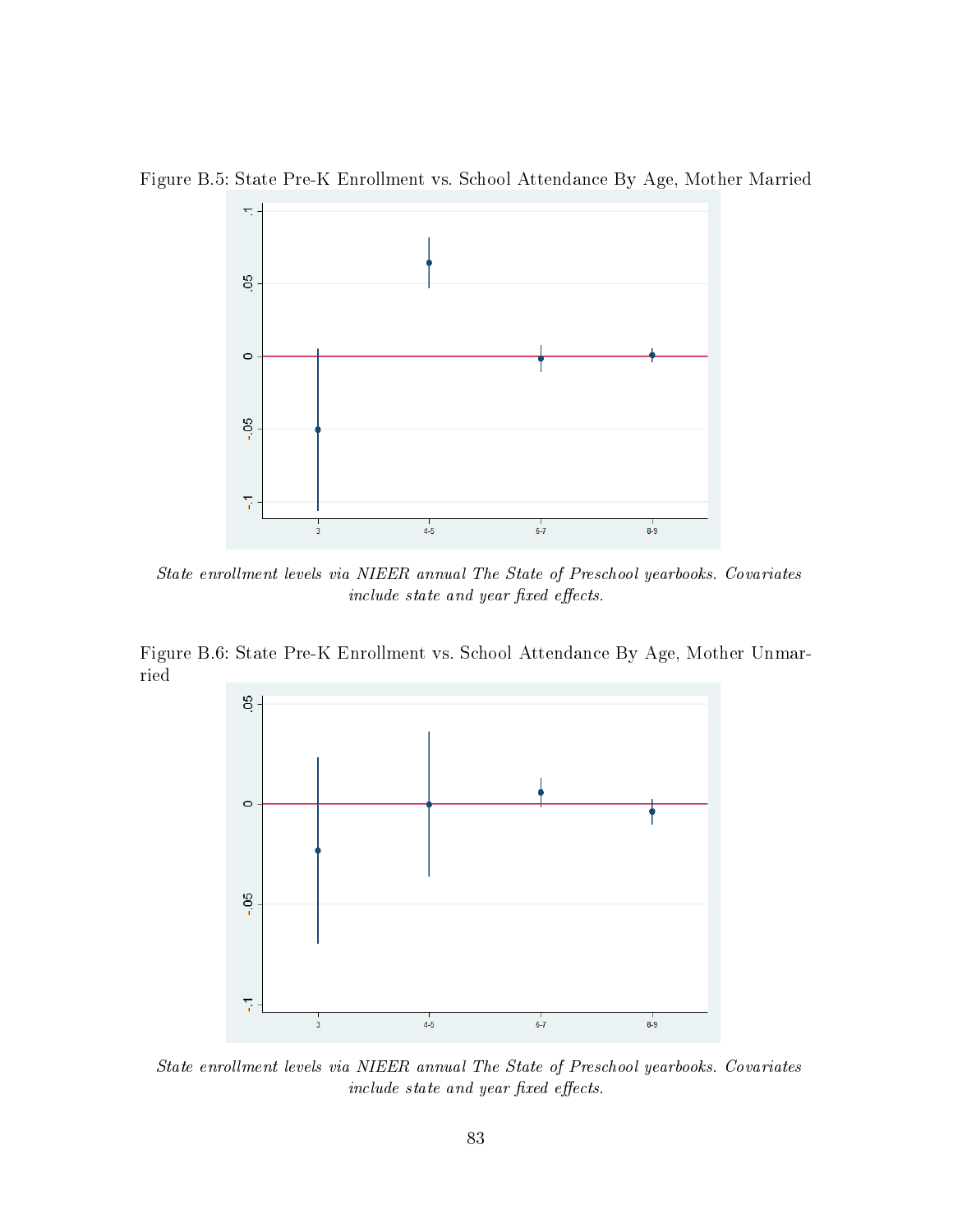Figure B.7: State Pre-K Enrollment vs. Mothers' Hours, With 4-5 Year Old, Mother Married



State enrollment levels via NIEER annual The State of Preschool yearbooks. Covariates  $include\; state\; and\; year\; fixed\; effects.$ 

Figure B.8: State Pre-K Enrollment vs. Mothers' Hours, With 4-5 Year Old, Mother Unmarried



State enrollment levels via NIEER annual The State of Preschool yearbooks. Covariates include state and year fixed effects.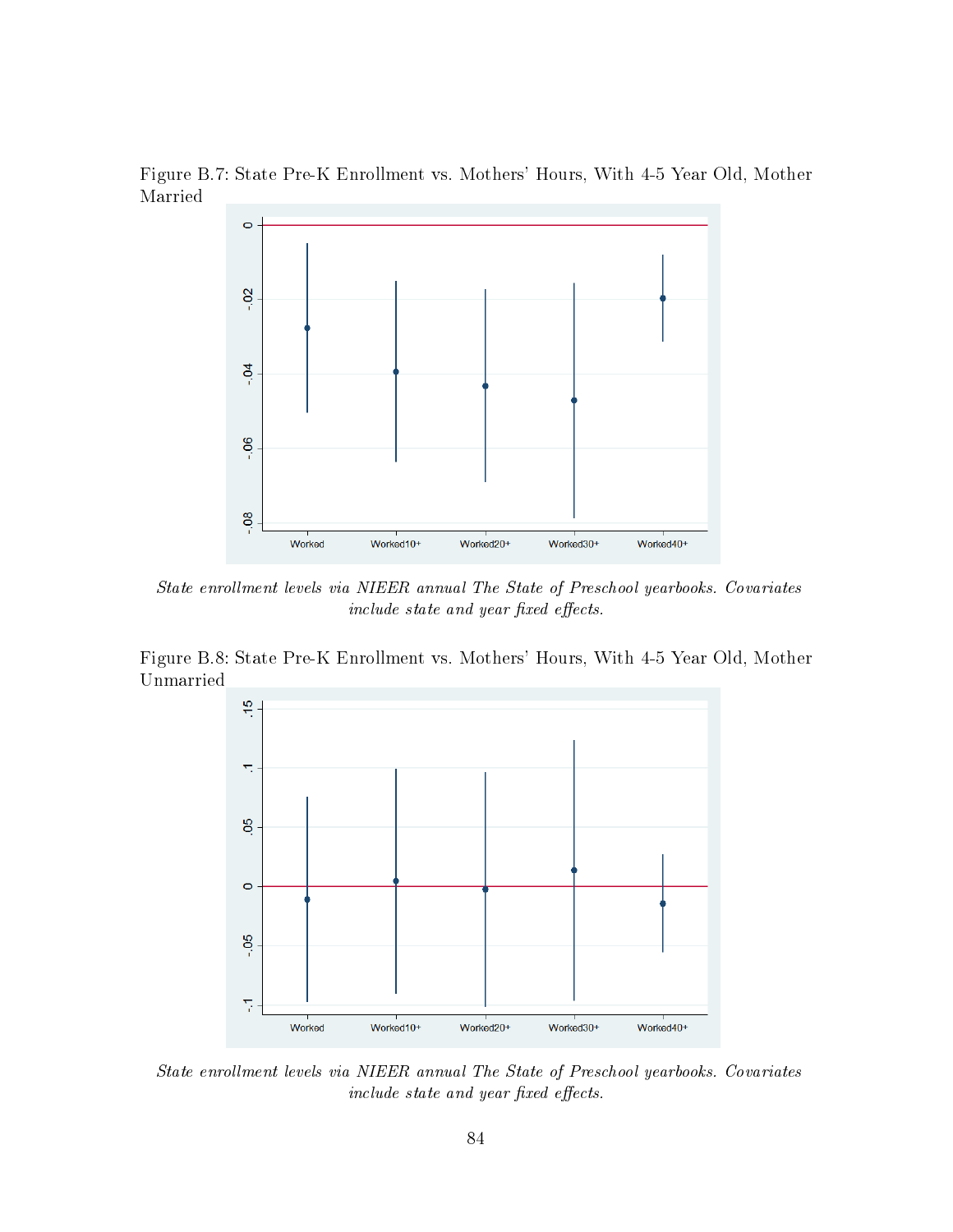| Table D.0. ACD, CT IV I Child Ages on Modifers Hours, Married |                   |            |            |             |             |  |
|---------------------------------------------------------------|-------------------|------------|------------|-------------|-------------|--|
|                                                               | Weekly Work Hours |            |            |             |             |  |
|                                                               | Worked            | $10 + Hrs$ | $20 + Hrs$ | $30 + Hrs$  | $40 + Hrs$  |  |
| $PreK^*I{Has 4-5 Year Old}$                                   | 0.000             | 0.000      | $-0.009$   | $-0.020***$ | $-0.013***$ |  |
|                                                               | (0.007)           | (0.008)    | (0.006)    | (0.007)     | (0.004)     |  |
| $PreK^*I{Has 2-3 Year Old}$                                   | $-0.003$          | 0.003      | 0.003      | $-0.002$    | $-0.007$    |  |
|                                                               | (0.008)           | (0.010)    | (0.011)    | (0.012)     | (0.006)     |  |
| $PreK^*I{Has 6-7 Year Old}$                                   | 0.004             | 0.002      | $-0.004$   | $-0.008$    | $-0.004$    |  |
|                                                               | (0.011)           | (0.012)    | (0.012)    | (0.012)     | (0.003)     |  |
| N                                                             | 1041465           | 1041465    | 1041465    | 1041465     | 1041465     |  |

Table B.5: ACS, UPK\*I{Child Ages} on Mothers' Hours, Married

State enrollment levels via NIEER annual The State of Preschool yearbooks. Covariates include state and year fixed effects. Standard errors clustered by state and using national-level individual weight in parentheses.



Figure B.9: State Pre-K Enrollment and UPK Status

State enrollment levels via NIEER annual The State of Preschool yearbooks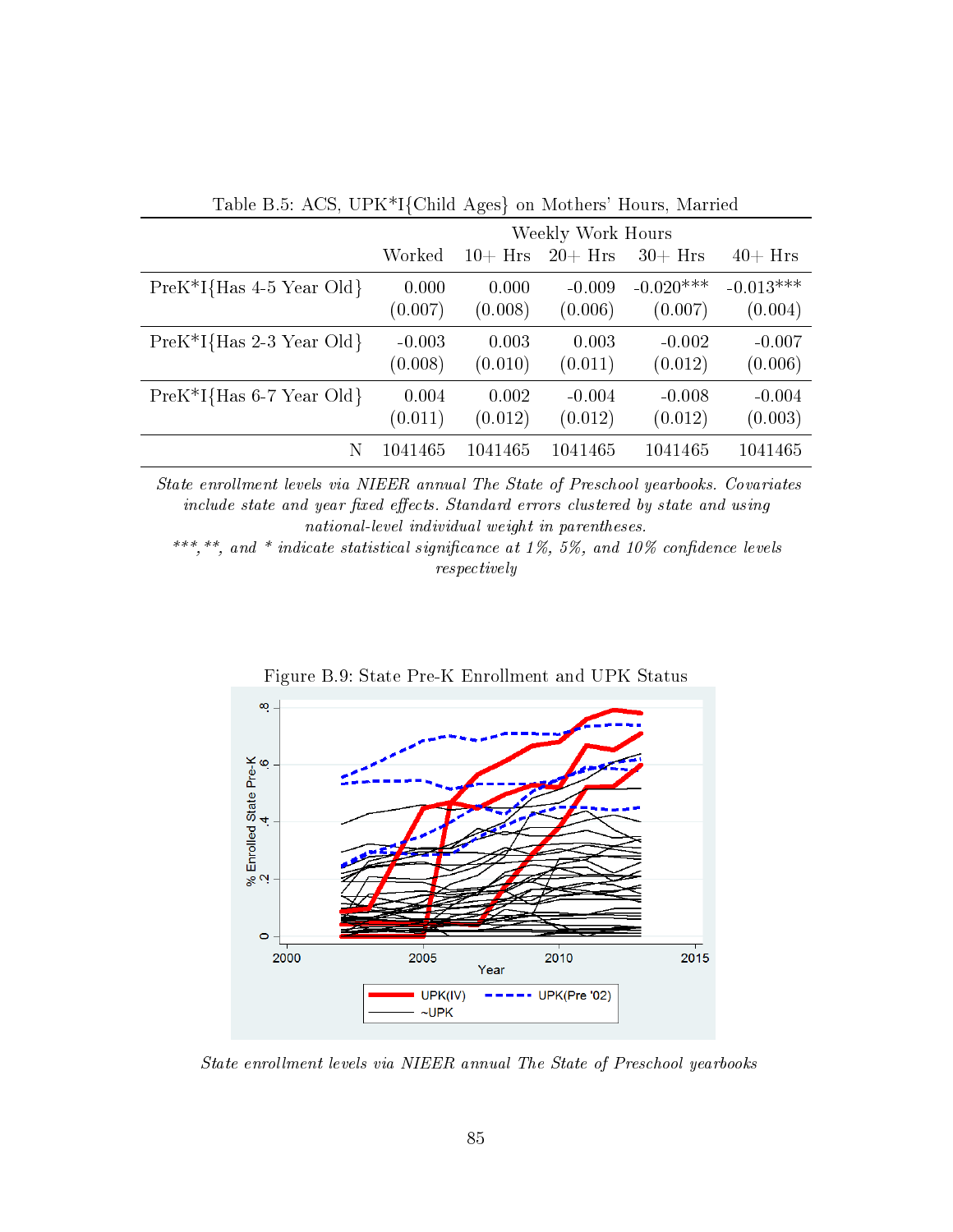

Figure B.10: FL and IA School Attendance, 4-5 Year Olds, Mother Married

Average of ACS School Attendance, Age 4-5 years, Mother married

Figure B.11: FL and IA School Attendance, 4-5 Year Olds, Mother Unmarried



Average of ACS School Attendance, Age 4-5 years, Mother married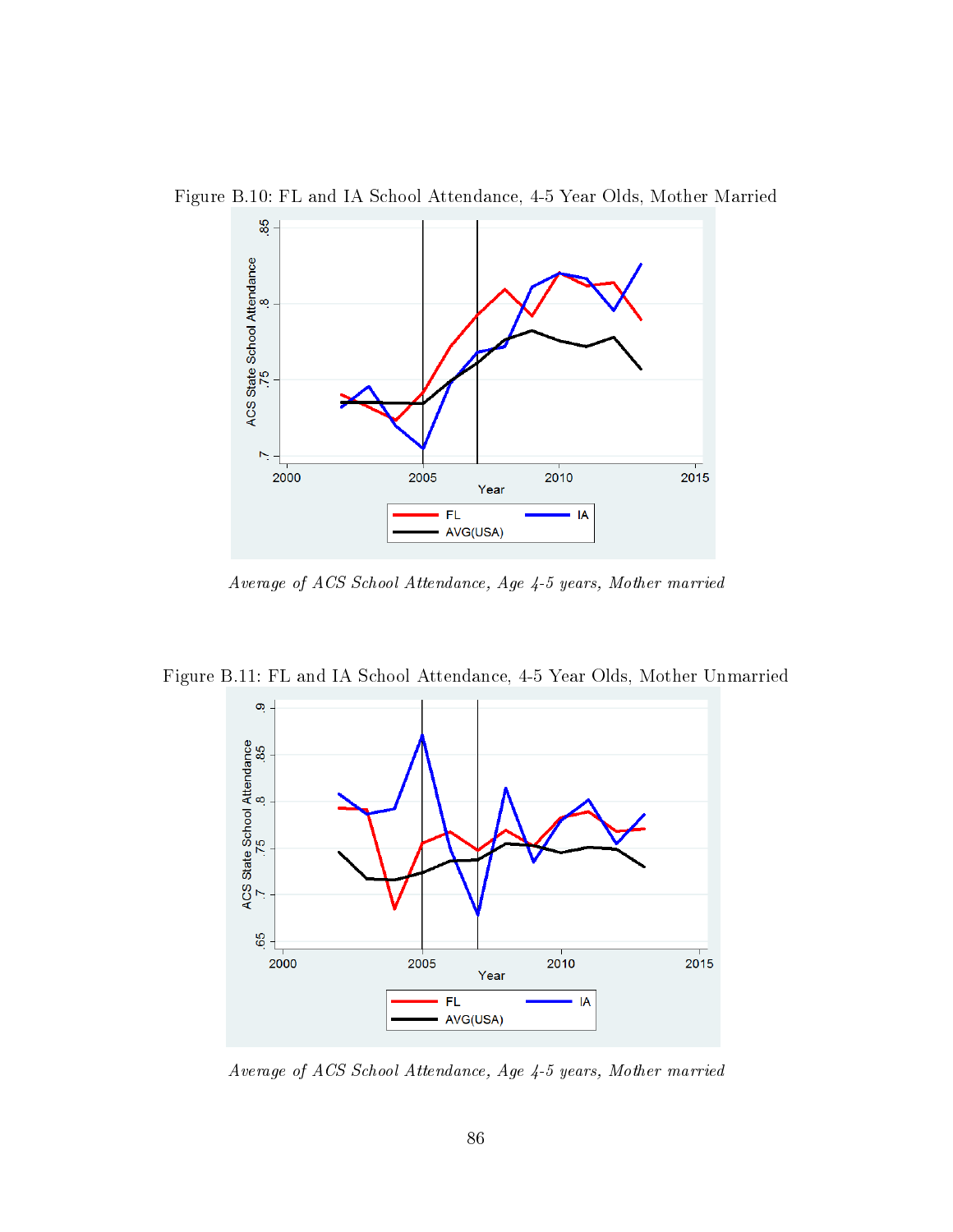

Figure B.12: FL and IA Mothers' Labor Hours, With 4-5 Year Olds, Married

Average of ACS Weekly Labor Hours, With child age 4-5 years, married



Figure B.13: FL and IA Mothers' Labor Hours, With 4-5 Year Olds, Unmarried

Average of ACS Weekly Labor Hours, With child age 4-5 years, unmarried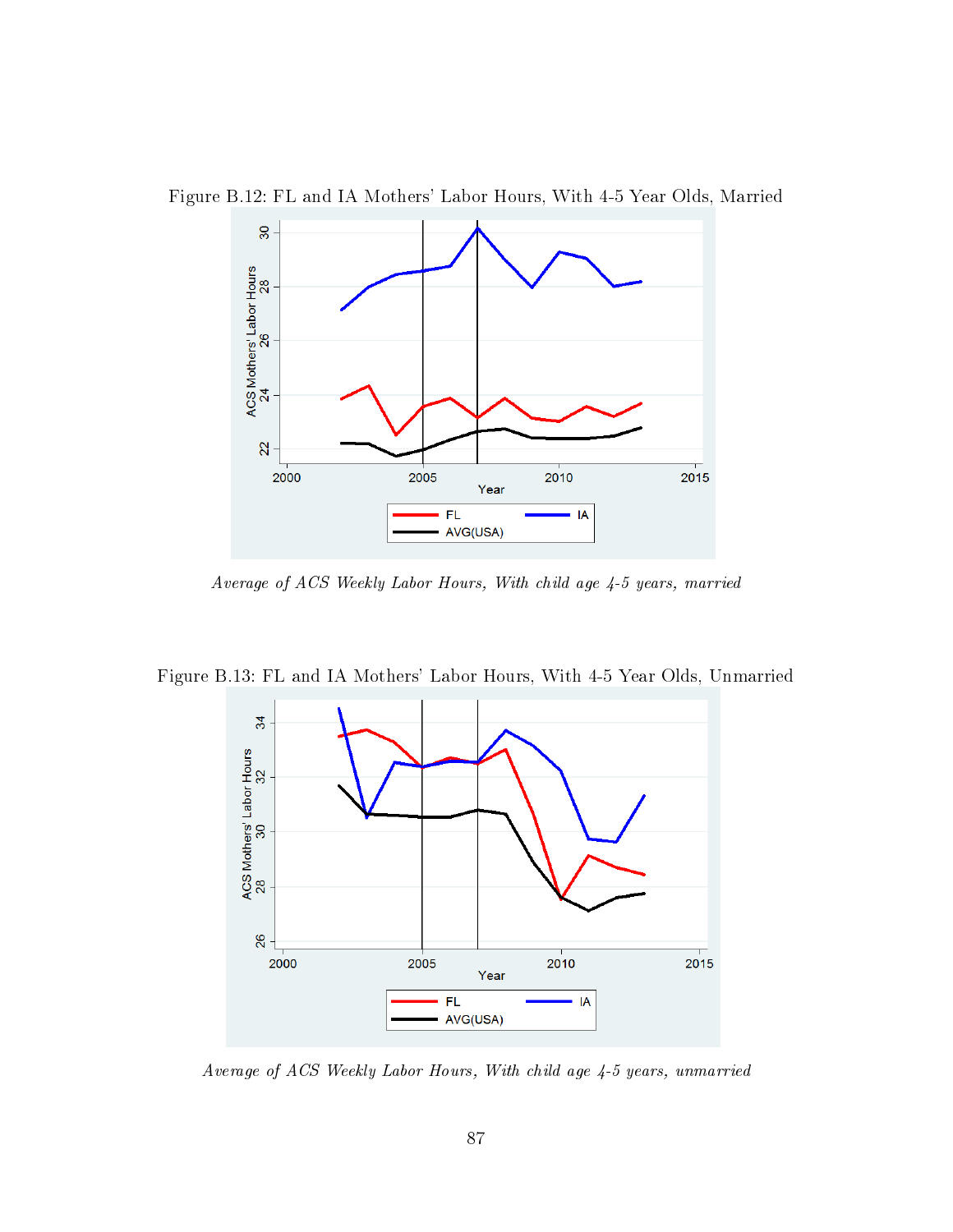|                 |                | State Pre-K Enrollment |
|-----------------|----------------|------------------------|
|                 | $UPK$ 0.399*** | $0.377***$             |
|                 | (0.054)        | (0.105)                |
| N               | 600            | 600                    |
| <b>STATE FE</b> | N              | $\mathbf{Y}$           |
| YEAR FE         | N              | V                      |

Table B.6: UPK on State Pre-K Enrollment of 4-Year-Olds

| Table B.7: ACS, UPK on Schooling, Aged 4-5 |                                                  |                    |            |            |                                           |  |  |  |
|--------------------------------------------|--------------------------------------------------|--------------------|------------|------------|-------------------------------------------|--|--|--|
|                                            | Child School Attendance By Mothers' Marital, Edu |                    |            |            |                                           |  |  |  |
|                                            | Unmarried                                        | Married            | Married    | Married    | Married                                   |  |  |  |
|                                            | All                                              |                    |            |            | All No College Some College 4-Year Degree |  |  |  |
| <b>UPK</b>                                 |                                                  | $-0.028*$ 0.036*** | $0.037***$ | $0.033***$ | $0.037***$                                |  |  |  |
|                                            | (0.017)                                          | (0.004)            | (0.005)    | (0.010)    | (0.005)                                   |  |  |  |
|                                            | 110589                                           | 481099             | 157057     | 118960     | 205082                                    |  |  |  |

Standard errors clustered by state and using national-level individual weight in parentheses. \*\*\*,\*\*, and \* indicate statistical significance at 1%, 5%, and 10% confidence levels respectively.

Covariates include year, mother's age, education, state, and indicators for oldest/youngest child status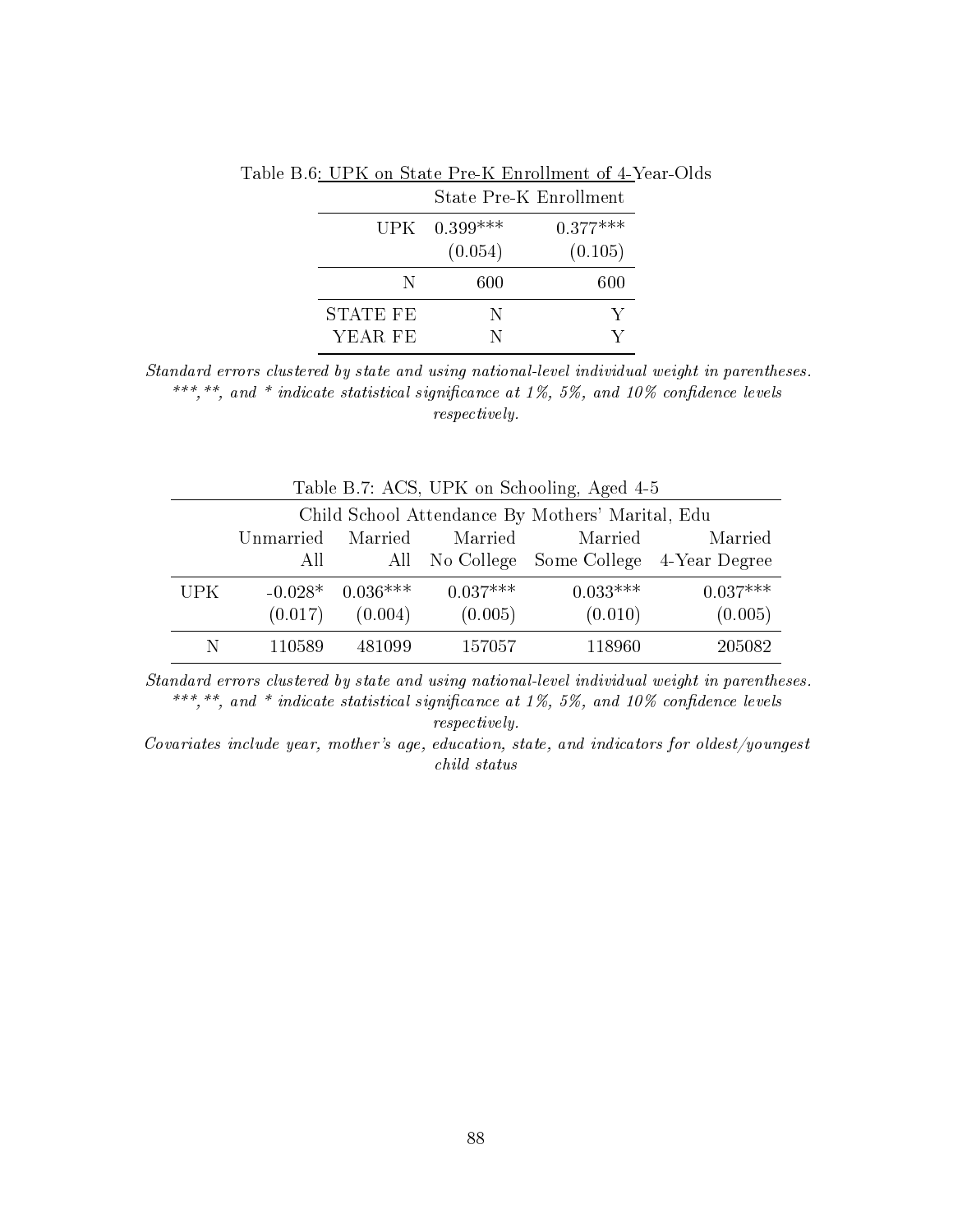Figure B.14: ACS, UPK on Child School Attendance, By Age, Unmarried



 $Estimated$  coefficients, with vertical bars showing  $95\%$  confidence interval. Additional covariates include year, mother's age, education, state, and indicators for oldest/youngest child status

Figure B.15: ACS, UPK on Child School Attendance, By Age, Married



 $Estimated$  coefficients, with vertical bars showing  $95\%$  confidence interval. Additional covariates include year, mother's age, education, state, and indicators for oldest/youngest child status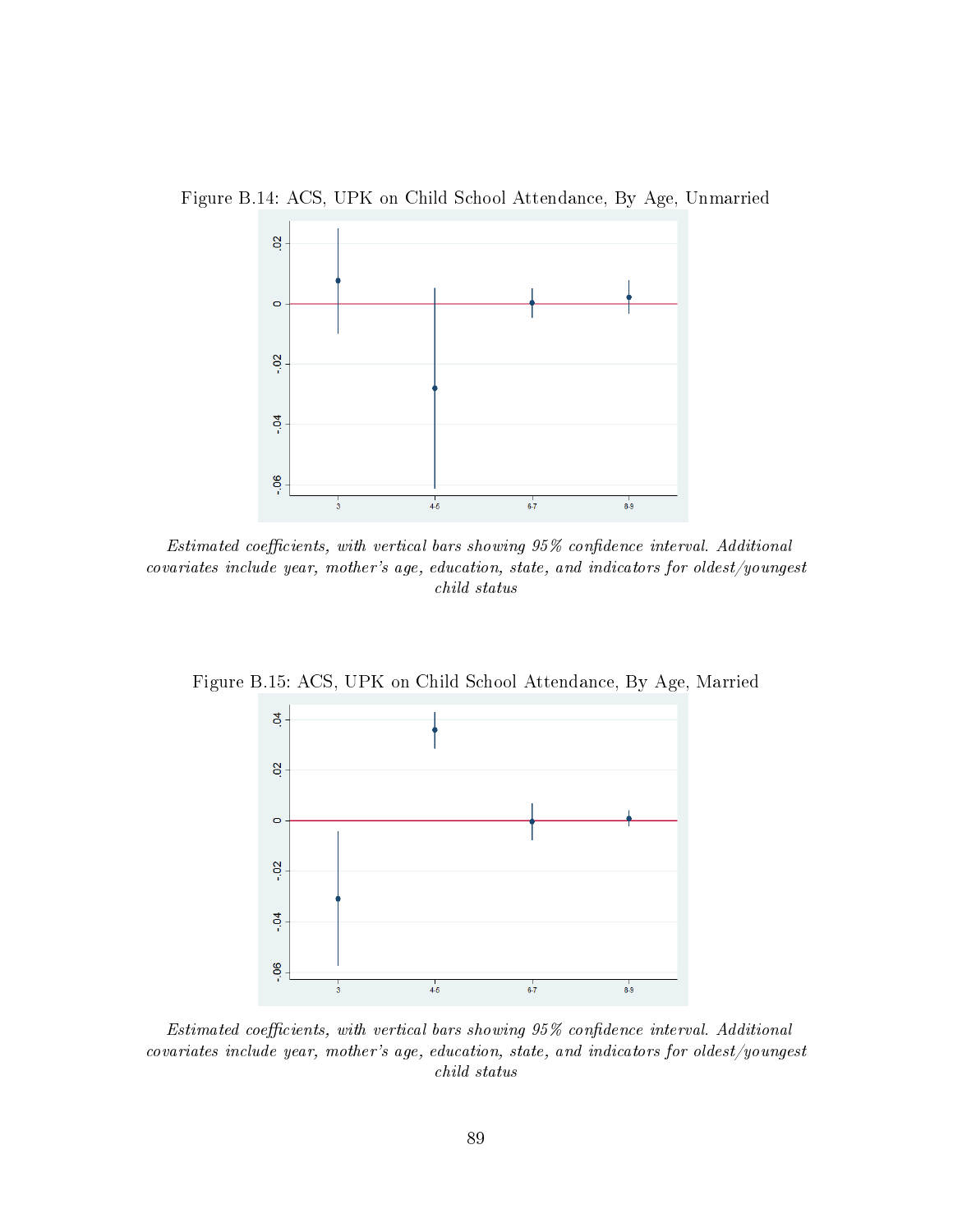|      |                                             |                  | Weekly Work Hours          |                                             |             |  |  |
|------|---------------------------------------------|------------------|----------------------------|---------------------------------------------|-------------|--|--|
|      |                                             | $Worked$ 10+ Hrs |                            | $20 + Hrs$ 30+ Hrs 40+ Hrs                  |             |  |  |
|      |                                             |                  | Married, With 4-5 Year Old |                                             |             |  |  |
| UPK. | $-0.006$                                    | $-0.009$         | $-0.010$                   | $-0.030**$                                  | $-0.027***$ |  |  |
|      | (0.011)                                     |                  |                            | $(0.012)$ $(0.014)$ $(0.012)$               | (0.005)     |  |  |
| N    | 50623                                       | 50623            | 50623                      | 50623                                       | 50623       |  |  |
|      | Unmarried, With 4-5 Year Old                |                  |                            |                                             |             |  |  |
| UPK. | $-0.003$                                    | 0.008            | 0.008                      | 0.022                                       | $-0.007$    |  |  |
|      | (0.014)                                     |                  | $(0.016)$ $(0.015)$        | (0.019)                                     | (0.008)     |  |  |
| N    | 35818                                       | 35818            | 35818                      | 35818                                       | 35818       |  |  |
|      |                                             |                  |                            | Married, No 4-5 Year Old (Has 2-3 Year Old) |             |  |  |
| UPK  | 0.004                                       | 0.015            | 0.016                      | 0.029                                       | $-0.006$    |  |  |
|      | (0.015)                                     |                  | $(0.016)$ $(0.016)$        | (0.022)                                     | (0.007)     |  |  |
| N    | 35818                                       | 35818            | 35818                      | 35818                                       | 35818       |  |  |
|      | Married, No 4-5 Year Old (Has 6-7 Year Old) |                  |                            |                                             |             |  |  |
| UPK. | $-0.017$                                    | $-0.024$         | $-0.033$                   | $-0.038$                                    | $-0.021$    |  |  |
|      | (0.037)                                     |                  | $(0.031)$ $(0.041)$        | (0.038)                                     | (0.017)     |  |  |
| N    | 35953                                       | 35953            | 35953                      | 35953                                       | 35953       |  |  |

Table B.8: SIPP, UPK on Mothers' Hours, By Age & Mothers' Marital Status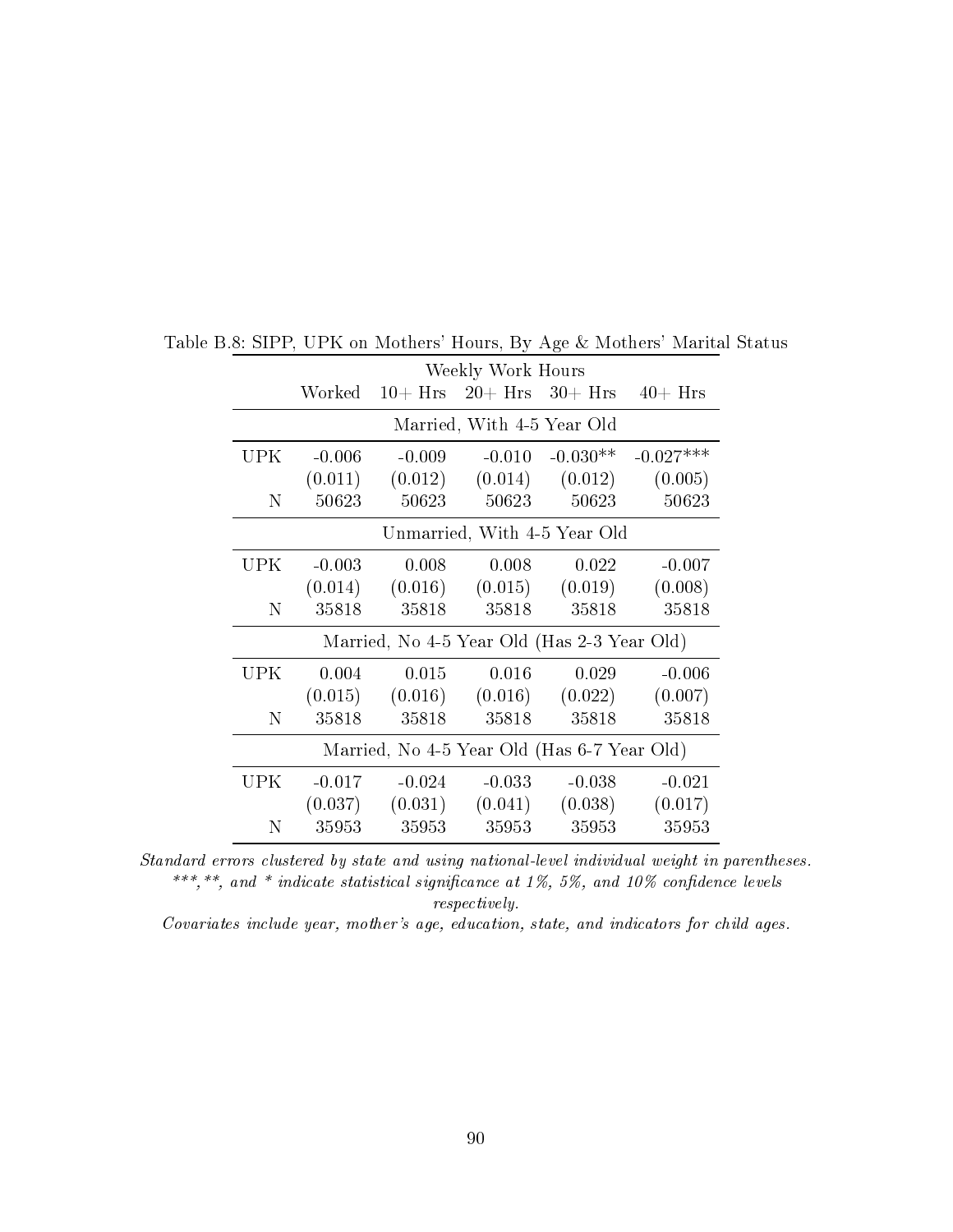|                                        | Weekly Work Hours |            |            |            |             |
|----------------------------------------|-------------------|------------|------------|------------|-------------|
|                                        | Worked            | $10 + Hrs$ | $20 + Hrs$ | $30 + Hrs$ | $40+$ Hrs   |
| UPK $*$ I{Has 4-5 Year Old}            | $-0.005$          | $-0.009$   | $-0.009$   | $-0.012$   | $-0.010***$ |
|                                        | (0.009)           | (0.009)    | (0.009)    | (0.010)    | (0.004)     |
| UPK $*$ I{Has 6-7 Year Old}            | $-0.007$          | $-0.011$   | $-0.015$   | $-0.018$   | $-0.012***$ |
|                                        | (0.013)           | (0.013)    | (0.014)    | (0.014)    | (0.003)     |
| UPK <sup>*</sup> I{Has $2-3$ Year Old} | $-0.013$          | $-0.011$   | $-0.014$   | $-0.011$   | $-0.010**$  |
|                                        | (0.010)           | (0.012)    | (0.012)    | (0.013)    | (0.004)     |
| N                                      | 113502            | 113502     | 113502     | 113502     | 113502      |

Table B.9: SIPP, UPK\*I{Child Ages} on Mothers' Hours, Married

Covariates include year, mother's age, education, state, and indicators for child ages.

|      | Weekly Work Hours     |             |                              |             |             |  |  |
|------|-----------------------|-------------|------------------------------|-------------|-------------|--|--|
|      | Worked                |             | $10 + Hrs$ 20 + Hrs 30 + Hrs |             | $40 + Hrs$  |  |  |
|      |                       |             | Summer (June-Aug)            |             |             |  |  |
| UPK. | 0.017                 | 0.023       | 0.034                        | 0.008       | $-0.016*$   |  |  |
|      | (0.015)               | (0.015)     | (0.022)                      | (0.022)     | (0.008)     |  |  |
| N    | 12662                 | 12662       | 12662                        | 12662       | 12662       |  |  |
|      | NOT Summer (Sept-May) |             |                              |             |             |  |  |
| UPK  | $-0.014$              | $-0.020$    | $-0.025*$                    | $-0.042***$ | $-0.030***$ |  |  |
|      | (0.012)               | (0.012)     | (0.014)                      | (0.011)     | (0.005)     |  |  |
| N    | 37961                 | 37961       | 37961                        | 37961       | 37961       |  |  |
|      | Fall (Sept-Nov)       |             |                              |             |             |  |  |
| UPK. | $-0.084***$           | $-0.083***$ | $-0.101***$                  | $-0.127***$ | $-0.011*$   |  |  |
|      | (0.020)               | (0.021)     | (0.030)                      | (0.022)     | (0.006)     |  |  |
| N    | 12529                 | 12529       | 12529                        | 12529       | 12529       |  |  |

Table B.10: SIPP, UPK on Mothers' Hours, Married, With 4-5 Year Old, By Season

Standard errors clustered by state and using national-level individual weight in parentheses. \*\*\*,\*\*, and \* indicate statistical significance at 1%, 5%, and 10% confidence levels respectively.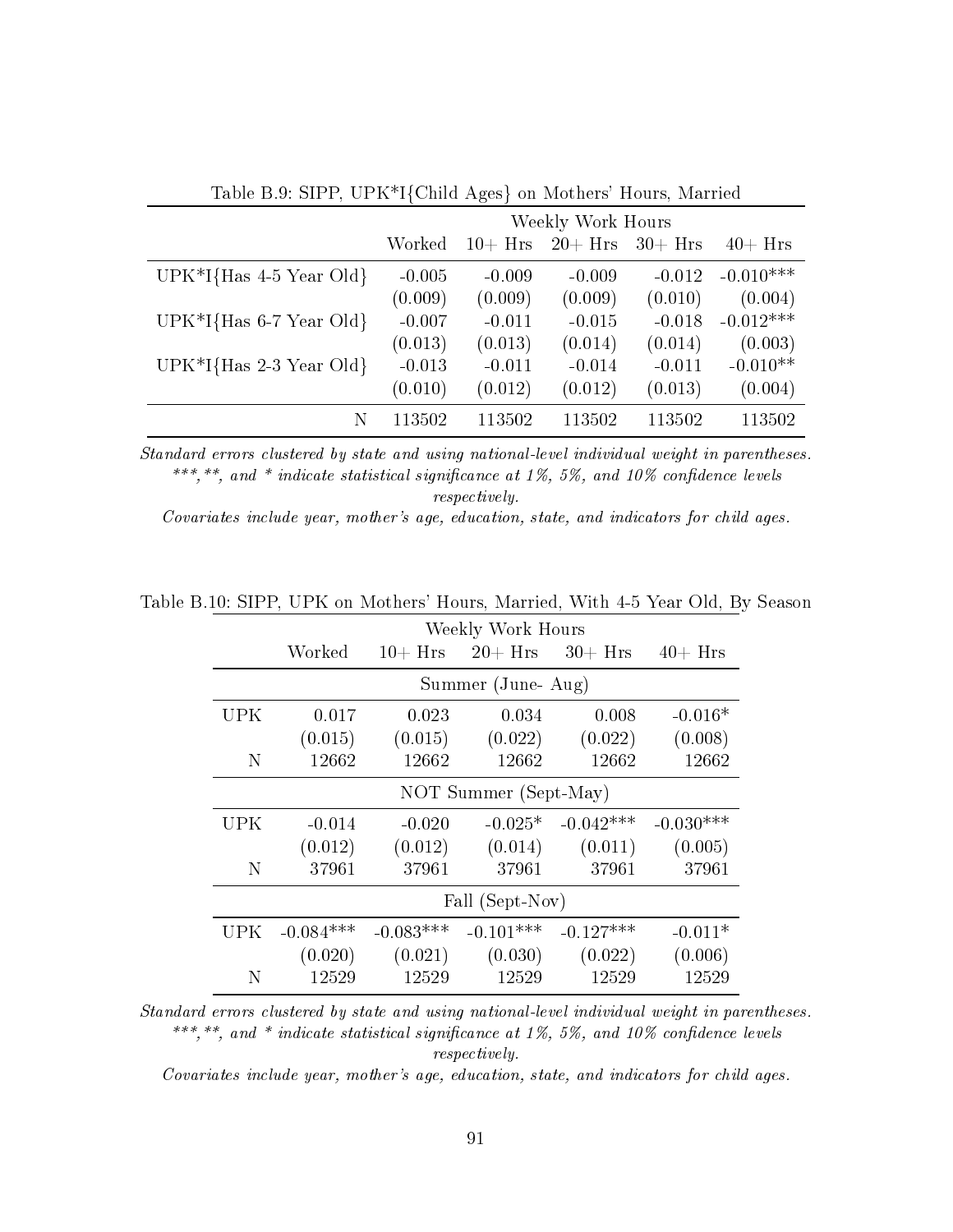|                                    | Weekly Work Hours |            |            |            |             |
|------------------------------------|-------------------|------------|------------|------------|-------------|
|                                    | Worked            | $10 + Hrs$ | $20 + Hrs$ | $30 + Hrs$ | $40 + Hrs$  |
| $UPK*I{No}$ College}               | $-0.029$          | $-0.039$   | $-0.053**$ | $-0.069**$ | $-0.026***$ |
|                                    | (0.029)           | (0.028)    | (0.025)    | (0.031)    | (0.009)     |
| $UPK*I$ {Some College}             | $-0.044*$         | $-0.049**$ | $-0.050*$  | $-0.068**$ | $-0.015**$  |
|                                    | (0.023)           | (0.021)    | (0.029)    | (0.029)    | (0.007)     |
| $UPK*I{4 \text{ Years} + College}$ | 0.030             | 0.024      | 0.023      | 0.005      | $-0.047***$ |
|                                    | (0.020)           | (0.019)    | (0.022)    | (0.022)    | (0.008)     |
| N                                  | 37961             | 37961      | 37961      | 37961      | 37961       |

Table B.11: SIPP, UPK on Mothers' Hours, With 4-5 Year Old, By Edu, School Year

Covariates include year, mother's age, education, state, and indicators for child ages.

| Table B.12: SIPP, OLS UPK on Mothers' Hours, By Child Ages, Married |  |  |  |  |  |
|---------------------------------------------------------------------|--|--|--|--|--|
|---------------------------------------------------------------------|--|--|--|--|--|

|     | Weekly Work Hours |               |                 |  |  |  |
|-----|-------------------|---------------|-----------------|--|--|--|
|     | Has 4-5 y/o       | NO 4-5 $y$ /0 |                 |  |  |  |
|     |                   |               | 2-3 y/o 6-7 y/o |  |  |  |
|     |                   | Full Year     |                 |  |  |  |
| UPK | $-0.626$          | 0.499         | $-1.330$        |  |  |  |
|     | (0.467)           | (0.606)       | (1.534)         |  |  |  |
| N   | $50623\,$         | 35818         | 35953           |  |  |  |
|     | Fall (Sept-Nov)   |               |                 |  |  |  |
| UPK | $-3.533***$       | 1.665         | $-1.508$        |  |  |  |
|     | (0.920)           | (1.115)       | (1.051)         |  |  |  |
| Ν   | 12529             | 8806          | 8891            |  |  |  |
|     | Summer (Jun-Aug)  |               |                 |  |  |  |
| UPK | 0.731             | $2.088**$     | $-1.589$        |  |  |  |
|     | (0.678)           | (0.892)       | (1.547)         |  |  |  |
| N   | 12662             | 8974          | 9014            |  |  |  |

Standard errors clustered by state and using national-level individual weight in parentheses. \*\*\*,\*\*, and \* indicate statistical significance at 1%, 5%, and 10% confidence levels respectively.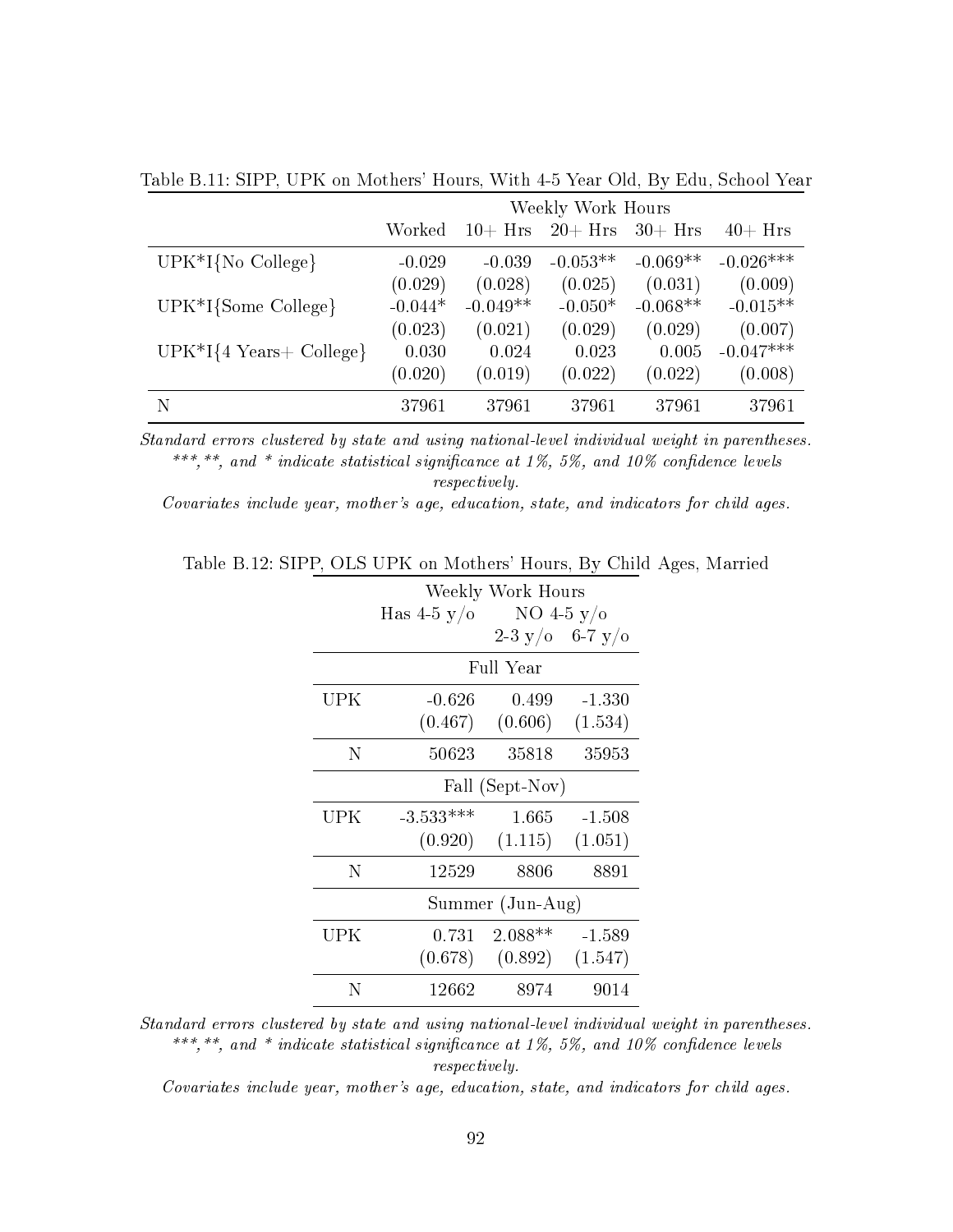|                                        | Weekly Work Hours |            |          |  |
|----------------------------------------|-------------------|------------|----------|--|
|                                        | Full Year         | Fall       | Summer   |  |
| UPK <sup>*</sup> I{Has $4-5$ Year Old} | $-0.461$          | $-1.293**$ | $-0.636$ |  |
|                                        | (0.365)           | (0.601)    | (0.537)  |  |
| UPK $*$ I{Has 6-7 Year Old}            | $-0.587$          | $-0.901$   | $-0.412$ |  |
|                                        | (0.504)           | (0.745)    | (0.557)  |  |
| UPK <sup>*</sup> I{Has $2-3$ Year Old} | $-0.555$          | $-0.299$   | $-1.128$ |  |
|                                        | (0.460)           | (0.720)    | (1.048)  |  |
|                                        | 113502            | 28019      | 28443    |  |

Table B.13: SIPP, OLS UPK on Mothers' Hours, By Child Ages, Married

Covariates include year, mother's age, education, state, and indicators for child ages.

|                                    | Table B.14: SIPP, UPK on Childcare Use |                    |                                             |       |         |  |  |
|------------------------------------|----------------------------------------|--------------------|---------------------------------------------|-------|---------|--|--|
|                                    |                                        |                    | Percent of Families Using CC Method         |       |         |  |  |
|                                    |                                        |                    | School Informal Formal Parent               |       | Home    |  |  |
|                                    | With 4-5 Year Old                      |                    |                                             |       |         |  |  |
|                                    | $UPK$ 0.044***                         |                    | $-0.007$ $-0.071***$ $0.165***$ $-0.112***$ |       |         |  |  |
|                                    | (0.010)                                |                    | $(0.017)$ $(0.011)$ $(0.038)$ $(0.019)$     |       |         |  |  |
| N                                  | 7158                                   | 7158               | 7158                                        | 7158  | 7158    |  |  |
| NO 4-5 Year Old, With 2-3 Year Old |                                        |                    |                                             |       |         |  |  |
| UPK.                               |                                        | $0.005$ $0.047***$ | $-0.053***$                                 | 0.032 | 0.022   |  |  |
|                                    |                                        |                    | $(0.011)$ $(0.013)$ $(0.015)$ $(0.030)$     |       | (0.029) |  |  |
| N                                  | 5095                                   | 5095               | 5095                                        | 5095  | 5095    |  |  |

# $T$

Standard errors clustered by state and using national-level individual weight in parentheses. \*\*\*,\*\*, and \* indicate statistical significance at 1%, 5%, and 10% confidence levels respectively.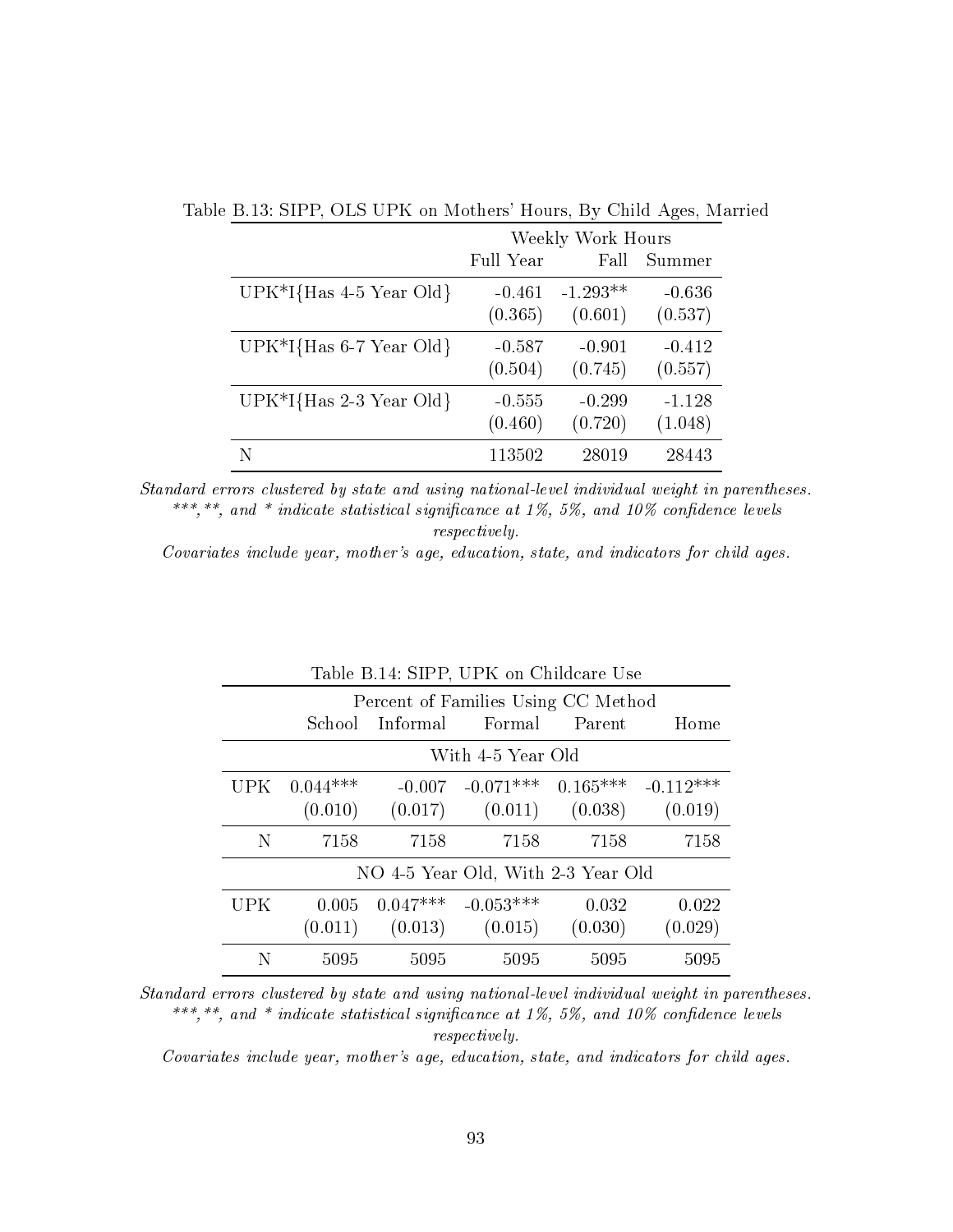## Appendix C

#### SMART Appendix

| Variable                        | Obs | Mean     | Std. Dev. | Min      | Max  |
|---------------------------------|-----|----------|-----------|----------|------|
| SMART-Aged                      | 783 | 0.627    | 0.484     | $\theta$ | 1    |
| SMART-Aged, Low Income          | 783 | 0.231    | 0.422     | $\theta$ |      |
| SMART-Aged, Low Income, College | 783 | 0.199    | 0.400     | $\theta$ |      |
| Working in Stem Field (Last)    | 783 | 0.153    | 0.360     | $\theta$ |      |
| Working in STEM Field (Ever)    | 783 | 0.225    | 0.418     | $\theta$ |      |
| STEM Major (Jr or Sr Year)      | 783 | 0.174    | 0.379     | $\theta$ |      |
| STEM Major (Ever)               | 783 | 0.276    | 0.447     | $\theta$ |      |
| Year of Birth                   | 783 | 1984.185 | 3.161     | 1972     | 1988 |
| Years of Education              | 783 | 16.204   | 1.478     | 12       | 20   |
| $4$ Yrs College $+$             | 783 | 0.736    | 0.441     | $\theta$ |      |
| Some College                    | 783 | 0.230    | 0.421     | $\theta$ |      |
| No College                      | 783 | 0.034    | 0.183     | $\theta$ |      |

Table C.1: 79CYA Summary Statistics, 2012

STEM major as defined by SMART program. STEM Field as observed by occupational choice in 2012.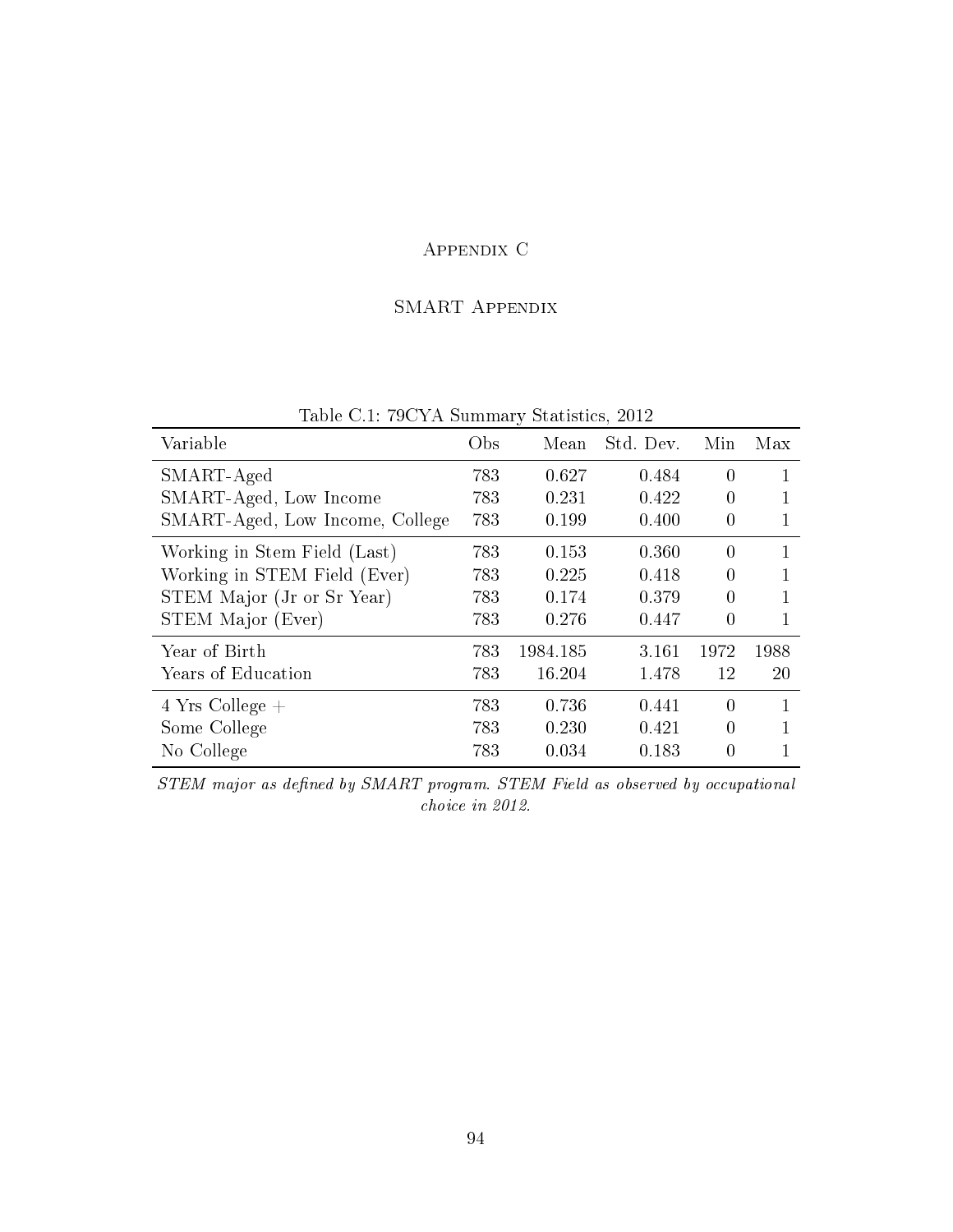| Variable                  | Obs | Mean     | Std. Dev. | Min      | Max       |
|---------------------------|-----|----------|-----------|----------|-----------|
| Work Study                | 783 | 0.133    | 0.340     | 0        |           |
| Scholarship               | 783 | 0.374    | 0.484     | 0        |           |
| Assistanceship            | 782 | 0.403    | 0.491     | 0        |           |
| Grant                     | 783 | 0.022    | 0.146     | 0        |           |
| Waiver                    | 783 | 0.046    | 0.210     | 0        |           |
| Fellowship                | 783 | 0.011    | 0.107     | 0        |           |
| Loan                      | 783 | 0.548    | 0.498     | $\theta$ |           |
| Loan Amount $(\$)$        | 764 | 3584.875 | 6303.605  | 0        | 81022.930 |
| Loan Amount (If Positive) | 376 | 7284.162 | 7336.914  | 363.629  | 81022.930 |

Table C.2: 79CYA Summary Statistics - Aid Received, 2012

Aid received as college junior or senior.



Figure C.1: STEM and Low-Income by Year (Upperclassmen)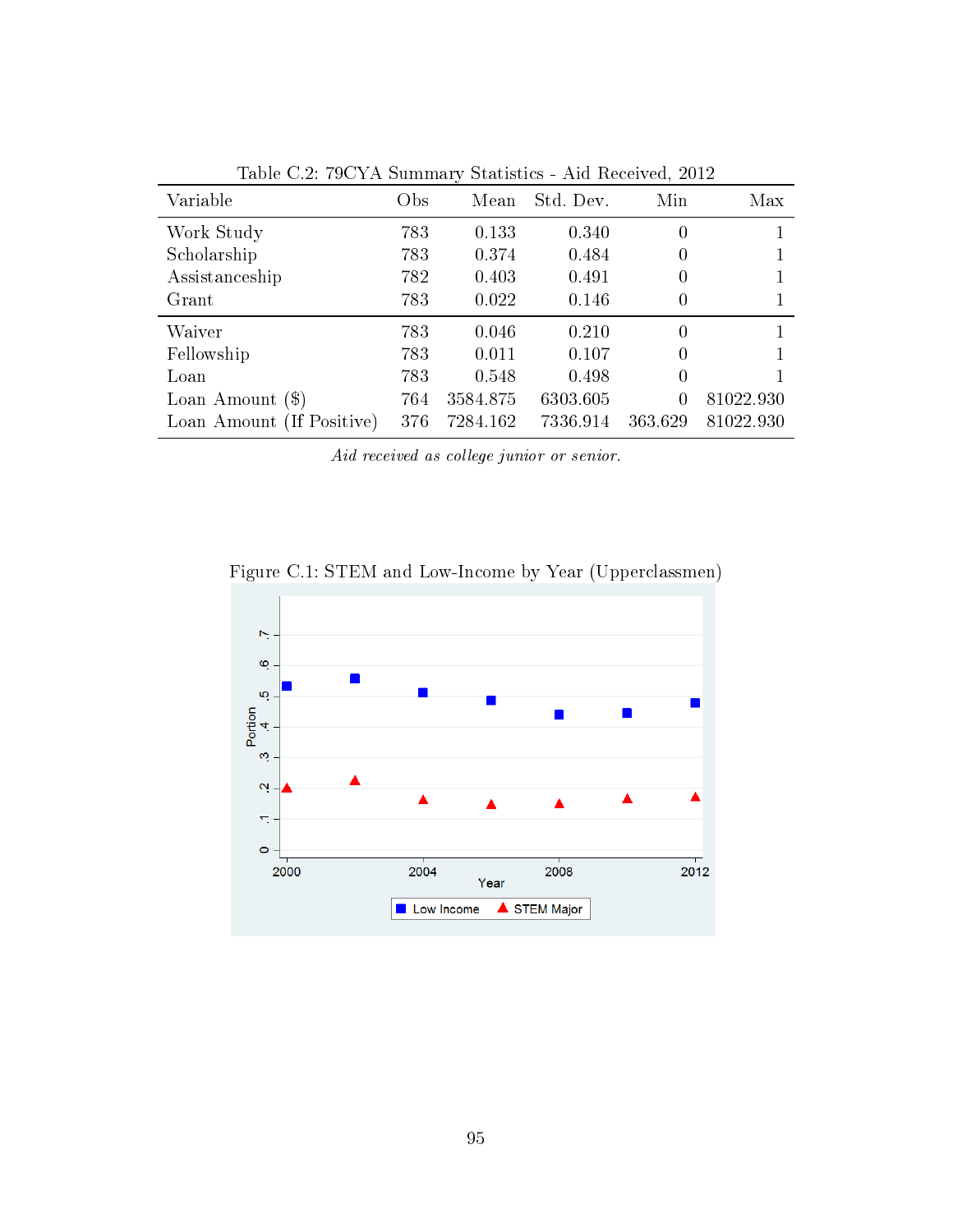| Table C.3: Income Cutoff vs. Funding Received |           |             |               |            |  |  |
|-----------------------------------------------|-----------|-------------|---------------|------------|--|--|
|                                               | WorkStudy | Scholarship | Assistantship | Grant      |  |  |
| LowInc                                        | 0.029     | $-0.029$    | $-0.009$      | $0.124**$  |  |  |
|                                               | (0.035)   | (0.050)     | (0.013)       | (0.051)    |  |  |
| N                                             | 1390      | 1390        | 1385          | 1384       |  |  |
|                                               |           |             |               |            |  |  |
|                                               | Waiver    | Fellowship  | HaveLoans     | LoanAmount |  |  |
| LowInc                                        | $0.039**$ | $-0.001$    | $-0.034$      | 215.997    |  |  |
|                                               | (0.020)   | (0.014)     | (0.050)       | (677.899)  |  |  |
|                                               | 1390      | 1389        | 1394          | 1290       |  |  |

 $LowInc$  defined by family-size  $X$  income cutoffs. Binary dependant variables for having received aid of each type (except loan amount which is current owed adjusted to USD-2009). College juniors and seniors only.

\*\*\*,\*\*, and \* indicate statistical significance at 1%, 5%, and 10% confidence levels respectively

|                       | Years Edu | Major JrSr | Major Ever OCC Last OCC Ever |         |          |
|-----------------------|-----------|------------|------------------------------|---------|----------|
| LowInc X JrSr         | 0.249     | 0.169      | 0.186                        | 0.110   | 0.165    |
|                       | (0.422)   | (0.109)    | (0.117)                      | (0.106) | (0.118)  |
| LowInc X JrSr X SMART | 0.229     | $-0.036$   | $-0.094$                     | 0.002   | $-0.095$ |
|                       | (0.261)   | (0.068)    | (0.079)                      | (0.063) | (0.073)  |
|                       | 726       | 726        | 726                          | 726     | 726      |

Table C.4: SMART vs. STEM for College Graduates

LowInc defined by family-size  $X$  income cutoffs. Education measured in total years as of last survey. Others binary dependent variables based on STEM status.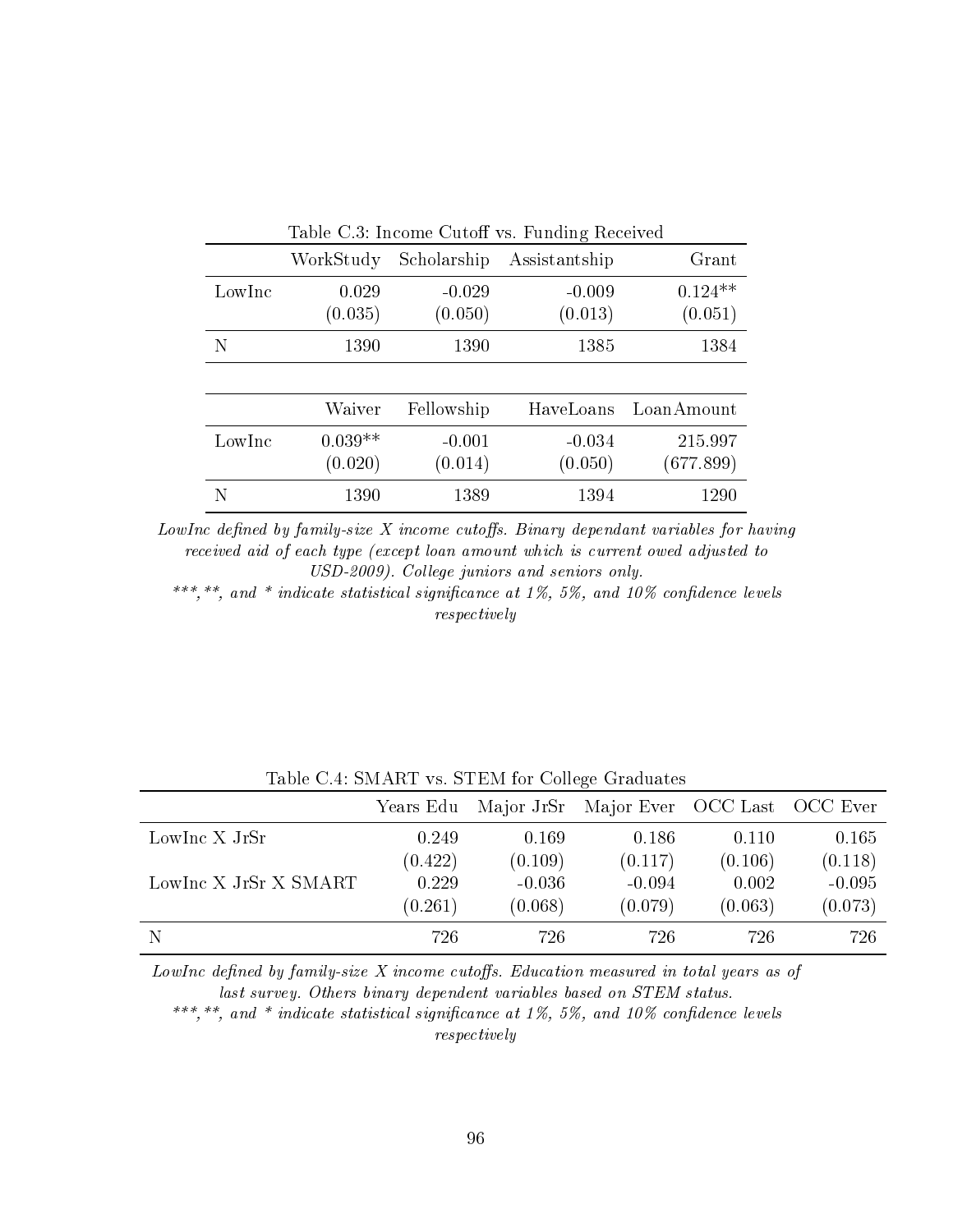| Table C.5: SMART vs. STEM Major (JrSr), by Mothers' Race and Edu |            |              |          |         |          |
|------------------------------------------------------------------|------------|--------------|----------|---------|----------|
| LowInc X JrSr                                                    | 0.315      | 0.141        | 0.107    | 0.079   | 0.211    |
|                                                                  | (0.255)    | (0.128)      | (0.408)  | (0.361) | (0.171)  |
| LowInc X JrSr X SMART                                            | $-0.028$   | $-0.035$     | 0.167    | 0.268   | $-0.119$ |
|                                                                  | (0.120)    | (0.093)      | (0.290)  | (0.224) | (0.109)  |
|                                                                  | 283        | 443          | 119      | 166     | 441      |
| Mother's Edu                                                     | No College | Some College | Any      | Any     | Any      |
| Mother's Race                                                    | Any        | Any          | Hispanic | Black   | Other    |
|                                                                  |            |              |          |         |          |

LowInc defined by family-size  $X$  income cutoffs. SMART defined by program years. \*\*\*,\*\*, and \* indicate statistical significance at 1%, 5%, and 10% confidence levels respectively

| Table C.O. SMART X STEM VS Occupation |          |            |                             |  |  |
|---------------------------------------|----------|------------|-----------------------------|--|--|
|                                       | Yrs Edu  |            | STEM OCC Last STEM OCC Ever |  |  |
| STEM-Maj                              | $0.300*$ | $0.298***$ | $0.440***$                  |  |  |
|                                       | (0.165)  | (0.050)    | (0.051)                     |  |  |
| LowInc X JrSr                         | 0.064    | 0.027      | 0.077                       |  |  |
|                                       | (0.257)  | (0.066)    | (0.075)                     |  |  |
| LowInc X JrSr X SMART                 | 0.127    | 0.009      | $-0.052$                    |  |  |
|                                       | (0.246)  | (0.059)    | (0.067)                     |  |  |
| LowInc X JrSr X SMART X STEM-Maj      | 0.447    | $-0.220**$ | $-0.352***$                 |  |  |
|                                       | (0.375)  | (0.096)    | (0.101)                     |  |  |
| N                                     | 725      | 725        | 725                         |  |  |

Table C.6: SMART x STEM vs Occupation

LowInc defined by family-size  $X$  income cutoffs. SMART defined by program years. STEM major based on that declared as upperclassman.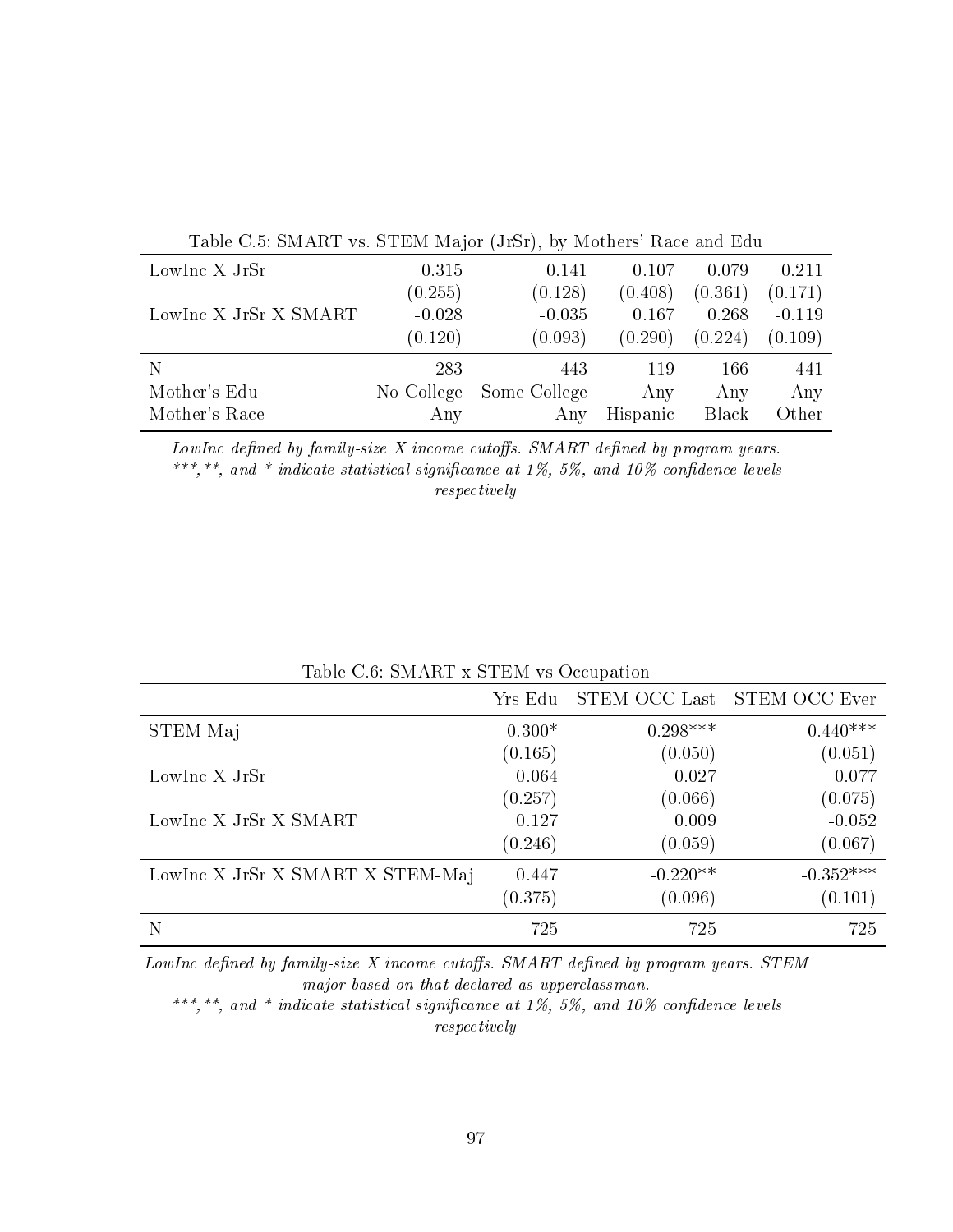|                                  | STEM OCC (Last) |              |
|----------------------------------|-----------------|--------------|
| STEM-Maj                         | $0.228***$      | $0.366***$   |
|                                  | (0.075)         | (0.069)      |
| LowInc X JrSr                    | 0.068           | 0.095        |
|                                  | (0.097)         | (0.099)      |
| LowInc X JrSr X SMART            | 0.047           | $-0.027$     |
|                                  | (0.087)         | (0.086)      |
| LowInc X JrSr X SMART X STEM-Maj | $-0.286**$      | $-0.252*$    |
|                                  | (0.138)         | (0.131)      |
|                                  | STEM OCC (Ever) |              |
| STEM-Maj                         | $0.376***$      | $0.498***$   |
|                                  | (0.077)         | (0.065)      |
| LowInc X JrSr                    | 0.158           | 0.095        |
|                                  | (0.120)         | (0.113)      |
| LowInc X JrSr X SMART            | $-0.076$        | $-0.043$     |
|                                  | (0.100)         | (0.098)      |
| LowInc X JrSr X SMART X STEM-Maj | $-0.304*$       | $-0.439***$  |
|                                  | (0.167)         | (0.124)      |
| N                                | 283             | 442          |
| Mothers' Education               | No College      | Some College |

Table C.7: SMART x STEM vs Occupation

LowInc defined by family-size  $X$  income cutoffs. SMART defined by program years. STEM major based on that declared as upperclassman.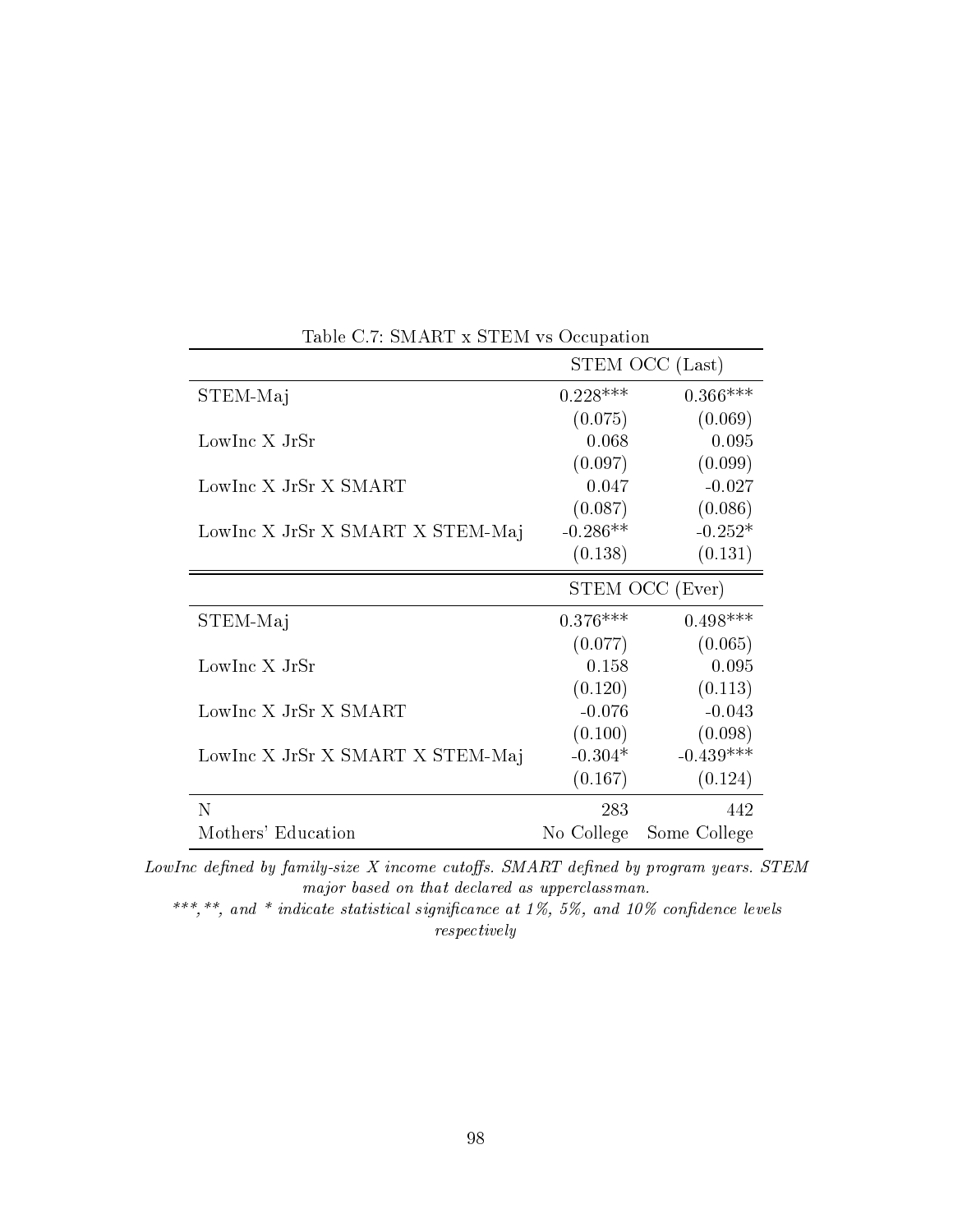|                              | WorkStudy | Scholarship | Assistantship | Grant    |
|------------------------------|-----------|-------------|---------------|----------|
| STEM-Major                   | 0.012     | 0.032       | 0.035         | 0.022    |
|                              | (0.041)   | (0.055)     | (0.052)       | (0.019)  |
| LowInc X JrSr                | $0.125**$ | $-0.057$    | 0.123         | $-0.030$ |
|                              | (0.062)   | (0.084)     | (0.084)       | (0.023)  |
| LowInc X JrSr X SMART        | $-0.116*$ | 0.037       | 0.016         | 0.023    |
|                              | (0.064)   | (0.081)     | (0.082)       | (0.023)  |
| LowInc X JrSr X SMART X STEM | $-0.071$  | 0.079       | 0.024         | 0.150    |
|                              | (0.100)   | (0.129)     | (0.133)       | (0.091)  |
| N                            | 725       | 725         | 725           | 725      |

Table C.8: SMART x STEM vs Funding

|                              | Waiver     | Fellowship | HaveLoans | LoanAmount   |
|------------------------------|------------|------------|-----------|--------------|
| STEM-Major                   | $-0.035$   | 0.000      | 0.040     | $2051.801**$ |
|                              | (0.023)    | (0.012)    | (0.054)   | (1014.644)   |
| LowInc X JrSr                | $0.082*$   | $-0.029$   | $-0.117$  | $-663.503$   |
|                              | (0.045)    | (0.029)    | (0.084)   | (982.389)    |
| LowInc X JrSr X SMART        | $-0.094**$ | $-0.000$   | 0.035     | $-380.379$   |
|                              | (0.045)    | (0.026)    | (0.083)   | (989.165)    |
| LowInc X JrSr X SMART X STEM | $-0.018$   | $-0.003$   | 0.019     | $-554.609$   |
|                              | (0.033)    | (0.017)    | (0.124)   | (2186.646)   |
| N                            | 725        | 725        | 725       | 707          |

LowInc defined by family-size  $X$  income cutoffs. SMART defined by program years. STEM major based on that declared as upperclassman.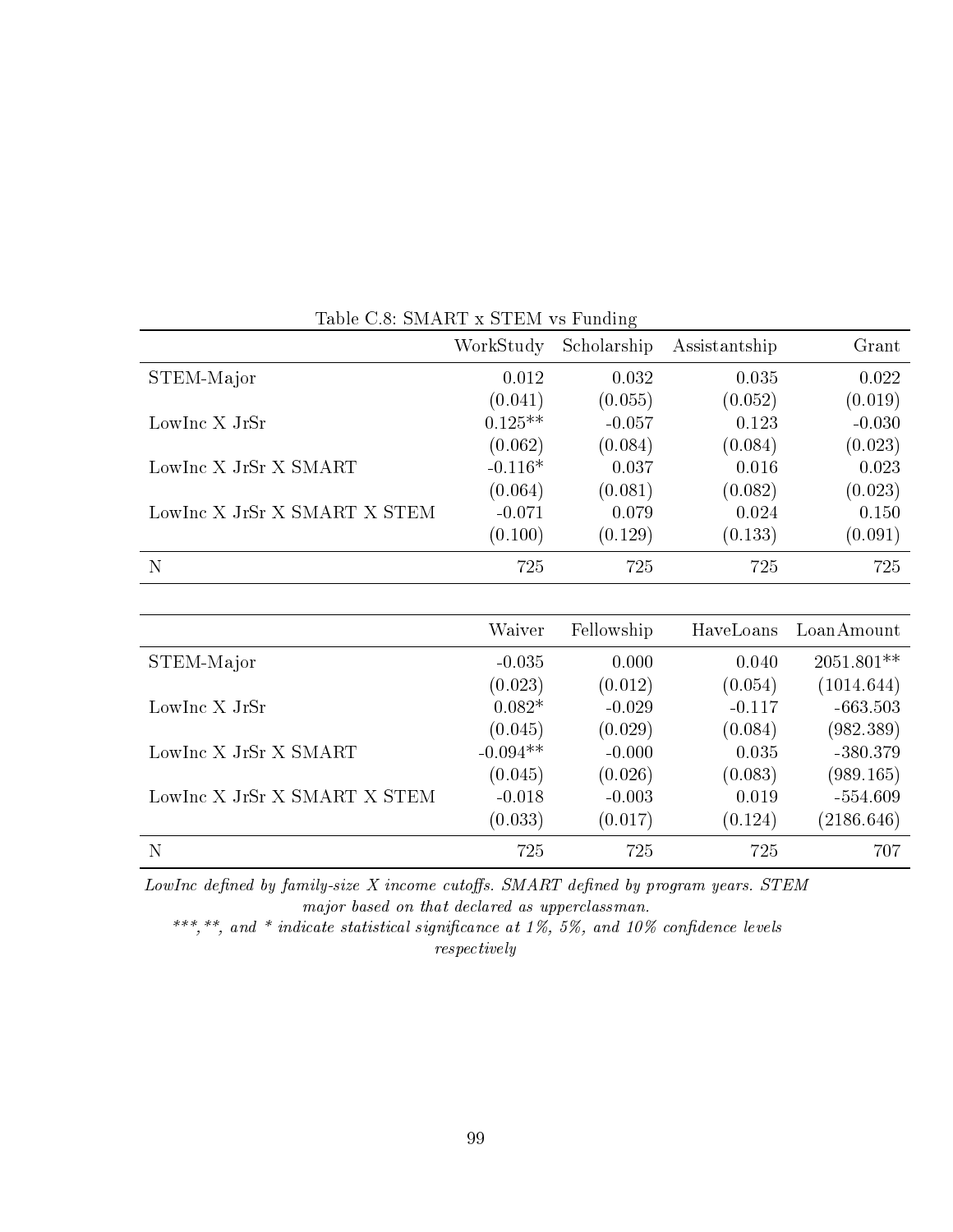Table C.9: SMART x STEM vs Grant (By Mother's Educational Attainment)

|                                  | Received Grant |              |  |
|----------------------------------|----------------|--------------|--|
| STEM-Maj                         | 0.008          | 0.032        |  |
|                                  | (0.021)        | (0.025)      |  |
| LowInc X JrSr                    | $-0.103**$     | 0.018        |  |
|                                  | (0.044)        | (0.038)      |  |
| LowInc X JrSr X SMART            | 0.003          | 0.034        |  |
|                                  | (0.031)        | (0.037)      |  |
| LowInc X JrSr X SMART X STEM-Maj | $0.336**$      | 0.038        |  |
|                                  | (0.161)        | (0.094)      |  |
| N                                | 283            | 442          |  |
| Mothers' Education               | No College     | Some College |  |

LowInc defined by family-size  $X$  income cutoffs. SMART defined by program years. STEM major based on that declared as upperclassman.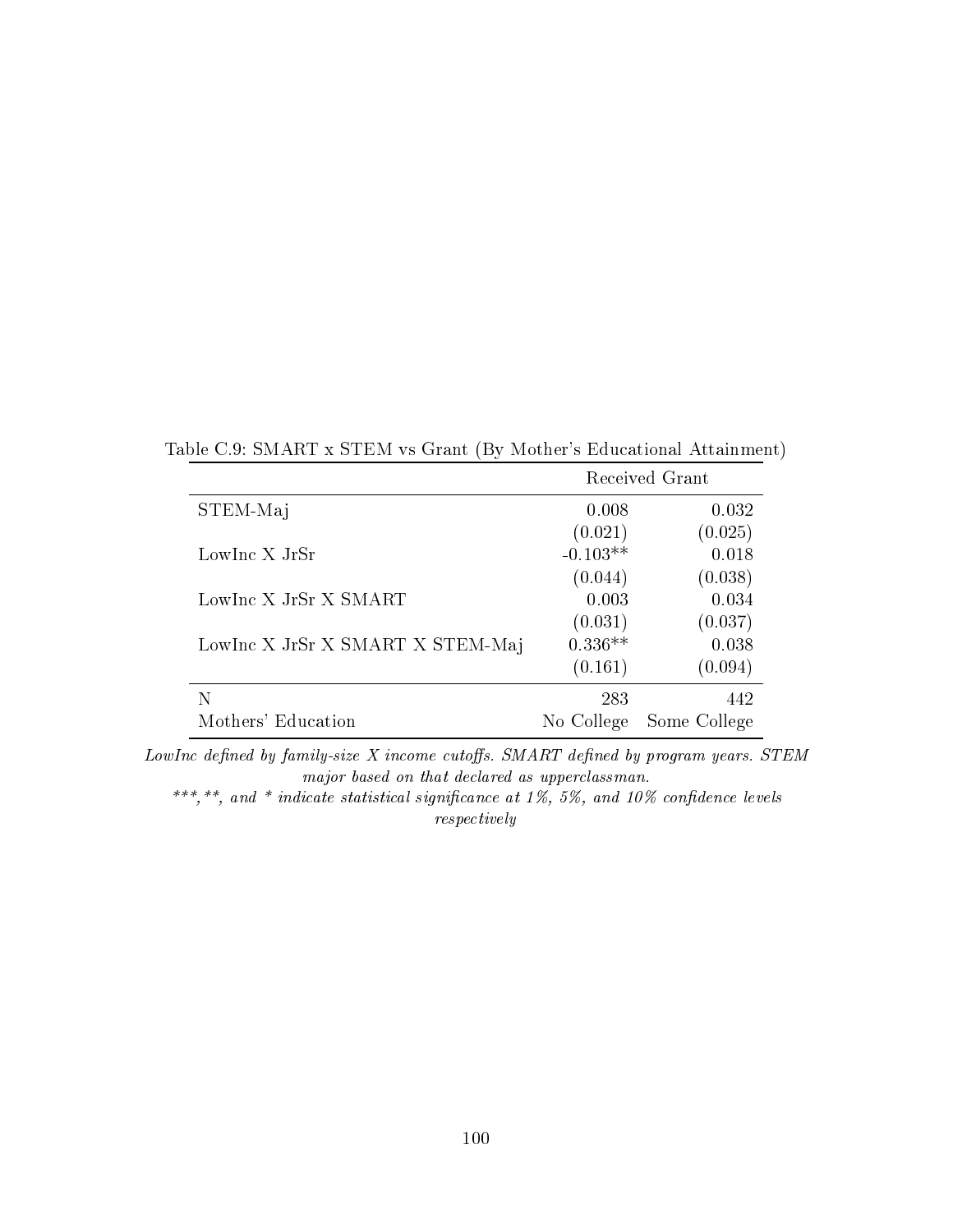#### **BIBLIOGRAPHY**

Angrist, J. D. (2001). Estimation of limited dependent variable models with dummy endogenous regressors. Journal of business  $\&$  economic statistics, 19(1).

Angrist, J. D., & Evans, W. N. (1998). Children and Their Parents' Labor Supply: Evidence from Exogenous Variation in Family Size. The American Economic Review, 88(3), 450-477.

Arcidiacono, P. (2004). Ability sorting and the returns to college major. Journal of Econometrics, 121(1), 343-375.

Arcidiacono, P., Hotz, V. J., & Kang, S. (2012). Modeling college major choices using elicited measures of expectations and counterfactuals. Journal of Econometrics,  $166(1), 3-16.$ 

Baker, M., Gruber, J., & Milligan, K. (2008). Universal Child Care, Maternal Labor Supply, and Family Well-Being. Journal of political economy, 116(4), 709-745.

Barnett, W.S., Carolan, M.E., Fitzgerald, J., & Squires, J.H. (2013). The State of Preschool (2003-2013): State preschool yearbook. New Brunswick, NJ: National Institute for Early Education Research.

Bassok, D., Miller, L., & Galdo, E. (2014). The Effects of Universal State Pre-Kindergarten on the Size and Composition of the Child Care Sector: The Case of Florida's Voluntary Pre-kindergarten Program. EdPolicyWorks Working Paper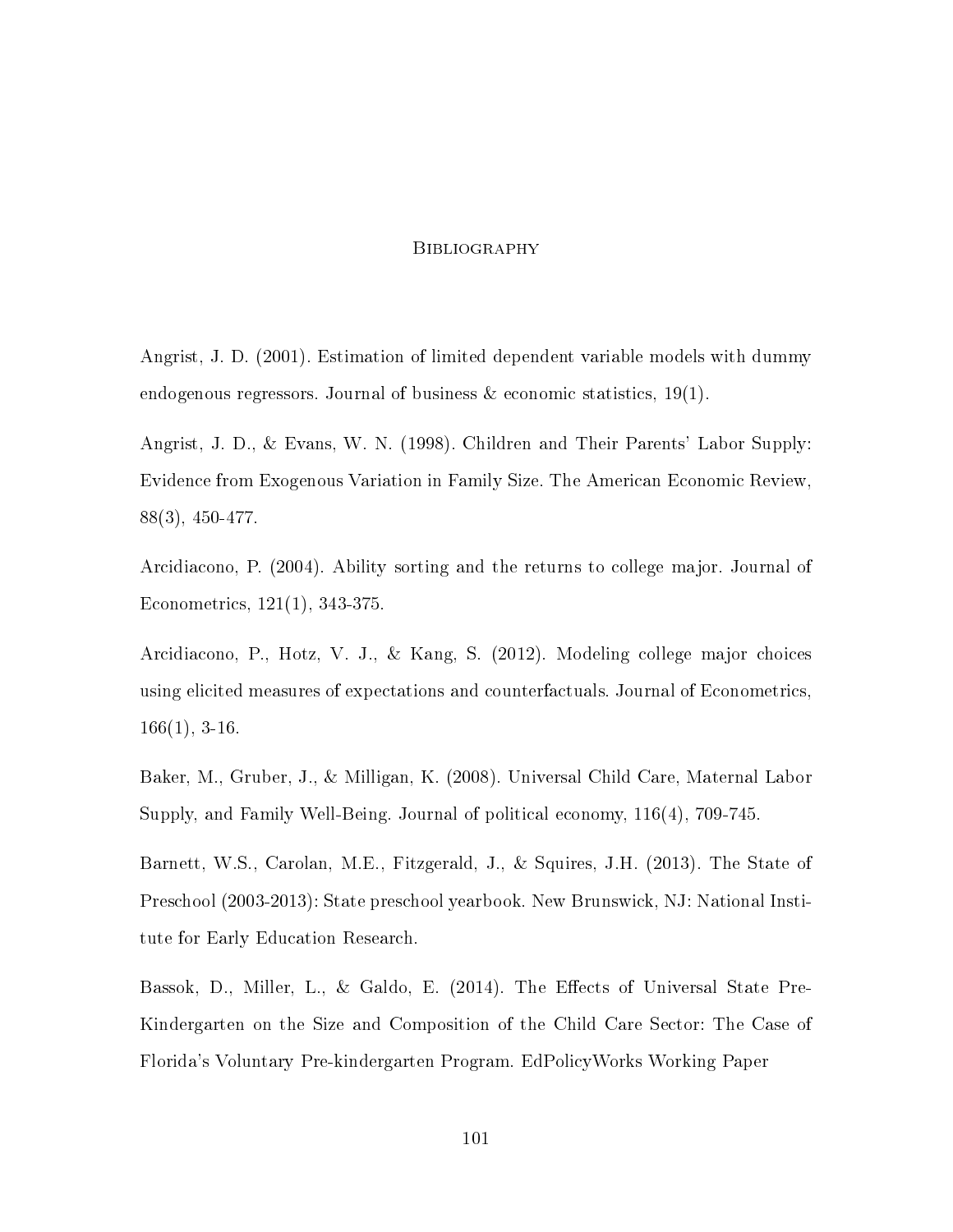Becker, G. S. (1973). A theory of marriage: Part I. The Journal of Political Economy, 813-846.

Becker, G. S. (1985). Human capital, effort, and the sexual division of labor. Journal of labor economics, S33-S58.

Bertrand, M., Duflo, E., & Mullainathan, S. (2004). How must should we trust differences-in-differences estimates? Quarterly Journal of Economics,  $119(1)$ ,  $249-275$ .

Bianchi, S. M. (2000). Maternal employment and time with children: Dramatic change or surprising continuity? Demography, 37(4), 401-414.

Borjas, G. J. (1980). The relationship between wages and weekly hours of work: The role of division bias. The Journal of Human Resources, 15(3), 409-423.

Brown, B. V. (2000). The single-father family: Demographic, economic, and public transfer use characteristics. Marriage & family review, 29(2-3), 203-220.

Bryan, M. L., Sevilla-Sanz, A. (2011). Does housework lower wages? Evidence for Britain. Oxford Economic Papers, 63(1), 187-210.

Buckles, K. S., & Hungerman, D. M. (2013). Season of birth and later outcomes: Old questions, new answers. Review of Economics and Statistics, 95(3), 711-724.

Bureau of Labor Statistics, U.S. Department of Labor, and National Institute for Child Health and Human Development. Children of the NLSY79, 1979-2010. Produced and distributed by the Center for Human Resource Research, The Ohio State University. Columbus, OH: 2012.

Campbell, F. A., Pungello, E. P., Burchinal, M., Kainz, K., Pan, Y., Wasik, B. H., ... & Ramey, C. T. (2012). Adult outcomes as a function of an early childhood educational program: an Abecedarian Project follow-up. Developmental psychology, 48(4), 1033.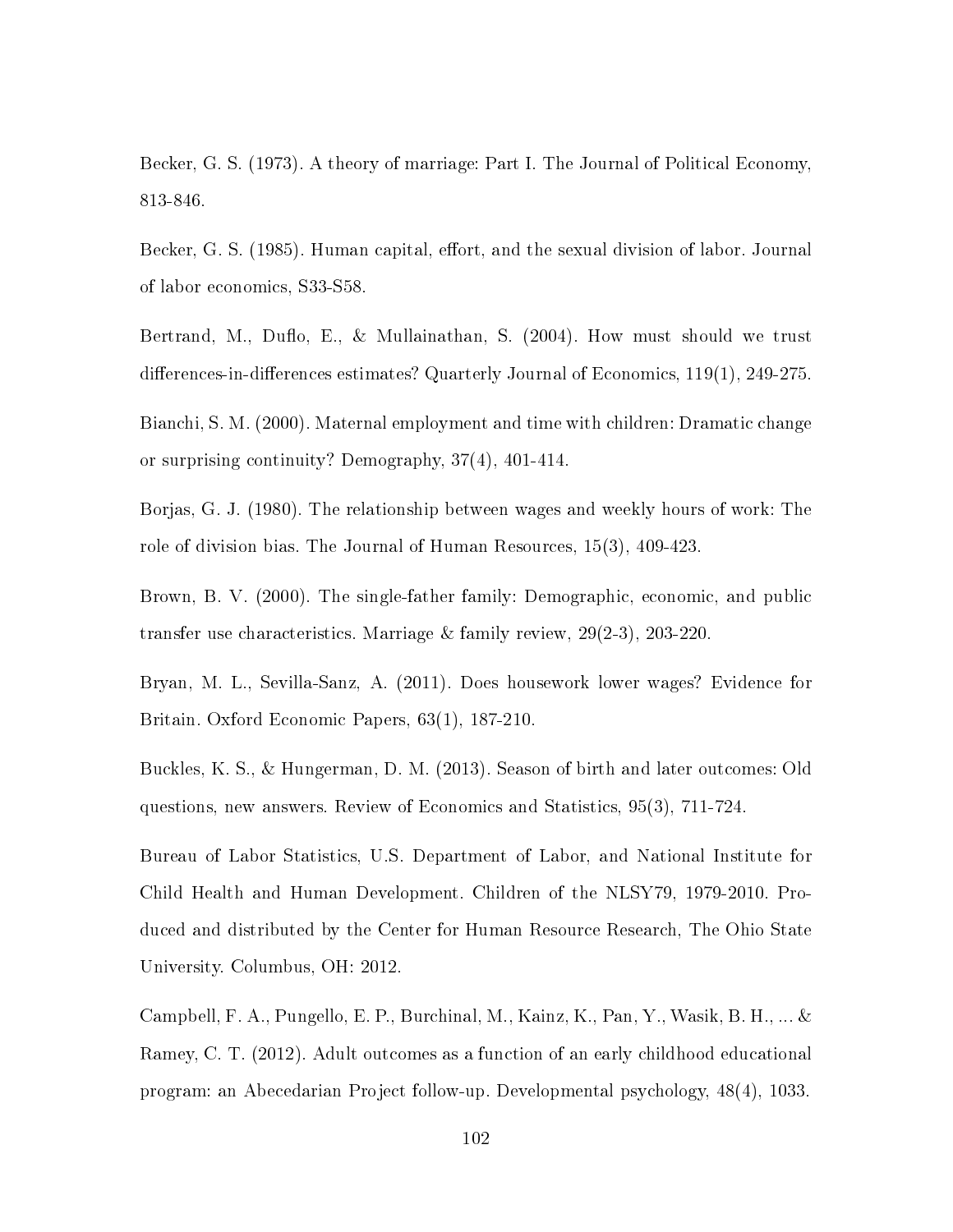Cancian, M., Meyer, D. R. (1998). Who gets custody? Demography, 35(2), 147-157.

Card, D., Blank, R. M. (2008). The changing incidence and severity of poverty spells among female-headed families. The American Economic Review, 98(2), 387-391.

Carneiro, P. M., & Heckman, J. J. (2003). Human capital policy.

Carnevale, A. P., Smith, N., & Melton, M. (2011). STEM: Executive Summary. Center on Education and the Workforce. Retrieved from Georgetown.

Cascio, E. U. (2009). Maternal labor supply and the introduction of kindergartens into American public schools. Journal of Human Resources, 44(1), 140-170.

Cogan, J. F. (1981). Fixed Costs and Labor Supply. Econometrica: Journal of the Econometric Society, 945-963.

Corak, M. (2001). Death and divorce: The long-term consequences of parental loss on adolescents. Journal of Labor Economics, 19(3), 682-715.

Cornwell, C., Lee, K. H., & Mustard, D.(2005). Student responses to merit scholarship retention rules. Journal of Human Resources, 40(4), 895-917.

Cornwell, C., Lee, K. H., & Mustard, D. (2006). The Effects of State-Sponsored Merit Scholarships on Course Selection and Major Choice in College (No. 1953). Institute for the Study of Labor (IZA).

Currie, J. (2001). Early childhood education programs. Journal of Economic perspectives, 213-238.

Deming, D. (2009). Early childhood intervention and life-cycle skill development: Evidence from Head Start. American Economic Journal: Applied Economics, 111- 134.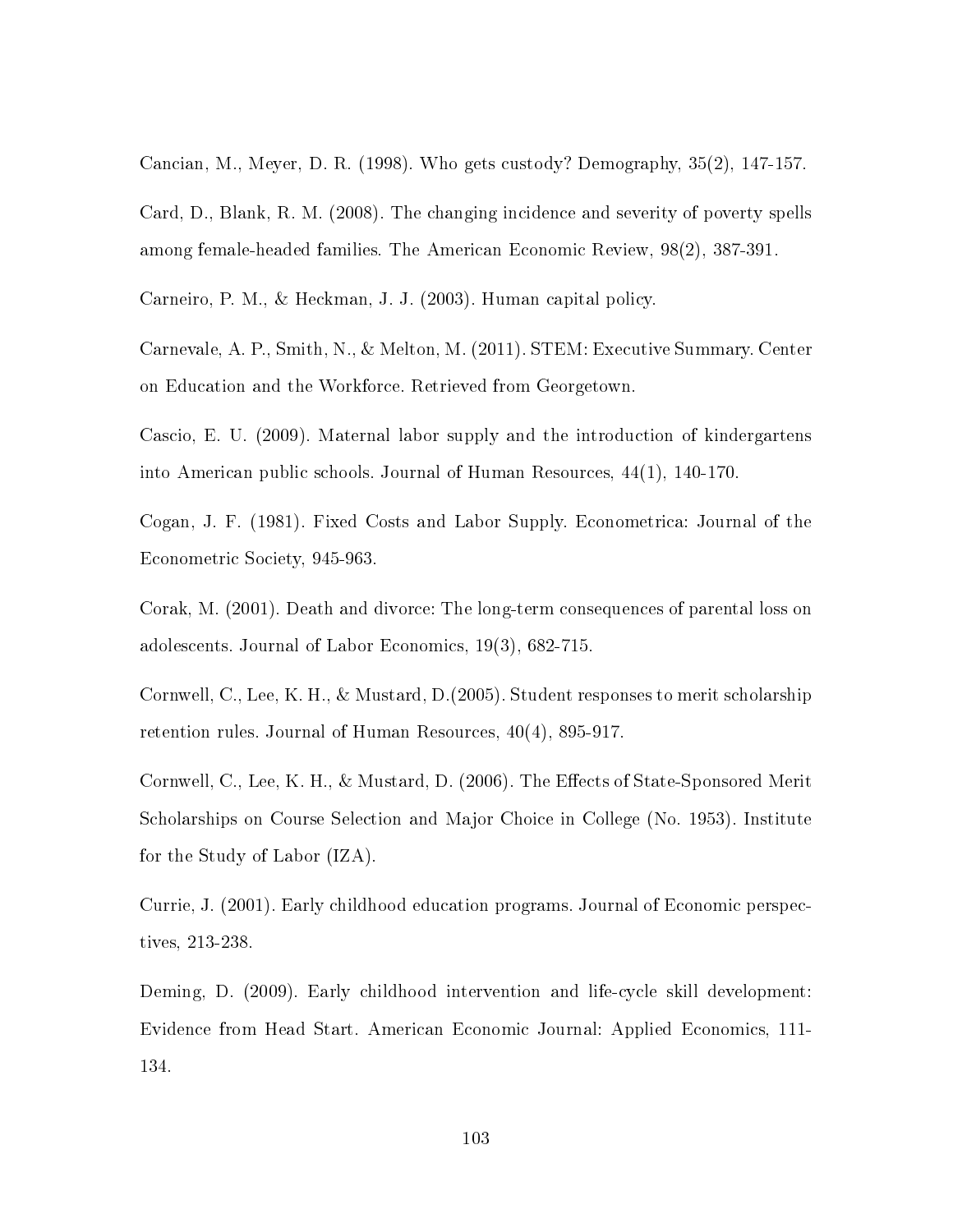Denning, J. T., & Turley, P.  $(2013)$ . Was that SMART? Institutional financial incentives and field of study. In Working Paper.

Evans, B. J. (2012). SMART Money: Do Financial Incentives Encourage College Students to Study Science?. Society for Research on Educational Effectiveness.

Fitzpatrick, M. D. (2008). Starting school at four: The effect of universal prekindergarten on children's academic achievement. The BE Journal of Economic Analysis & Policy, 8(1).

Fitzpatrick, M. D. (2010). Preschoolers Enrolled and Mothers at Work? The Effects of Universal Prekindergarten. Journal of Labor Economics, 28(1), 51-85.

Flabbi, L., & Moro, A.  $(2012)$ . The effect of job flexibility on female labor market outcomes: Estimates from a search and bargaining model. Journal of Econometrics, 168(1), 81-95.

Fronstin, P., Greenberg, D. H., Robins, P. K. (2001). Parental disruption and the labour market performance of children when they reach adulthood. Journal of Population Economics, 14(1), 137-172.

Gelbach, J. B. (2002). Public schooling for young children and maternal labor supply. American Economic Review, 307-322.

Gormley, W. T., & Gayer, T. (2005). Promoting school readiness in oklahoma an evaluation of tulsa's Pre-K program. Journal of Human resources, 40(3), 533-558.

Harwell, E. J. (2013). Student's Perceptions of Differential Tuition Based on Academic Programand the Impact on Major Choice (Doctoral dissertation, University of Illinois at Urbana-Champaign).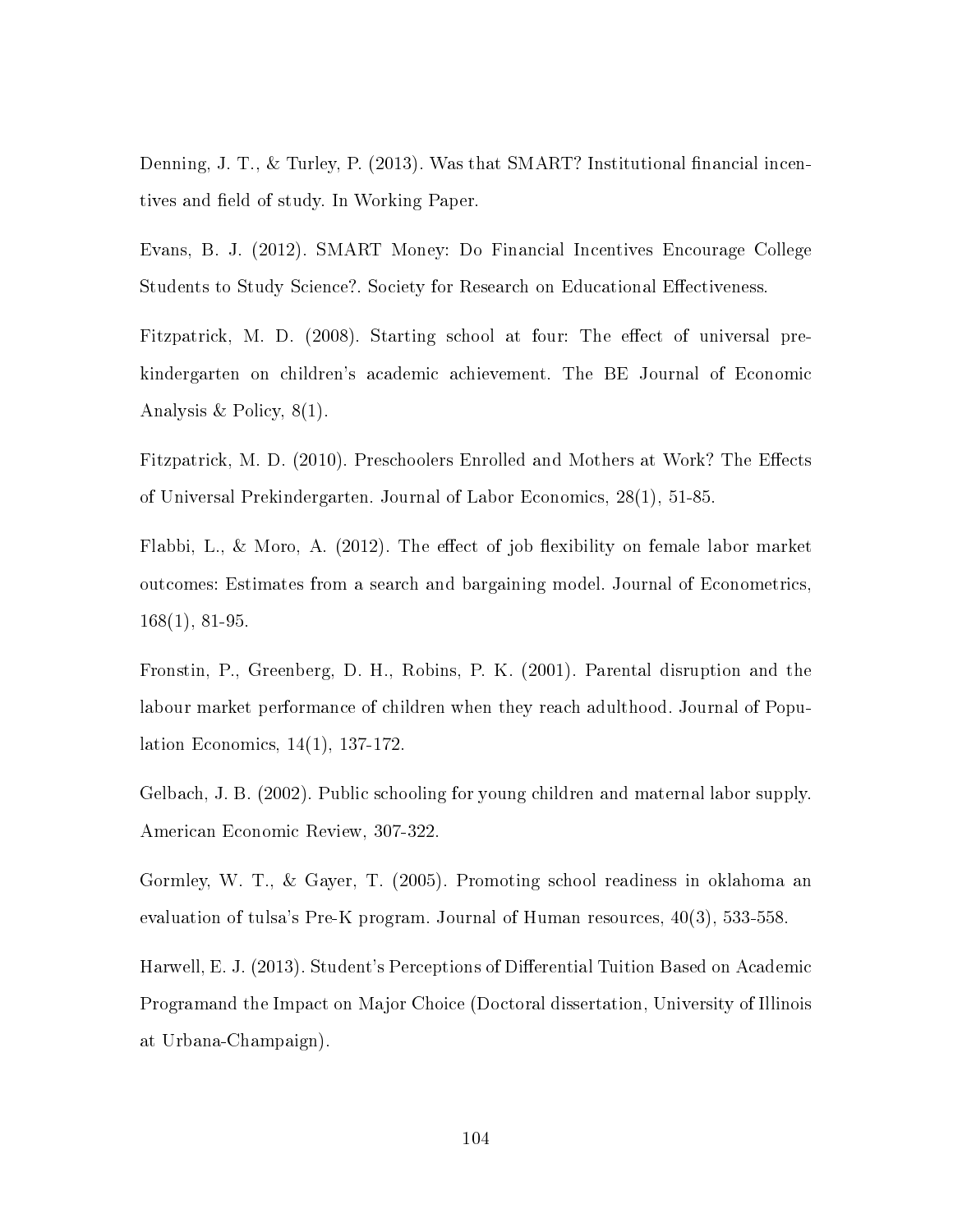Heckman, J. J., Moon, S. H., Pinto, R., Savelyev, P. A., & Yavitz, A. (2010). The rate of return to the HighScope Perry Preschool Program. Journal of public Economics, 94(1), 114-128.

Hersch, J., Stratton, L. S. (1997). Housework, fixed effects, and wages of married workers. Journal of Human Resources, 285-307.

Kahn, M. E., & Barron, K. (2015). The Political Economy of State and Local Investment in Pre-K Programs (No. w21208). National Bureau of Economic Research.

Kearney, M. S., & Levine, P. B. (2012). Why is the Teen Birth Rate in the United States So High and Why Does It Matter?. The Journal of Economic Perspectives,  $26(2)$ , 141-166.

Keith, K., & Malone, P. (2005). Housework and the Wages of Young, Middle-Aged, and Older Workers. Contemporary Economic Policy, 23(2), 224-241.

Korenman, S., Neumark, D. (1992). Marriage, Motherhood, and Wages. Journal of Human Resources, 27(2), 233-255.

Lefebvre, P., Merrigan, P., & Cirano. (2005). The Quebec's Experiment of \$5 Per Day Per Child Childcare Policy and Mother's Labour Supply: Evidence Based on the Five Cycles of the NLSCY.

Lerman, R., & Sorensen, E. (2000). Father involvement with their nonmarital children: Patterns, determinants, and effects on their earnings. Marriage & Family Review, 29(2-3), 137-158.

Lin, T. F., Chen, J. (2006). Custodial fathers-do they work more or fewer hours? Journal of family and economic issues, 27(3), 513-522.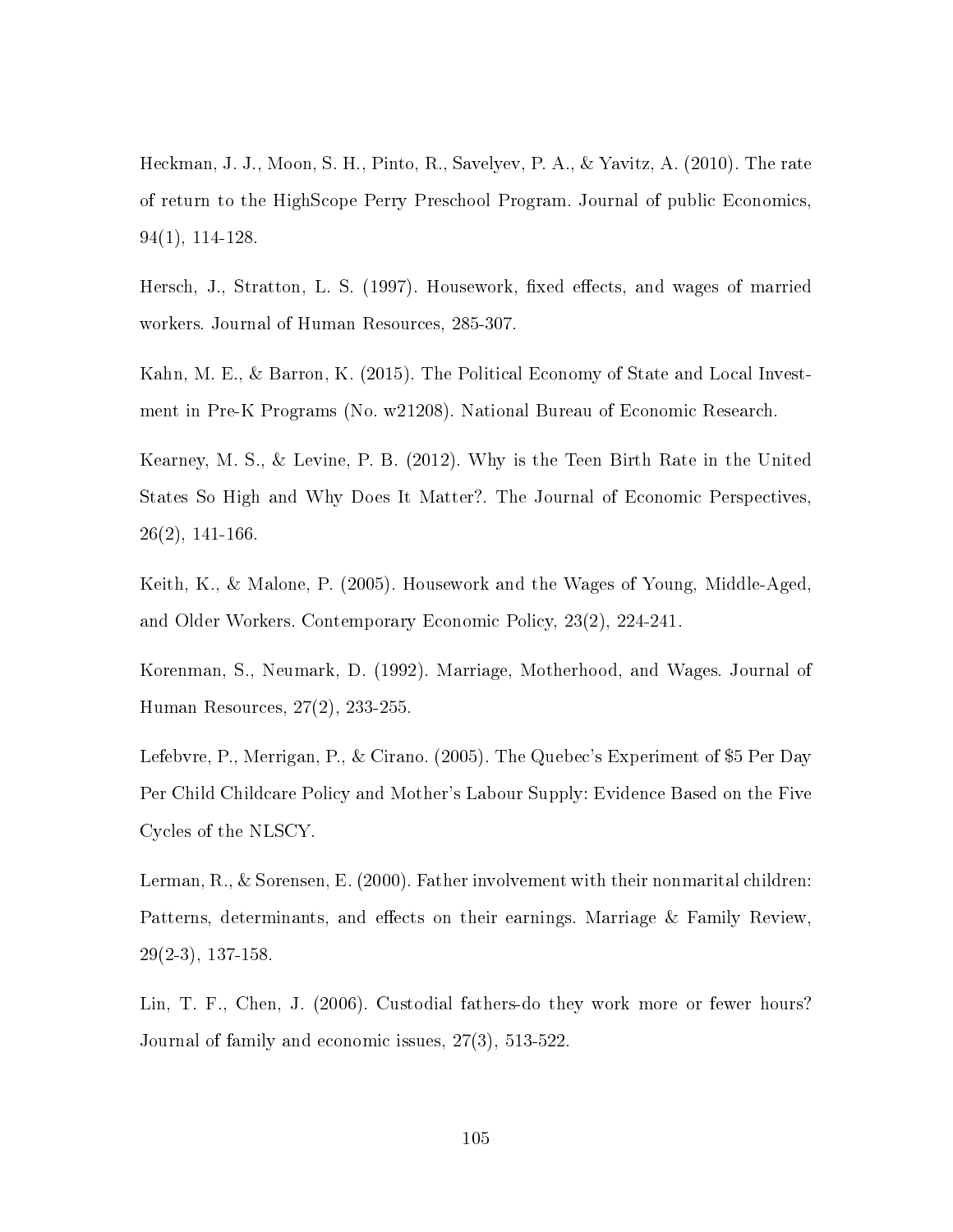Maani, S. A., & Cruickshank, A. A. (2010). What is the effect of housework on the market wage, and can it explain the gender wage gap?. Journal of Economic Surveys, 24(3), 402-427

Malgwi, C. A., Howe, M. A., & Burnaby, P. A.  $(2005)$ . Influences on students' choice of college major. Journal of Education for Business, 80(5), 275-282.

Mammen, K. (2008). The Effect of Children's Gender on Living Arrangements and Child Support. The American Economic Review, 98(2), 408-412.

Meyer, B. D., Sullivan, J. X. (2008). Changes in the consumption, income, and wellbeing of single mother headed families. The American Economic Review, 98(5), 2221- 2241.

Mueller, R. E. (2005). The effect of marital dissolution on the labour supply of males and females: Evidence from Canada. The journal of socio-economics, 34(6), 787-809.

New York State OCFS (2005). Child Care Market Rates 2014-2015.

http://ocfs.ny.gov/main/policaies/external/OCFS\_2014/LCMs/14-OCFS-LCM-03% 20Child%20Care%20Market%20Rates%20%202014-2015.pdf

Nunley, J. M., & Seals Jr, R. A. (2011). Child-custody reform, marital investment in children, and the labor supply of married mothers. Labour Economics, 18(1), 14-24.

Office of Postsecondary Education (2006) Academic Competitiveness Grant and National SMART Grant Programs End-of-Year Report 2006-2007, Discussion paper, U.S. Department of Education.

Office of Postsecondary Education (2012) Academic Competitiveness Grant and National SMART Grant Programs End-of-Year Report 2010-2011, Discussion paper, U.S. Department of Education.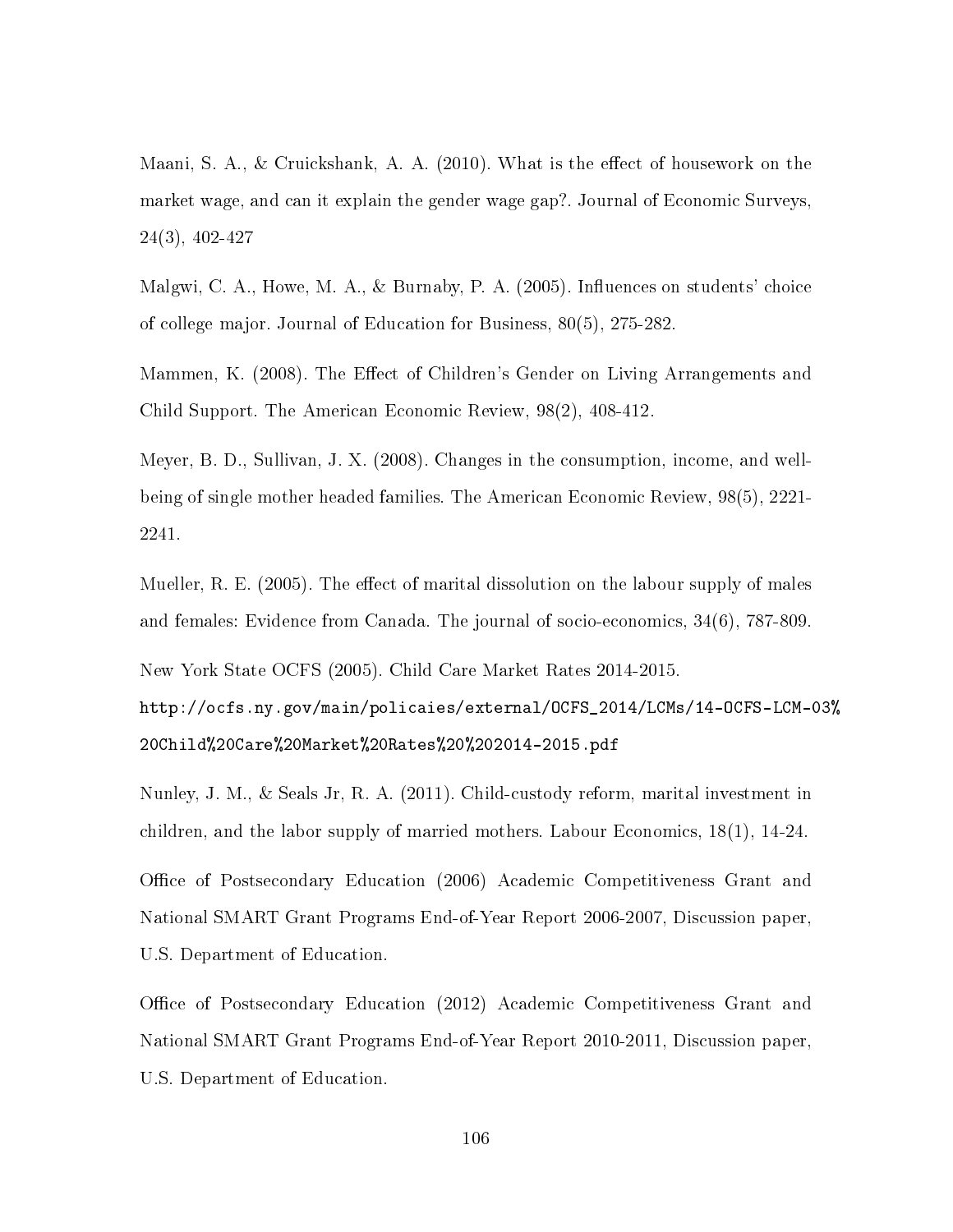Panel Study of Income Dynamics, public use dataset. Produced and distributed by the Survey Research Center, Institute for Social Research, University of Michigan, Ann Arbor, MI (2014).

Pencavel, J. (1986). Labor supply of men: a survey. Handbook of labor economics, 1(Part 1), 3-102.

Pitt,  $T<sub>1</sub>$ ,  $\&$  Tepper, S. A. (2012). Double majors: Influences, identities, and impacts. Nashville, Tenn.: The Curb Center for Art, Enterprise and Public Policy at Vanderbilt University. http://www.vanderbilt.edu/curbcenter

Rothstein, J., & Rouse, C.E. "Constrained after college: Student loans and early-career occupational choices." Journal of Public Economics 95.1 (2011): 149-163.

Sall, S. P. (2014). Maternal Labor Supply and the Availability of Public Pre-K: Evidence from the Introduction of Prekindergarten into American Public Schools. Economic Inquiry, 52(1), 17-34.

Sjoquist, D. L., & Winters, J. V. (2015). State Merit Aid Programs and College Major: A Focus on STEM. Journal of Labor Economics, 33(4).

Stange, K. M. (2013). Differential pricing in undergraduate education: Effects on degree production by field (No. w19183). National Bureau of Economic Research.

Ruggles, S.J. Alexander, T., Genadek, K., Goeken, R., Schroeder, M.B., & Sobek, M. Integrated Public Use Microdata Series: Version 5.0 [Machine-readable database]. Minneapolis: University of Minnesota, 2010.

Stevenson, B., & Wolfers, J. (2007). Marriage and divorce: Changes and their driving forces (No. w12944). National Bureau of Economic Research.